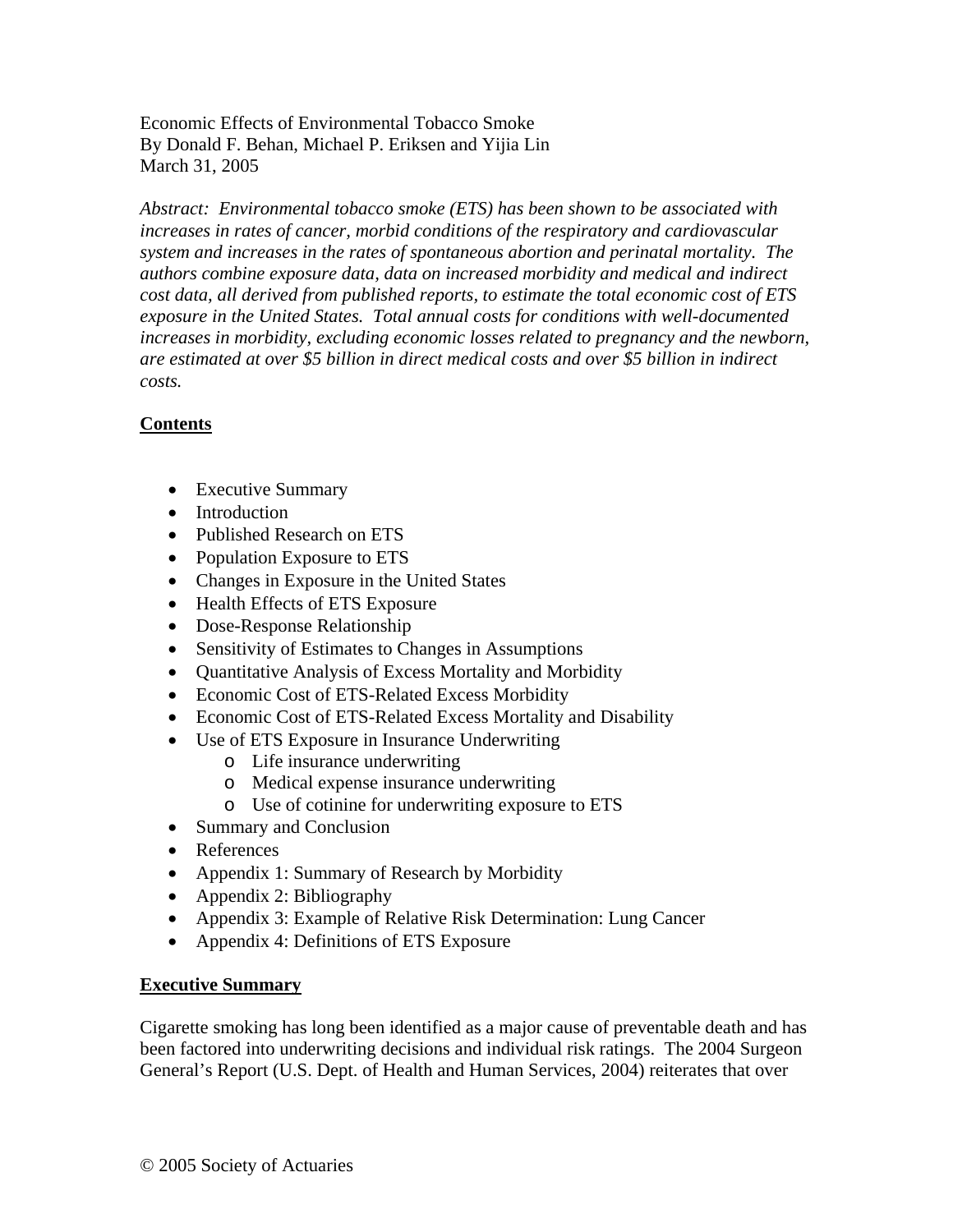400,000 Americans die each year as a result of cigarette smoking and that, on average, a smoker loses about 12-13 years of life expectancy.

In this paper the authors combine published data on mortality and morbidity associated with exposure to secondhand smoke with published estimates of medical costs for the related conditions and standard estimates of economic value to derive estimates of the medical and other costs associated with exposure to secondhand smoke. We performed a literature review of the effects of ETS on mortality and morbidity, and on the basis of the available data, we calculated quantitative estimates of total ETS-related excess morbidity and mortality in the U. S. population. As documented in Appendix I, chronic exposure to secondhand smoke has been established as a cause for many of the same diseases caused by active smoking. While the number of deaths caused by chronic exposure to secondhand smoke is substantially less than the number caused by active smoking, the public health concern is elevated because secondhand--smoke deaths are occurring among individuals who have decided not to smoke, and thus their increased risk for disease and death is involuntary. We have also identified areas for consideration by insurance companies that might wish to evaluate the feasibility of using exposure to ETS as an underwriting criterion.

In terms of relative harm caused by active smoking versus chronic exposure to secondhand smoke, there are not any clearly agreed-to metrics, however most scientists would agree that the risk of death from chronic exposure to secondhand smoke is likely an order of magnitude lower than that of active smoking. The Centers for Disease Control and Prevention (CDC) estimates 440,000 active smokers (out of 50 million) die per year compared to around 50,000 passive smokers (out of 150 million). Thus, while deaths from passive smoking are tragic, real and preventable, their actuarial impact is less (possibly by an order of magnitude) compared to deaths of active smokers.

# **Introduction**

Exposure of nonsmokers to ETS is a source of widespread excess morbidity and mortality, imposing significant costs on nonsmokers and society as a whole. Exposure to ETS is defined as the exposure of a nonsmoker to the combustion products of cigarettes and other tobacco products. Typically, former smokers are excluded from the group of nonsmokers for which the effects of exposure or absence of exposure to ETS are compared. Definitions in the literature have slight variations, as presented in detail in Appendix 4, but the different definitions are consistent enough to permit aggregation of the results of various studies of mortality and morbidity. A special situation is the case of a fetus of a smoking mother. The literature typically classifies the effects of smoking on the fetus of a smoking mother as an effect of smoking, rather than as exposure to ETS. While the effects of ETS are subtle in comparison to active smoking, the number of people exposed is so large that the costs are substantial. A major conclusion of this paper is that in the United States, the annual costs of excess medical care, mortality and morbidity caused by ETS exceed \$10 billion.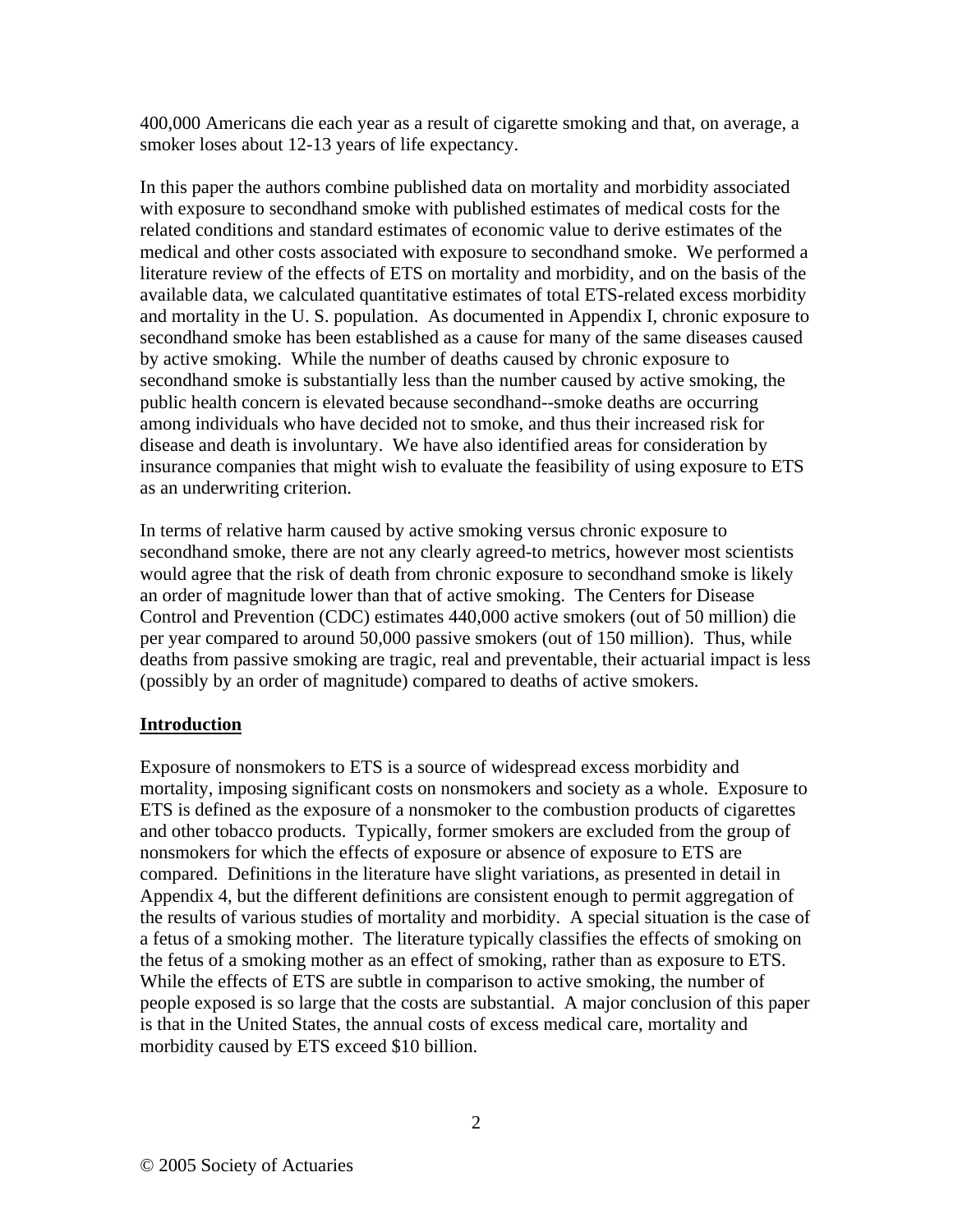Deleterious effects of smoking have been recognized and well-documented for over forty years (U.S. Dept. of Health, Education and Welfare, 1964). It is estimated that over 400,000 Americans die each year from the effects of smoking (Centers for Disease Control and Prevention, 1993). Exposure to ETS could be anticipated to have similar effects at a lower level of frequency and severity, and published literature now gives overwhelming evidence for these effects. In the many thousands of published articles on the effects of tobacco smoke relatively little attention has been devoted to quantification of the economic consequences of the increases in morbidity and mortality related to ETS. This paper is an analysis of these economic effects.

Extensive research has been carried out, and hundreds of papers have been published on the hazardous chemical components of ETS, their absorption by the human body and the hazardous nature of these chemicals. These studies have included controlled laboratory experiments as well as analyses of exposure to smoke in the environment. While these studies demonstrate the basis for a causal link between exposure to ETS and its harmful effects, they do not form the direct basis for our conclusions. Our analysis is based on the hundreds of studies that have documented a quantitative relationship between health problems and exposure to ETS by relating the degree or type of exposure to a measure of excess morbidity. This latter category of research is the basis of our estimates of the economic costs of exposure to ETS.

Determination of causation is a complex process that goes far beyond analysis of statistical data. (See, for example, Hitchcock, 2002.) Occurrence of a condition such as lung cancer may arise from a concurrence of several conditions, such as age, genetic predisposition and exposure to toxins such as ETS. For the purpose of measuring economic effects we sought to evaluate the difference in cost that would occur if exposure to ETS were eliminated. We believe that the types of controlled studies included in our analysis permit such an evaluation. It is not necessary, for this purpose, to identify an inventory of conditions bearing on the probability of occurrence of morbid conditions. The fact that the level of exposure of the population to ETS is controllable, for example through legal restriction on the locations where smoking is permitted, and that reduction in exposure, other things being equal, would lead to a decrease in morbidity and mortality, justify the isolation of ETS as an element of the causes of these morbid conditions. The publications that were the basis for our estimates of excess morbidity and mortality were published in peer-reviewed journals that insist on adequate control of confounding variables in the research that they publish. Consequently, the strong statistical association and the elimination of other potential causes results in the conclusion of a causal relationship between ETS exposure and certain diseases. For some diseases, there continues to be controversy about whether ETS actually causes the disease, or aggravates existing disease. Whether ETS is the primary cause or aggravates disease, we believe that the cost increases and economic effects estimated in this paper would not be incurred, but for exposure to ETS.

The source of environmental tobacco smoke can be separated into two components, mainstream smoke and side-stream smoke. Mainstream smoke is generated by the smoker drawing air through the cigarette. Side-stream smoke goes directly into the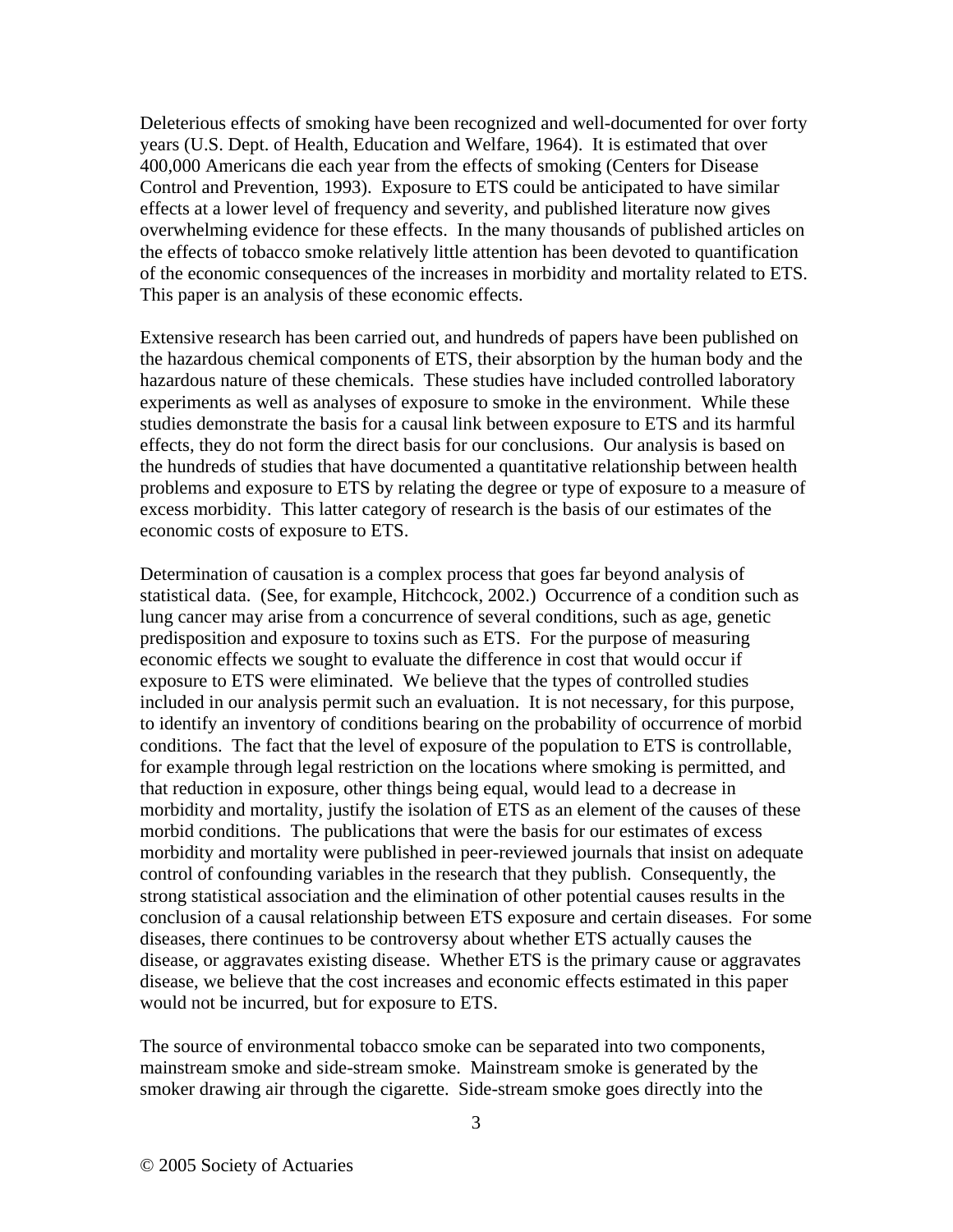surrounding air from the combustion of the cigarette. Mainstream and side-stream smoke have essentially the same chemical components, but in different relative concentrations (National Research Council, 1986). The main source of smoke exposure for smokers comes from mainstream smoke. In addition, most of the particulate components of mainstream smoke stay in the lungs of the smoker, so that the mainstream smoke component of environmental tobacco smoke is quite different from the smoke originally inhaled by the smoker. For these reasons the smoke to which nonsmokers are exposed through ETS is different from the smoke to which smokers are exposed. This difference would have to be considered in any application of dose-response theory to extrapolate from the effects of smoke on smokers to the effects of ETS on nonsmokers.

Our analyses are based on studies of the effects of actual ETS exposure, rather than on the basis of extrapolations of effects of smoking on active smokers. We have not attempted to quantify or apply a dose-response relationship to smoke exposure, nor have we considered issues related to differences between mainstream and side-stream smoke. The data that we have relied on are based on research on the actual effects of exposure to ETS, rather than extrapolations of results for active smokers. The technology to obtain quantitative measurement of exposure to tobacco smoke at low doses, using serum cotinine levels, has been developed fairly recently. Most of the available data on morbidity caused by ETS relate the effects to qualitative definitions of ETS exposure. Our analyses are based on qualitatively defined exposure of the population to ETS, rather than on cotinine levels. We have reviewed the literature on dose-response relationships, as discussed further in the body of this paper. The current state of knowledge does not permit dose-response relationships to be used to draw a quantitative relationship between the effects of active smoking and the effects of exposure to ETS.

According to the most authoritative estimate (Centers for Disease Control and Prevention, 2002) the annual medical and economic costs directly attributable to active smoking in the United States are \$150 billion. While the costs related to ETS, as determined in this paper, are a fraction of this, they still represent an enormous toll on society. In addition these costs are important because exposure to ETS has been shown to be more amenable to reduction than active smoking has been. Further, exposure to ETS is involuntary, so it may be appropriate to have a lower tolerance for these externally imposed costs than about the costs of direct smoking. Differences in ETS exposure have not, to our knowledge, been directly incorporated into insurance company underwriting procedures, which could be refined on the basis of ETS cost estimates.

#### **Published Research on Environmental Tobacco Smoke**

Hundreds of original research articles have been published on the effects of ETS. These articles vary in their approach to the subject in several important ways. For example, most involve evaluation of health effects in humans on the basis of surveys, but some involve controlled experiments on animals. As discussed below, there are several different approaches to defining and measuring exposure to ETS. The differences in the definition of exposure to ETS are not significant. There can be significant differences in how exposure is quantified, for example by the number of smokers in a nonsmoker's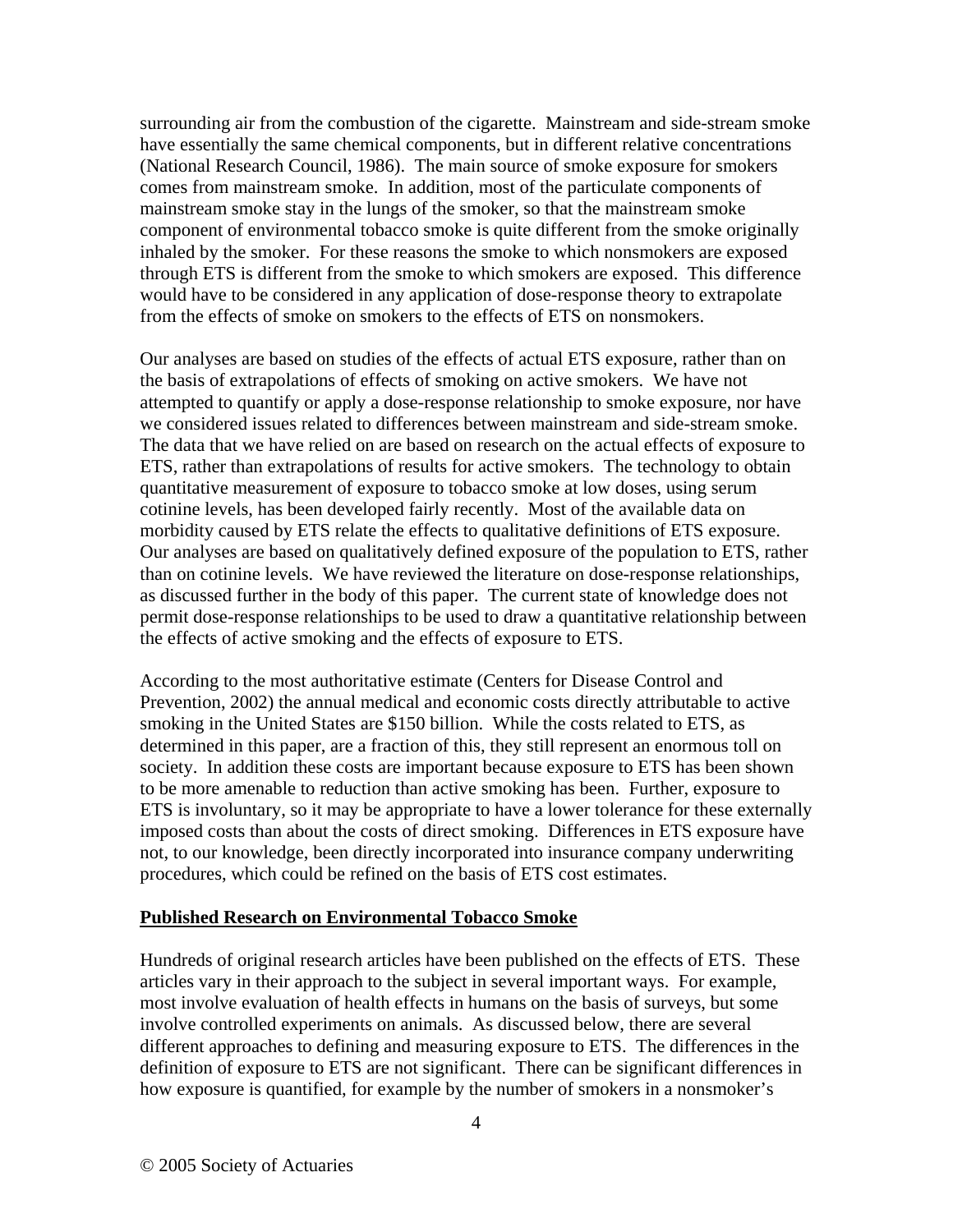household, or the number of cigarettes smoked by members of a nonsmoker's household, by the number of hours per day during which a nonsmoker can smell tobacco smoke in his or her environment, and more recently by the concentration of cotinine in the blood serum.

There is evidence of publication bias (Misakian & Bero, 1998), exhibited in the fact that there is a strong relationship between the type of research sponsor and the conclusions reported, as well as in the fact that stronger conclusions appear to be more likely to be published, and to be published sooner, than weak conclusions. Publication bias is not unique to studies of ETS, but has been found to exist in many fields, and is an issue in any review of published research. Numerous articles have been sponsored by organizations opposed to smoking as well as by tobacco interests. There is no lack of published articles exhibiting observations contrary to the consensus that ETS exposure is harmful, and we included the findings of these articles in our determinations of morbidity rates on the same basis as articles with positive findings. Given the fact that the health effects of exposure to ETS have been studied for over 40 years, the lag in publication of studies with less statistically significant results is a minor issue. If articles showing negative results were systematically excluded from publication, we would expect to see that the results of published articles would show a pattern resulting from such a cutoff, but this was not the case. In fact, there is a relatively symmetrical distribution of published results around the mean. The validity of conclusions on the effects of ETS exposure in relation to publication bias was studied by Bero, et al. (1994), and publication bias was found not to invalidate the conclusions regarding the health effects of ETS. This article examines the tobacco industry's claim that publication bias against negative studies invalidates the risk assessment of ETS exposure conducted by the U.S. Environmental Protection Agency and other reviews of the health effects of ETS. The article discusses the determination of the number of published original research articles that tested the hypothesis that ETS exposure is associated with adverse health effects and that reported statistically significant "positive" or non-significant "negative" results; the number of articles that concluded that ETS is a health risk; and unpublished studies on the effects of ETS on health. Articles were identified by a computerized and noncomputerized search of the medical literature supplemented with material obtained from the tobacco industry. Articles were classified as peer-reviewed journal articles or articles from sponsored symposia. The study considered the statistical significance of results reported in the article and whether or not the article concluded that ETS exposure is a health risk. The paper concludes that there is no publication bias against statistically nonsignificant results on ETS in the peer-reviewed literature. The high proportion of articles in symposia that reach the conclusion that ETS is not harmful primarily results from the inclusion of review articles, rather than from original research. We have concluded that, even with some evidence of publication bias, valid conclusions can be drawn from the published, peer-reviewed literature.

An emotional public debate has surrounded research into the health effects of exposure to tobacco products. People have become polarized on both sides of a debate about whether and how to reduce the use of tobacco, and the resulting exposure of both users and nonusers. At times the controversy has degenerated into *ad hominem* attacks from both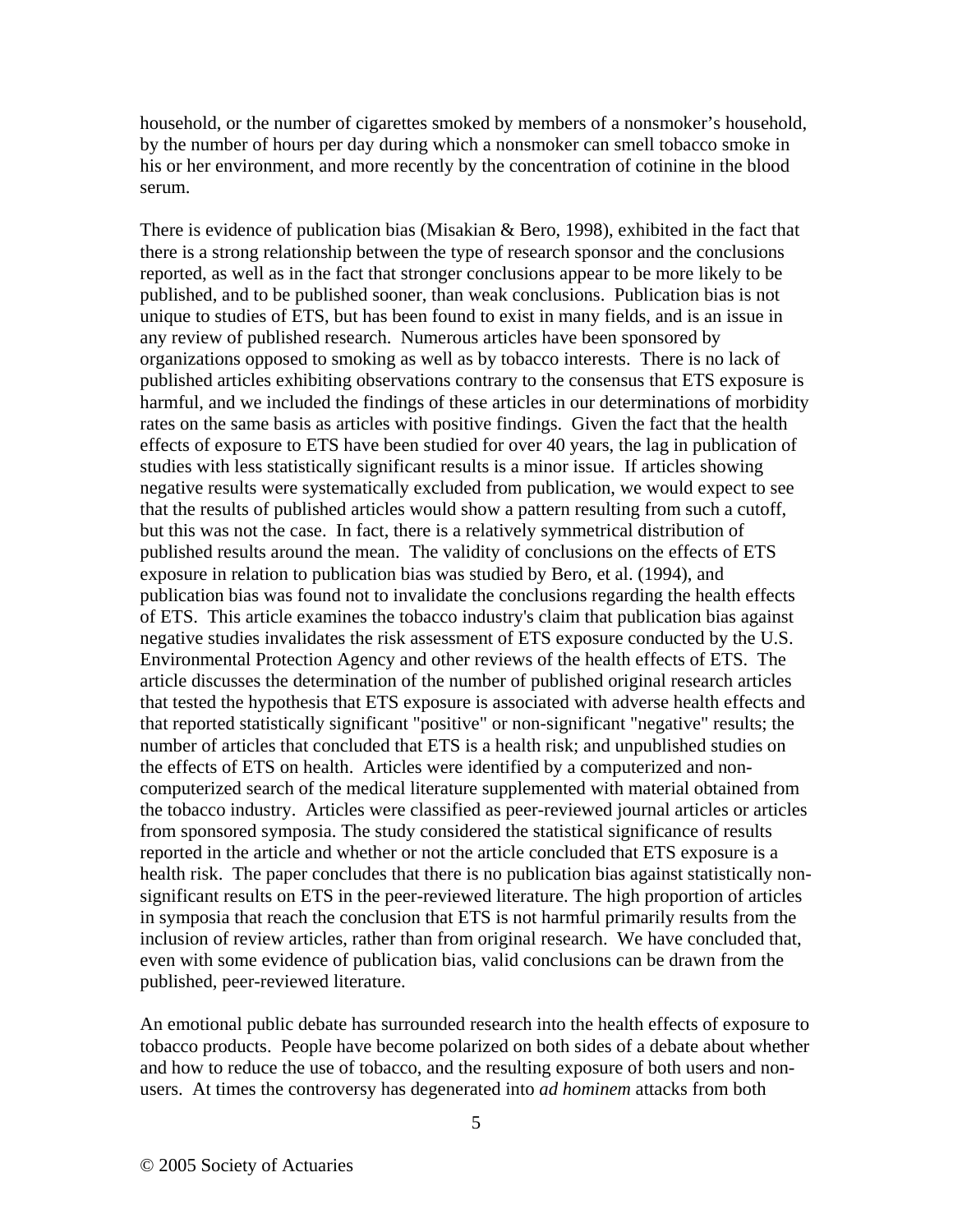sides. Our response to this environment has been to include in our analyses the combined results of studies that were published in peer-reviewed journals, whether such results found a positive, negative or insignificant relationship between ETS exposure and the particular morbidity under study. We have not attempted to determine the motivations of researchers, but have depended on the peer-review process to select scientifically grounded articles.

Most published articles focus on one or a few specific health effects in relation to a specific definition of exposure. In many cases it is not possible to determine all of the health effects that were monitored, but only those that are reported, which could be a proper subset of the health conditions that were considered. Given the variety of issues and the technical challenges of evaluating these issues in hundreds of articles, it is fortunate that several well-funded, independent studies of the literature on the health effects of smoking have been conducted over the past forty years, most recently with the publication of the IARC report *Tobacco Smoke and Involuntary Smoking* (International Agency for Research on Cancer, 2004), which covers research articles published through 2002. All of the major independent studies of the literature have come to consistent conclusions. As a result, we are confident that these studies provide a solid foundation for a quantitative analysis of the economic effects of exposure to ETS, and have used them as the basis of our analysis. Appendix 1 presents brief summaries of the findings of well over 100 articles and reviews on the principal morbidities associated with exposure to ETS. In view of the quality and extent of the work that has already been done, we have not attempted to independently assess the scientific merit of the articles reviewed in the IARC, California EPA, and surgeon general studies.

#### **Population Exposure to Environmental Tobacco Smoke**

In the U. S. population exposure to ETS can be determined from the National Health and Nutrition Examination Surveys (NHANES), periodic surveys of a statistical sample of the population conducted since 1956 by the CDC. These surveys cover approximately 10,000 people and have included questions related to exposure to tobacco smoke for many years and serum cotinine laboratory analyses since 1988.

Exposure to ETS has been measured in several different ways. The principal measures of exposure are either self-reported descriptions of exposure in the home, at work or in social situations or laboratory measurement of metabolites of nicotine, principally cotinine. In this paper we consider tobacco smoke to be synonymous with cigarette smoke. Other sources of tobacco smoke are a relatively minor component of the total, so this simplification has no practical effect on our findings. The most common exposure situations that have been studied are having a smoking spouse or, in the case of children, a smoking parent, possibly with a measure of the number of cigarettes smoked by the smoker or the number of smokers in the household, exposure in the workplace, or overall descriptions of the degree of exposure to smoke, such as being able to smell tobacco smoke at certain times. The chemical measurement of exposure is currently based on cotinine, a metabolite of nicotine associated quantitatively with the amount of tobacco smoke absorbed by the body, and amenable to measurement at extremely low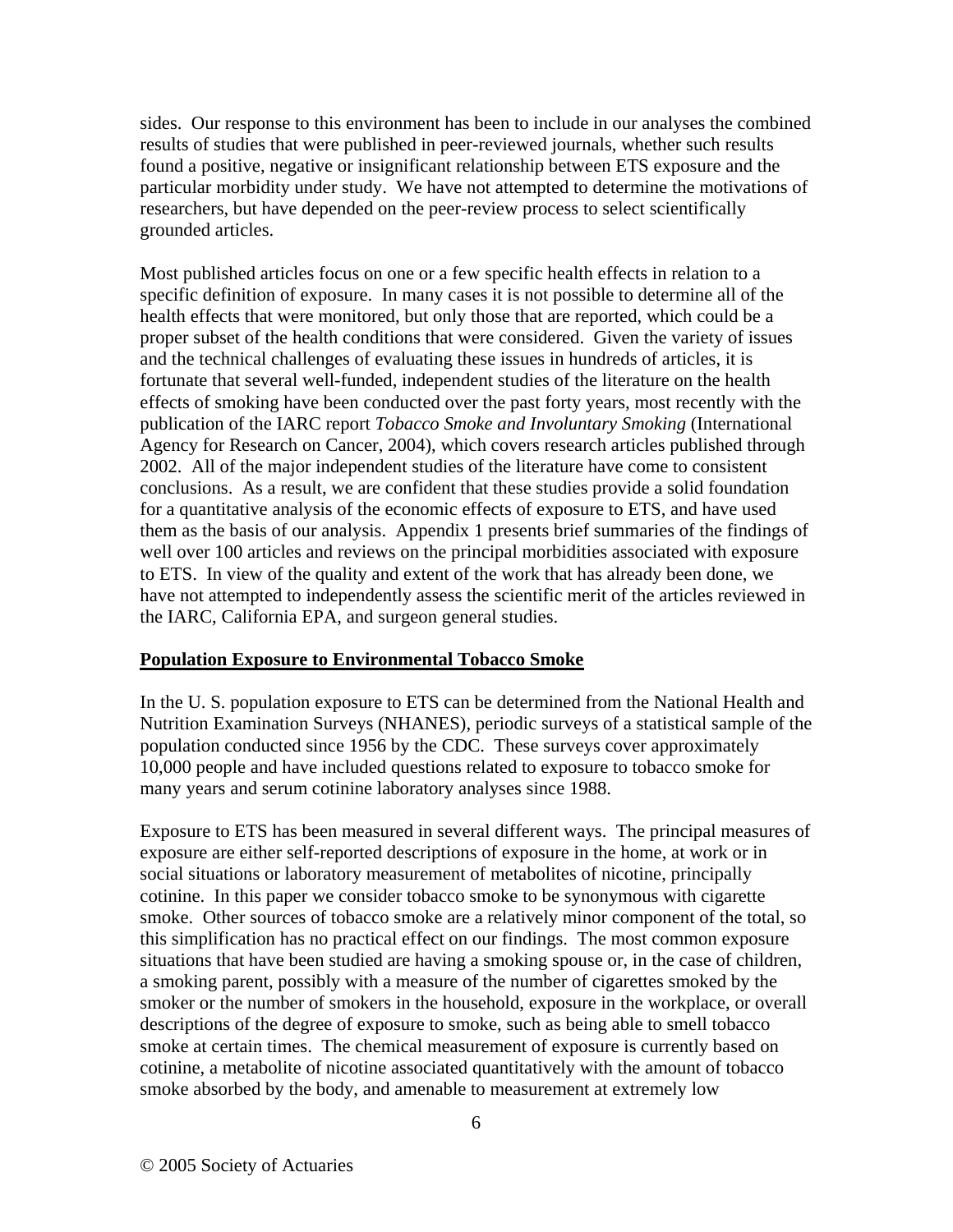concentrations. An analysis of NHANES data (Pirkle, et al., 1996) yields quantitative relative exposure levels for the principle qualitatively characterized ETS exposure groups, home exposure only, work exposure only, and both home and work exposure, as well as the proportion of the U.S. population in each group. The geometric mean serum cotinine concentrations for nonsmokers, age 17 and higher, are shown in Table 1. Levels for individuals age 4 through 16 are shown in Table 5.

| Table 1. Geometric Mean Serum Cotinine Concentration $(\mu g/mL)$ and Sample Size for |                      |  |                   |  |
|---------------------------------------------------------------------------------------|----------------------|--|-------------------|--|
| Individuals Age 17 and Higher, NHANES III, 1988-1991.                                 |                      |  |                   |  |
| <b>Sample Size</b><br><b>Group</b><br><b>Exposure Group</b><br><b>Serum Cotinine</b>  |                      |  |                   |  |
|                                                                                       | <b>Concentration</b> |  | <b>Percentage</b> |  |

ヿ

|                    | <b>Concentration</b> |       | <b>Percentage</b> |
|--------------------|----------------------|-------|-------------------|
| No known exposure  | 0.000124             | 3,154 | 40.7              |
| Work exposure only | 0.000318             | 779   | 10.1              |
| Home exposure only | 0.000700             | 315   | 4.1               |
| Home and work      | 0.000926             | 246   | 3.2               |
| exposure           |                      |       |                   |
| Active smokers     | $0.30000*$           | 3,246 | 41.9              |
| Total              |                      | 7,740 |                   |

\* Estimate. Smoker cotinine levels vary with the number of cigarettes smoked per day.

The percentages in Table 1 are computed in relation to the total population. Many of the discussions of ETS focus on exposure among nonsmokers, and use percentages of the nonsmoking population for purposes of discussion. These rates may be obtained from Table 1 by dividing by the percentage of nonsmokers, 58.1 percent, in that table. The resulting values are shown in Table 2.

|  |                                                                              |  | Table 2. Geometric Mean Serum Cotinine Concentration ( $\mu$ g/mL) in Relation to Non- |
|--|------------------------------------------------------------------------------|--|----------------------------------------------------------------------------------------|
|  | smoking Population for Individuals Age 17 and Higher, NHANES III, 1988-1991. |  |                                                                                        |

| <b>Exposure Group</b>  | <b>Serum Cotinine</b> | Group      |
|------------------------|-----------------------|------------|
|                        | <b>Concentration</b>  | Percentage |
| No known exposure      | 0.000124              | 70.0       |
| Work exposure only     | 0.000318              | 17.4       |
| Home exposure only     | 0.000700              |            |
| Home and work exposure | 0.000926              |            |

*The Second National Report on Human Exposure to Environmental Chemicals* (Centers for Disease Control and Prevention, 2003) presents data on serum cotinine levels among non-smokers in terms of the concentrations at certain percentiles. If we assume that the geometric mean concentrations for the groups in Table 2 approximate the concentration for the midpoint of the group, and work from highest to lowest concentrations, we obtain the percentiles shown in Table 3. For example, the highest concentration would correspond to the 97.1 percentile, computed as  $100 - (5.5/2)$ , and the next highest concentration would correspond to the 90.9 percentile, computed as  $100 - 5.5 - (7.1/2)$ .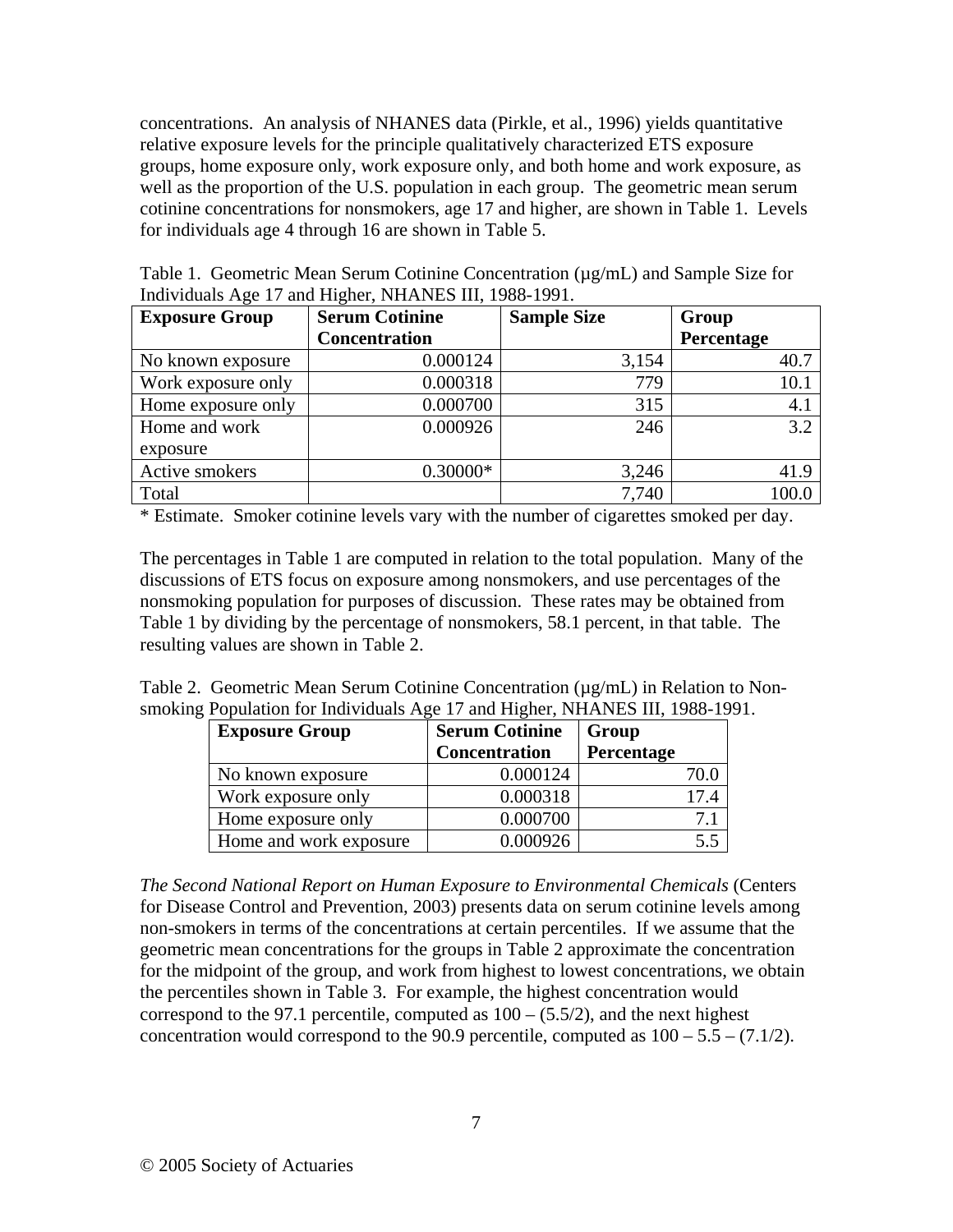Table 3. Geometric Mean Serum Cotinine Concentration  $(\mu g/mL)$  for Estimated Percentiles of the Nonsmoking Population for Individuals Age 17 and Higher, NHANES III, 1988-1991.

| <b>Exposure Group</b>  | <b>Serum Cotinine</b> | <b>Estimated</b> |      |
|------------------------|-----------------------|------------------|------|
|                        | Concentration         | Percentile       |      |
| Home and work exposure | 0.000926              |                  |      |
| Home exposure only     | 0.000700              |                  | 90.9 |
| Work exposure only     | 0.000318              |                  | 78.7 |
| No known exposure      | 0.000124              |                  | 35 C |

*The Second National Report on Human Exposure to Environmental Chemicals* presents (in its Table 60) the data shown in Table 4 below.

Table 4. Geometric Mean Serum Cotinine Concentration (µg/mL) by Percentiles of the Nonsmoking Population for Individuals Age 20 and Higher, NHANES III, 1999-2000

| Percentile | <b>Serum Cotinine</b> | Percentile |
|------------|-----------------------|------------|
|            | <b>Concentration</b>  |            |
| 95         | 0.001480              |            |
|            | 0.000630              |            |
|            | 0.000167              |            |
| 5٢         | < 0.000050            |            |

Perhaps by coincidence the percentiles in Table 4 are rather close to those in Table 3, making possible a comparison of exposure changes over the ten-year period between the midpoints of the two surveys. We have assumed that the percentiles continue to approximate the levels of exposure from home and work, home, and work exposure respectively. We observe that the exposure for the majority of the population who are not aware of ETS exposure has declined significantly. The CDC found in this report that the median serum cotinine concentration declined 67 percent. The median individuals are in the group that is not knowingly subject to ETS exposure. A decline of about half (recognizing slightly different percentiles) is observed at the  $78.7<sup>th</sup>$  (respectively  $75<sup>th</sup>$ ) percentile, which we assume represents work exposure. Exposure at home, and of those exposed at home and at work, has not significantly changed, given the statistical uncertainties of measurement.

For purposes of our later calculations, we have assumed that the relative rates of exposure to ETS among nonsmokers follow the rates in Table 1, while recognizing that the percentage of active smokers has dropped to 23.35 percent. On this basis we calculate that the nonsmokers who are exposed to ETS comprise 22.96 percent of the U.S. population.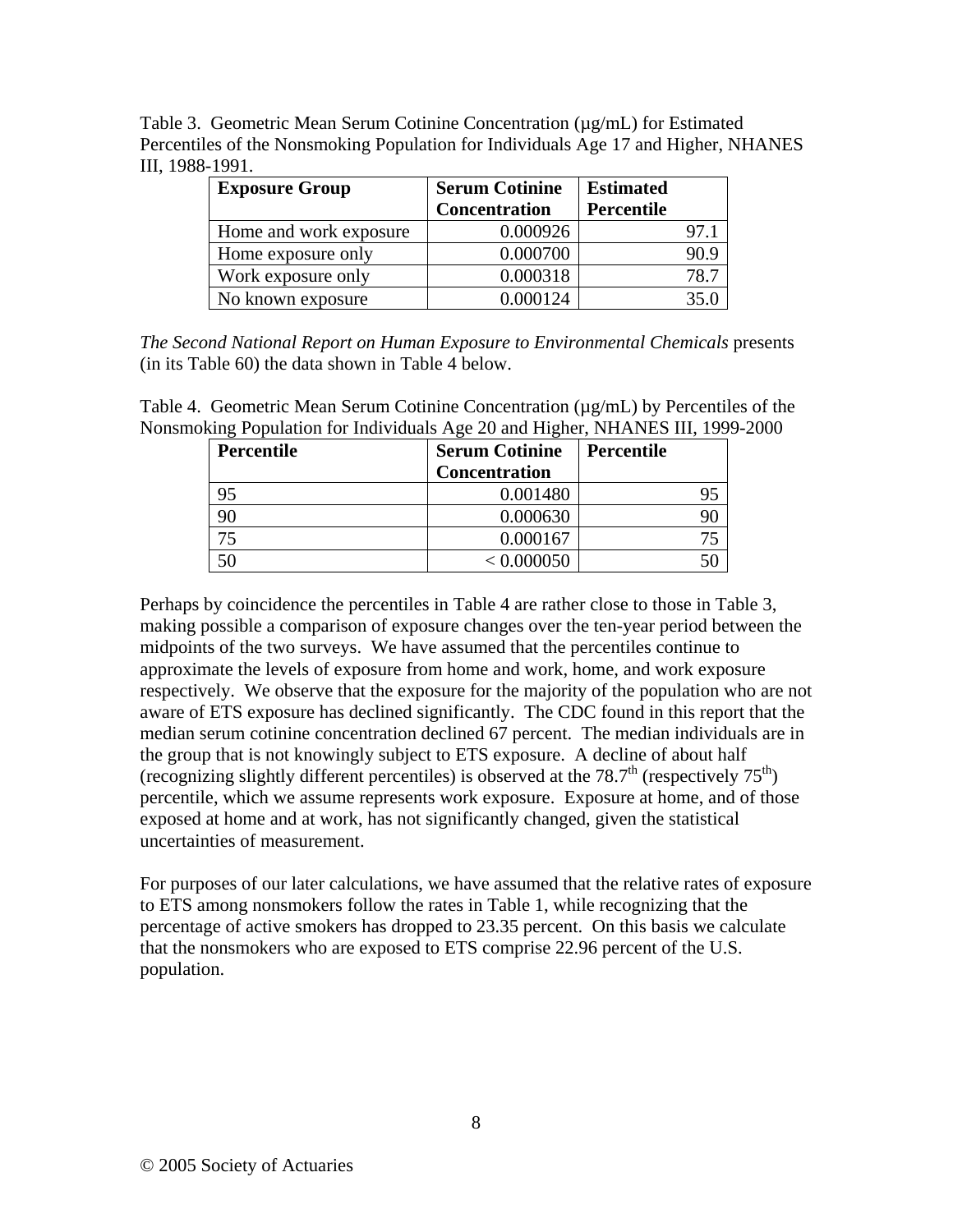| <b>Serum Cotinine</b><br><b>Exposure Group</b> |                      | <b>Sample Size</b> | Group      |
|------------------------------------------------|----------------------|--------------------|------------|
|                                                | <b>Concentration</b> |                    | Percentage |
| No known exposure                              | 0.000117             | 1,450              |            |
| Home exposure only                             | 0.001040             | 981                | 38.6       |
| Active smokers                                 | $0.30000*$           | 108                | 4.3        |
| Total                                          |                      | 2,639              |            |

Table 5. Geometric Mean Serum Cotinine Concentration ( $\mu$ g/mL) and Sample Size for Individuals Age 4 through 16, NHANES III, 1988-1991.

\* Estimate. Smoker cotinine levels vary with the number of cigarettes smoked per day.

Of the several chemical biomarkers for smoking exposure serum cotinine is the best currently available. Cotinine is a metabolite of nicotine. It is uniquely associated with exposure to nicotine, which, for practical purposes, is associated uniquely with tobacco. We have assumed that the level of exposure to nicotine in tobacco smoke can be used to represent the level of exposure to other components of smoke, as we would expect nicotine to be represented as a relatively constant component of smoke, and there is no evidence to the contrary. We have not, however, based our overall estimates on cotinine levels, as most of the research on ETS was conducted before the development of the laboratory methods currently used to measure cotinine. We have used serum cotinine measurements only to allocate total excess morbidity among individuals exposed at home only, at work only, and both at work and at home. The sensitivity of tests for cotinine has progressed to the point that serum cotinine concentrations as low as 0.00005 micrograms per milliliter can be reliably measured. At this level of sensitivity half of the U. S. population shows measurable serum cotinine. This is a significant decrease from the results of studies conducted 15 years ago, which had detected serum cotinine in 90 percent of the U.S. population. The biological half-life of serum cotinine in the human body is typically 15 to 19 hours. Thus, the level of serum cotinine measures the integrated average exposure of the individual over a period of two or three days. This is a very short period in relation to the long-term exposure necessary to cause many of the smoking-related diseases, but it allows the status reported in response to surveys to be tested objectively. In addition, there is substantial evidence that individual exposure to ETS remains relatively stable over time.

For analysis of the effects of ETS to be meaningful it is necessary to eliminate active smokers from the observed population. Some observers have expressed concern that the self-reported data on the individual's own nonsmoking status may be inaccurate. The serum cotinine data show a very clear separation in measurements between smokers and nonsmokers, so this allows an evaluation of the self-reported survey data. As noted below, an error rate of about 1 percent in self-reported smoking status is supported by studies of blood chemistry. If individuals who are misclassified as nonsmokers are included in studies of ETS, the effect would depend on the number included in the group believed to be exposed to ETS versus the number included in the group believed not to be exposed to ETS. The effect on the measured relative risk would be the relative risk for smokers, times the excess of the proportion of smokers included in the ETS-exposed group versus the unexposed group. We have no basis to estimate this difference. The total effect, split between the two groups, is the proportion of erroneously classified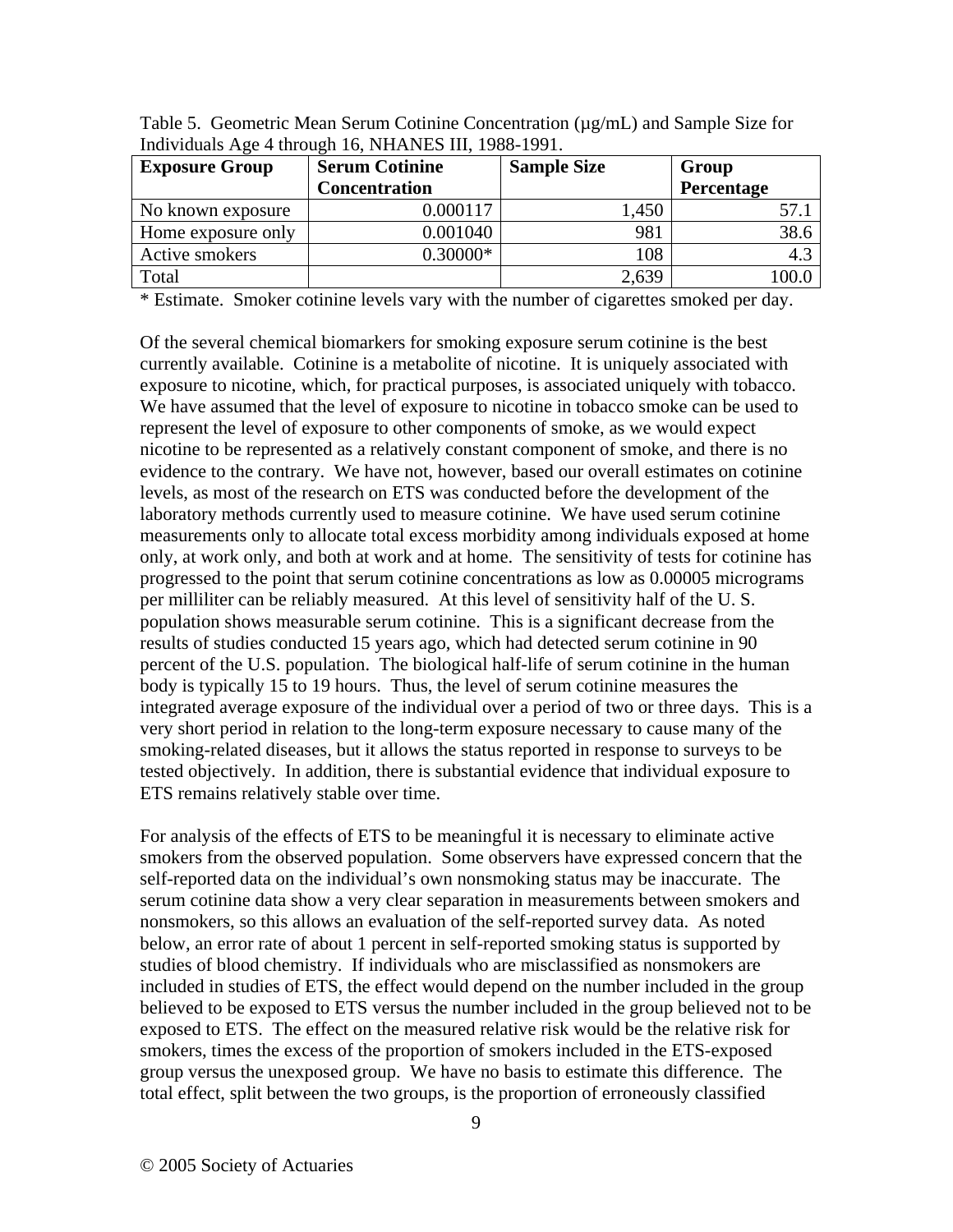smokers (i.e. 1 percent) times the relative risk for smokers. Since this is well below the additional risk from ETS exposure for any of the conditions evaluated in this paper, we have accepted the additional risk levels indicated by the published research.

A recent report (Pirkle, et al., 1996) supports several conclusions about exposure to ETS.

- Nicotine in foods (such as tomatoes, potatoes, eggplant and green peppers) is a negligible contributor to serum cotinine levels (less than 0.00002 µg/ml).
- The geometric mean concentration of serum cotinine for nonsmokers was 0.00010 to 0.00030 µg/ml, compared with approximately 0.3 µg/ml for smokers. There is a gap in serum cotinine concentration between the maximum concentration for nonsmokers and the minimum concentration for smokers. Virtually all nonsmokers have less than 0.010  $\mu$ g/ml of serum cotinine, and virtually all smokers have more than 0.015  $\mu$ g/ml.
- Mis-reporting of smoking status (smokers denying that they smoke) in the National Health and Nutrition Examination Survey is less than 3 percent, and is 1.3 percent for adults. This is generally consistent with, while somewhat lower than, the results of a number of other studies.
- Quantitative exposure to ETS among nonsmokers, as measured by serum cotinine concentration, is strongly correlated with self-described home and work exposure. While half of the U.S. population is exposed to tobacco smoke, those who report exposure at work, at home or both have higher levels of serum cotinine than those who report no such exposure.
- The lowest level of exposure to ETS among individuals reporting some exposure is among those reporting exposure at work but not at home. Those reporting exposure at home, but not at work have about twice this level of exposure, and those reporting exposure at both work and home have three times the average level of exposure as among those exposed only at work.

On the basis of the above we have concluded that self-reported levels of exposure are a reasonable basis for estimating exposure to and health effects of ETS, and could be a basis for commensuration of the results of surveys based on different definitions of exposure. Almost all of the published research on the health effects of ETS is based on qualitative descriptions of exposure. While it is now possible to quantify exposure using tests for cotinine, this is an area for future research. In the absence of quantitative exposure data we have combined various groups of individuals into one category of "exposed" to project total health effects. In other words, we did not distinguish among the categories of "exposed at work only," "exposed at home only," and "exposed both at work and at home." No doubt there are differences in the levels of health effects for these groups, but distinguishing among them would require additional data to be gathered.

We have not attempted to isolate the effects of exposure to ETS from the effects of other air pollutants and environmental exposures to which people are exposed. In typical indoor environments where smoking is permitted, several studies have found that the level of pollutants associated with tobacco smoke far exceeds the level of all other air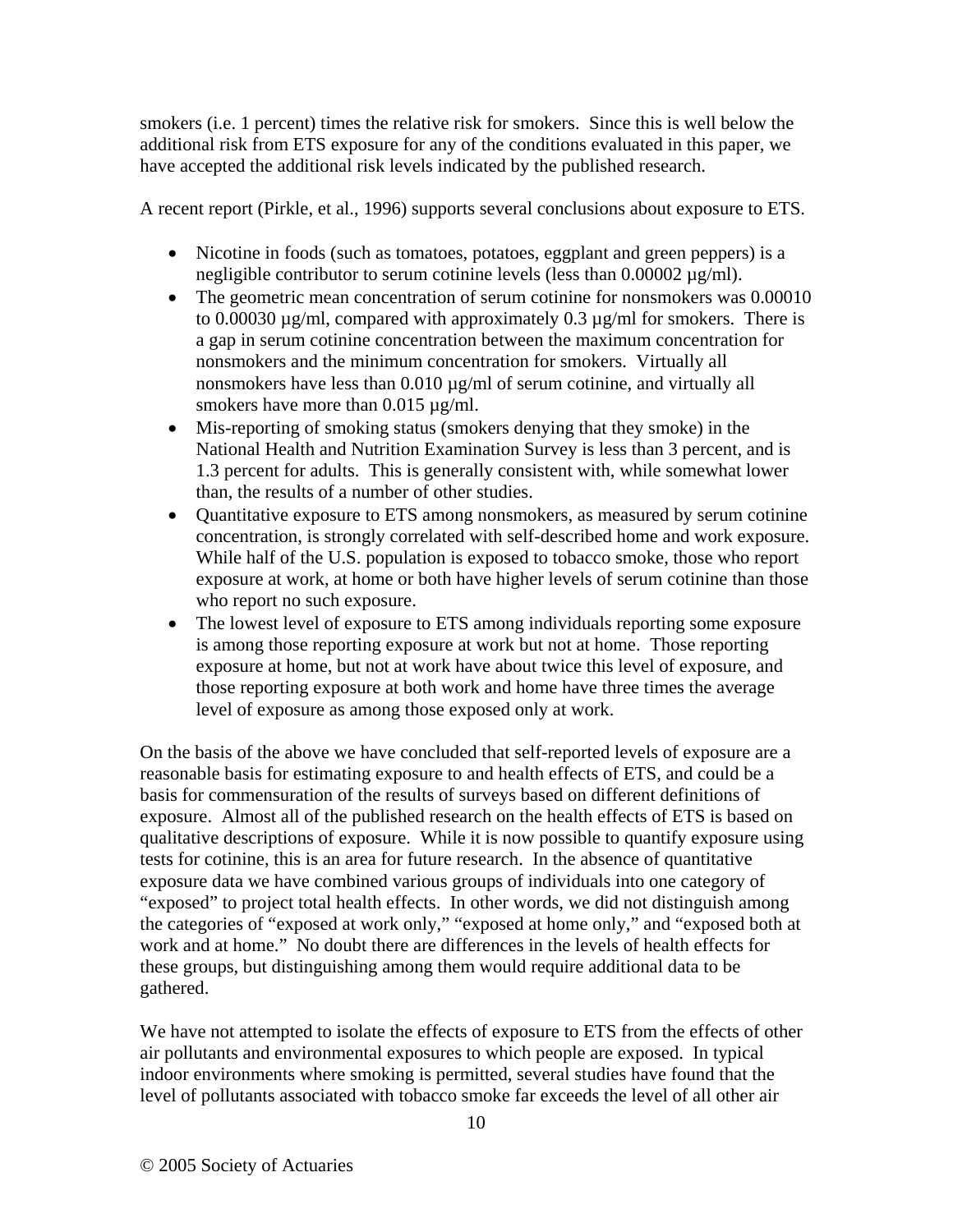pollutants. While there may be an association between exposure to ETS and exposure to other air pollutants or environmental chemicals, in view of the studies that compared the levels of other indoor pollutants in comparison to ETS, we felt that the level of other exposures was generally much lower. In addition, the research studies on which our estimates are based generally considered the question of exposure to other pollutants, and controlled for this potentially confounding variable. The issue of whether and how confounding variables were considered was part of the review process by the independent agencies such as the CDC and the World Health Organization for evaluating the original research papers. We relied on these reviews in our selection of papers used for mortality and morbidity estimates.

#### **Changes in ETS Exposure in the United States**

During the approximately 40-year period over which the principal studies of ETS have been conducted, there have been major changes in the smoking habits of the U. S. population. Based on data presented by the CDC, the percentage of smokers in the population has declined from 42.4 percent in 1965 to 23.35 percent in 2000. This has necessarily resulted in a reduction in exposure to ETS, since there are fewer sources of smoke to cause exposure. At the same time the exposure of the nonsmoking population has changed even more dramatically as a result of restrictions on the locations where people are permitted to smoke, as well as an increased awareness that ETS can be harmful to health, causing both smokers and nonsmokers to reduce the exposure of nonsmokers to ETS. Key events, such as the first U.S. surgeon general's report, the ban on tobacco broadcast advertising, and increases in the federal cigarette tax were each followed by a decrease in tobacco consumption. *The Second National Report on Human Exposure to Environmental Chemicals* has new, expanded data that will facilitate determination of trends in serum cotinine levels by many cohorts based on characteristics such as age and sex. The report shows that since the early 1990s, median serum cotinine levels in nonsmokers in the United States have decreased by 58 percent in children, 55 percent in adolescents, and 67 percent in adults.

In view of the substantial reductions in ETS exposure over the past 40 years, most notably in the last decade, and the fact that many ETS-related morbidities are related to long-term exposure, any estimate of ETS-related morbidity, mortality and cost depends on the time period over which exposure is evaluated. We have chosen to base our estimates on the currently prevailing levels of exposure to ETS.

# **Health Effects of ETS Exposure**

As documented in Appendix I, exposure to ETS is associated with increased morbidity and mortality from cancer of various organ systems as well as from pulmonary and cardiovascular conditions. Prenatal and perinatal health effects have also been documented in the references in Appendix I. Many other adverse health effects of exposure to ETS have been studied and documented in the literature, but the quantitative results from research to date remain imprecise. Our analysis of economic effects is limited to effects for which a positive association has been quantitatively documented.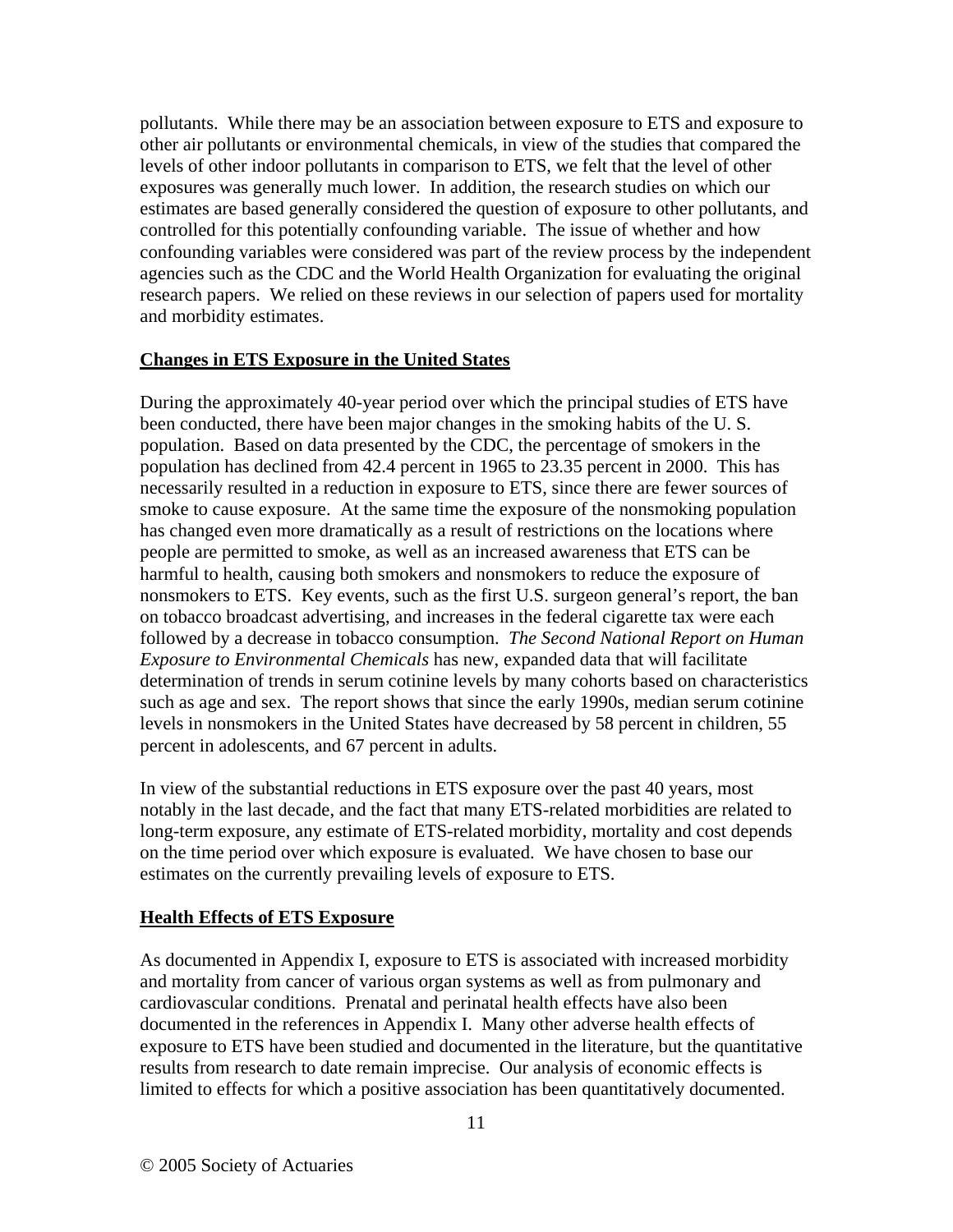Some of the effects of exposure to ETS are subtle, and would require extremely large sample sizes to produce quantitative conclusions about excess mortality or morbidity. Our methodology does not assign a cost to conditions for which the excess mortality or morbidity is not statistically significant, even though we are sure that some excess costs exist for conditions that do not have a statistically demonstrated rate of excess occurrence. For example, studies of rates of breast cancer, brain tumors, leukemia, lymphomas and certain childhood cancers are suggestive of increased risk associated with ETS, but the results are not consistent enough to provide quantitative estimates of relative risk. As a result, our estimates of the excess mortality and morbidity caused by exposure to ETS are a lower bound for the total effects of exposure. We do not have a basis to quantify this understatement, but believe that the principal adverse health effects of ETS have been identified and quantified in this paper.

Appendix 1 shows the range of morbidities that have been found to have increased incidence in relation to ETS exposure, and briefly summarizes the findings of principal studies for each morbidity. Most of the research studies define an occurrence of disease as a diagnosis coded within certain categories by reference to an international disease classification system, most commonly the ICD-9 system. For example, a case of lung cancer would be defined as a diagnosis within a set of ICD-9 codes consistent with that disease, represented by codes that begin with 162. Table 6 summarizes the relative risk for the morbidities with greatest economic impact for individuals exposed to ETS. Relative risk levels in Table 6 have been calculated by combining the reviewed studies, weighted by the expected number of base-rate cases. Appendix 3 illustrates this calculation for lung cancer. For each study we calculated the expected base-rate cases as the actual number of cases divided by the relative risk found by the study. The total actual cases divided by the total base-rate cases yields the overall relative risk. This calculation method was necessary because some of the studies did not publish the size of the population subject to study. Some conditions that are strongly related to ETS exposure have been omitted from the analysis because their total economic impact is much less than that of the included conditions. For example, cancer of the nasal sinus is almost three times as likely to occur among individuals exposed to ETS as it is among the unexposed population, but this relatively uncommon cancer has a much smaller impact than lung cancer, for which the risk ratio is 120 percent, but for which the base rate is larger.

The medical costs of an individual with a given morbidity are strongly related to existing comorbidities. Generally the studies on effects of exposure to ETS have not isolated the effects of comorbidities, and the cost data that we used were population averages, which do not provide a basis for estimating the effects of comorbidities. Comorbidities would be considered and included in the analysis of the well-designed case control studies, so their effect would be taken into account on an overall basis. Our results are based on an implicit assumption that the level of comorbidities in the exposed and unexposed population is not substantially different.

Further research is needed on the effects of ETS on respiratory infections, including the common cold, bacterial pneumonia and tuberculosis. Researchers have noted some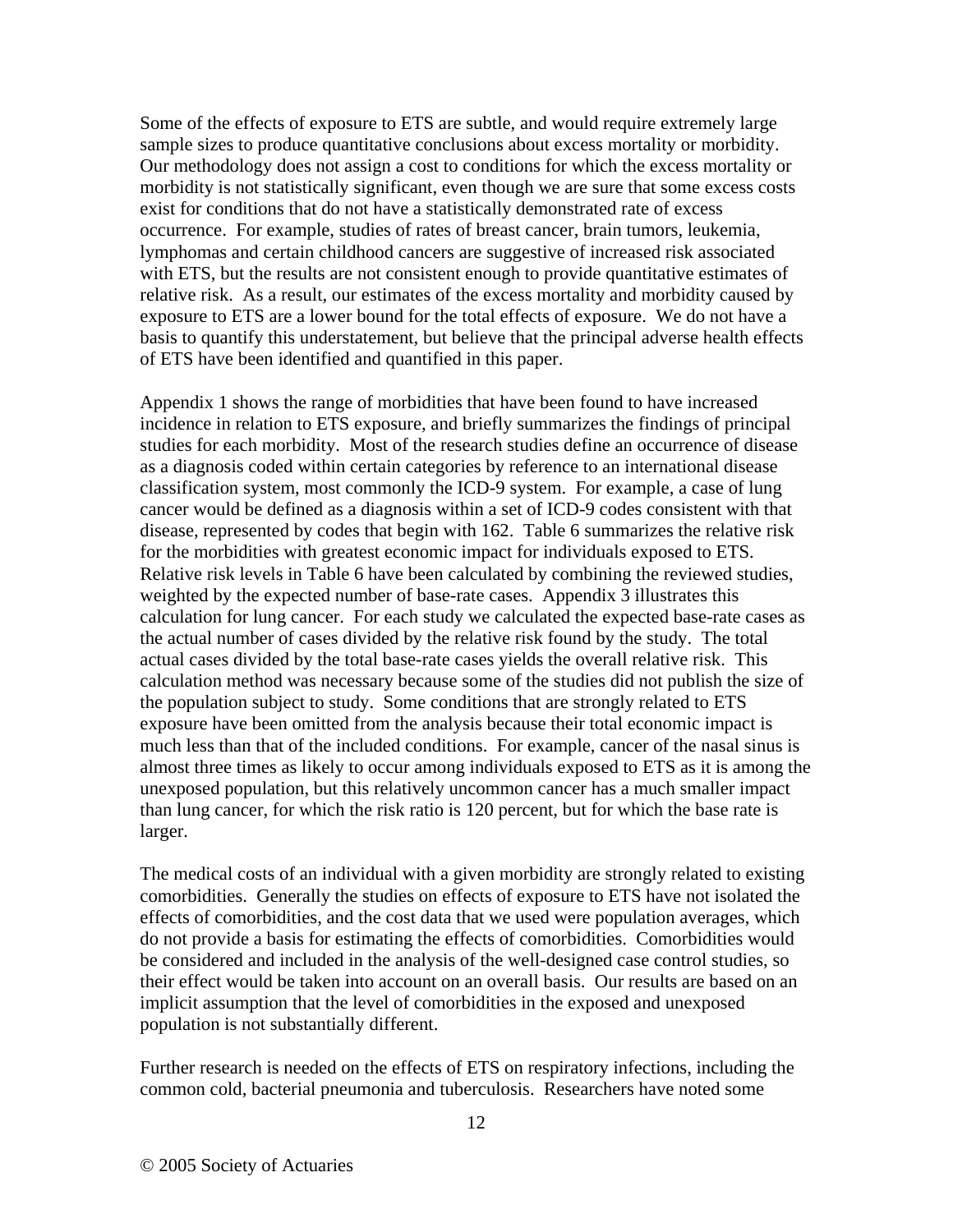increases in rates for these conditions in relation to ETS exposure, but we have been unable to identify adequate evidence to quantify the economic effects related to respiratory infections.

The degree to which ETS increases the incidence of a particular morbidity is measured by the relative risk. Relative risk is the ratio of the rate of morbidity among an exposed group to the rate in a corresponding but unexposed group. For example, we expect 1.22 times as many cases of lung cancer among a population exposed to ETS as would be observed if the population were not exposed. Table 6 presents the results of our analysis and summary of published research on the relative risk for the principle morbidities that have been identified as being exacerbated by ETS.

| Category                 | <b>Morbidity</b>                         | <b>Relative Risk</b> |
|--------------------------|------------------------------------------|----------------------|
| Cancer                   | Lung cancer                              | 1.22                 |
|                          | Cervical cancer                          | 1.41                 |
| Respiratory system       | Asthma                                   | 1.44                 |
|                          | Otitis media                             | 1.52                 |
|                          | Chronic pulmonary disease                | 1.83                 |
| Cardiovascular system    | Coronary heart disease                   | 1.10                 |
| Perinatal manifestations | Low birth weight                         | 1.22                 |
|                          | Spontaneous abortion/perinatal mortality | 1.54                 |
| Postnatal manifestations | Sudden Infant Death Syndrome             | 1.80                 |

Table 6. Estimated Relative Risk by Morbidity for Individuals Exposed to ETS

# **Dose-Response Relationships for Tobacco Smoke Exposure**

The existence of a dose-response relationship is considered to be a necessary condition for a causal relationship to exist between the dose and the response. In this context a dose-response relationship means that there is a statistically significant increase in the response related to an increase in the dose. The existence of a dose-response relationship in this sense does not mean that a mathematical function can be determined to link dose and response. Most, but not all, of the studies of effects of ETS have evaluated the doseresponse relationship, and have obtained positive results. For example, for individuals exposed at home, the number of cigarettes smoked by other household members has been used to measure dose. The workplace environment does not lend itself to such a clear-cut measure of exposure, and dose-response in the workplace has not been as extensively studied.

There is a wide gap between the level of exposure of active smokers to smoke components and the exposure of individuals exposed to ETS. Within the narrow range of ETS exposures, the dose response relationship in most studies appears to be a relatively simple, nearly linear relationship, but there is no established dose-response relationship that would include both active smokers and nonsmokers exposed to ETS. As noted in the report on ETS by the National Research Council (1986), if individuals with a high sensitivity to the irritating effects of ETS are more likely to be nonsmokers, then the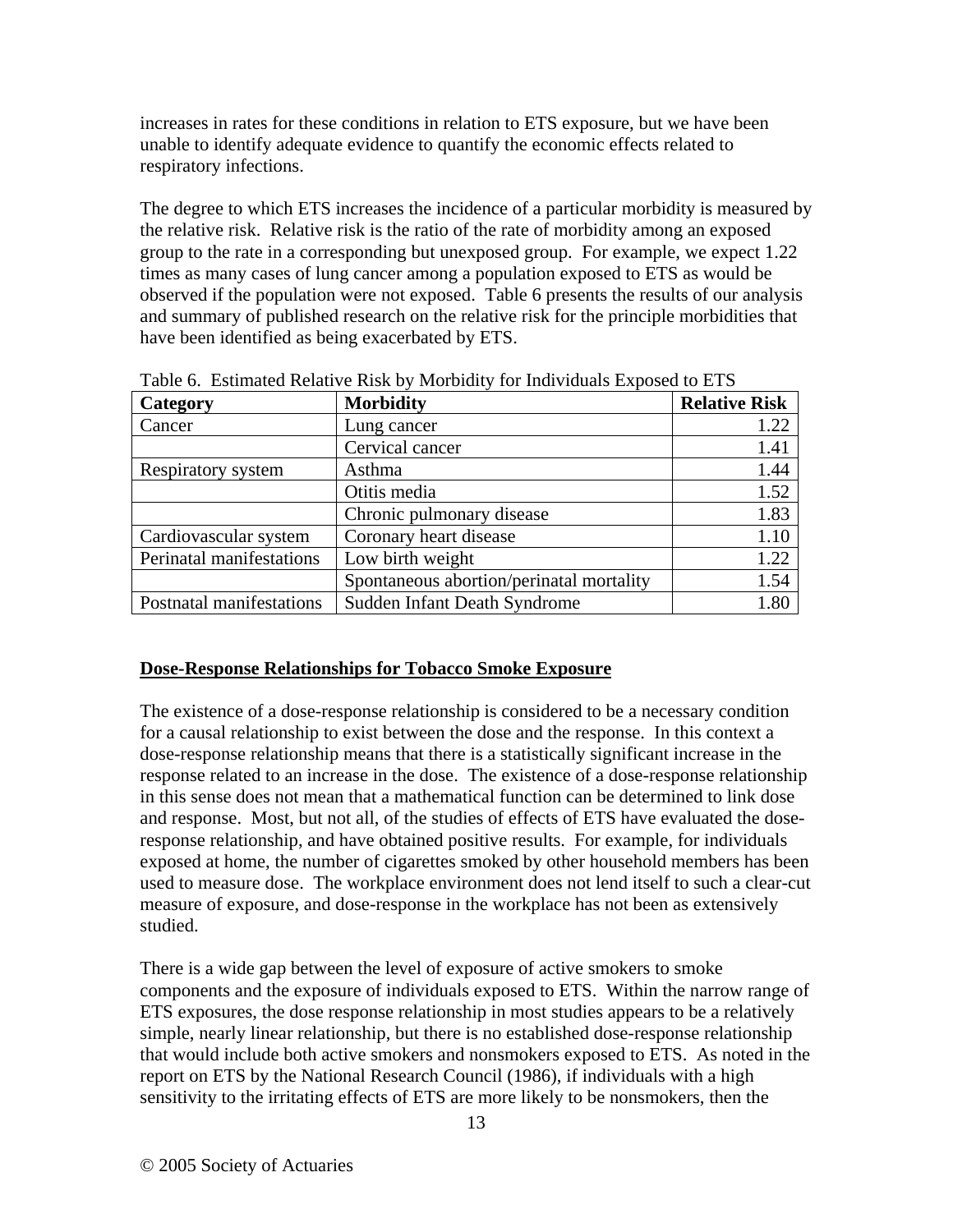population to which a dose-response curve would be applied would be different for active smokers and for nonsmokers. Consequently, there would be some question as to whether a single dose-response relationship could be applied to both groups.

For purposes of estimating the economic effects of the significant reduction in exposure among non-smoking individuals who are not aware of their exposure, in the absence of any other model we have assumed a linear dose-response relationship at the levels of exposure prevalent among nonsmokers.

#### **Sensitivity of Estimates to Changes in Assumptions**

The estimates derived in this paper are based on a number of assumptions. These assumptions affect the estimated number of cases for each morbidity, the age at onset, the medical costs, the number of years of life lost, the number of years of disability, the number of working years lost, the economic productivity of employment and of services, the projection of economic productivity into the future and the rate used for discounting future economic losses to present value. Even where there is only one reasonable assumption, given the data considered, there may be uncertainty in the values used because of the limitations of sample sizes in the various studies, for example where the relative risk of a given condition is based on a limited number of research studies.

None of the assumptions stands out as leading to particular sensitivity in the results. For example, the uncertainty in relative risk for a particular morbidity, arising from the limitations of sample size, translates directly into corresponding uncertainty in the estimated economic costs.

A further source of uncertainty is the computation of rates for the unexposed population from current population rates that include smokers, ETS exposed nonsmokers, and nonexposed nonsmokers. For example, most cases of lung cancer in the United States are attributable to smoking. In order to determine the base rate of lung cancer among the unexposed population, one has to eliminate the smoking-related cases. We have used a relative risk of 8.0 (i.e., smokers get lung cancer at eight times the rate of unexposed individuals) to carry out this calculation for lung cancer. The relative risk for lung cancer for active smokers compared to nonsmokers has been estimated in various studies from 3.5 to 10 or more. For example, see the 1990 Surgeon General's Report (Office on Smoking and Health, 1990). If we change this assumption to 7.0, fewer smoking-related cases would be eliminated and the base rate would accordingly be increased, leading to an increase in the computed number of ETS cases, which are based on the population rate times the corresponding relative risk factor. In the case of lung cancer a change in the relative risk for smokers from 8.0 to 7.0 would ultimately lead to a 10-percent increase in our estimate of ETS-related lung cancer cases.

In the case of each assumption we have tried to make choices that neither overstated nor understated the economic costs.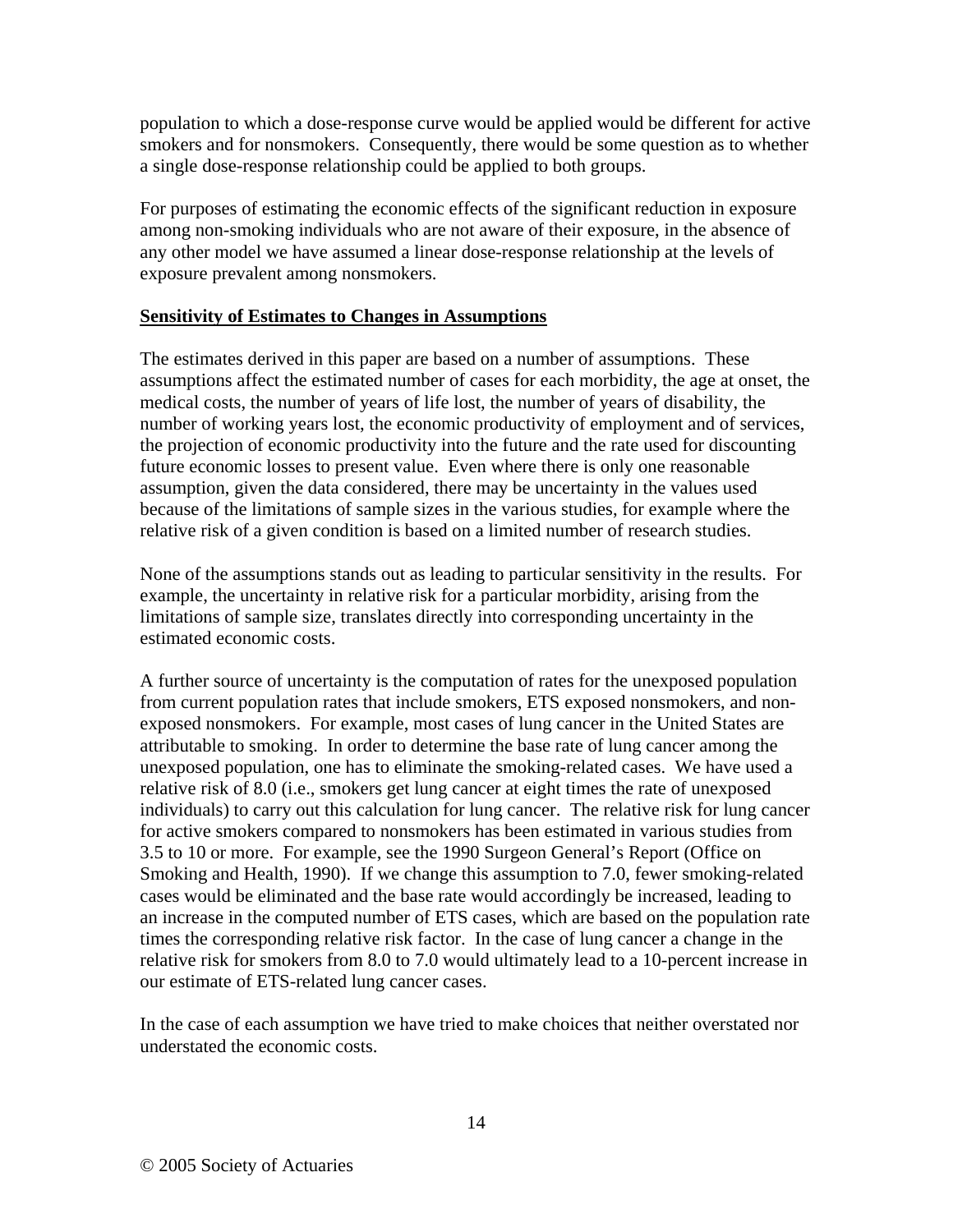#### **Quantitative Analysis of Excess Morbidity and Mortality**

We have based our estimates of excess cases of morbid conditions that are expected to arise annually from ETS exposure of the U. S. population and the exposure indicated by NHANES III adjusted for subsequent reductions in ETS exposure. Our estimates of the relative risks of morbid conditions among people exposed to ETS are based on our compilation of published reports.

Typical studies of the effects of ETS on the occurrence of medical conditions compare the rate among a group of people exposed to ETS to the rate among a group matched for other risk factors, but not exposed to ETS. The resulting data provide the best available evidence of the relative risk related to ETS, but do not provide an unexposed population base rate, as the unexposed sample may not be representative of the population as a whole. Population rates include the rates among active smokers, which, for the conditions of interest, are generally much higher than the rate among people who are not exposed at all to tobacco smoke. Therefore, the conversion of ETS relative risk to excess cases involves adjusting the population rate to remove the effects of smoking, and then applying the relative risk taking into account the rate of exposure to obtain ETS-related cases.

The total number of cases among exposed individuals is determined by multiplying the relative risk for exposed individuals times the base rate of occurrence for unexposed individuals, and multiplying by the exposed population. The number of ETS-related cases is determined by subtracting the number of cases that would be obtained from the base rate from the total number of cases. This approach implicitly assumes that the age distribution of exposed individuals is similar to the age distribution of the population as a whole, since the base rate depends on the age distribution of the population, especially for conditions, such as cancer, that have highly age-dependent rates. We believe that the assumption that the age distributions of exposed and unexposed individuals are similar is reasonable for adults, but we are not aware of any existing research on the question of the relationship among adults between smoking exposure and age. Data on exposure of children show that there is an inverse relationship between age and exposure. Younger children exhibit higher concentrations of serum cotinine than exhibited by older children. Exposure of children is essentially limited to children in households with smokers, but adults from nonsmoking households are potentially subject to exposure at work. The principal morbid conditions to which children are subjected through exposure to ETS are not as age-related as cancer, so we did not feel that it was necessary to attempt to model the age distribution of children's exposure. The strength of the evidence of the relationships between ETS exposure and morbid conditions varies by the condition considered. The strongest relationship is for lung cancer, for which the number of studies is large, and for which clear evidence of a causal relationship is corroborated by laboratory studies. In comparison, the evidence for other conditions is less strong, but still convincing. For example, our evaluation of excess asthma incidents is based on a compilation of four studies covering approximately 6,000 cases, while our lung cancer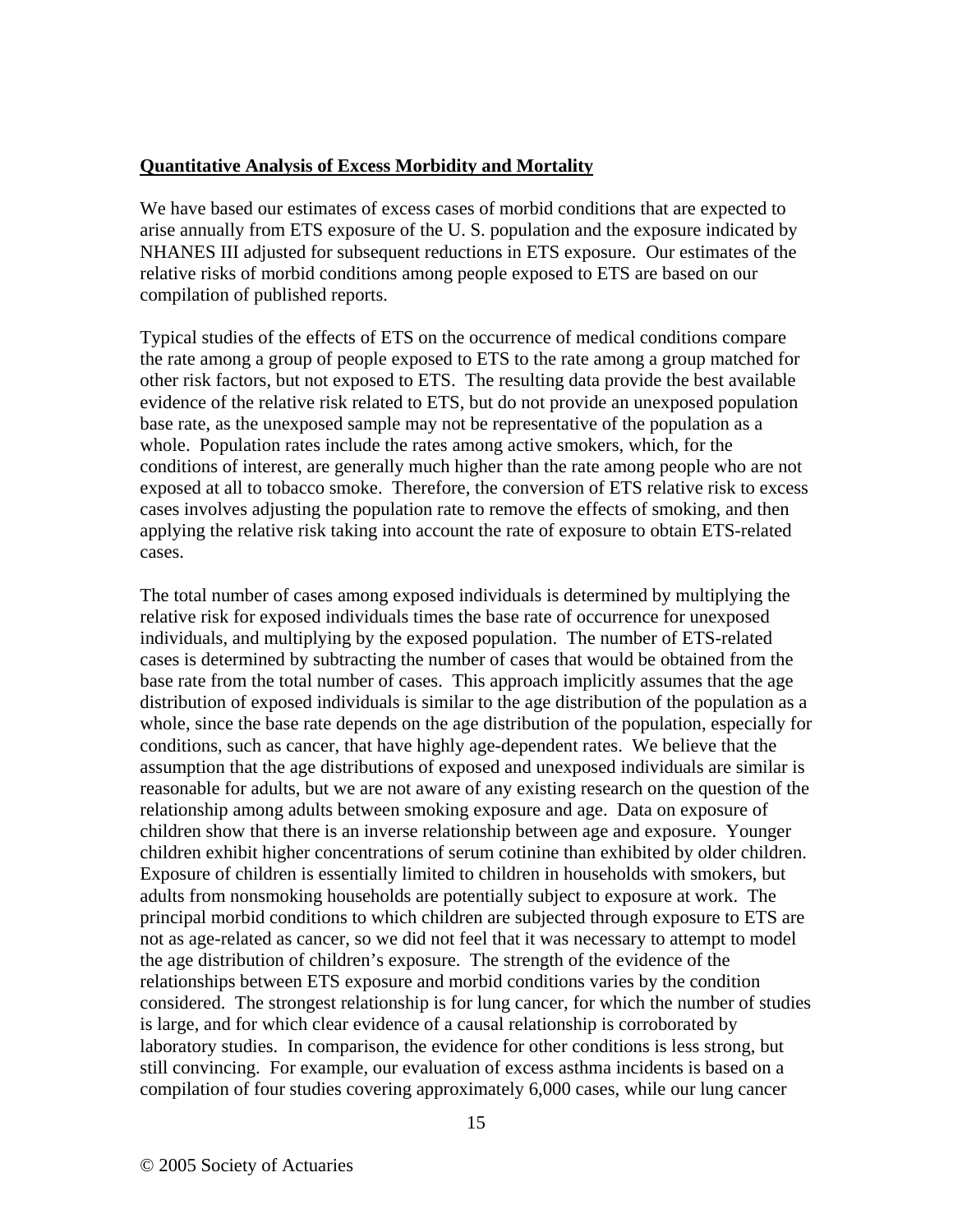estimate is based on over 40 independent original studies covering 13,000 cases. The evidence for all of the conditions included in our cost estimates is based on a number of statistically significant findings with a clear and consistent indication of increased risk. We omitted conditions for which the consensus of published reports was not clear.

We have used two different approaches to the measurement of the cases of morbidity produced by exposure to ETS. Some conditions have an occurrence measured by a specific diagnosis at a point in time. These conditions include cancer and conditions related to the newborn. We have measured these conditions in terms of the number of new diagnoses per year. The medical costs are measured in terms of the present value of the total lifetime cost of treatment. Other conditions, typically of a chronic nature, are of more gradual onset, such as chronic pulmonary disease and asthma. The medical costs of these conditions are more readily quantified in terms of the total caseload in the population. The medical costs are measured in terms of the annual cost of treatment of the chronic condition among the population.

Exposure to ETS is believed to increase the number of cases of asthma and to exacerbate existing cases. Most of the research on the relationship between ETS and asthma does not distinguish between initiation of a new case and exacerbation of an existing case, so we were unable to determine separate estimates for these two effects. The total estimated economic impact of ETS through asthma can be determined without concern about this distinction, because research on the subject generally measures the number of medical incidents, such as hospital admissions, among exposed and unexposed populations. Therefore, by estimating the effect as the cost of excess incidents of medical care, we are able to determine the overall increase in cost of asthma associated with ETS, combining the costs of the two categories of cases.

Spontaneous abortion is not subject to mandatory reporting in the United States. Measurement of the rate of spontaneous abortion is made difficult by the fact that many women are unaware of pregnancies terminated at a very early stage. According to the National Institutes of Health Medline Web site (National Institutes of Health, 2004) the rate of spontaneous abortion of known pregnancies is approximately 10 percent, occurring during weeks seven to 12 of pregnancy. The same reference cites a rate of up to 50 percent of fertilized eggs that die and are lost before the woman knows that she is pregnant. We have used an estimate of 15 percent of pregnancies as the base rate of spontaneous abortion and perinatal mortality. Perinatal mortality is generally less than five per 1,000 births, and is less than the uncertainty in the rate of spontaneous abortion. Research on the effects of ETS has generally dealt with the combined rate, so we have considered them together in a single combined rate.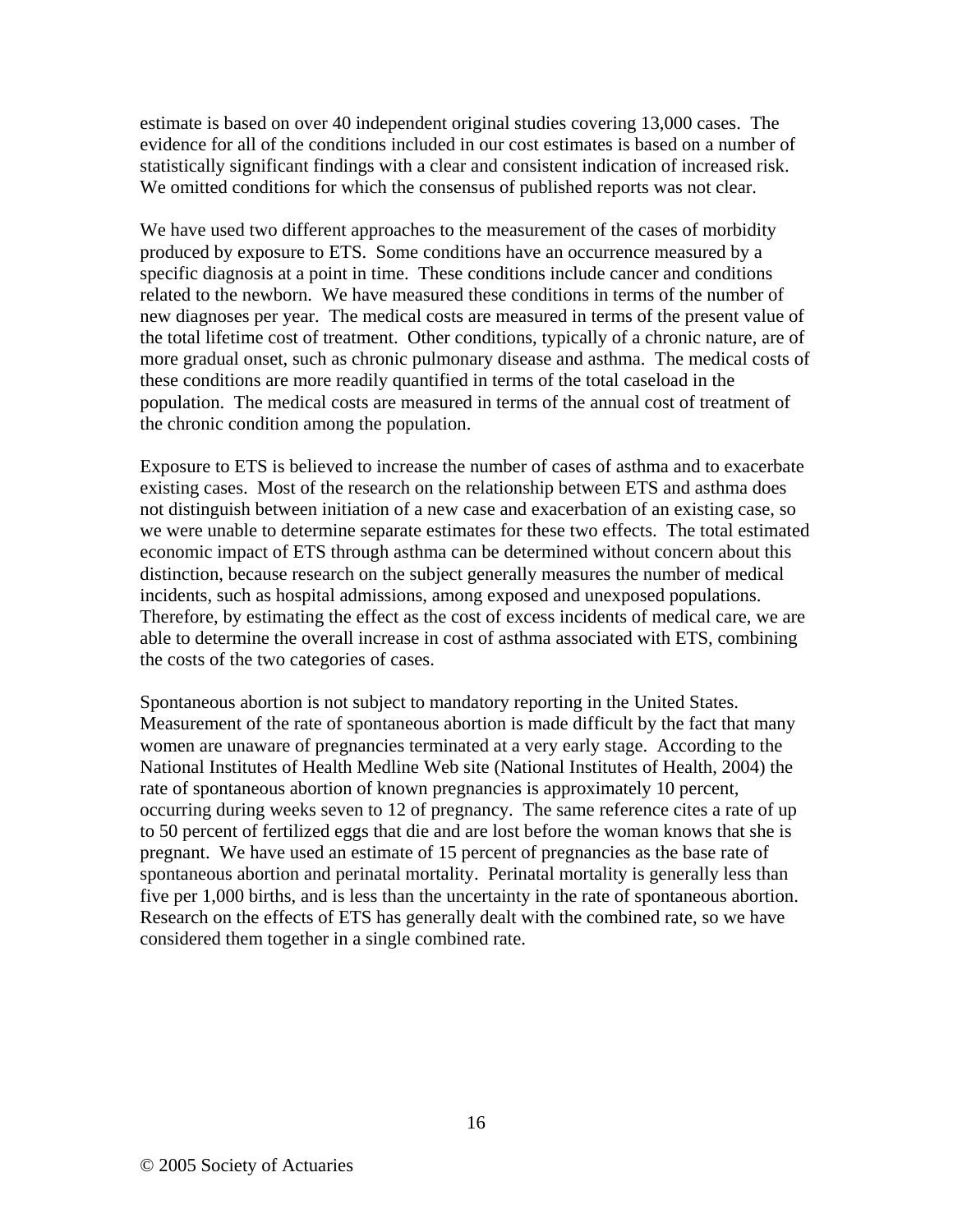| Category                 | <b>Morbidity</b>                         | <b>Excess Cases</b><br>(per 100,000<br>exposed) |
|--------------------------|------------------------------------------|-------------------------------------------------|
| Cancer                   | Lung cancer                              | 3.71                                            |
|                          | Cervical cancer                          | 1.26                                            |
| Respiratory system       | Otitis media                             | 267                                             |
| Perinatal manifestations | Low birth weight                         | 12.62                                           |
|                          | Spontaneous abortion/perinatal mortality | 104                                             |
| Postnatal manifestations | Sudden Infant Death Syndrome             | $391^{\dagger}$                                 |

Table 7. Estimated Number of Additional New Cases of Selected Acute Conditions in the United States Associated with Exposure to ETS

† total U.S. cases per year

| Table 8. Estimated Number of Additional Population Cases of Selected Chronic |
|------------------------------------------------------------------------------|
| Conditions in the United States Associated with Exposure to ETS              |

| Category              | <b>Morbidity</b>                         | <b>Excess Cases</b><br>(per $100,000$<br>exposed) |
|-----------------------|------------------------------------------|---------------------------------------------------|
| Respiratory system    | Asthma                                   | 1,879*                                            |
|                       | Chronic obstructive pulmonary<br>disease | 1,423                                             |
| Cardiovascular system | Coronary heart disease                   | 728                                               |

\* equivalent of excess medical incidents

The number of cases in Tables 7 and 8 are calculated by applying the respective relative risk values to the population base rates. Population base rates are actual population rates reduced by the estimated cases related to active smoking and ETS. For example, according to the American Lung Association (2004) there are 16.4 million cases of chronic obstructive pulmonary disease (COPD) in the United States. This is equivalent to a population rate of 56.2 per thousand. The relative risk of COPD for smokers is estimated at 10 times the base rate, and for nonsmokers exposed to ETS it is 1.83, as shown in Table 7. If the portions of the population that are smokers, non-exposed nonsmokers, and nonsmokers exposed to ETS are denoted by  $p_s$ ,  $p_{ns}$ , and  $p_{ETS}$ , respectively, the base rate is  $r_{\text{COPD}}$ , and relative risks are denoted by  $r_{\text{S}}$  and  $r_{\text{ETS}}$ , and recognizing that the relative risk for unexposed nonsmokers is, in effect, one, then the population rate for COPD can be computed as follows:

Population Rate =  $r_{\text{COPD}} \times (p_s r_s + p_{ns} + p_{\text{ETS}} r_{\text{ETS}})$ 

Solving for  $r_{\text{COPD}}$  using the above values for the population rate and for  $rr_s$  and  $rr_{\text{ETS}}$ , and with  $p_s$ , = 0.2335,  $p_{ns}$  = 0.5369 and  $p_{ETS}$  = 0.2296 as stated above, we have

 $r_{\text{COPD}} = (Population Rate)/(p_s rr_s + p_{ns} + p_{\text{ETS}} r_{\text{ETS}})$ 

Subject to a slight difference due to rounding, the above calculation yields a base population rate for COPD in the absence of tobacco smoke equal to 0.01715.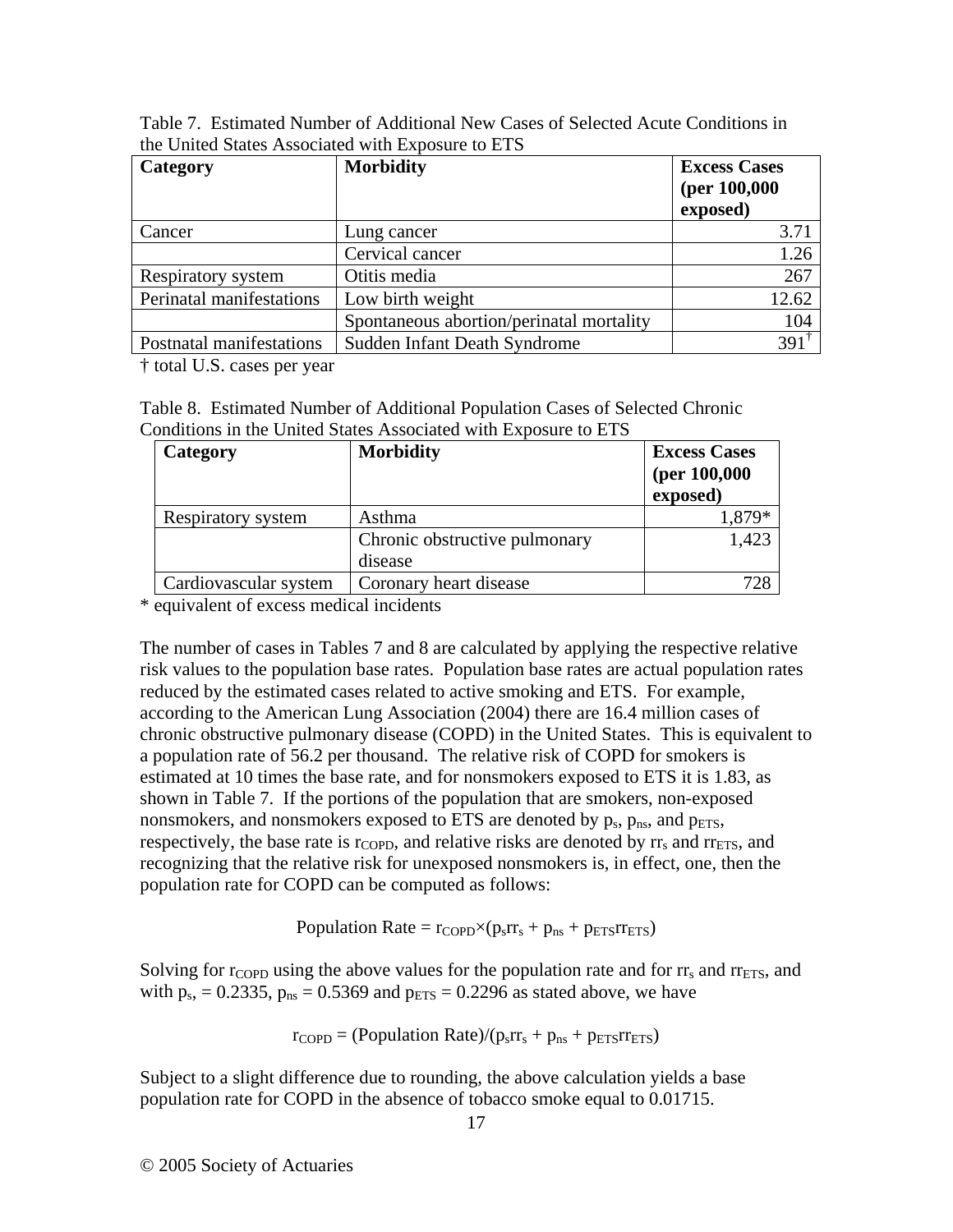Given the population base rate, the number of additional cases per 100,000 exposed as shown in Table 8 is computed as follows:

 $100,000 \times r_{\text{COPD}} \times (r r_{\text{ETS}} - 1) = 1,423$ 

#### **Economic Costs of Excess Morbidity**

The cost of excess morbidity consists of direct medical costs, costs associated with disability, and the opportunity costs of unpaid caregivers. We have made estimates of the first two categories of costs, but we have not attempted to estimate the indirect costs associated with unpaid caregivers.

Two measures of tobacco-related excess medical costs are in current use in the literature. One is the fraction of observed costs that is attributable to tobacco smoke. The second is the difference between actual medical costs and the costs that would exist if the population were not exposed to smoke. The first measure incorporates, implicitly, the socalled "death benefit," which is the reduction of medical costs produced by the early death of those affected by smoking-related disease (Zeger, et al., 2000). The second measure compares actual expenses with an unobservable quantity, medical costs in the absence of tobacco smoke. Our approach in this paper is to measure the first quantity, referred to as the net attributable cost, for medical expenses. In addition, however, we estimate the economic loss caused by early death.

The medical costs of ETS-related morbidity arise from a combination of the excess occurrence of morbidity associated with exposure to ETS and the medical costs associated with these conditions as they arise from exposure to ETS. Johnson, et al. (2003) conducted a case-matched analysis of medical costs of two major categories of morbidity attributable to active smoking, viz., respiratory conditions and cardiovascular conditions. Their analysis was based on the National Medical Expenditure Survey (NMES) of the Agency for Health Care Research and Quality. This survey includes a series of questions on active smoking, which they could use as a basis for their analysis. The major findings of the analysis of Johnson, et al. for all ages combined are presented in Table 9 below.

| $\alpha$ is the case of the experises Although to Shoking in the |       |          |  |
|------------------------------------------------------------------|-------|----------|--|
| Disease                                                          | Cases | Expenses |  |
| Respiratory                                                      | 70.2  | 53.4     |  |
| Cardiovascular                                                   | 19.6  | 13.4     |  |

|  |  |  |  |  |  | Table 9. Percent of Cases and Expenses Attributable to Smoking in the 1987 NMES |
|--|--|--|--|--|--|---------------------------------------------------------------------------------|
|--|--|--|--|--|--|---------------------------------------------------------------------------------|

In Table 9 the amounts are expressed as percentages. We have used the term "respiratory" to represent the total number of cases and expenses from lung and laryngeal cancer and chronic obstructive pulmonary disease. We have used the term "cardiovascular" to represent the total number of cases and expenses from cardiovascular disease, stroke and certain other cancers. As the table shows, the fractions of costs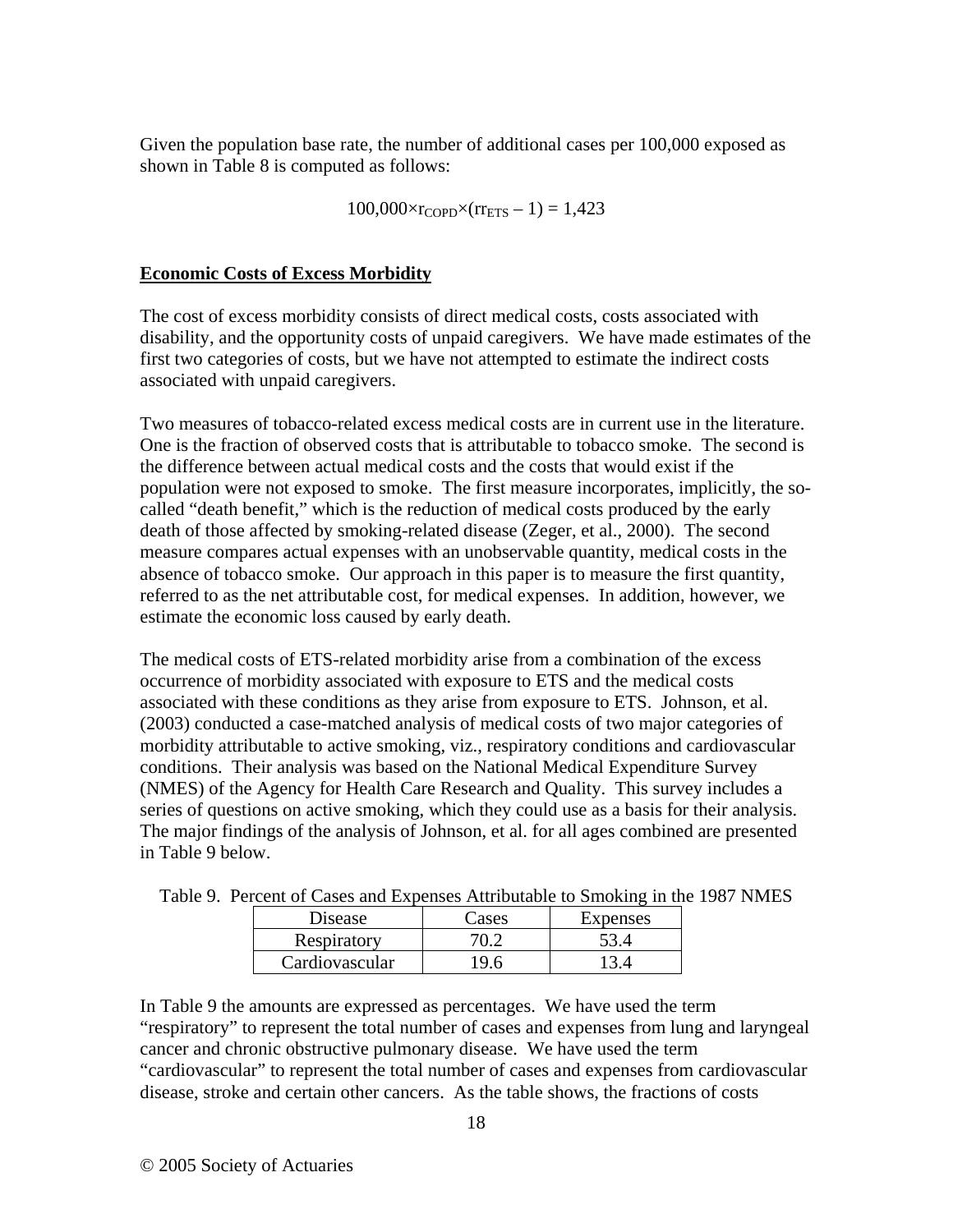attributable to smoking are similar to, but approximately 25 percent to 30 percent less than the fractions of attributable morbidity. The differences are two to four times the standard error of measurement. The reasons for these differences are not known, but may arise from the different underlying health status of those exposed to smoke, and differences in the severity of disease, including the possibility of higher rates of mortality causing earlier death among cases attributable to smoking.

The NMES does not include questions about exposure to ETS, and no other resource exists that would enable a case-matched analysis of ETS-related costs at this time. Therefore we have estimated the medical costs related to ETS on the basis of the attributable fraction of morbidity. Many of the conditions studied are strongly related to smoking, so the population average cost is relatively close to the cost for smoking-related cases. For example, in the case of lung cancer, the great majority of cases is smokingrelated, so the costs for the population are essentially smoking-related costs. The results of Johnson, et al. would indicate that for conditions with a small smoking-related component the use of population average costs could result in an overstatement in our cost estimates, but we believe the use of the attributable fraction of cases as a basis for determining the attributable fraction of expenses is the best estimate of expenses for ETS exposure available at this time. This is an area for future research when resources enabling such an analysis become available.

The U.S. Environmental Protection Administration (2002) has produced estimates of direct medical costs for several diseases related to various pollutants. The estimates of interest in relation to ETS are shown in Table 10. These estimates are adjusted from the date of the EPA analysis (i.e., 1996) to 2004 costs by using the medical cost component of the Consumer Price Index.

We have not attempted to quantify the direct medical costs associated with spontaneous abortion, perinatal mortality and Sudden Infant Death Syndrome (SIDS), but the related economic loss from SIDS is included in the estimates of economic losses caused by ETS.

| Table To. Estimated Effective Direct medical Costs of Belected Diseases |                                 |                             |  |  |  |  |
|-------------------------------------------------------------------------|---------------------------------|-----------------------------|--|--|--|--|
| Morbidity                                                               | <sup>1</sup> Average Total Cost | Discounted Cost (at $5\%$ ) |  |  |  |  |
| Lung cancer                                                             | 80,980                          | 76.92                       |  |  |  |  |
| Cervical cancer                                                         | 16,518                          | 16,518                      |  |  |  |  |

Table 10. Estimated Lifetime Direct Medical Costs of Selected Diseases

Table 11 indicates the direct per case or per incident medical costs associated with selected diseases. The cost data are assembled from various sources. For example, the cost per year for chronic obstructive pulmonary disease is based on the total direct U.S. medical cost of \$20.9 billion divided by the number of cases (16.4 million) (American Lung Association, 2004). Coronary heart disease average total cost is also determined on the basis of the total annual direct U.S. medical cost of \$66.3 billion divided by the number of cases, 13.2 million (American Heart Association, 2004). The otitis media case count is based on a case frequency estimate by Biles, et al. (1980) applied to current population values, and the total cost estimate of Gates (1996) adjusted for inflation.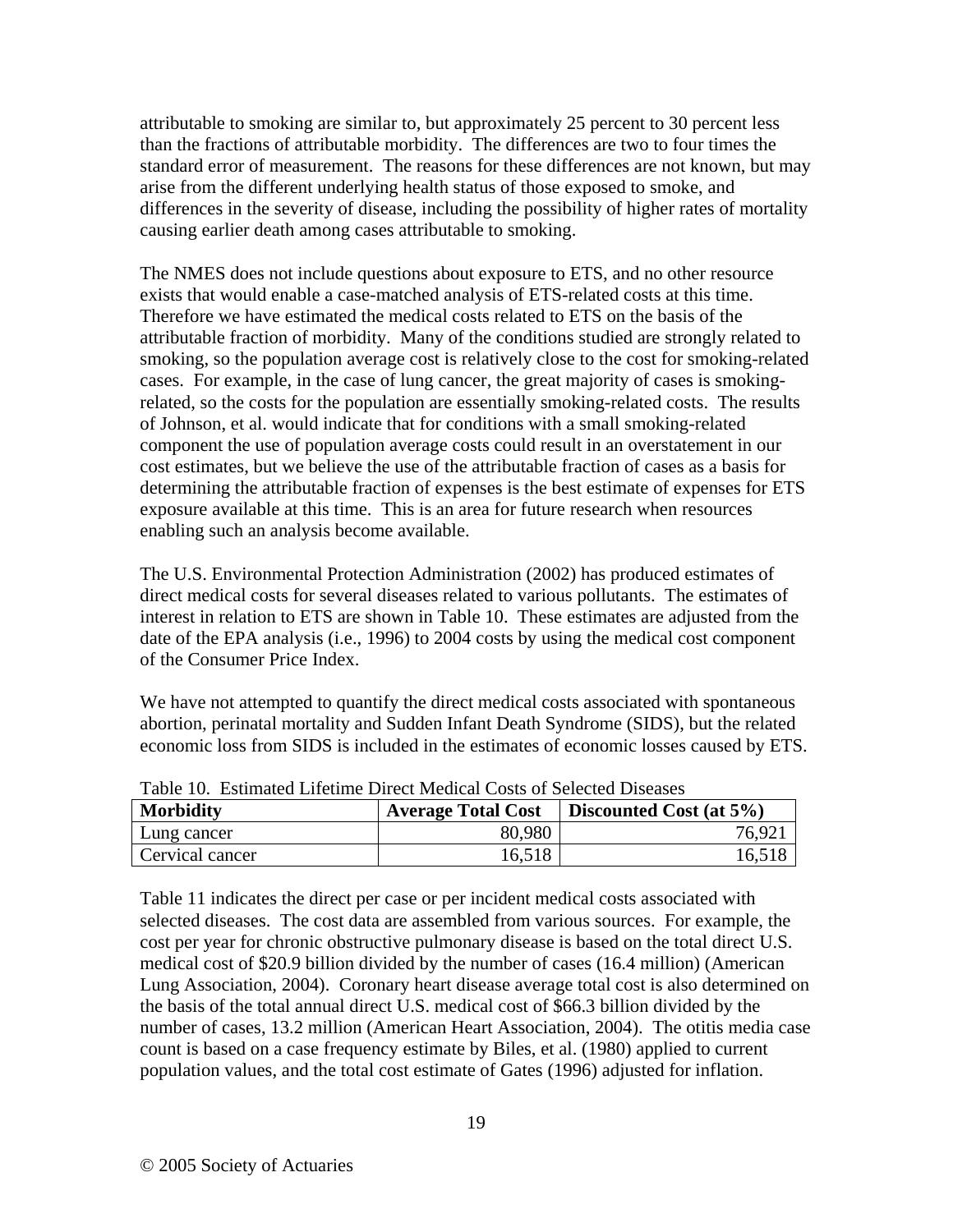Costs for low birthweight are based on the estimate of Lewit, et al. (1995), adjusted for inflation.

| <b>Morbidity</b>                      | <b>Average Total Cost</b> |
|---------------------------------------|---------------------------|
| Otitis media                          |                           |
| Chronic obstructive pulmonary disease | 1.274                     |
| Coronary heart disease                | 5,023                     |
| Low birth weight                      | 33,550*                   |
| * per incident                        |                           |

Table 11. Estimated Annual or per-Incident Direct Medical Costs of Selected Diseases

Taking into account the number of excess cases per 100,000 exposed individuals, the population exposure to ETS, and the medical costs associated with the various conditions, we have estimated the total direct medical costs of the conditions considered as presented in Table 12. The direct medical costs for asthma are estimated on the basis of population total annual asthma cost data from the National Institutes of Health (National Heart, Lung, and Blood Institute, 1999), multiplied by the proportion of asthma cases attributable to exposure to ETS.

As an example of the calculations performed to obtain the values in Table 12, we present the calculation for lung cancer. From Table 7 the additional annual cases of lung cancer per 100,000 exposed individuals are 3.71. The exposed group, as discussed following Table 1, is 22.96% of the U.S. population. Using 292 million as the U.S. population, this produces an estimate of 67 million people. Multiplying the cases per 100,000 exposed times the number of people exposed we estimate that there are 2,488 cases per year on the basis of current exposure. As stated in Table 10, the present value of direct medical costs per case of lung cancer is \$76,921. Multiplying the number of cases by the cost per case we estimate that the annual present value of lung cancer costs resulting from exposure to ETS is currently \$191 million.

| Category                 | <b>Morbidity</b>          | Cost( \$1,000,000) |
|--------------------------|---------------------------|--------------------|
| Cancer                   | Lung cancer               | 191                |
|                          | Cervical cancer           | 14                 |
| Respiratory system       | Asthma                    | 773                |
|                          | Otitis media              | 53                 |
|                          | Chronic pulmonary disease | 1,215              |
| Cardiovascular system    | Coronary heart disease    | 2,452              |
| Perinatal manifestations | Low birth weight          | 284                |
| Total                    |                           | 4,982              |

Table 12. Estimated Direct Medical Cost of Exposure to ETS per Year for the U.S. Population, Based on Present Values

The costs estimated in Table 12 are concentrated in the segment of the U.S. population with exposure to environmental tobacco smoke, which, on the basis of Table 1 and the current level of active smoking, currently comprises 22.96 percent of the population, as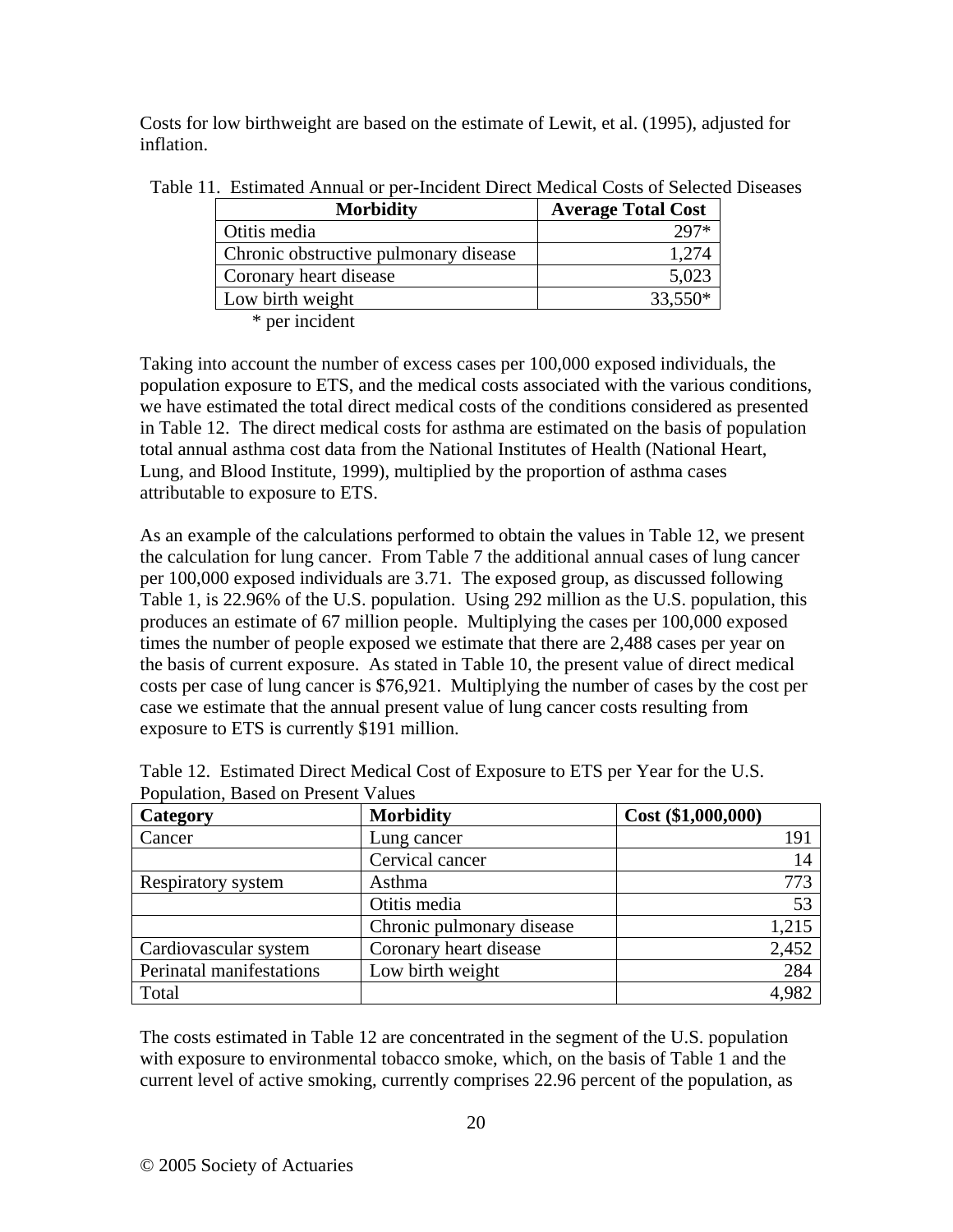noted following Table 1. The excess direct medical cost per person exposed is approximately \$80 per year. Assuming a linear dose-response relationship at the dose levels for ETS exposure, the cost per year for nonsmokers exposed at home and at work is about \$150 per person. In comparison to total health care expenses reported by the Medical Expenditure Panel Survey (Olin and Machlin, 2003), this represents an increase of 6 percent in the cost of medical care caused by exposure to ETS at home and at work.

#### **Economic Costs of Excess Mortality and Disability**

Our estimate of the economic value of each life-year lost is comprised of three components, lost wages, lost fringe benefits and lost services. The results are presented in Table 13. Each component of economic productivity is based on population averages. No attempt has been made to take into account the relationship between exposure to ETS and economic status. No reduction is taken for personal consumption, because it is assumed that personal consumption would have had corresponding value to the deceased individual. Services are valued at the currently prevailing federal minimum wage times the typical number of hours devoted to family services, and are valued for the remaining population life expectancy at the age at death. Lost wages are valued on the basis of the worklife expectancy at the age at death. Projected economic output is increased by projected inflation of 2 percent and discounted to present value at 5 percent. For childhood deaths the economic loss is projected over a full normal lifespan.

The average annual wage for all occupations in the United States was \$34,020 in 2001 (U.S. Dept. of Labor, 2001). We have adjusted this to a value of \$38,134 for 2004 by applying the June-to-June changes of the Employment Cost Index of the Bureau of Labor Statistics.

The average number of future years in the workforce is referred to as the worklife expectancy of the individual. This is affected by a combination of the survival probability of the individual and the rate of participation in the labor force by age. According to data provided by the U.S. Bureau of Labor Statistics (Smith, 1986), labor force participation by women has been increasing rapidly. Participation of men declined, but not as much as the increase for women. For purposes of the current estimates we have used the average of the worklife expectancy values presented by Smith for men and women. The use of worklife expectancy is consistent with the use of annual wages, since both are measured in terms of full-time, year-round employment.

Lost fringe benefits are measured as the employer cost of benefits, excluding the value of time not worked and miscellaneous benefits such as severance and discounts on products. We assume that the employer cost of benefits can be used as a proxy for part of the economic productivity of the individual. Based on data published by the U.S. Chamber of Commerce (U.S. Chamber of Commerce, 2001) the average cost of such benefits for all companies in the United States is 26.8 percent of payroll, or \$9,833 per full year worked at 2003 average wage rates.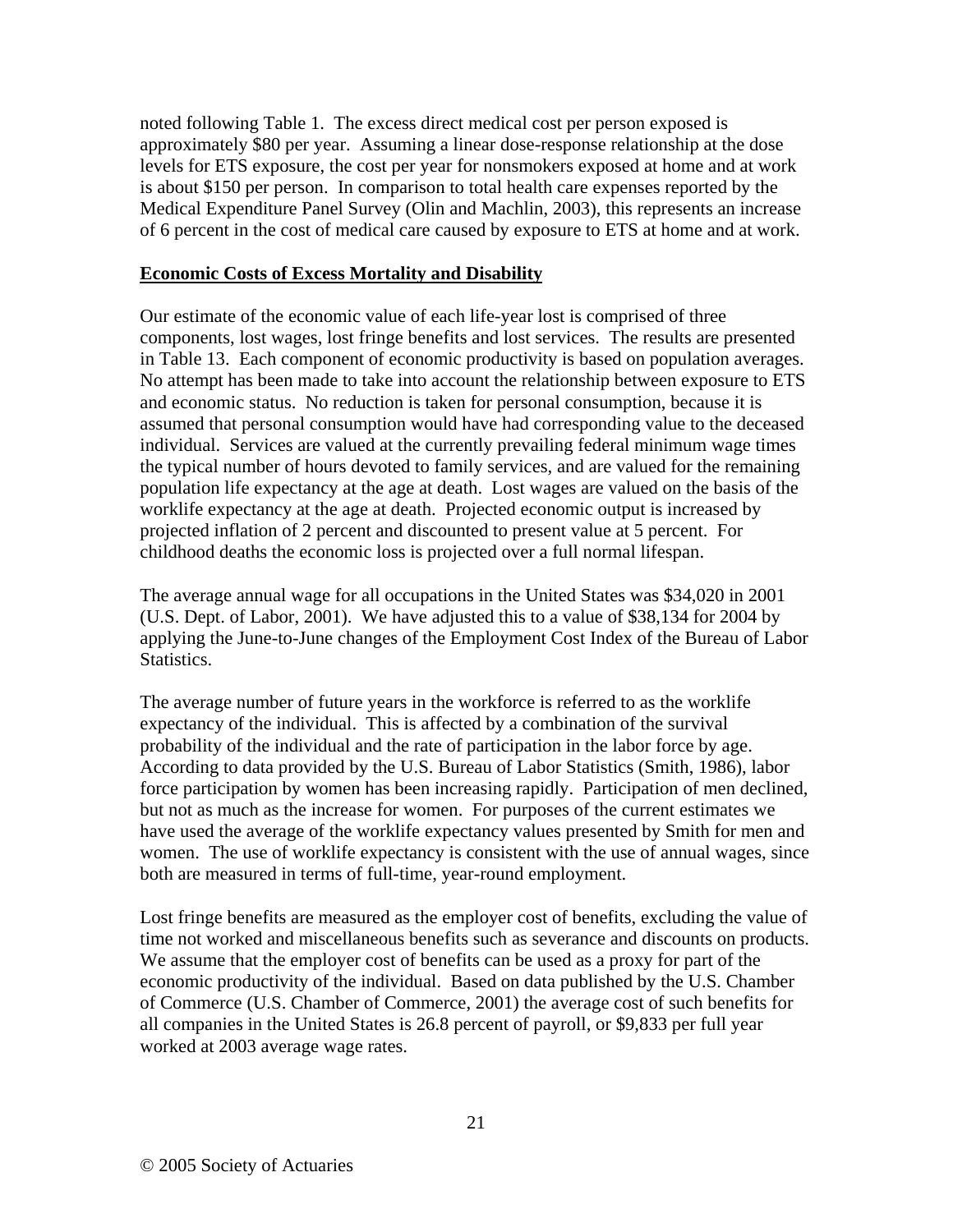Bryant, Zick and Kim (1992) presented an analysis of the number of hours spent on household work in relation to a number of demographic factors. Among the factors identified as significant, the number of hours is strongly related to the age and sex of the individual, the number and ages of children in the household. Data are presented only for individuals up to age 65. Since the incidence of ETS related mortality tends to be concentrated at older ages, we used data for individuals with no children under 18 years of age. We used a rough average based on this analysis of 1,700 hours per year for women, and 700 hours per year for men, resulting in an overall average based on equal numbers of men and women of 1,200 hours per year. At the current federal minimum wage rate, this has a value of \$6,180 per year of life.

Our estimate of the economic losses associated with low birth weight and SIDS are based on future earnings, fringe benefits and services assuming a normal lifetime, and assuming that both work and services start at age 20, net of the present value of costs, estimated on the basis of information from the U.S. Department of Agriculture at \$200,000, of raising a child. For low birth weight the economic costs associated with excess mortality are considered, but not costs associated with impaired function. In simple terms, the estimated economic losses connected with low birth weight and sudden infant death syndrome measure the potential economic contributions of the individuals who could have survived, but for the adverse effects of exposure to ETS. We have not included an estimate of the economic loss associated with spontaneous abortion, as we do not intend to speculate about what effects might ensue from a lost pregnancy.

Economic losses for respiratory system conditions are based on lost work time as a result of illness. Cancers of the respiratory system are treated under the heading of cancer. No increase in mortality is included in our estimates for respiratory system conditions, excluding cancer.

Because of decreased exposure of nonsmokers to ETS both direct medical costs and indirect costs associated with ETS are less than they would have been at the higher exposure levels prevalent 10 years ago. Reductions in exposure have produced current total savings of direct medical costs and indirect costs amounting to approximately \$5 billion annually compared to expected costs at the former levels of exposure. This estimate is based on the reduction in exposure to ETS as shown in Tables 3 and 4, for work exposure and for those nonsmoking individuals who were not aware of ETS exposure, but assumes no change in exposure at home, and negligible change for those exposed at home and at work. It is further based on an assumption of a linear doseresponse relationship at the levels of exposure of nonsmokers to ETS, evidenced by serum cotinine concentrations less than 0.0015 micrograms per milliliter.

To obtain the above estimated savings we used serum cotinine as a proxy for ETS exposure, and estimated the average serum cotinine of nonsmokers. Serum cotinine of individuals exposed at home and at work, or at home only, was estimated at 0.00832 micrograms per milliliter for 12.6 percent of the nonsmoking population. This exposure was assumed unchanged. Exposure of individuals exposed at work only was assumed to have resulted in the decrease of serum cotinine levels from 0.000318 micrograms per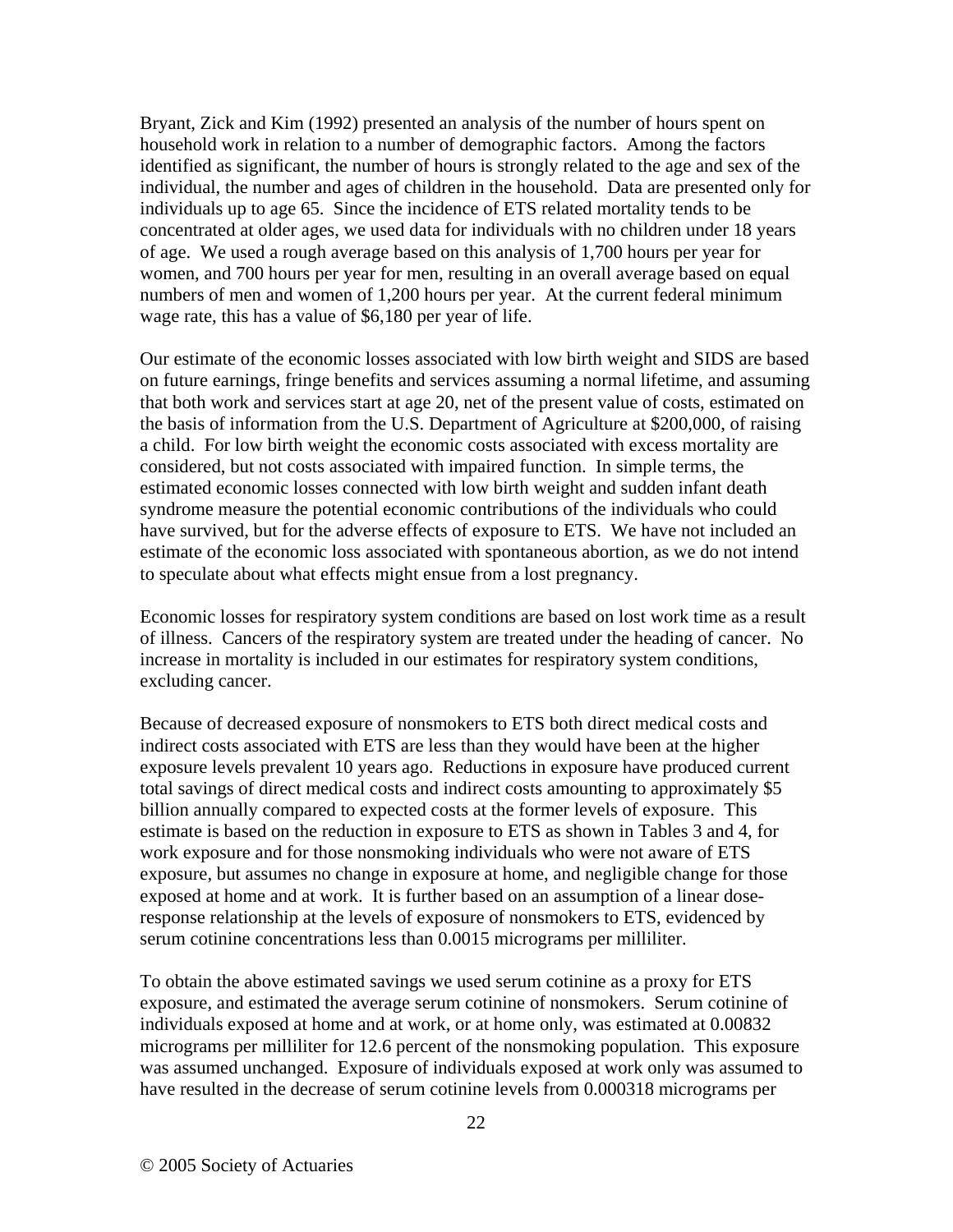milliliter to 0.000167 micrograms per milliliter as shown in Tables 3 and 4. Exposure of individuals who were not aware of their exposure was assumed to have been reduced by 67 percent from the earlier level of 0.000124 micrograms per milliliter, as determined in *The Second National Report on Human Exposure to Environmental Chemicals.* The combined result is an estimated reduction of average serum cotinine among nonsmokers from 0.000247 to 0.000162 micrograms per milliliter, a 34 percent reduction. On the basis of a linear dose-response relationship this implies that current costs are 34 percent less than they would have been if ETS exposure levels had not been reduced.

| Category                 | <b>Morbidity</b>             | Cost<br>(\$million) |
|--------------------------|------------------------------|---------------------|
| Cancer                   | Lung cancer                  | 469                 |
|                          | Cervical cancer              | 110                 |
| Respiratory system       | Asthma (disability only)     | 161                 |
|                          | Chronic pulmonary disease    | 886                 |
| Cardiovascular system    | Coronary heart disease       | 2752                |
| Perinatal manifestations | Low birth weight             | 174                 |
| Postnatal manifestations | Sudden infant death syndrome | 131                 |
| Total                    |                              | 4,683               |

|  | Table 13. Estimated Economic Value of Lost Wages, Fringe Benefits, and Services per |  |  |  |  |
|--|-------------------------------------------------------------------------------------|--|--|--|--|
|  | Year for the U.S. Population Excluding Infants, Based on Present Values             |  |  |  |  |

As an example of the calculations embodied in Table 13, consider the component arising from lung cancer cases in the 50- to 55- age group. We have assumed that 6.56 percent of lung cancer deaths occur in this age group, and that the individuals in this group would have had a work-life expectancy of 7.2 years and a life expectancy of 29.7 years if they had not had lung cancer. We used a simplified approach to valuing the economic loss by valuing an annuity for the work-life expectancy on the basis of current average wages and fringe benefits, and annuity for the life expectancy based on expected services at the current minimum wage, in both cases using inflation and discount factors cited above.

# **Use of ETS Exposure in Insurance Underwriting**

Smoking has been used as an underwriting criterion for insurance for at least 30 years. The mortality of insured smokers has been observed to be approximately twice that of nonsmokers at a wide range of ages. These considerations naturally lead to the question of whether exposure to ETS might also be used as an underwriting criterion. The lower magnitude of ETS effects, combined with the fact that exposure to ETS is correlated with criteria already used lead to the conclusion that the value of ETS exposure as an underwriting criterion is substantially less than the value of active smoking.

The design of an underwriting process involves a balance of costs and benefits. The determination of the number of rating classes and the choice of criteria for assignment to various classes are related design decisions. The desirability of including an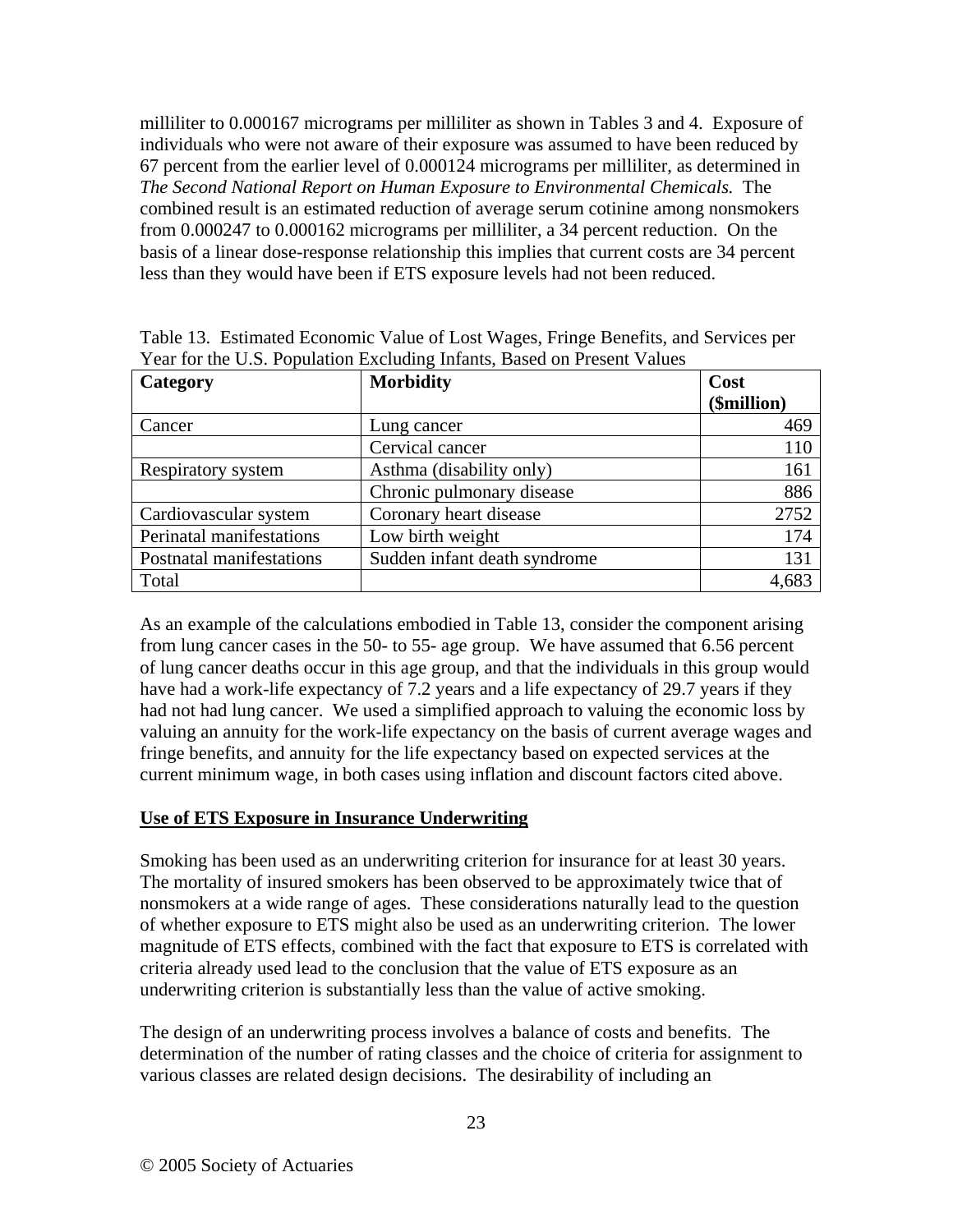underwriting criterion related to exposure to ETS depends on the integrated design of a class structure and rating criteria.

#### Life Insurance Underwriting

In the case of life insurance, a key element of the design of the underwriting system is the decision as to whether or not most applicants will qualify for the lowest price class. For the great majority of companies, even with a preferred risk underwriting category, a relatively large number of applicants, such as 50 percent or more, will qualify for the lowest price class. In this case, if the cost of including an underwriting criterion is less than the related reduction in claim costs, the criterion can be considered for inclusion in the underwriting process. Typically, underwriters prefer that the reduction in claims exceed the cost by a wide margin, as the complexity of the underwriting process can have a negative effect on sales.

An exception to the underwriting philosophy described above could occur in the case of companies for which only a small number of applicants qualify for preferred-risk life insurance pricing. The cost-benefit relationship for these companies may not follow the pattern described in the preceding paragraph, as the price is more sensitive to the underwriting classification. We do not consider this category of companies further, as its underwriting structure is more involved with their target markets and need for competitive premium rates than with selection of risks.

Assuming that the underwriting criteria are intended to limit claim costs in relation to a predetermined price for a standard risk, we can evaluate the cost-benefit relationship for using ETS exposure as an underwriting criterion. As explained below, because of the low concentration of cotinine associated with exposure to ETS it is much more expensive to use cotinine to evaluate exposure of nonsmokers to ETS than to use a cotinine test as a screen for smokers. This implies that the criteria used for exposure to ETS may need to be based on a questionnaire, rather than a laboratory test. In addition, it would seem, as a practical matter, that the questionnaire would have to focus on current, rather than historical, exposure. The definitions of ETS exposure, other than a definition based on cotinine, are generally qualitative, and somewhat subjective. It may be difficult to apply such a criterion without a high risk of evasion on the part of applicants. In insurance underwriting the test for cotinine is based on a urine specimen, rather than on the use of a blood sample.

The preferred basis for the use of cotinine levels in scientific studies is serum cotinine. This is because that value is more consistently related to nicotine exposure than is urine cotinine, because the relative urine volume affects the concentration of cotinine in the urine. On the other hand, for underwriting purposes urine cotinine has the advantage of being concentrated through preferential excretion to a level approximately ten times the level of serum cotinine for the individual. When urine cotinine is used as a screening test for smokers, the variability of concentration in relation to nicotine exposure is not an issue, because the difference in levels between smokers and nonsmokers is so great that the risk of error is very low. If cotinine were to be used for underwriting nonsmokers the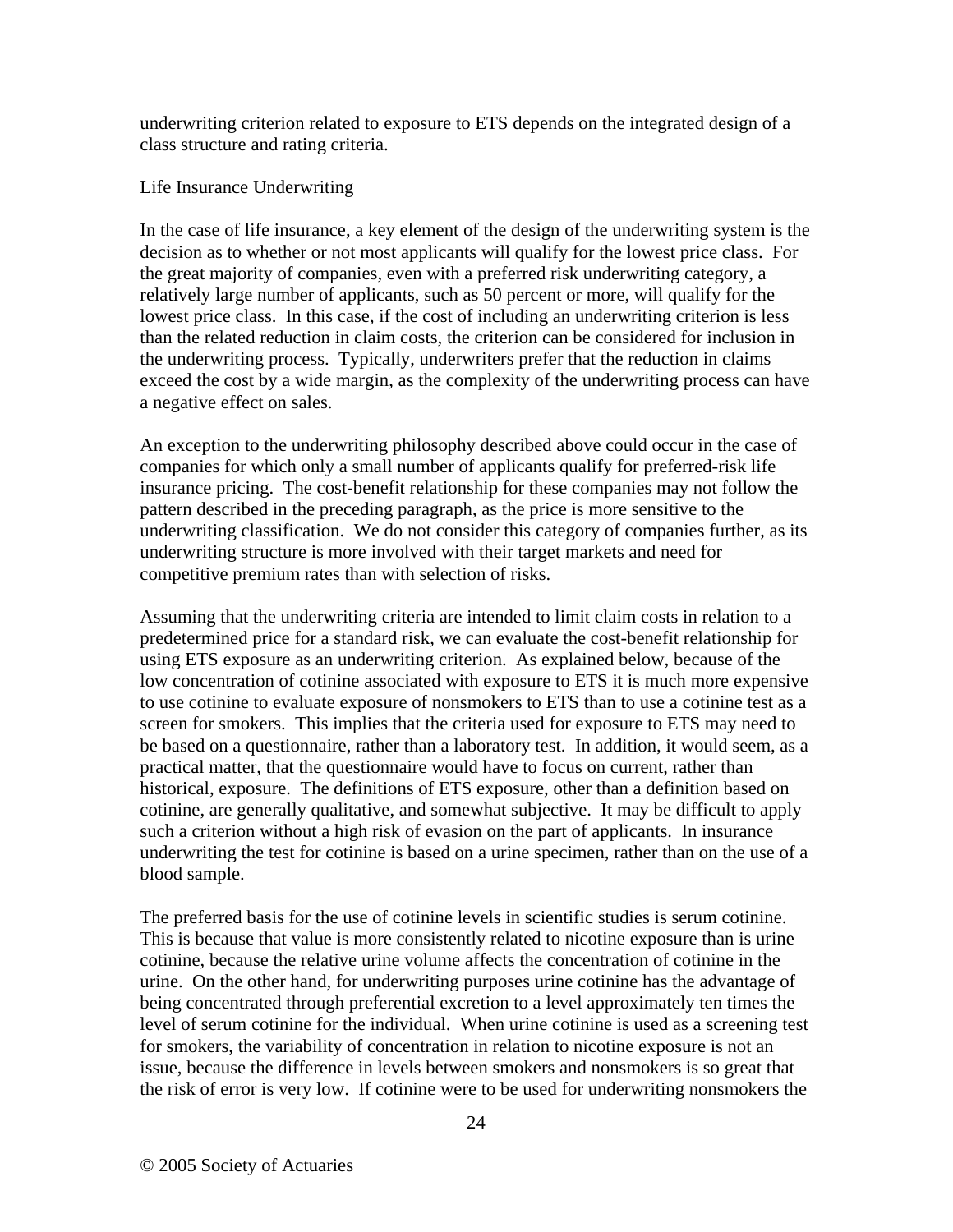variability of urine cotinine concentration in relation to exposure might make it necessary to rely on a test of serum cotinine, since the degree of exposure would be of specific interest.

We did not allocate excess mortality related to ETS exposure to age groups, so we do not, at this time, have a computation of the relative increase in mortality caused by exposure to ETS. In the course of our analyses we computed ETS-related excess mortality from cancer, heart disease and chronic obstructive pulmonary disease at a level of approximately 40,000 additional deaths per year. In comparison to about two million annual deaths in the United States, this indicates that, on a very crude, overall basis the excess mortality is in the range of values that would seem reasonable. This increase in mortality may currently be included with the rates assigned to existing underwriting criteria that are related to socioeconomic level or occupation, or to existing morbidity already induced by exposure to ETS. At this level of excess mortality it would not seem practical to use ETS exposure as an underwriting criterion. While the excess mortality estimated in this paragraph would hardly be considered a precise estimate, it is enough to provide a general indication of the potential usefulness of ETS exposure as an underwriting criterion.

#### Medical Expense Insurance Underwriting

If exposure to ETS were to be included in an underwriting system for individual medical expense insurance, we would assume that the system already includes a classification for smokers vs. nonsmokers. Many family policies that would cover individuals exposed to ETS would include at least one active smoker, so would be underwritten on the basis of the costs for smokers. Therefore, somewhat less than the 23 percent of the population exposed to ETS would be in the category of policies including ETS exposure but not active smokers.

If, within the narrow range of ETS exposures, a linear dose-response is assumed, and on the basis of exposure amounts in Table 1, nonsmokers exposed to ETS at work only would account for 36.2 percent of the excess medical cost due to ETS for individuals 17 years of age and older. This would be approximately \$1.8 billion, incurred by the 10.1 percent of the population exposed to ETS at work only. This represents about 2.8 percent excess expenses for this group. This represents about one-fifth of the excess cost for individuals who are overweight, or 8 percent of the excess cost for individuals who are obese. This level of excess cost would place a tight constraint on the level of administrative effort that could be justified to include it in the underwriting system. This is, of course, a decision for each company. The potential excess costs associated with chronic exposure to secondhand smoke need to be weighed against the systems costs necessary to assess and administer a differential rating system.

On the basis of a hypothetical linear dose-response relationship excess costs incurred by individuals exposed to ETS at home but not at work would be 5.6 percent of the cost for unexposed individuals, and the excess cost for those exposed both at home and at work would be 8.4 percent of the cost for unexposed individuals.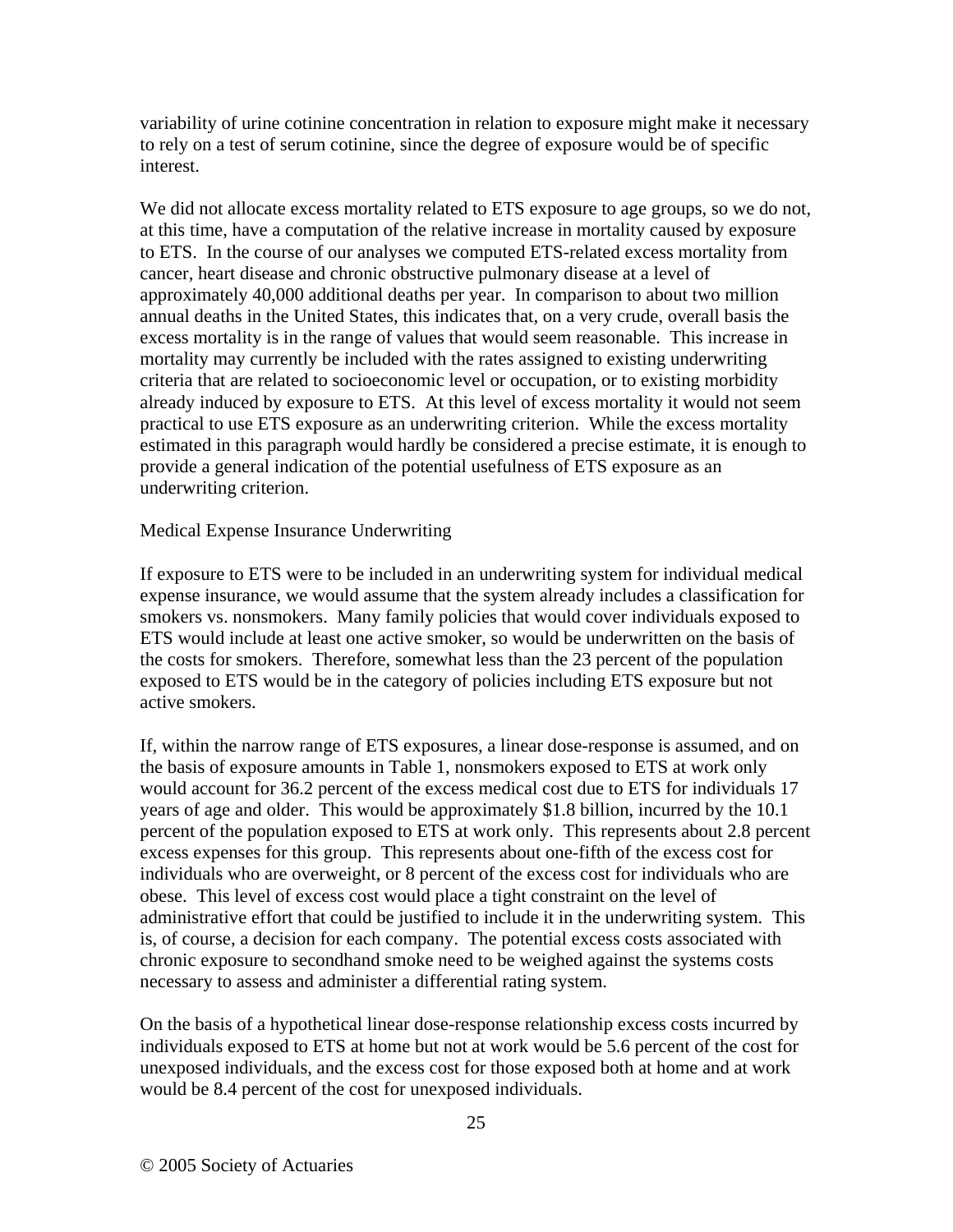Use of Cotinine for Underwriting Exposure to ETS

Serum cotinine levels in nonsmokers are typically below 0.001 microgram per milliliter, about one three-hundredth of the level in smokers. Testing for concentrations this low currently requires sophisticated methods that involve liquid chromatography, or the use of radioactive materials and mass spectrometry, a different and much more sophisticated test than is needed to screen for smokers. No commercial provider of such tests exists. If a commercial market for such tests were to develop, the cost would be relatively high compared to other tests used in underwriting. The cost of such a test, if available, would currently be much higher than the typical laboratory tests used for underwriting. As noted above, current tests for cotinine in underwriting are based on a urine specimen. In situations in which no blood specimen is currently taken, there would be an issue of additional cost as well as the possibility that the customer might view the test as more invasive.

To the extent that there is latency in the health effects of ETS exposure the underwriting criterion necessary to screen out individuals subject to latent conditions would have to be an approach based on exposure over time, and not just current levels of exposure. This limits the effectiveness of a test for serum cotinine.

#### **Summary and Conclusion**

Exposure to Environmental Tobacco Smoke is a public health problem with an economic impact in the United States of many billions of dollars per year. Exposure has been greatly reduced over the last 15 years, resulting in a savings of \$5 billion annually, as explained above. This reduction in morbidity and the resulting reduction in economic losses is a major public health victory. It results from a combination of a reduction in the percentage of smokers in the population with a greater reduction in the rate at which nonsmokers are exposed to smoke. The victory may be temporary, however, if current levels of smoking among adolescents lead to future increases in the smoking percentage for the population as a whole, or if rules and attitudes that limit ETS exposure are relaxed.

The benefits of recent reductions in exposure to ETS are not felt equally throughout the population. Young children of smoking mothers continue to be exposed at a higher level than any other group of nonsmokers, and the reductions in exposure for this segment of the population are small. The reductions have not occurred equally for all ethnic and socioeconomic groups (Wortley, et al., 2002). There is work yet to be done to extend the benefits of reductions in exposure to all groups.

The authors hope that the data presented in this paper can be used by insurance companies and employers in evaluating the effects of exposure to ETS on medical costs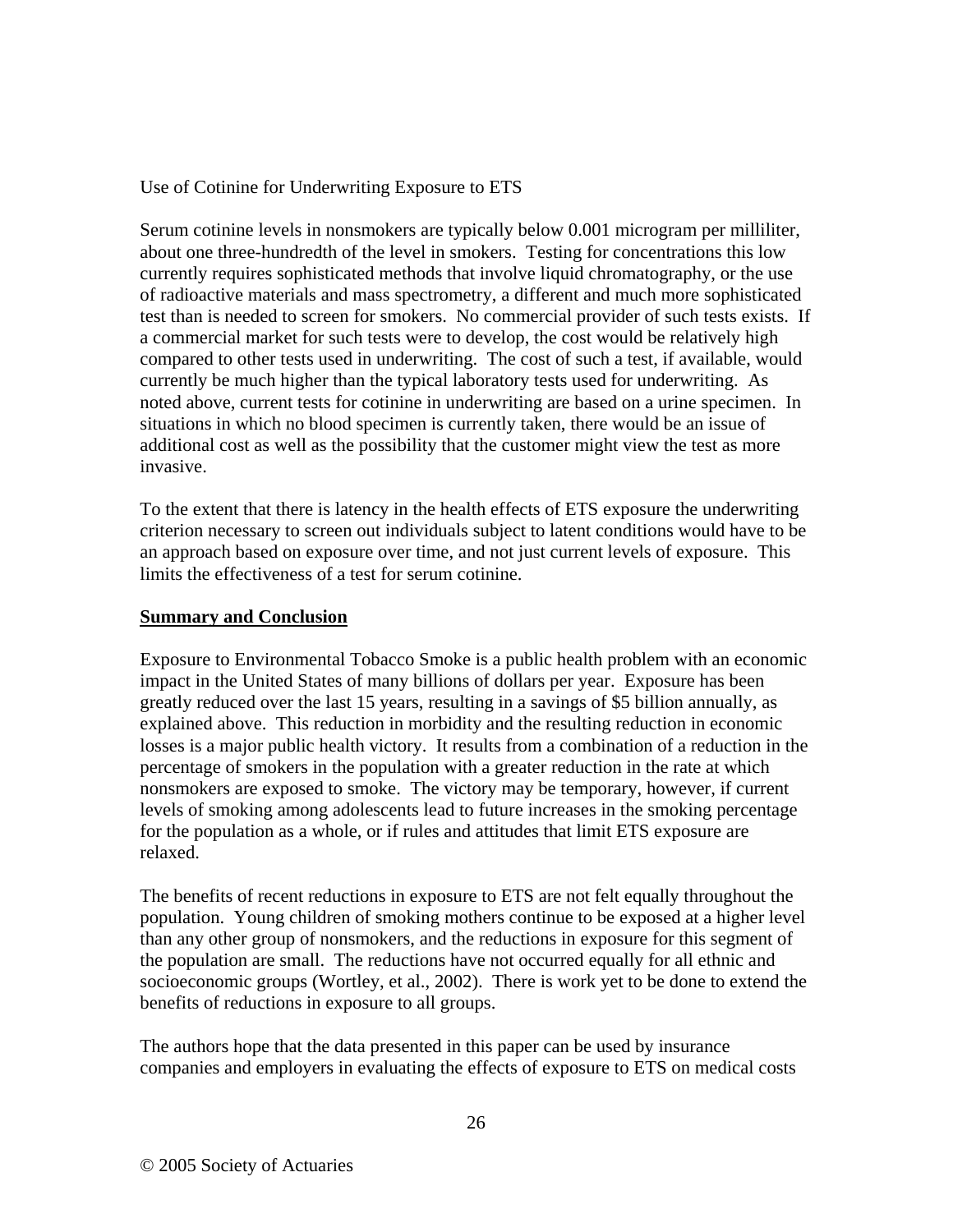and in public-policy discussions to help to quantify the smoking-related costs borne by the nonsmoking population.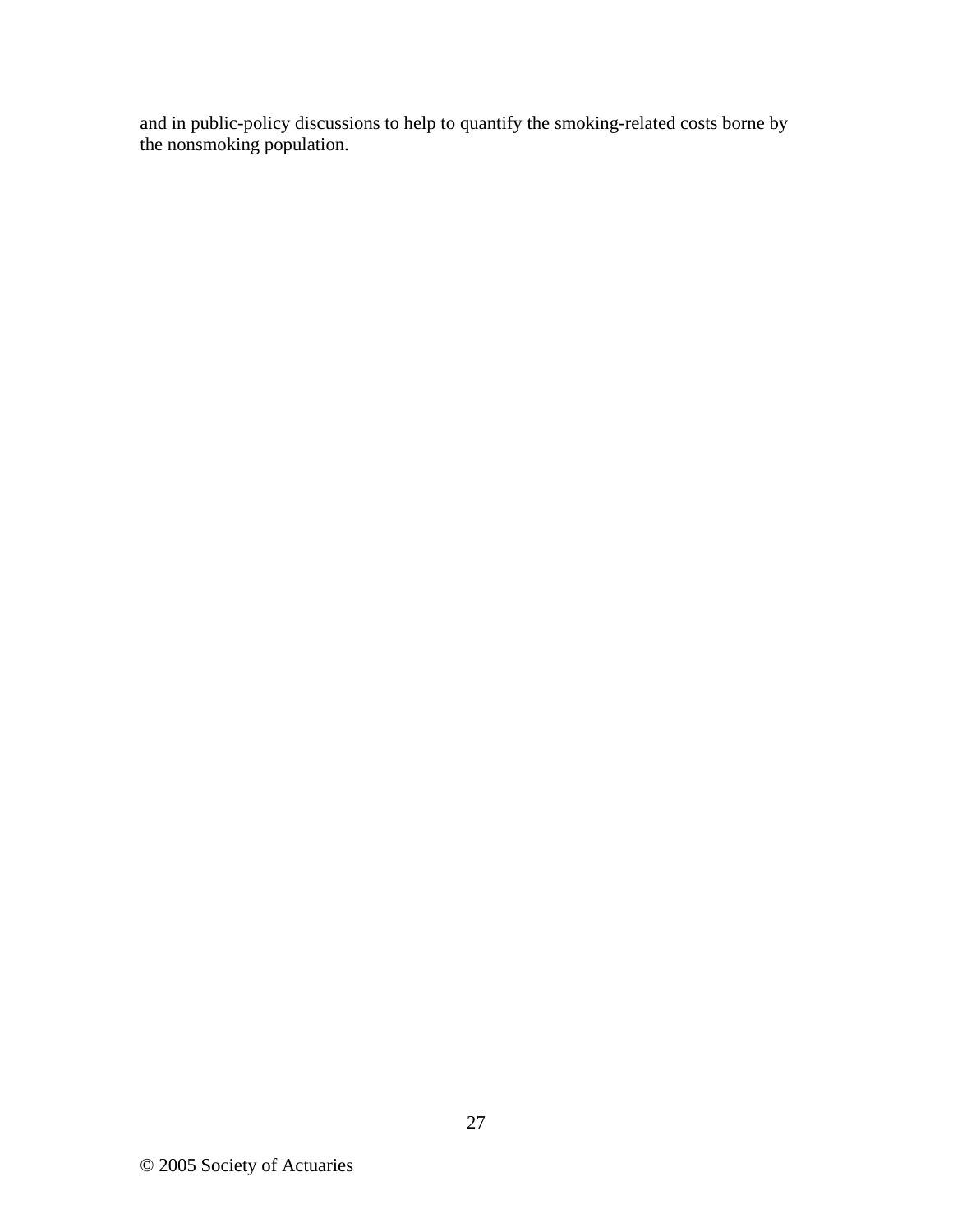#### **References**

AMERICAN HEART ASSOCIATION. 2004. *Heart Disease and Stroke Statistics – 2004 Update.* http://www.americanheart.org/

AMERICAN LUNG ASSOCIATION. 2004. *Trends in Chronic Bronchitis and Emphysema: Morbididty and Mortality.* http://www.lungusa.com

BERO, L. A., S. A. GLANTZ, AND R. DRUMMOND. 1994. "Publication Bias and Public Health Policy on Environmental Tobacco Smoke," *Journal of the American Medical Association* 272:133-36.

BILES, R. W., P. A. BUFFLER, AND A. A. O'DONELL. 1980. "Epidemiology of Otitis Media: A Community Study," *American Journal of Public Health* 70(6):593-98.

BRYANT, W. K., C. D. ZICK, AND H. KIM. 1992. *The Dollar Value of Household Work*, Revised Edition. Ithaca, NY: Cornell University College of Human Ecology.

CENTERS FOR DISEASE CONTROL AND PREVENTION. 1993. "Smoking-Attributable Mortality and Years of Potential Life Lost — United States, 1990," *Morbidity and Mortality Weekly Report* 42(33):645-48.

\_\_\_\_\_\_\_\_. 2002. "Annual Smoking-Attributable Mortality, Years of Potential Life Lost, and Economic Costs - United States, 1995--1999," *Morbidity and Mortality Weekly Report* 51:300-303.

\_\_\_\_\_\_\_\_. 2003. *Second National Report on Human Exposure to Environmental Chemicals,* NCEH Pub. No. 02-0716. Atlanta: Centers for Disease Control and Prevention.

CHAPMAN, S., R. BORLAND, M. SCOLLO, R. C. BROWNSON, A. DOMINELLO, AND S. WOODWARD. 1999. "The Impact of Smoke-Free Workplaces on Declining Cigarette Consumption in Australia and the United States," *American Journal of Public Health* 89:1018-23.

GATES, G. A. 1996. "Cost-effectiveness Considerations in Otitis Media Treatment," *Otolaryngology, Head and Neck Surgery* 114(4):525-530.

HITCHCOCK, C. 2002. "Probabilistic Causation," *The Stanford Encyclopedia of Philosophy (Fall 2002 Edition)*, Edward N. Zalta (ed.), http://plato.stanford.edu/archives/fall2002/entries/causation-probabilistic/.

INTERNATIONAL AGENCY FOR RESEARCH ON CANCER (IARC). 2004. *Tobacco Smoke and Involuntary Smoking, Monograph 83.* Lyon, France: IARC.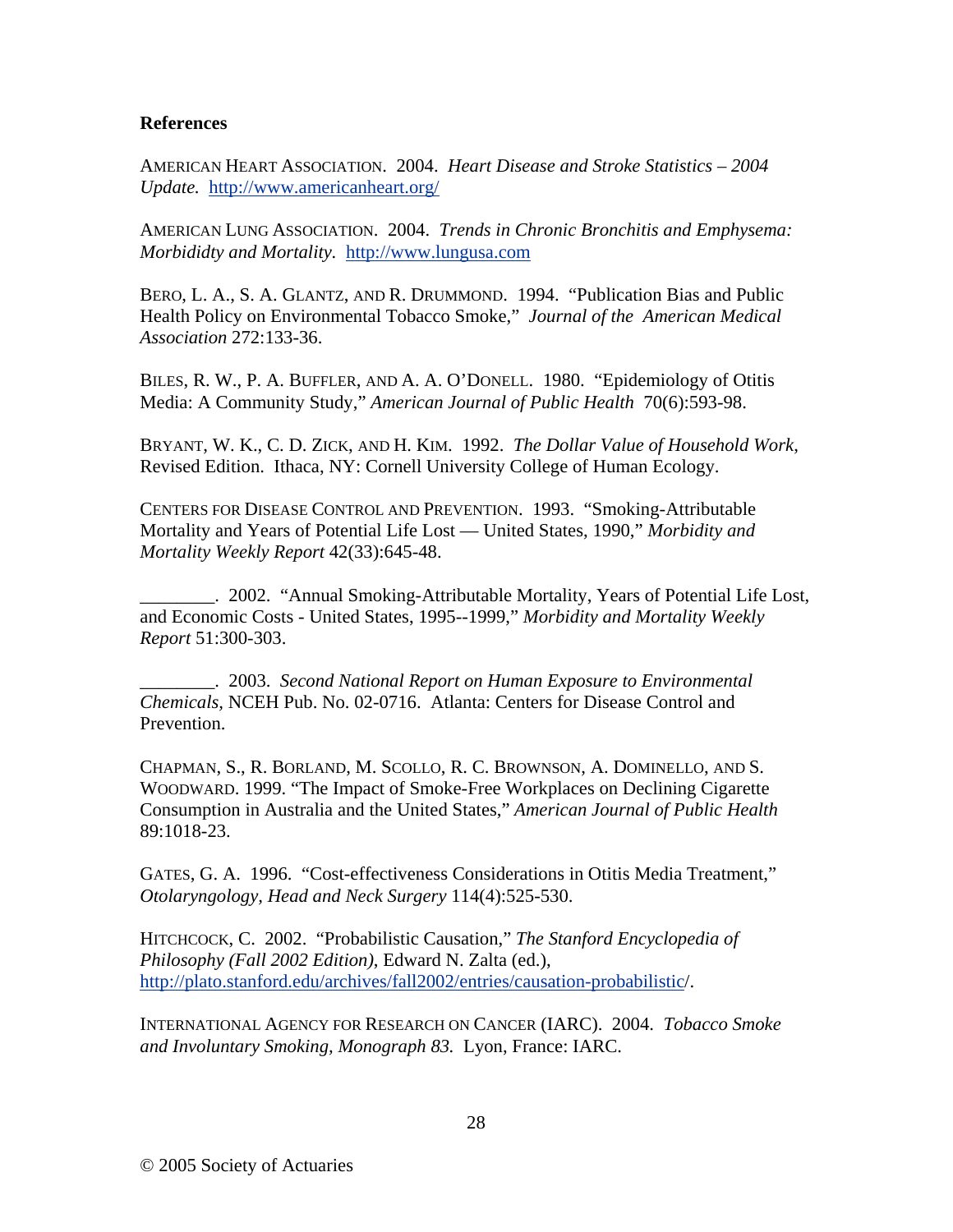JOHNSON, E., F. DOMINICI, M. GRISWOLD, AND S. ZEGER. 2003. "Disease Cases and Their Medical Costs Attributable to Smoking: An Analysis of the National Medical Expenditure Survey," *Journal of Econometrics* 112:135-51.

KLEIN, ALLEN M. (MODERATOR), RICHARD L. BERGSTROM AND JESS L. MAST (PANELISTS). 1996. "Preferred Risk Underwriting Criteria: Task Force Survey Results," *Record of the Society of Actuaries* 22(1). http://library.soa.org/library/record/1990- 99/rsa96v22n163ts.pdf

LEWIT, EUGENE M., LINDA SCHUURMANN BAKER, HOPE CORMAN, AND PATRICIA H. SHIONO. 1995. "The Direct Cost of Low Birth Weight," *The Future of Children,* 5(1). http://www.futureofchildren.org/

MILLER, V. P, C. R. JAMES, C. ERNST, AND F. COLLIN. 1997. *Smoking-Attributable Medical Care Costs: Models and Results*, Berkeley, CA: Berkeley Economic Research Associates.

MISAKIAN, A. L. AND L. A. BERO. 1998. "Publication Bias and Research on Passive Smoking," *Journal of the American Medical Association* 280:250-53.

NATIONAL HEART, LUNG, AND BLOOD INSTITUTE. 1999. *Data Fact Sheet: Asthma Statistics.* Washington, DC: National Institutes of Health. http://www.nhlbi.nih.gov/health/prof/lung/asthma/asthstat.pdf

NATIONAL INSTITUTES OF HEALTH. 2004. "Miscarriage," *Medical Encyclopedia, National Library of Medicine.* http://www.nlm.nih.gov/medlineplus/ency/article/001488.htm

NATIONAL RESEARCH COUNCIL. 1986. *Environmental Tobacco Smoke – Measuring Exposures and Assessing Health Effects.* Washington, DC: National Academy Press.

OFFICE ON SMOKING AND HEALTH. 1990. *The Health Benefits of Smoking Cessation, A Report of the Surgeon General, 1990.* Rockville, MD: U.S. Department of Health and Human Services.

OLIN, G. L., AND S. R. MACHLIN. 2003. *Healthcare Expenses in the Community Population, 1999*, MEPS Chartbook Number 11, AHRQ Pub. No. 03-0038. Rockville, MD: Agency for Healthcare Research and Quality.

PIRKLE, J. L., K. M. FLEGAL, J. T. BERNERT, D. J. BRODY, R. A. ETZEL AND K. R. MAURER. 1996. "Exposure of the U.S. Population to Environmental Tobacco Smoke," *Journal of the American Medical Association* 275:1233-40.

SMITH, S. J. 1986. *Worklife Estimates: Effects of Race and Education, Bulletin 2254*, Washington, DC: U.S. Department of Labor, Bureau of Labor Statistics.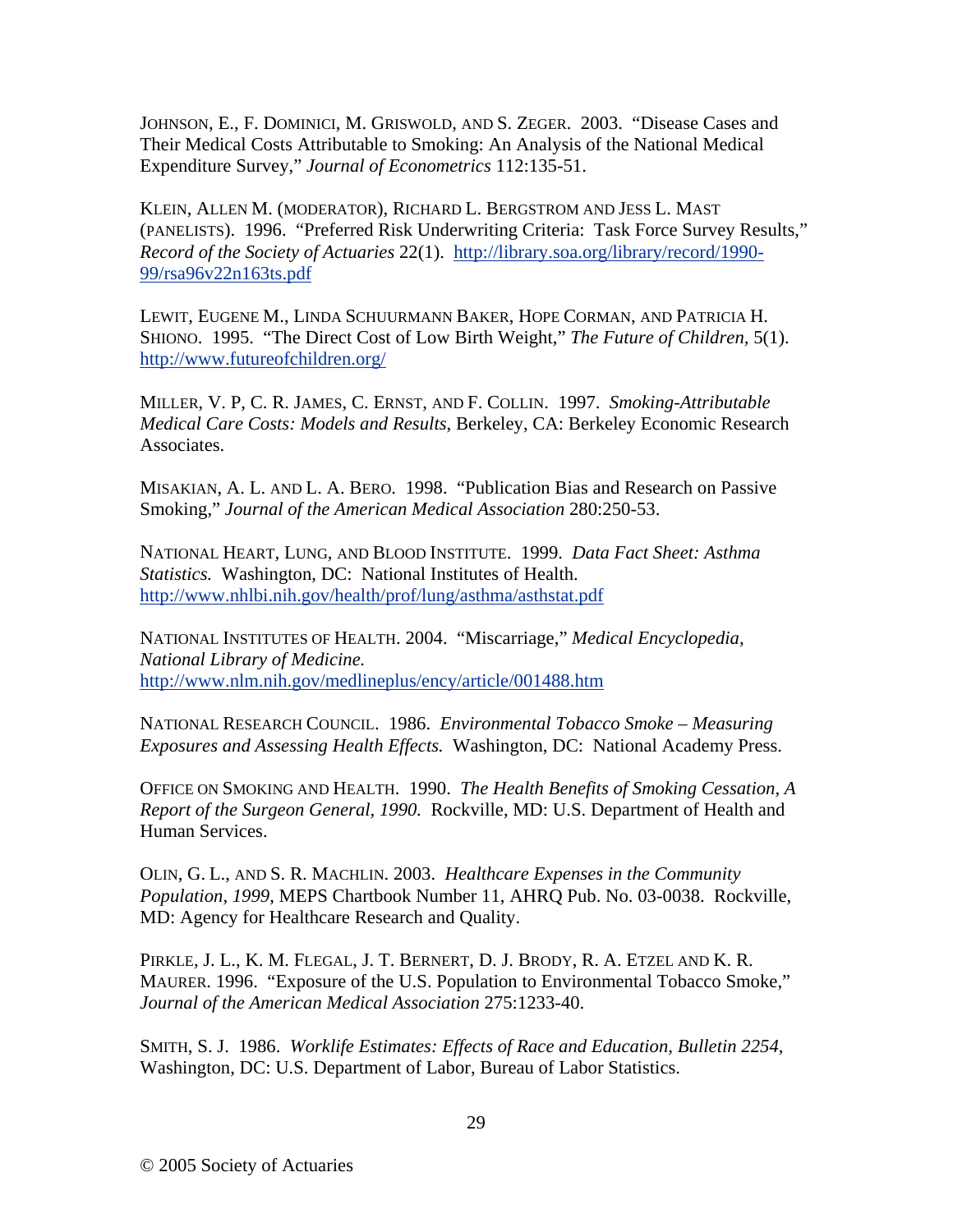U.S. CHAMBER OF COMMERCE. 2001. *The 2001 Employee Benefits Study.* Washington, DC: U.S. Chamber of Commerce.

U.S. DEPT. OF HEALTH AND HUMAN SERVICES. 2004. *The Health Consequences of Smoking, A Report of the Surgeon General.* Rockville, MD: U.S. Dept. of Health and Human Services.

U.S. DEPT. OF HEALTH, EDUCATION AND WELFARE. 1964. *Smoking and Health: Report of the Advisory Committee to the Surgeon General of the Public Health Service.* Washington DC: U.S. Government Printing Office.

U.S. DEPT. OF LABOR, BUREAU OF LABOR STATISTICS. 2001. "2001 National Occupation and Wage Estimates," http://www.bls.gov/oes/2001/oes\_00al.htm

U.S. ENVIRONMENTAL PROTECTION ADMINISTRATION. 2002. *Cost of Illness Handbook*, http://www.epa.gov/oppt/coi/index.html.

WORTLEY, P., R. CARABALLO, L. PEDERSON, AND T. PECHACEK. 2002. "Exposure to Secondhand Smoke in the Workplace: Serum Cotinine by Occupation," *Journal of Occupational and Environmental Medicine* 44(6):503-09.

ZEGER, S., T. WYANT, L. MILLER, AND J. SAMET. 2000. "Statistical Testimony on Damages in Minnesota versus the Tobacco Industry," *Statistical Sciences in the Courtroom*, J. Gastwirth, editor, New York: Springer,19-55.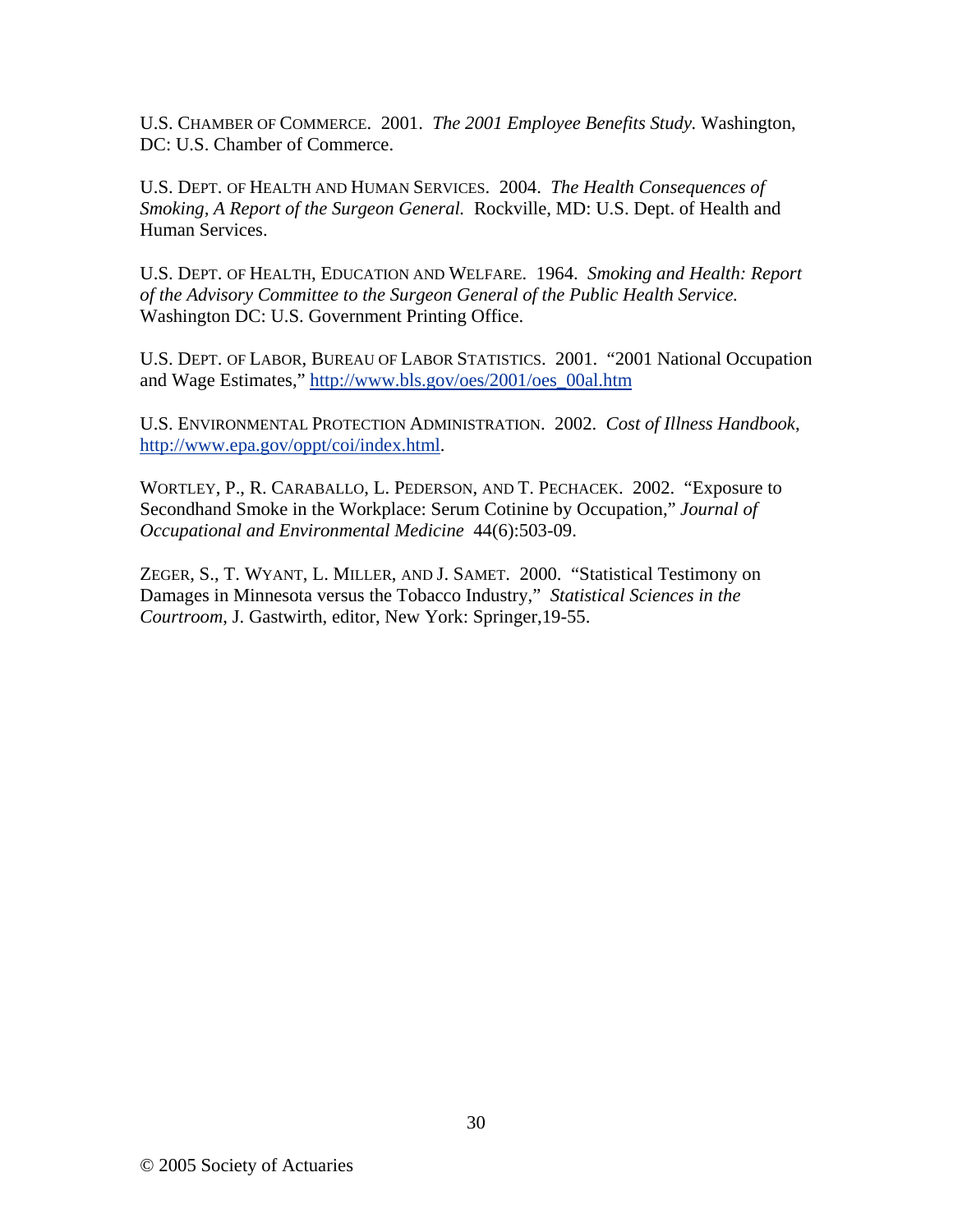# **Appendix 1**

| <b>Morbidities</b>                 | <b>Impact of ETS</b><br><b>Exposure</b>                                                         | <b>Papers</b>                    | <b>Findings</b>                                                                                                                                                                                                                                                                                       |
|------------------------------------|-------------------------------------------------------------------------------------------------|----------------------------------|-------------------------------------------------------------------------------------------------------------------------------------------------------------------------------------------------------------------------------------------------------------------------------------------------------|
| <b>Perinatal</b><br>manifestations | (1) Fetal Growth<br>- birthweight<br>- low birthweight<br>- growth retardation<br>- prematurity | MacMahon et<br><i>al.</i> (1966) | The study found an 86.8-gram<br>decrement associated with any<br>paternal smoking for female<br>infants, with a slightly lower<br>decrement for male infants (-<br>78 grams).                                                                                                                         |
|                                    |                                                                                                 | Comstock and<br>Lundin (1967)    | The mean birth weight of<br>infants with smoking fathers<br>and nonsmoking mothers was<br>42 grams less than that of<br>infants whose parents both did<br>not smoke.                                                                                                                                  |
|                                    |                                                                                                 | Underwood et<br>al. (1967)       | The authors found that mean<br>birth weight was decreased<br>only 3-7 grams depending on<br>the amount smoked by the<br>father.                                                                                                                                                                       |
|                                    |                                                                                                 | Borlee et al.<br>(1978)          | There was an association<br>between paternal smoking and<br>birth weight.                                                                                                                                                                                                                             |
|                                    |                                                                                                 | Magnus et al 1.<br>(1984)        | Maternal smoking is<br>significantly associated with<br>birth-weight decrements.                                                                                                                                                                                                                      |
|                                    |                                                                                                 | Karakostov<br>(1985)             | The author reported an 84-<br>gram weight decrement in<br>infants of women exposed to<br>ETS during pregnancy<br>compared to infants whose<br>parents were both nonsmokers.                                                                                                                           |
|                                    |                                                                                                 | Rubin et al.<br>(1986)           | The independent decrement in<br>birth weight per cigarette (or<br>cigar or pipe bowl) smoked<br>daily by the father was 6.1<br>grams ( $p < 0.03$ ).<br>The decrement seen with<br>maternal smoking was 9.2<br>grams per cigarette per day<br>(adjusted for paternal smoking<br>and other variables). |

# **Summary of Research by Morbidity**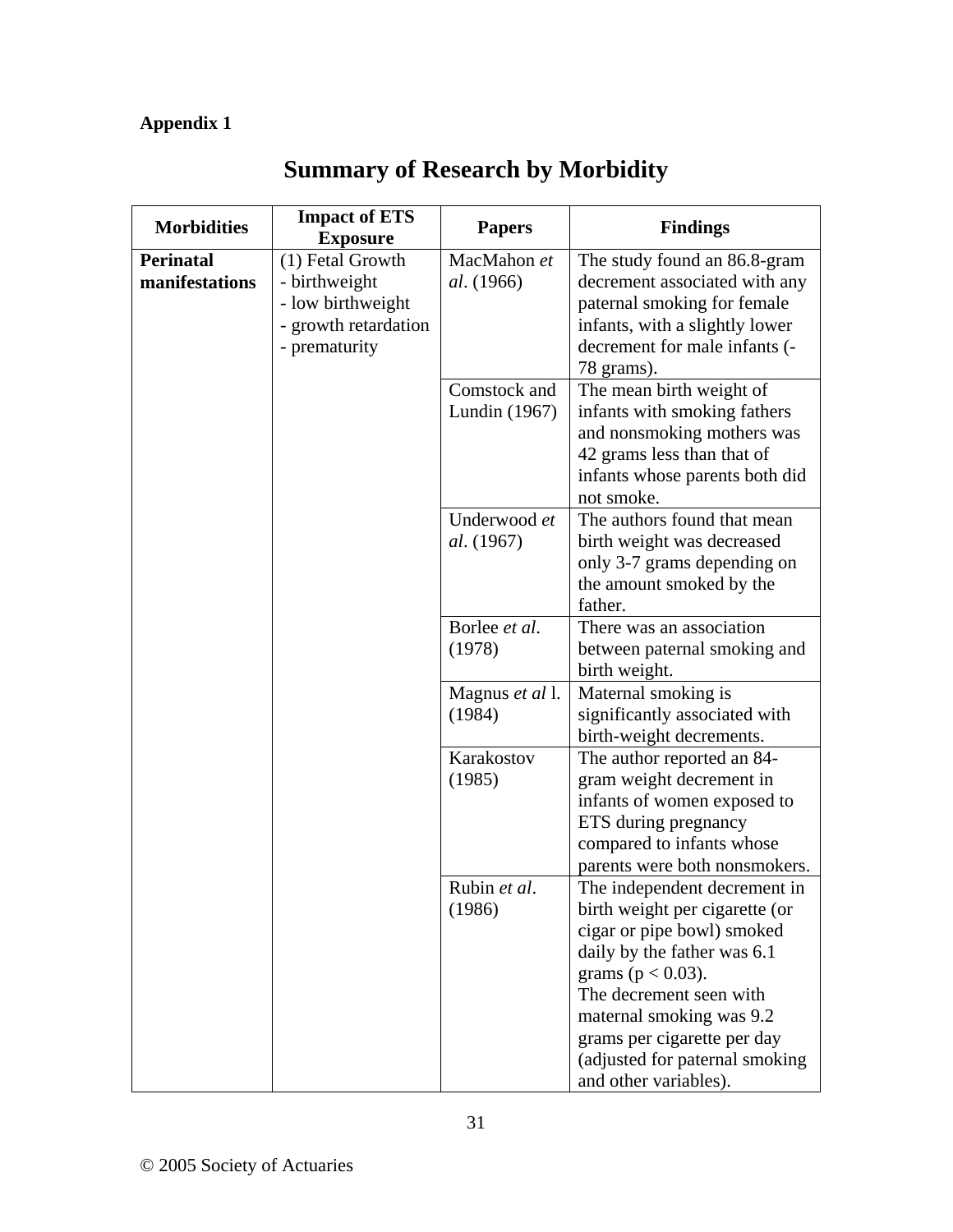| MacArthur         | The authors found 14-gram       |
|-------------------|---------------------------------|
| and Knox          | decrement in mean birth         |
| (1987)            | weight if the father smoked.    |
| Schwartz-         | Those infants with smoking      |
| Bickenbach et     | fathers and nonsmoking          |
| al. (1987)        | mothers weighed on average      |
|                   | 205 grams less than infants     |
|                   | whose parents did not smoke.    |
|                   | The decrement associated with   |
|                   | maternal smoking was on the     |
|                   | order of 400 grams.             |
| Campbell et       | Current paternal smoking        |
| <i>al.</i> (1988) | status was associated with a    |
|                   | 113-gram decrement in birth     |
|                   | weight, about one-half the      |
|                   | effect of maternal smoking (-   |
|                   | 253 grams) in all births.       |
| Brooke et al.     | The authors found a difference  |
| (1989)            | in mean birth weight (adjusted  |
|                   | to 40 weeks) associated with    |
|                   | ETS exposure of 18 grams in     |
|                   | nonsmokers and 39 grams in      |
|                   | smokers.                        |
| Chen et al.       | Mean birth weight was           |
| (1989)            | decreased only 9-11 grams,      |
|                   | depending on the amount         |
|                   | smoked by the spouse and was    |
|                   | decreased 4-15 grams,           |
|                   | depending on the amount         |
|                   | smoked by all family            |
|                   | members.                        |
|                   | The authors found no evidence   |
|                   | of a dose-response relationship |
|                   | of amount smoked by the         |
|                   | father or by all household      |
|                   | members to rates of low birth   |
|                   | weight (LBW).                   |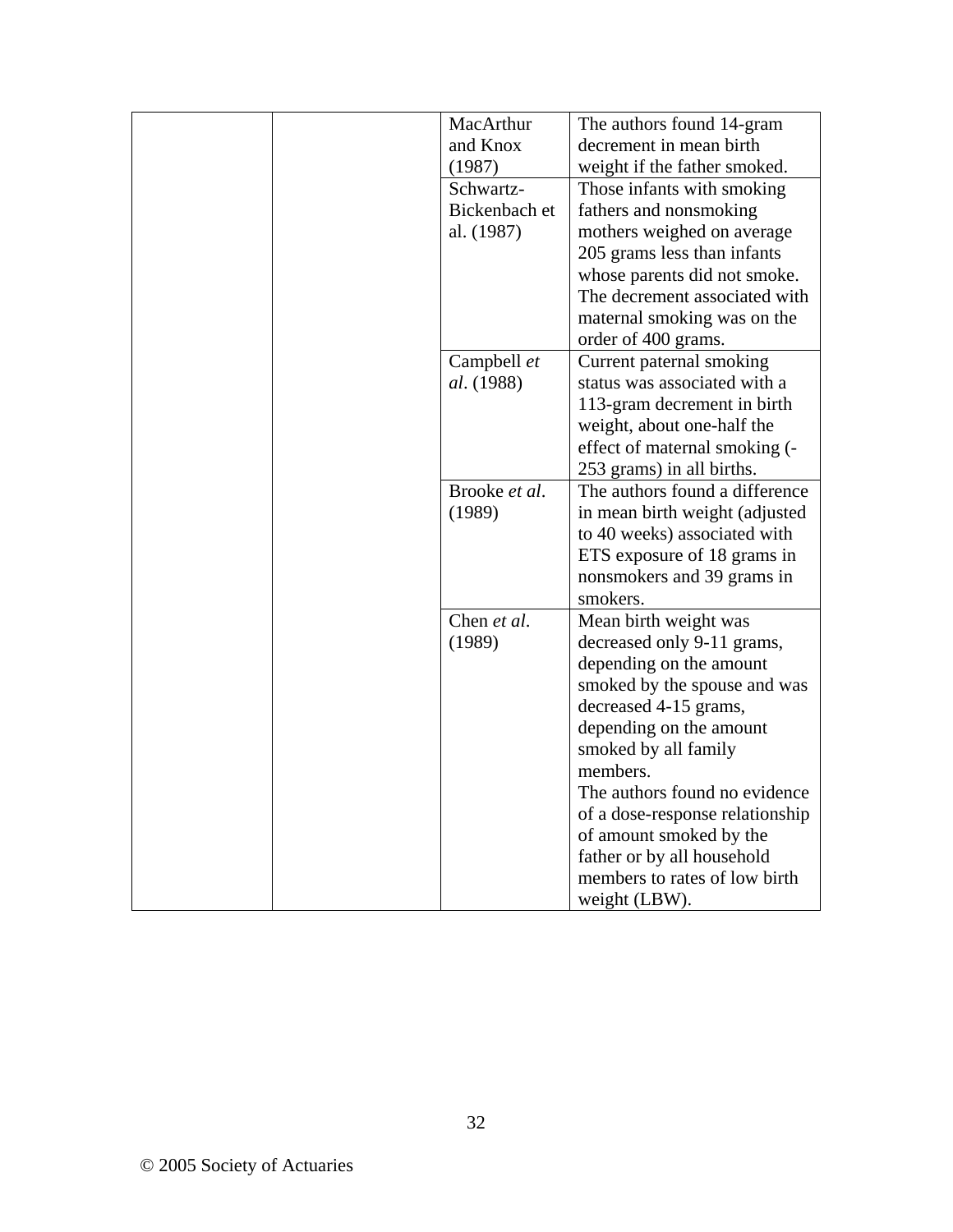| Saito (1991)         | Among infants whose father<br>smoked, but whose mother did<br>not smoke during pregnancy,<br>there was a decrement in mean<br>birth weight of 33.4 grams ( $p <$<br>0.05) compared to infants of<br>nonsmoking parents. Among<br>infants whose parents both<br>smoked, the mean birthweight<br>was further decreased 66<br>grams.<br>The rate of prematurity did not<br>vary by paternal smoking<br>status. |
|----------------------|-------------------------------------------------------------------------------------------------------------------------------------------------------------------------------------------------------------------------------------------------------------------------------------------------------------------------------------------------------------------------------------------------------------|
| Mathai et al.        | Adjusting for multiple                                                                                                                                                                                                                                                                                                                                                                                      |
| $(1990 \text{ and }$ | confounders, the mean                                                                                                                                                                                                                                                                                                                                                                                       |
| 1992)                | decrement was 63 grams                                                                                                                                                                                                                                                                                                                                                                                      |
|                      | because of ETS exposure.                                                                                                                                                                                                                                                                                                                                                                                    |
| Zhang and            | There was a crude weight                                                                                                                                                                                                                                                                                                                                                                                    |
| Ratcliffe            | decrement of 26 grams                                                                                                                                                                                                                                                                                                                                                                                       |
| (1993)               | associated with paternal                                                                                                                                                                                                                                                                                                                                                                                    |
|                      | smoking.                                                                                                                                                                                                                                                                                                                                                                                                    |
|                      | The rates of LBW at term and                                                                                                                                                                                                                                                                                                                                                                                |
|                      | intrauterine growth retardation                                                                                                                                                                                                                                                                                                                                                                             |
|                      | (IUGR), were similar whether                                                                                                                                                                                                                                                                                                                                                                                |
|                      | the father was a smoker or a                                                                                                                                                                                                                                                                                                                                                                                |
|                      | nonsmoker.                                                                                                                                                                                                                                                                                                                                                                                                  |
| Martinez et al.      | The rates of LBW at term and                                                                                                                                                                                                                                                                                                                                                                                |
| (1994)               | Infant birth weight                                                                                                                                                                                                                                                                                                                                                                                         |
|                      | significantly decreased with                                                                                                                                                                                                                                                                                                                                                                                |
|                      | increasing paternal smoking;                                                                                                                                                                                                                                                                                                                                                                                |
| Yerulshalmy          | The proportion of LBW                                                                                                                                                                                                                                                                                                                                                                                       |
| (1971)               | infants from pregnancies in                                                                                                                                                                                                                                                                                                                                                                                 |
|                      | which the husband smoked                                                                                                                                                                                                                                                                                                                                                                                    |
|                      | was increased significantly                                                                                                                                                                                                                                                                                                                                                                                 |
|                      | compared to those in which the                                                                                                                                                                                                                                                                                                                                                                              |
|                      | husband did not smoke.                                                                                                                                                                                                                                                                                                                                                                                      |
| Mau and              | The investigators found slight                                                                                                                                                                                                                                                                                                                                                                              |
| Netter (1974)        | increases in each outcome                                                                                                                                                                                                                                                                                                                                                                                   |
|                      | IUGR, prematurity and LBW                                                                                                                                                                                                                                                                                                                                                                                   |
|                      | among infants of fathers who                                                                                                                                                                                                                                                                                                                                                                                |
|                      | smoked more than 10                                                                                                                                                                                                                                                                                                                                                                                         |
|                      | cigarettes per day.                                                                                                                                                                                                                                                                                                                                                                                         |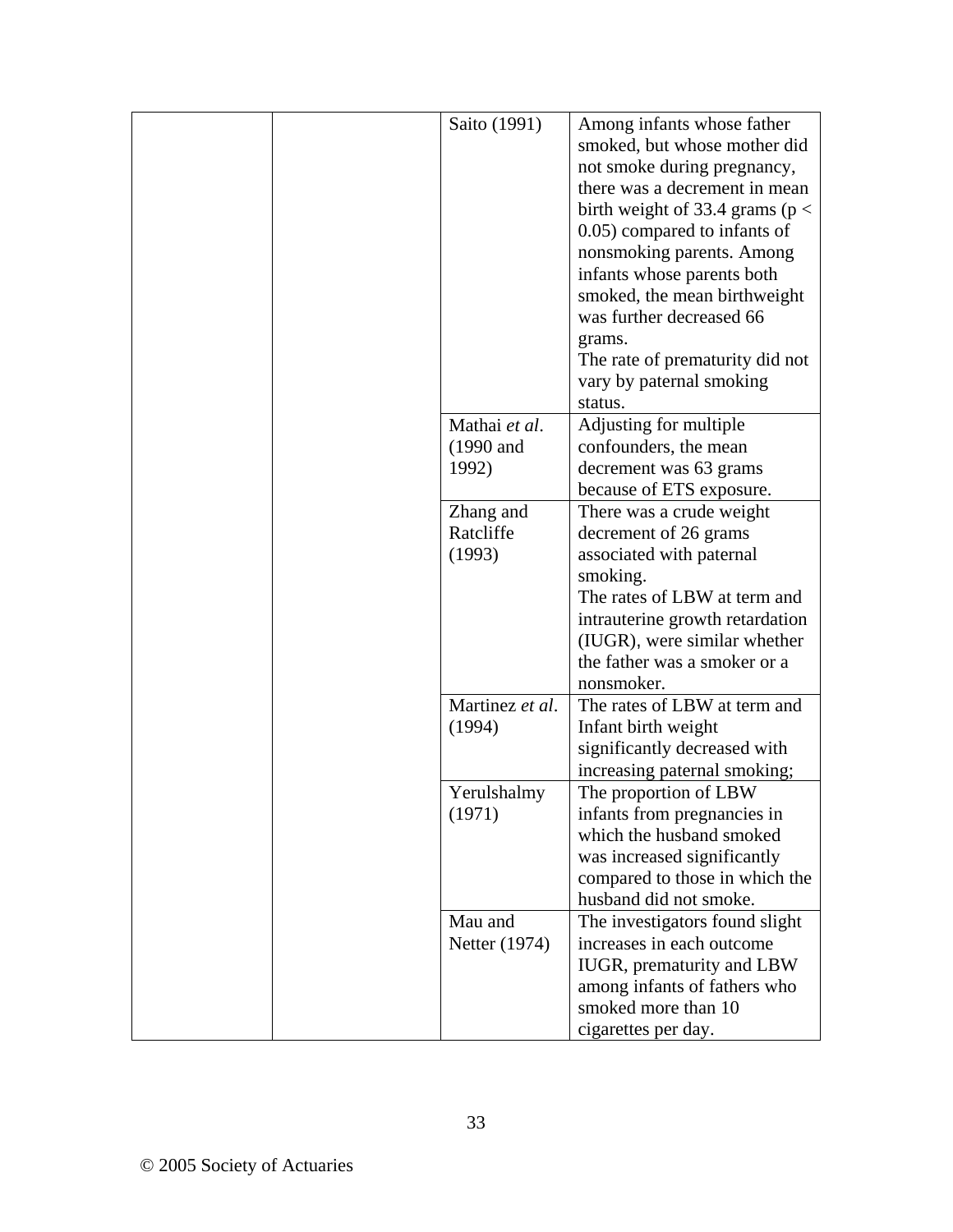|  | Nakamura et       | Focusing on nonsmoking                                     |
|--|-------------------|------------------------------------------------------------|
|  | <i>al.</i> (1988) | mothers only, the crude rates                              |
|  |                   | for positive paternal smoking<br>status were increased for |
|  |                   |                                                            |
|  |                   | LBW, and slightly for pre-term<br>and SGA births.          |
|  | Mathai et al.     |                                                            |
|  | (1992)            | The rate of prematurity was<br>increased somewhat with ETS |
|  |                   | exposure.                                                  |
|  | Martin and        | There was no association of                                |
|  | <b>Bracken</b>    | prematurity with ETS                                       |
|  | (1986)            | exposure.                                                  |
|  | Ogawa et al.      | The crude and adjusted odds                                |
|  | (1991)            | ratio for LBW at term did not                              |
|  |                   | indicate any increased risk                                |
|  |                   | with ETS exposure.                                         |
|  | Lazzaroni et      | Mean birth weight of infants of                            |
|  | al. (1990)        | women exposed to ETS was                                   |
|  |                   | reduced 51 grams, which was                                |
|  |                   | not statistically significant.                             |
|  | Ahlborg and       | Among these working women,                                 |
|  | Bodin (1991)      | home exposure was associated                               |
|  |                   | with a 34-gram decrement in                                |
|  |                   | mean birth weight, but                                     |
|  |                   | workplace exposure was not                                 |
|  |                   | associated with a birth weight                             |
|  |                   | reduction.                                                 |
|  | Fortier et al.    | ETS exposure at home only                                  |
|  | (1994)            | was not associated with IUGR.                              |
|  |                   | The risk of IUGR associated                                |
|  |                   | with workplace-only exposure                               |
|  |                   | was slightly greater, and                                  |
|  |                   | showed evidence of a slight                                |
|  |                   | dose-response trend with                                   |
|  |                   | heavier exposure.                                          |
|  |                   | Women exposed both at home<br>and at work had IUGR rates   |
|  |                   | more similar to the at-home-                               |
|  |                   | only exposed women.                                        |
|  |                   | ETS exposure at any location                               |
|  |                   | was not associated with pre-                               |
|  |                   | term birth.                                                |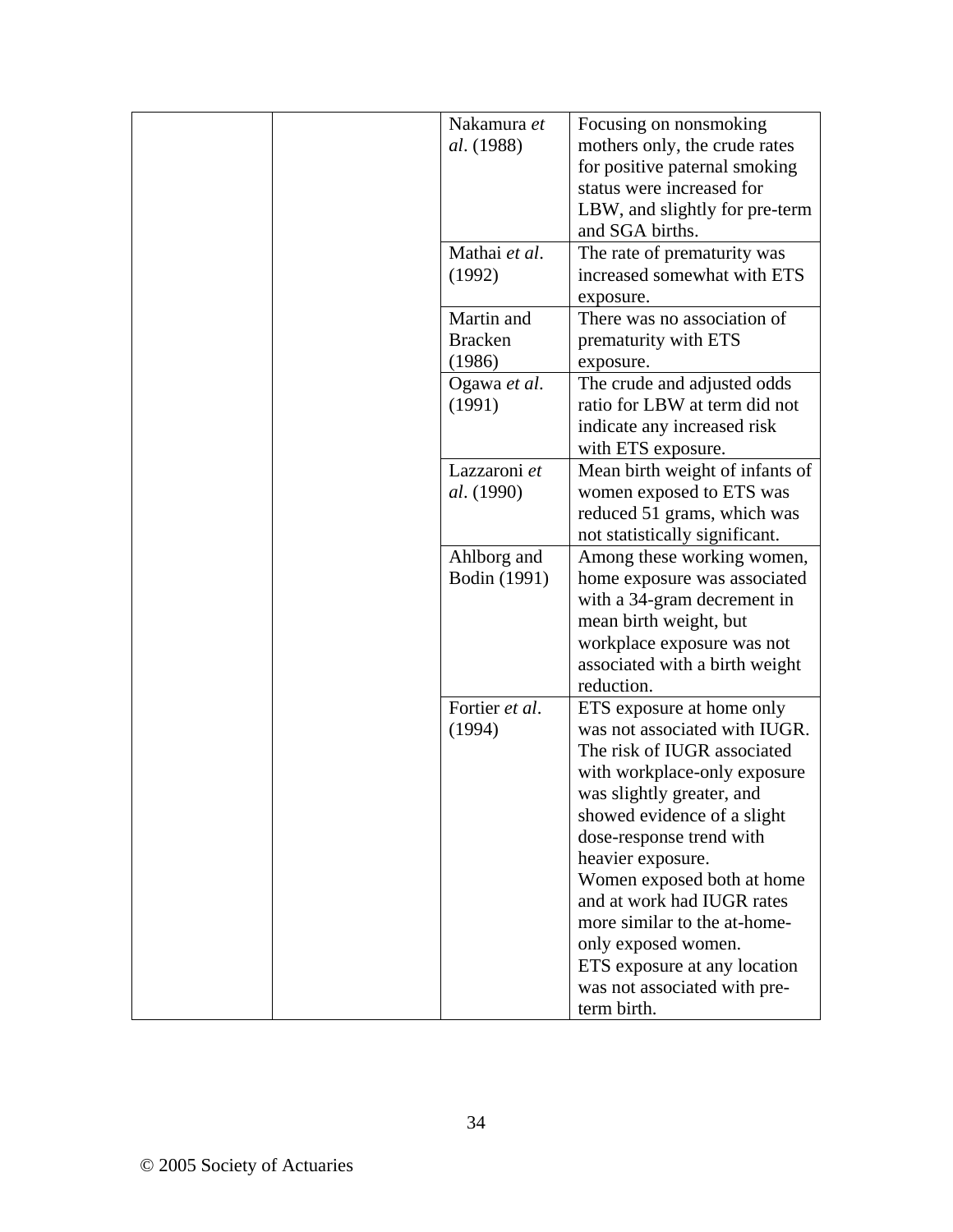|                        | Mainous and     | Comparing mean birth-weight,    |
|------------------------|-----------------|---------------------------------|
|                        | Hueston         | women in the highest exposure   |
|                        | (1994)          | category had infants that       |
|                        |                 | weighed on average 84 grams     |
|                        |                 | less than infants in the very   |
|                        |                 | low exposure category.          |
|                        | Chen and        | There was no indication of an   |
|                        | Pettiti (1995)  | increased risk of term IUGR     |
|                        |                 | with greater exposure.          |
|                        | Roquer et al.   | The rate of IUGR was about      |
|                        | (1995)          | doubled with ETS exposure.      |
|                        | Hauth et al.    | The authors reported that       |
|                        | (1984)          | infants of passive smokers had  |
|                        |                 | similar birth weights to those  |
|                        |                 | of nonsmokers.                  |
|                        | Ueda et al.     | The LBW of infants of women     |
|                        | (1989)          | with higher cotinine levels was |
|                        |                 | lower than that of infants of   |
|                        |                 | women with lower cotinine       |
|                        |                 | levels.                         |
|                        | Eskenazi et al. |                                 |
|                        |                 | Examining cotinine as a         |
|                        | (1995)          | continuous variable, there was  |
|                        |                 | a 1-gram weight decrement for   |
|                        |                 | each nanogram per milliliter    |
|                        |                 | increase in cotinine.           |
|                        |                 | The authors also found a slight |
|                        |                 | increase in LBW associated      |
|                        |                 | with ETS exposure, but found    |
|                        |                 | no effect on gestational age or |
|                        |                 | prematurity.                    |
| (2) Spontaneous        | Comstock and    | The authors reported "no        |
| abortion & perinatal   | Lundin (1967)   | significant differences" in the |
| mortality (stillbirths |                 | rates of stillbirth by paternal |
| & neonatal deaths)     |                 | smoking status.                 |
|                        |                 | Neonatal death rates were       |
|                        |                 | elevated in infants with        |
|                        |                 | nonsmoking mothers and          |
|                        |                 | smoking fathers compared to     |
|                        |                 | infants with no parental        |
|                        |                 | smokers.                        |
|                        |                 | Neonatal death rates were       |
|                        |                 | highest when both parents       |
|                        |                 | smoked.                         |
|                        | Tokuhata        | The results showed that         |
|                        | (1968)          | husbands' smoking status was    |
|                        |                 | unrelated to fetal loss.        |
|                        | 35              |                                 |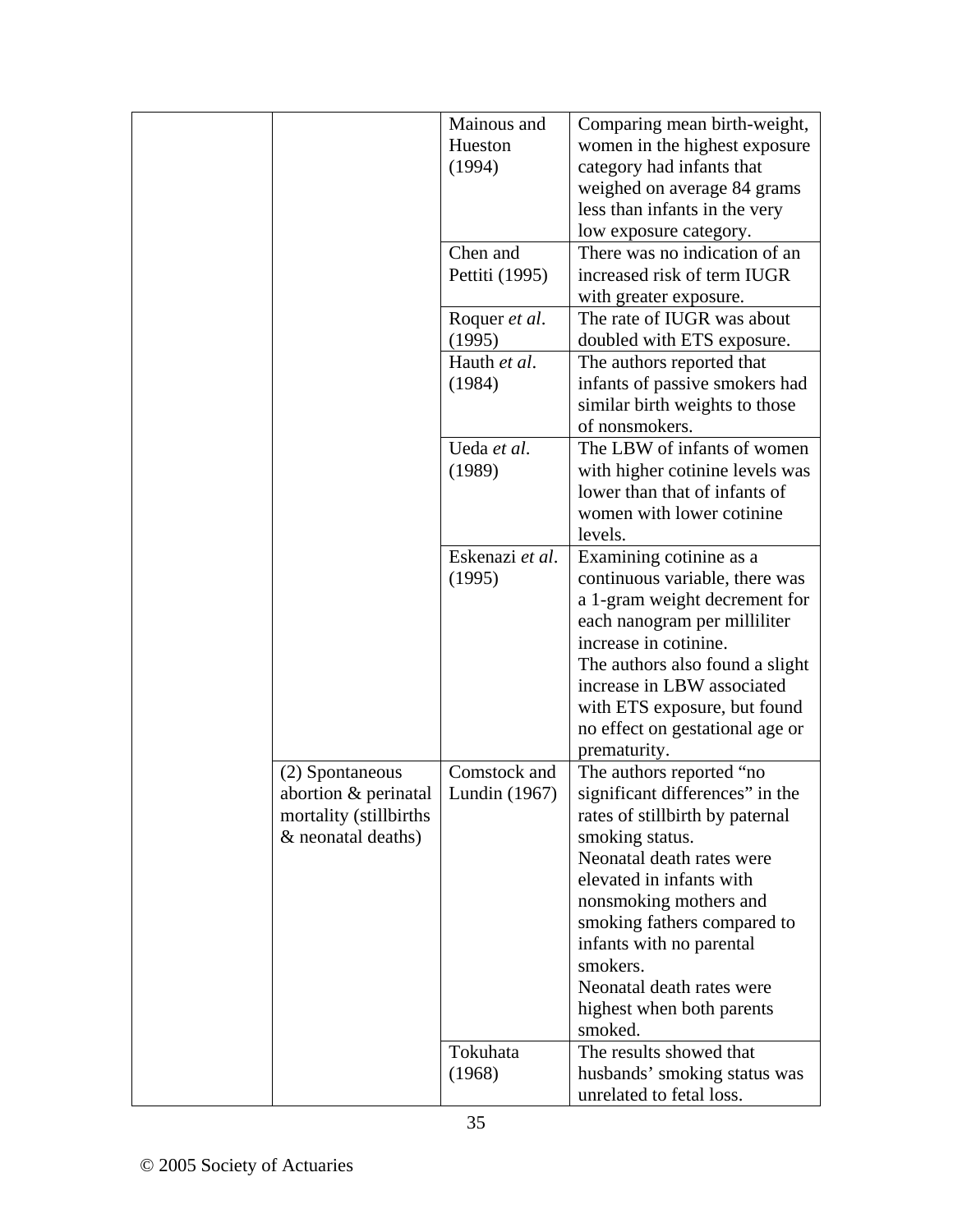|                    | Yerushalmy        | He found higher mortality          |
|--------------------|-------------------|------------------------------------|
|                    | (1971)            | rates among LBW births to          |
|                    |                   | couples in which the father        |
|                    |                   | was a smoker, particularly         |
|                    |                   | among blacks.                      |
|                    | Mau and           | The authors found an               |
|                    | Netter (1974)     | increased rate of perinatal        |
|                    |                   | mortality among pregnancies        |
|                    |                   | where the father smoked 10 or      |
|                    |                   | more cigarettes per day, both      |
|                    |                   | for all women and for              |
|                    |                   | nonsmoking women.                  |
|                    | Koo et al.        | Women whose husbands had           |
|                    | (1988)            | ever smoked were 40 percent        |
|                    |                   | more likely to have had a          |
|                    |                   | miscarriage or abortion and        |
|                    |                   | twice as likely to have had a      |
|                    |                   | dilation and curettage ( $D & C$ ) |
|                    |                   | than wives of nonsmokers.          |
|                    | Ahlborg and       | ETS exposure (any versus           |
|                    | Bodin (1991)      | none) was not found to be          |
|                    |                   | associated with excess risk for    |
|                    |                   | hospital-ascertained               |
|                    |                   | intrauterine deaths                |
|                    |                   | (spontaneous abortions plus        |
|                    |                   | stillbirths) among nonsmoking      |
|                    |                   | mothers.                           |
|                    | Windham et        | This study lends some support      |
|                    | <i>al.</i> (1992) | to the findings of Ahlborg and     |
|                    |                   | Bodin (1991) of an increased       |
|                    |                   | risk of fetal death associated     |
|                    |                   | with ETS exposure.                 |
|                    | Windham et        | The finding of an association      |
|                    | <i>al.</i> (1995) | between ETS exposure and           |
|                    |                   | spontaneous abortion was not       |
|                    |                   | confirmed.                         |
| (3) Congenital     | Mau and           | The rates of severe                |
| malformations      | Netter (1974)     | malformations among all            |
| - neural tube      |                   | newborns increased with            |
| defects (e.g.,     |                   | amount smoked by the father.       |
| anencephaly, spina |                   | No association was found with      |
| bifida)            |                   | maternal smoking.                  |
| - cleft palate     | Holmberg and      | Maternal smoking showed a          |
| - defects of the   | Nurminen          | greater association with central   |
| genitourinary and  | (1980)            | nervous system defects.            |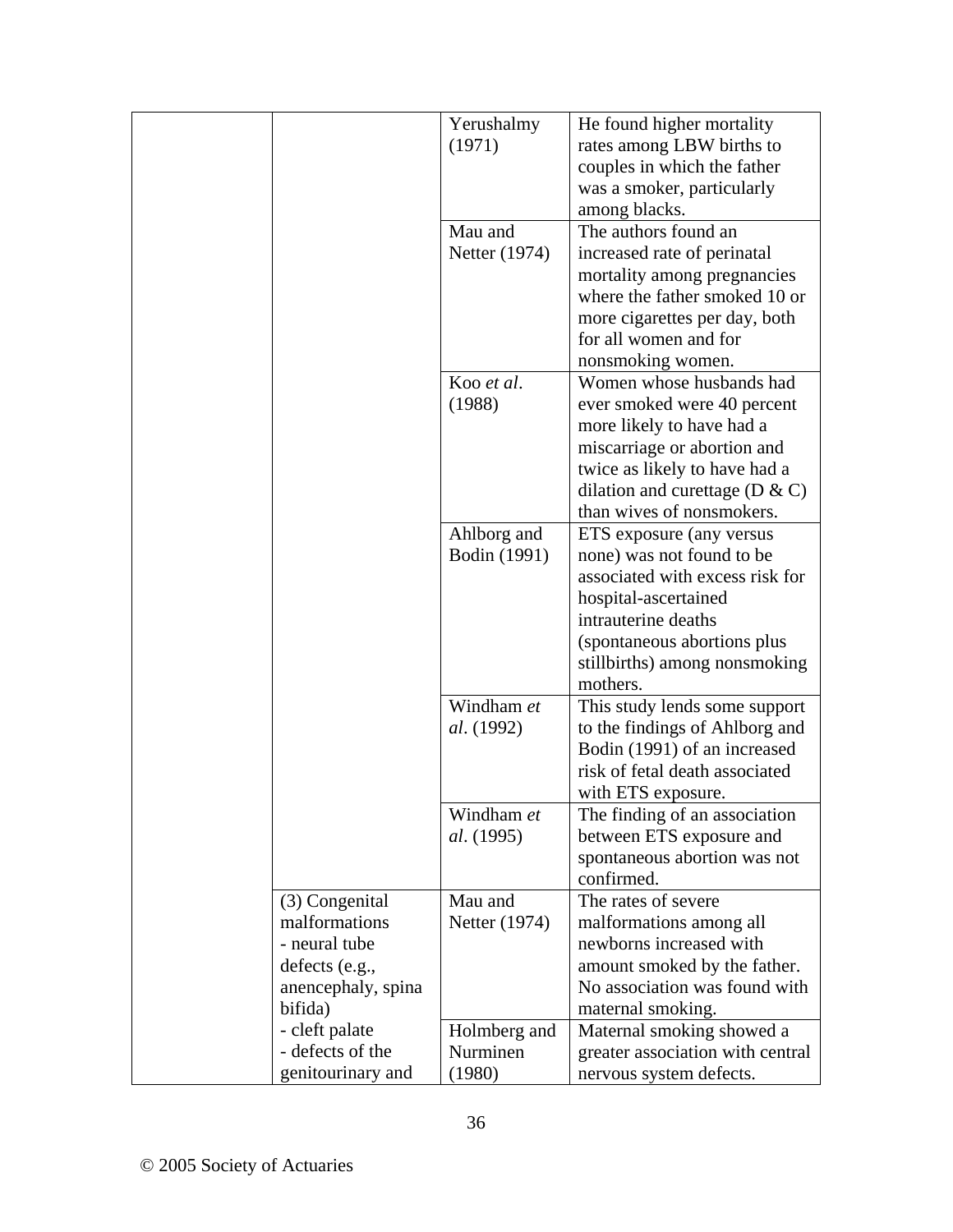|                       | the cardiovascular | Hearey et al.     | Paternal smoking was the only                                           |
|-----------------------|--------------------|-------------------|-------------------------------------------------------------------------|
|                       | systems            | (1984)            | variable found significantly<br>associated with neural tube<br>defects. |
|                       |                    | Seidman et al.    | The authors noted non-                                                  |
|                       |                    | (1990)            | significant increases in rates of                                       |
|                       |                    |                   | minor and major                                                         |
|                       |                    |                   | malformations associated with                                           |
|                       |                    |                   | heavy paternal smoking.                                                 |
|                       |                    | Savitz et al.     | A dose-response relationship                                            |
|                       |                    | (1991)            | for smoking one pack or more                                            |
|                       |                    |                   | per day was suggested only for                                          |
|                       |                    |                   | the clefts and urethral stenosis.                                       |
|                       |                    | Zhang et al.      | The overall odds ratio of birth                                         |
|                       |                    | (1992)            | defects and paternal smoking                                            |
|                       |                    |                   | was slightly elevated with little<br>evidence of a dose-response        |
|                       |                    |                   | effect.                                                                 |
|                       |                    | Shaw and          | Exposure to others' smoke at                                            |
|                       |                    | Wasserman         | work, or at places other than                                           |
|                       |                    | (1993)            | home, led to slightly increased                                         |
|                       |                    | Wasserman et      | risks among infants of                                                  |
|                       |                    | <i>al.</i> (1994) | maternal nonsmokers, as well                                            |
|                       |                    |                   | as among smokers.                                                       |
| <b>Postnatal</b>      | (1) Sudden Infant  | Bergman and       | They found an overall crude                                             |
| <b>Manifestations</b> | Death Syndrome     | Wiesner           | odds ratio (OR) for any                                                 |
|                       | (SIDS)             | (1976)            | maternal smoking during                                                 |
|                       |                    |                   | pregnancy of 2.2, and for any                                           |
|                       |                    |                   | maternal smoking after                                                  |
|                       |                    | McGlashan         | pregnancy of 2.4.                                                       |
|                       |                    | (1989)            | There was virtually complete<br>overlap between the women               |
|                       |                    |                   | who smoked during pregnancy                                             |
|                       |                    |                   | and who smoked during the                                               |
|                       |                    |                   | infants' first year of life, with                                       |
|                       |                    |                   | ORs for both forms of                                                   |
|                       |                    |                   | maternal smoking of 1.9.                                                |
|                       |                    | Mitchell et al.   | Any maternal smoking in the 2                                           |
|                       |                    | (1991)            | weeks prior to interview had                                            |
|                       |                    |                   | an OR of 1.8.                                                           |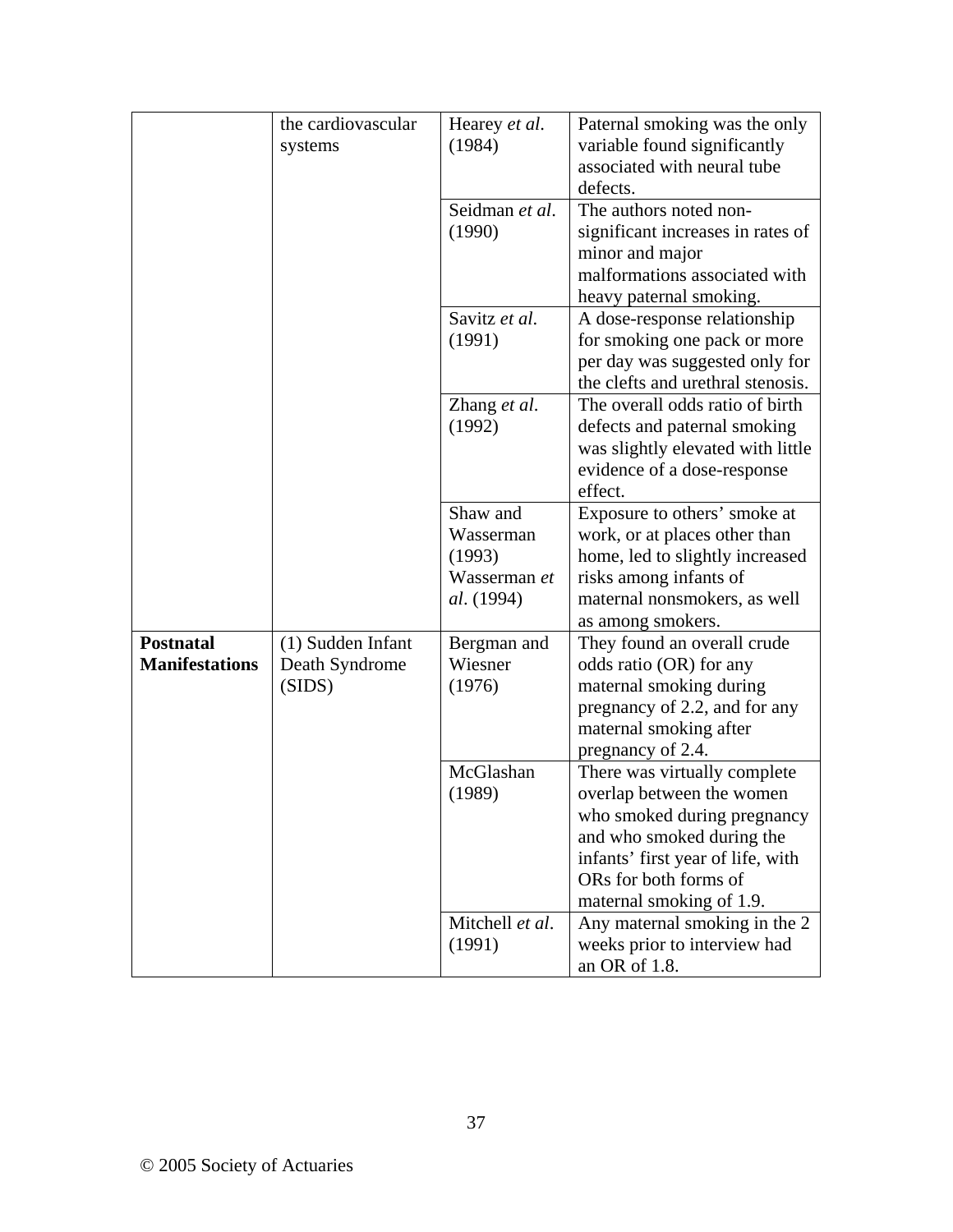| Nicholl and<br>O'Cathain<br>(1992) | Smoking by the partner was<br>associated with an OR of 1.6<br>whereas smoking (during<br>pregnancy) by the mother was<br>2.1.<br>Prenatal exposure to maternal<br>active smoking components<br>may be more important for<br>younger infants, and postnatal<br>ETS exposure more important<br>for older infants.                                                                                                                                    |
|------------------------------------|----------------------------------------------------------------------------------------------------------------------------------------------------------------------------------------------------------------------------------------------------------------------------------------------------------------------------------------------------------------------------------------------------------------------------------------------------|
| Schoendorf<br>and Kiely<br>(1992)  | The risk of SIDS among<br>infants of women who smoked<br>both during and after<br>pregnancy was 3.1 and 3.1 for<br>whites and blacks respectively.                                                                                                                                                                                                                                                                                                 |
| Mitchell et al.<br>(1993)          | There was a strong dose-<br>response relationship observed<br>between amount smoked by<br>the mother and risk of SIDS.<br>The researchers also found a<br>significant relationship<br>between recent paternal<br>smoking and SIDS, with a<br>crude OR of 2.4 and an<br>adjusted OR of 1.4.<br>When parents were included,<br>there was a strong dose-<br>response relationship between<br>the number of household<br>smokers and the risk of SIDS. |
| Mitchell et al.<br>(1995)          | There was no discernible<br>pattern in risk between<br>locations or between smoking<br>frequency, with ORs<br>associated with maternal<br>smoking ranging from 1.7 to<br>3.0.<br>Mothers who smoked but<br>claimed they never did so in<br>the house had a higher risk of<br>SIDS than did mothers who<br>smoked in the house.                                                                                                                     |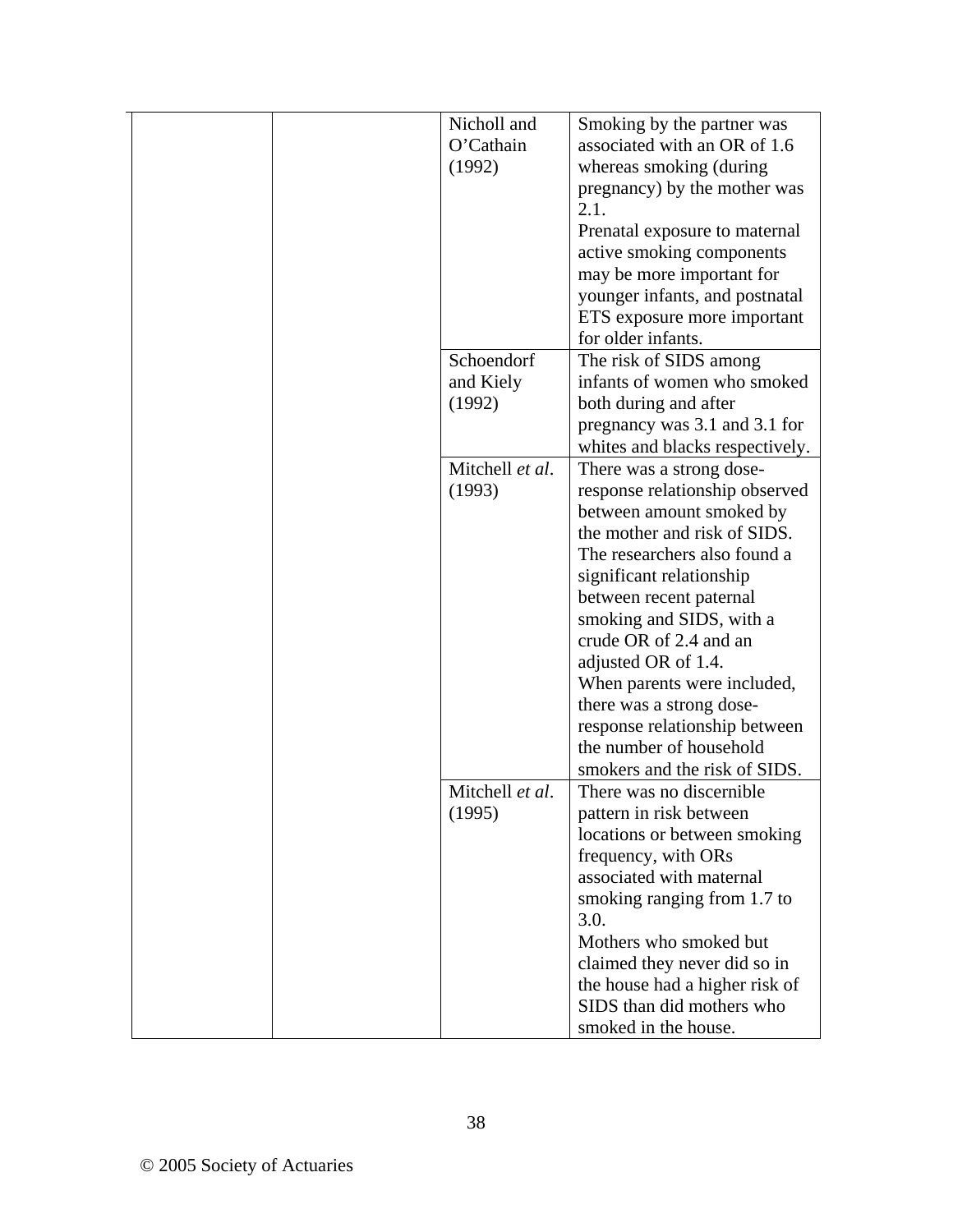|                                          | Haglund et al.<br>(1995)           | The authors found that the<br>winter season and maternal<br>smoking were both<br>independent risk factors for<br>SIDS, but that the excess risk<br>due to smoking did not vary by<br>season.<br>The excess relative risk of<br>smoking was approximately<br>3.5 for early SIDS deaths (7-<br>90 days) and 2.5 for late SIDS<br>deaths $(91-364 \text{ days})$ .                                                                                                                     |
|------------------------------------------|------------------------------------|-------------------------------------------------------------------------------------------------------------------------------------------------------------------------------------------------------------------------------------------------------------------------------------------------------------------------------------------------------------------------------------------------------------------------------------------------------------------------------------|
|                                          | Klonoff-<br>Cohen et al.<br>(1995) | Measures of ETS exposure<br>were associated with increased<br>SIDS risk.<br>Increased risk was also seen<br>with increasing number of<br>household smokers and with<br>total cigarette exposure per<br>day.                                                                                                                                                                                                                                                                         |
|                                          | Blair et al.<br>(1996)             | The study documented<br>significant, dose-related<br>increases in SIDS risk for the<br>three main measures of<br>household smoke that were<br>examined: the number of<br>smokers in the household, the<br>hours of smoke exposure to the<br>infant daily, and the number of<br>cigarettes smoked daily in the<br>household.<br>They also demonstrated<br>elevated risk in families where<br>the mother was a nonsmoker<br>and either the father or another<br>family member smoked. |
| (2)<br>Neuropsychological<br>development | Makin et al.<br>(1991)             | Scores of an extensive<br>neuropsychological test of<br>children of ETS-exposed<br>mothers tended to fall between<br>those of children of non-<br>exposed and active-smoking<br>mothers.                                                                                                                                                                                                                                                                                            |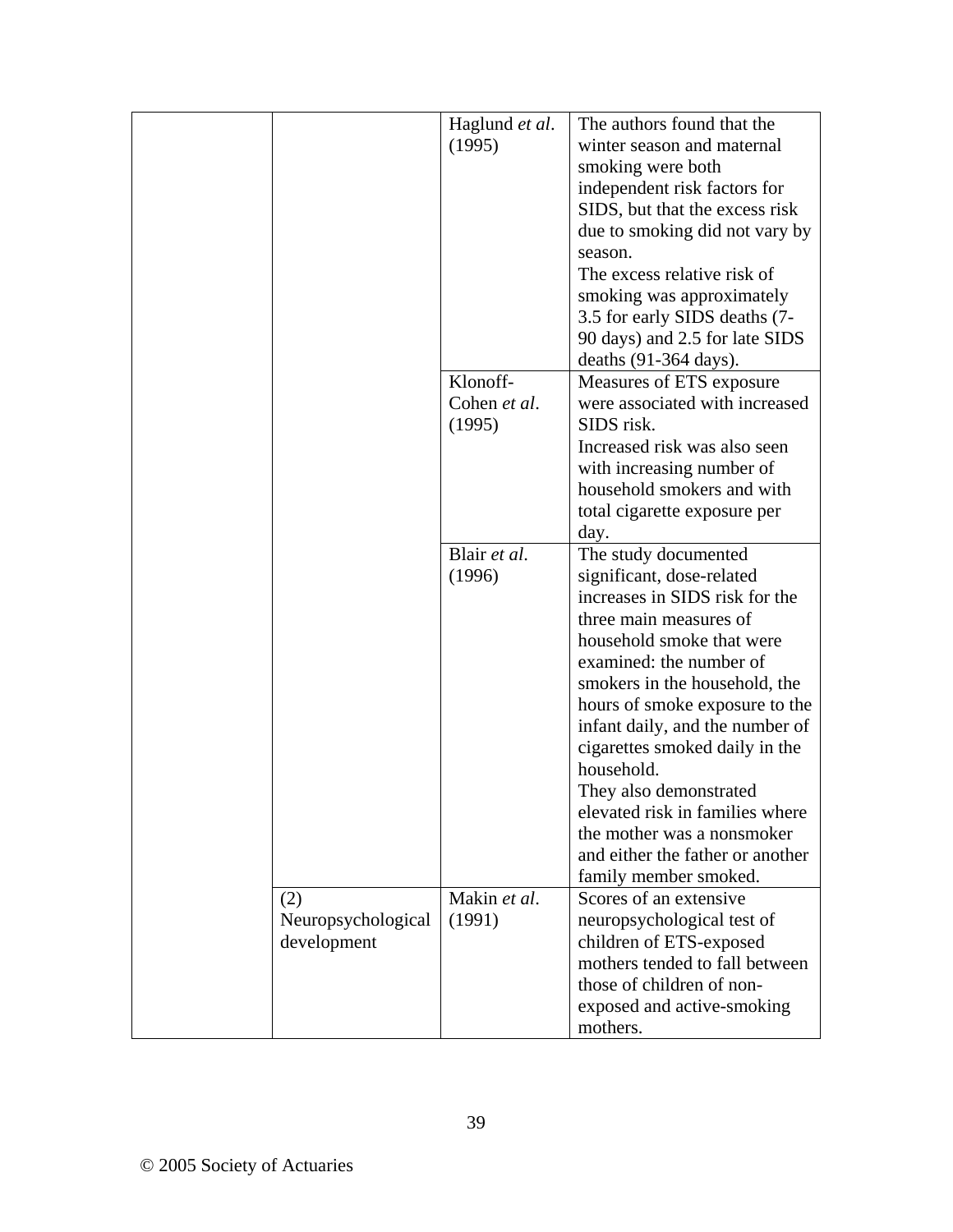|  | Eskenazi and<br>Trupin (1995) | Children whose mothers were<br>exposed to ETS during<br>pregnancy did not have Raven<br>or PPVT scores that differed<br>significantly from the scores of<br>children with no smoking<br>exposure.<br>The OR for "active" behavior<br>among children whose mothers<br>were exposed to ETS during<br>pregnancy was somewhat<br>elevated.<br>Raven and PPVT scores for<br>children with prenatal or<br>postnatal exposure only were<br>not significantly lower than<br>scores for children with no<br>smoking exposure. In |
|--|-------------------------------|-------------------------------------------------------------------------------------------------------------------------------------------------------------------------------------------------------------------------------------------------------------------------------------------------------------------------------------------------------------------------------------------------------------------------------------------------------------------------------------------------------------------------|
|  |                               | pre- and postnatal exposure<br>were lower than those for<br>children with no exposure.                                                                                                                                                                                                                                                                                                                                                                                                                                  |
|  | Rantakallio<br>(1983)         | Both maternal and paternal<br>smoking were significant<br>predictors of the school<br>performance score.                                                                                                                                                                                                                                                                                                                                                                                                                |
|  | Bauman et al.<br>(1989)       | The authors found an inverse<br>relationship between family<br>smoking and their test scores<br>of the California Achievement<br>Test (CAT).                                                                                                                                                                                                                                                                                                                                                                            |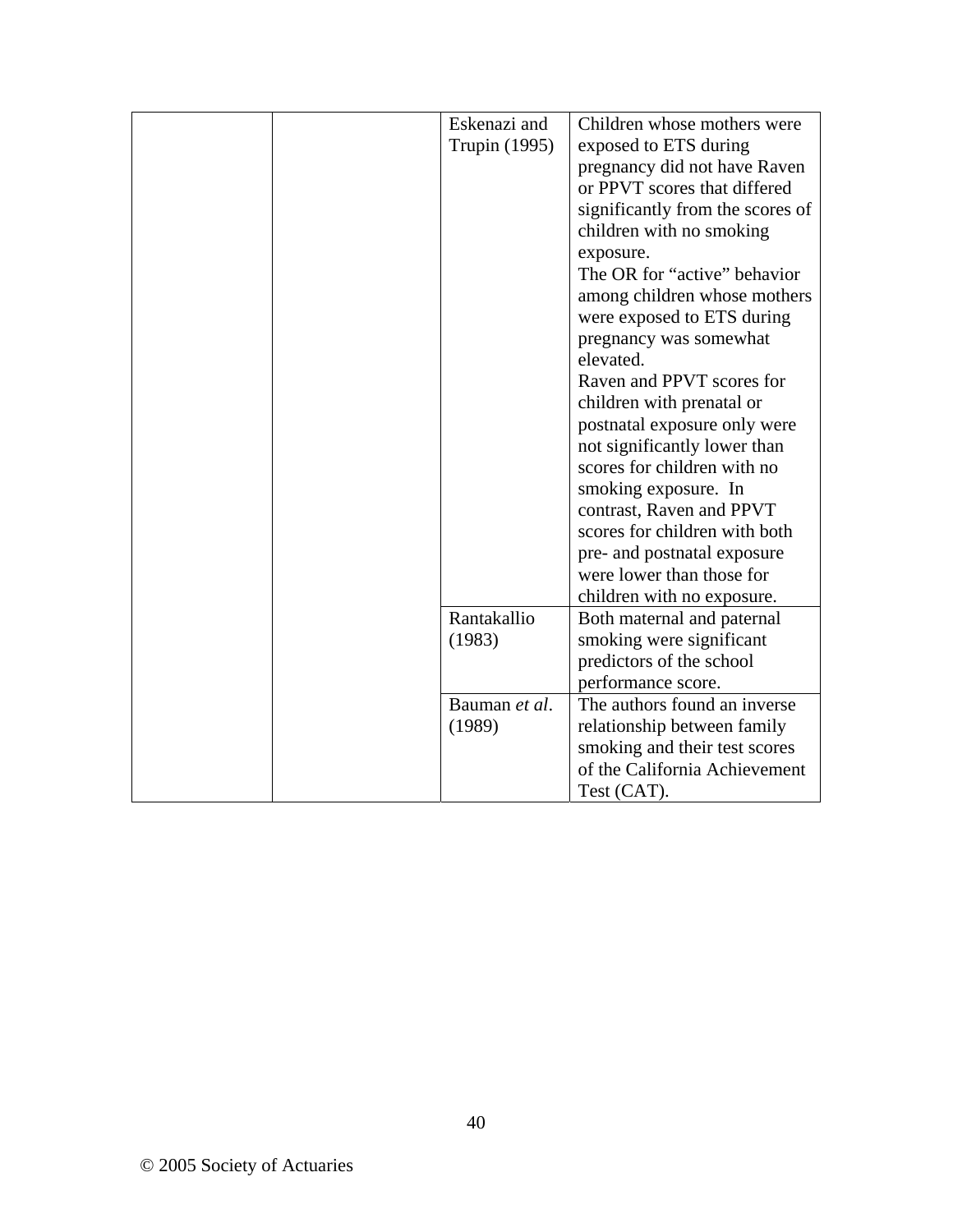|               | Bauman et al.     | For all Raven and PPVT         |
|---------------|-------------------|--------------------------------|
|               | (1991)            | exams, mean scores were 3-10   |
|               |                   | percent lower in children of   |
|               |                   | current smokers, independent   |
|               |                   | of maternal smoking status     |
|               |                   | during pregnancy.              |
|               |                   | There was little difference in |
|               |                   | mean scores by prenatal        |
|               |                   | smoking status after           |
|               |                   | stratification by current      |
|               |                   | parental smoking.              |
|               |                   | Current parental smoking had   |
|               |                   | a negative effect on PPVT and  |
|               |                   | Raven scores, whereas the      |
|               |                   | mother's smoking during        |
|               |                   | pregnancy had a negligible     |
|               |                   | effect.                        |
|               | Baghurst et al.   | The authors found postnatal    |
|               | (1992)            | smoking had a negative effect  |
|               |                   | on the Bayley and the          |
|               |                   | McCarthy scores.               |
|               | Weitzman et       | Smoking was associated with    |
|               | <i>al.</i> (1992) | BPI score in a dose-related    |
|               |                   | manner in two groups of        |
|               |                   | children with mothers who      |
|               |                   | smoked: children whose         |
|               |                   | mothers smoked after           |
|               |                   | pregnancy only, and children   |
|               |                   | whose mothers smoked both      |
|               |                   | during and after pregnancy.    |
| (3) Postnatal | Eskenazi and      | Children of ETS-exposed        |
| physical      | Bergmann          | pregnancies were on average    |
| development   | (1995)            | 0.4 cm higher than non-smoke-  |
|               |                   | exposed children.              |
|               | Rona et al.       | Rona et al. (1981) found an    |
|               | $(1981$ and       | inverse association between    |
|               | 1985)             | the number of people smoking   |
|               |                   | more than five cigarettes per  |
|               |                   | day at home and the            |
|               |                   | standardized height of the     |
|               |                   | child.                         |
|               |                   | Children of smokers were       |
|               |                   | slightly but significantly     |
|               |                   | shorter than non-exposed       |
|               |                   | children.                      |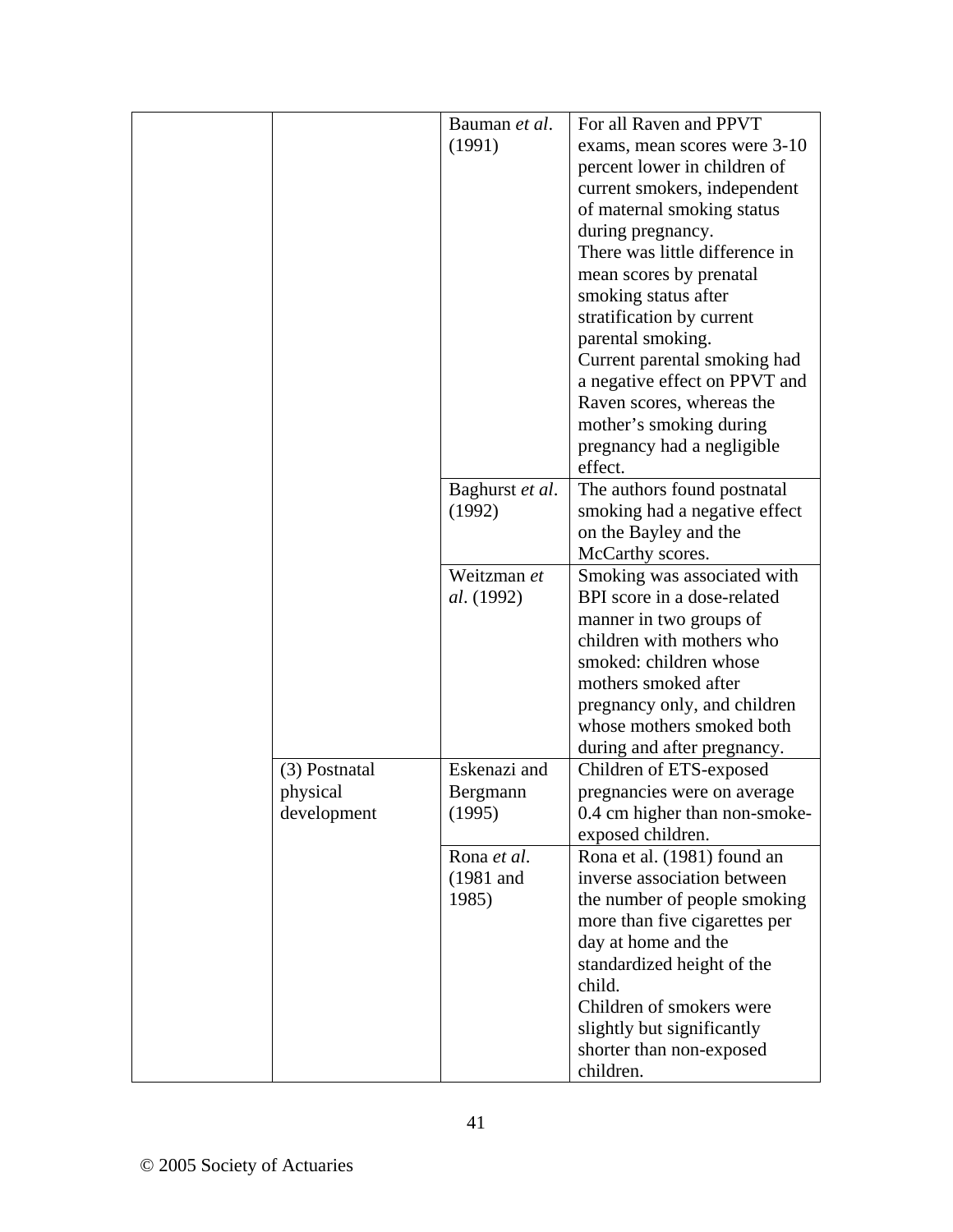|                         |                                           | Chinn and                                       | Postnatal ETS exposure has no                                                                                                                                                                                                                                                             |
|-------------------------|-------------------------------------------|-------------------------------------------------|-------------------------------------------------------------------------------------------------------------------------------------------------------------------------------------------------------------------------------------------------------------------------------------------|
|                         |                                           | Rona (1991)                                     | effect on children's height.                                                                                                                                                                                                                                                              |
|                         |                                           | Rantakallio<br>(1983)                           | The adjusted height decrement<br>associated with maternal<br>smoking during pregnancy was                                                                                                                                                                                                 |
|                         |                                           | Berkey et al.<br>(1984)                         | approximately -0.9 cm.<br>The authors found a very<br>significant dose-related<br>decrease in height with<br>increasing current maternal<br>cigarette consumption.                                                                                                                        |
| Reproductive<br>effects | (1) Female fertility<br>and fecundability | Tokuhata<br>(1968)                              | The crude odds ratio for<br>fertility among couples in<br>which the wife did not smoke<br>and the husband did smoke<br>was calculated as 0.67.                                                                                                                                            |
|                         |                                           | Olsen (1991)                                    | Current smoking by the<br>woman's partner was<br>associated with a delay to<br>conception in the pregnancies<br>of both smoking and<br>nonsmoking women.                                                                                                                                  |
|                         |                                           | Wilcox et al.<br>(1989)                         | The authors found that women<br>exposed to ETS as children<br>became pregnant faster than<br>unexposed women.<br>In utero exposure (exposure<br>due to the woman's mother<br>smoking during pregnancy) to<br>maternal smoking showed a<br>weak association with reduced<br>fecundability. |
|                         |                                           | Weinberg et<br>al. (1989)<br>Schwingl<br>(1992) | The authors reported that in<br>utero exposure reduced<br>fecundability.<br>Childhood ETS exposure (one<br>or two parents smoking) was<br>associated with fecundability<br>ratios (FRs) of $1.1-1.2$ .<br>Current smoking by the<br>daughters was not associated<br>with fecundability.   |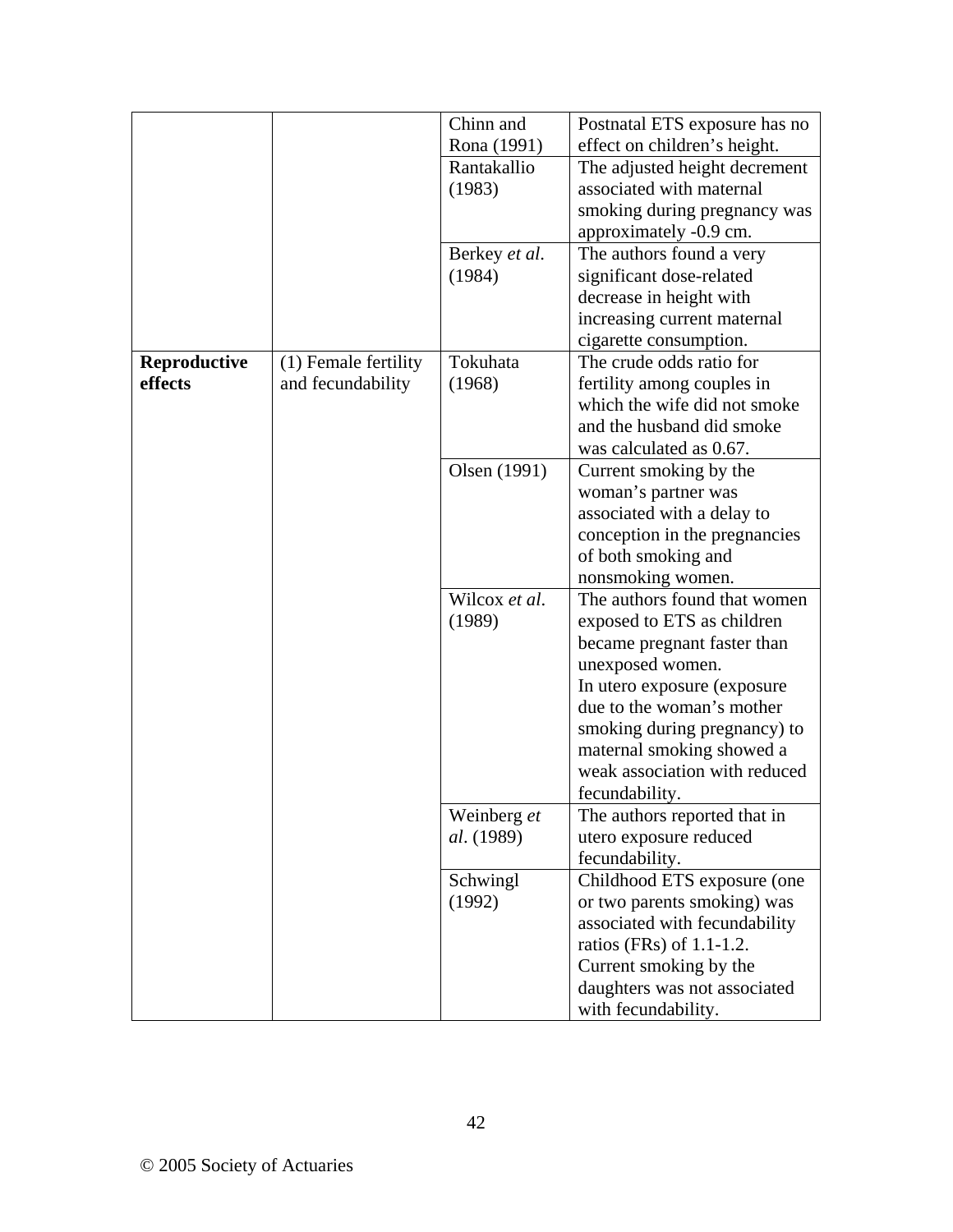|                    | (2) Other Female                            | Everson et al. | The authors reported an                                        |
|--------------------|---------------------------------------------|----------------|----------------------------------------------------------------|
|                    | Reproductive<br>Effects                     | (1986)         | association of ETS exposure<br>and lower age at menopause.     |
|                    | - menopause                                 |                | The authors found that                                         |
|                    | - rates of menstrual                        |                | childhood exposure to paternal                                 |
|                    | disorders                                   |                | smoking was not associated                                     |
|                    |                                             |                | with early menopause.                                          |
| <b>Respiratory</b> | (1) Acute Health                            | Evans et al.   | ER (emergency room) visits                                     |
| health effects     | Effects                                     | (1987b)        | were positively associated with                                |
|                    | - asthma                                    |                | reported ETS exposure                                          |
|                    | (exacerbation)                              | Chilmonczyk    | ETS exposure was found to be                                   |
|                    | - respiratory                               | et al. (1993)  | associated with increased                                      |
|                    | infections                                  |                | frequency of asthma                                            |
|                    | (children)                                  |                | exacerbations in a dose-                                       |
|                    | - otitis media (OM)                         |                | dependent manner.                                              |
|                    | (children)                                  | Murray and     | Children of smoking mothers                                    |
|                    | - sensory irritation                        | Morrison       | had more severe asthma than                                    |
|                    | and annoyance (eye                          | (1989)         | children of nonsmoking                                         |
|                    | irritation, nasal<br>irritation, alteration |                | mothers.                                                       |
|                    | of sensory                                  | O'Connor et    | Maternal smoking emerged as                                    |
|                    | thresholds, odor                            | al. (1987)     | a significant ( $p = 0.02$ )<br>predictor of forced expiratory |
|                    | annoyance)                                  |                | volume (FEV), after adjusting                                  |
|                    |                                             |                | for predicted FEV.                                             |
|                    |                                             | Strachan and   | While paternal smoking was                                     |
|                    |                                             | Carey (1995)   | unrelated to the outcomes                                      |
|                    |                                             |                | examined, maternal smoking                                     |
|                    |                                             |                | of $>10$ cigarettes/day was                                    |
|                    |                                             |                | significantly related to the                                   |
|                    |                                             |                | combined category of frequent                                  |
|                    |                                             |                | wheezing plus speech-limiting                                  |
|                    |                                             |                | attacks. After adjusting for                                   |
|                    |                                             |                | numerous other household                                       |
|                    |                                             |                | factors, the odds ratio for                                    |
|                    |                                             |                | maternal current smoking was                                   |
|                    |                                             |                | still elevated, but no longer                                  |
|                    |                                             |                | significant.                                                   |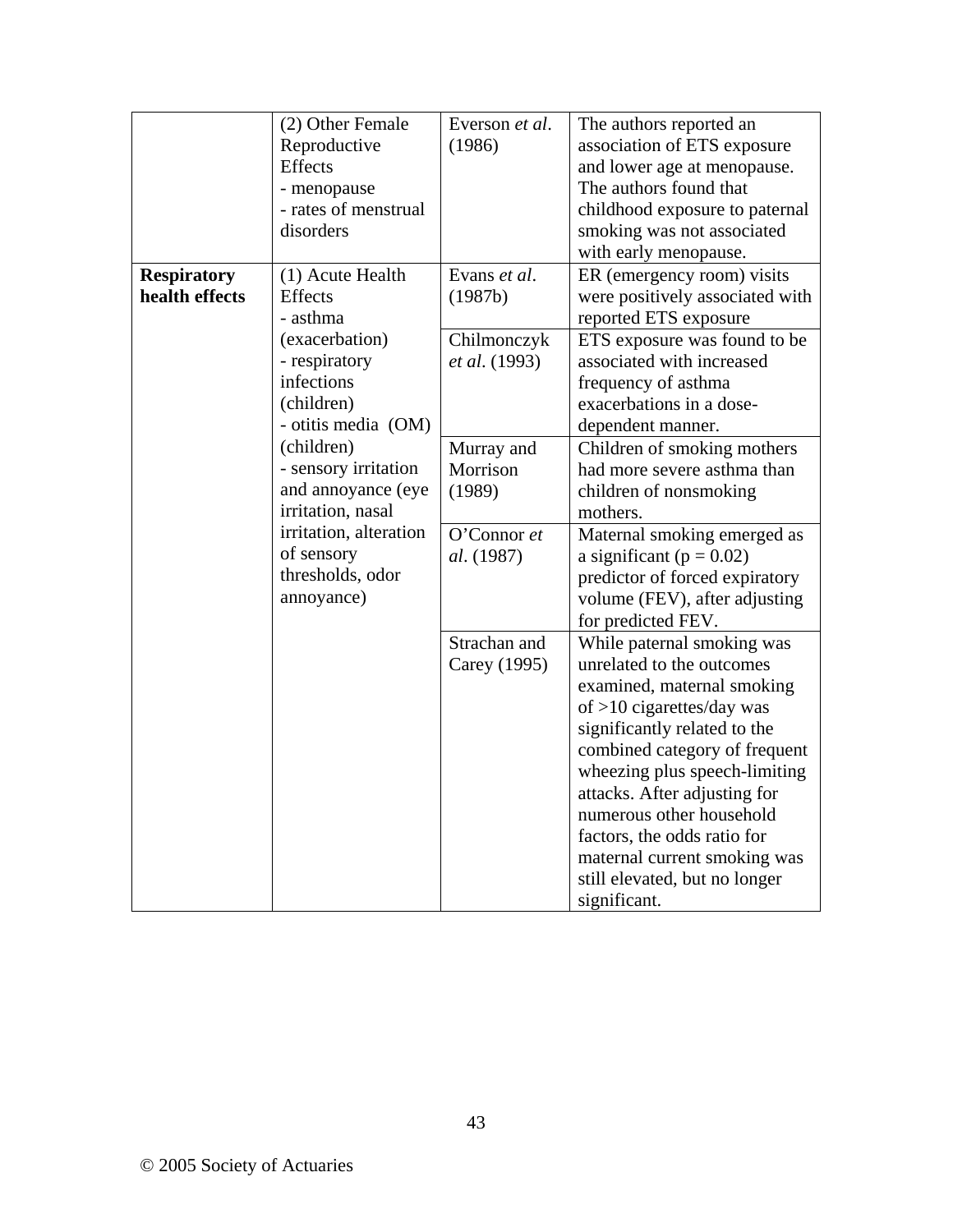| F.D. Gilliland   | Children's asthma status                   |
|------------------|--------------------------------------------|
| et al. (2003)    | affected their response to ETS.            |
|                  | Children without asthma also               |
|                  | had an increased risk if                   |
|                  | exposed to two or more                     |
|                  | smokers $(RR=1.44, 95$ percent             |
|                  | CI: 1.04, 2.00). Therefore,                |
|                  | ETS exposure is associated                 |
|                  | with increased respiratory-                |
|                  | related school absenteeism                 |
|                  | among children, especially                 |
|                  | those with asthma.                         |
| Jindal et al.    | In comparison with a non-                  |
| (1994)           | exposed group of 100 patients,             |
|                  | the ETS- exposed group                     |
|                  | showed significantly lower                 |
|                  | forced expiratory lung function            |
|                  | indices.                                   |
|                  |                                            |
| Bailey et al.    | The investigators found no                 |
| (1990)           | relation ship between asthma               |
|                  | severity and passive smoking,              |
| Ehrlich et al.   | There was no significant                   |
| (1992)           | difference between acute and               |
|                  | non-acute asthmatics in                    |
|                  | relation to maternal smoking.              |
| NRC (1986)       | ETS exposure increases the                 |
| <b>U.S. DHHS</b> | risk of acute lower respiratory            |
| (1986)           | disease in young children by               |
| U.S. EPA         | 1.5 to twofold.                            |
| (1992)           |                                            |
| Douglas et al.   | Maternal smoking was                       |
| (1994)           | associated with a significantly            |
|                  | increased frequency of                     |
|                  | respiratory illness in the                 |
|                  | second, but not the first year of<br>life. |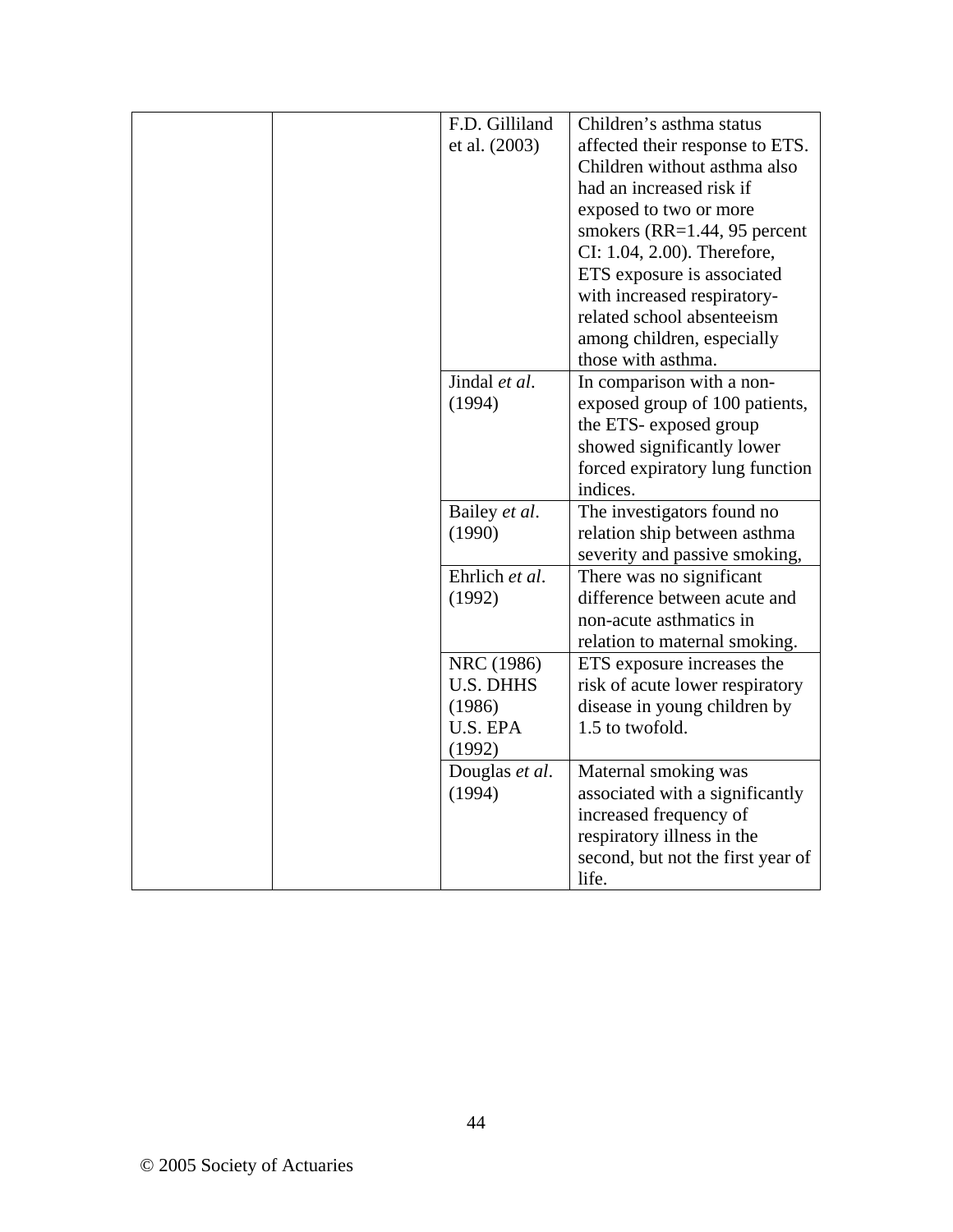| Nicholson et   | The study shows a small but       |
|----------------|-----------------------------------|
| al. (2003)     | sustained increase in             |
|                | prevalence of wheeze in Irish     |
|                | schoolchildren when compared      |
|                | to previous Irish studies         |
|                | carried out by Loftus in 1993     |
|                | and Taylor in 1996. In this       |
|                | study, male sex is a significant  |
|                | risk factor for the development   |
|                | of both wheezing and rhinitis     |
|                | but not eczema. 782 (41)          |
|                | percent) of children were         |
|                | exposed to passive smoking at     |
|                | home and they found that          |
|                | passive smoking at home is a      |
|                | risk factor for the development   |
|                | of wheeze, but not eczema or      |
|                | rhinitis. Maternal smoking        |
|                | during pregnancy was not          |
|                | found to be significantly         |
|                | associated with wheeze,           |
|                | contrary to a large U.K study.    |
| U.S. EPA       | there was "good evidence"         |
| (1992)         | demonstrating a significant       |
|                | increase in the prevalence of     |
|                | middle ear effusion in children   |
|                | exposed to ETS," but only         |
|                | "some evidence [for] acute        |
|                | middle-ear infections" (acute     |
|                | otitis media).                    |
| Fleming et al. | For children under 5 years old,   |
| (1987)         | maternal smoking was              |
|                | significant risk factor for upper |
|                | respiratory tract infection, but  |
|                | not otitis media.                 |
| Teele et al.   | Parental smoking was              |
| (1989)         | significant risk factor for acute |
|                | otitis media (OM) in children     |
|                | under one year only.              |
| Takasaka       | No association was reported       |
| (1990)         | for ETS exposure and OM.          |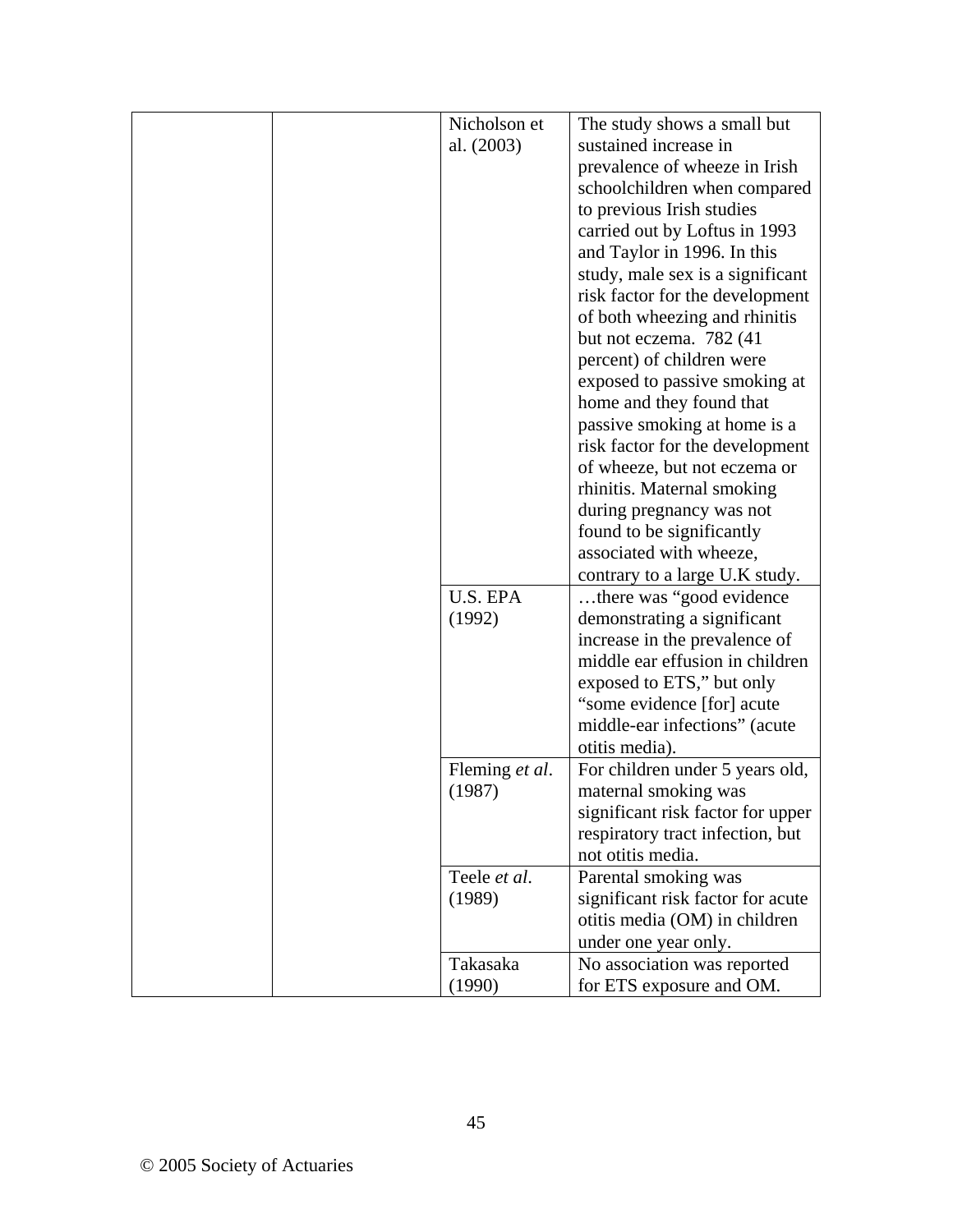|                    | Kallail et al.    | There was a non-significant       |
|--------------------|-------------------|-----------------------------------|
|                    | (1987)            | excess of ETS exposure            |
|                    |                   | among the children with           |
|                    |                   | hearing problems who were         |
|                    |                   | later confirmed by physicians     |
|                    |                   | to have "middle-ear problems."    |
|                    | Ra (1992)         | ETS exposure at home was          |
|                    |                   | associated with a 4.9-fold        |
|                    |                   | increase in hearing loss.         |
|                    | Collet et al.     | Trend of increasing risk of       |
|                    | (1995)            | recurrent OM with increasing      |
|                    |                   | number of cigarettes smoked.      |
|                    |                   | No effect of paternal smoking.    |
|                    | Ey et al.         | Maternal smoking of 20            |
|                    | (1995)            | cigarettes/day associated with    |
|                    |                   | increased risk of recurrent       |
|                    |                   | OM.                               |
|                    |                   | No effect of paternal smoking.    |
|                    | Weber et al.      | The authors exposed               |
|                    | (1976, 1984,      | volunteers to progressively       |
|                    | 1987),            | increasing concentrations of      |
|                    | Muramatsu et      | ETS; as exposure duration and     |
|                    | <i>al.</i> (1983) | intensity increased, subjects     |
|                    |                   | began to report subjective eye    |
|                    |                   | irritation and blink rate also    |
|                    |                   | increased.                        |
|                    | Basu et al.       | The tear film was less stable     |
|                    | (1978)            | after ETS exposure.               |
|                    | Bascom et al.     | As a group, historically ETS      |
|                    | (1991),           | sensitive, but not ETS non-       |
|                    | Willes et al.     | sensitive, subjects showed        |
|                    | (1992)            | significant increases in nasal    |
|                    |                   | airway resistance (NAR) by        |
|                    |                   | rhinomanometry after 15-          |
|                    |                   | minute exposures to STS at        |
|                    |                   | levels chosen to simulate a       |
|                    |                   | smoking lounge.                   |
|                    | Ahlstrom et       | Both active and passive           |
|                    | <i>al.</i> (1987) | smokers reported lower            |
|                    |                   | perceived odor intensities (i.e., |
|                    |                   | were less sensitive) than         |
|                    |                   | nonsmokers.                       |
| (2) Chronic health | U.S. EPA          | ETS is a risk factor for          |
| effects            | (1992)            | inducing new cases of asthma.     |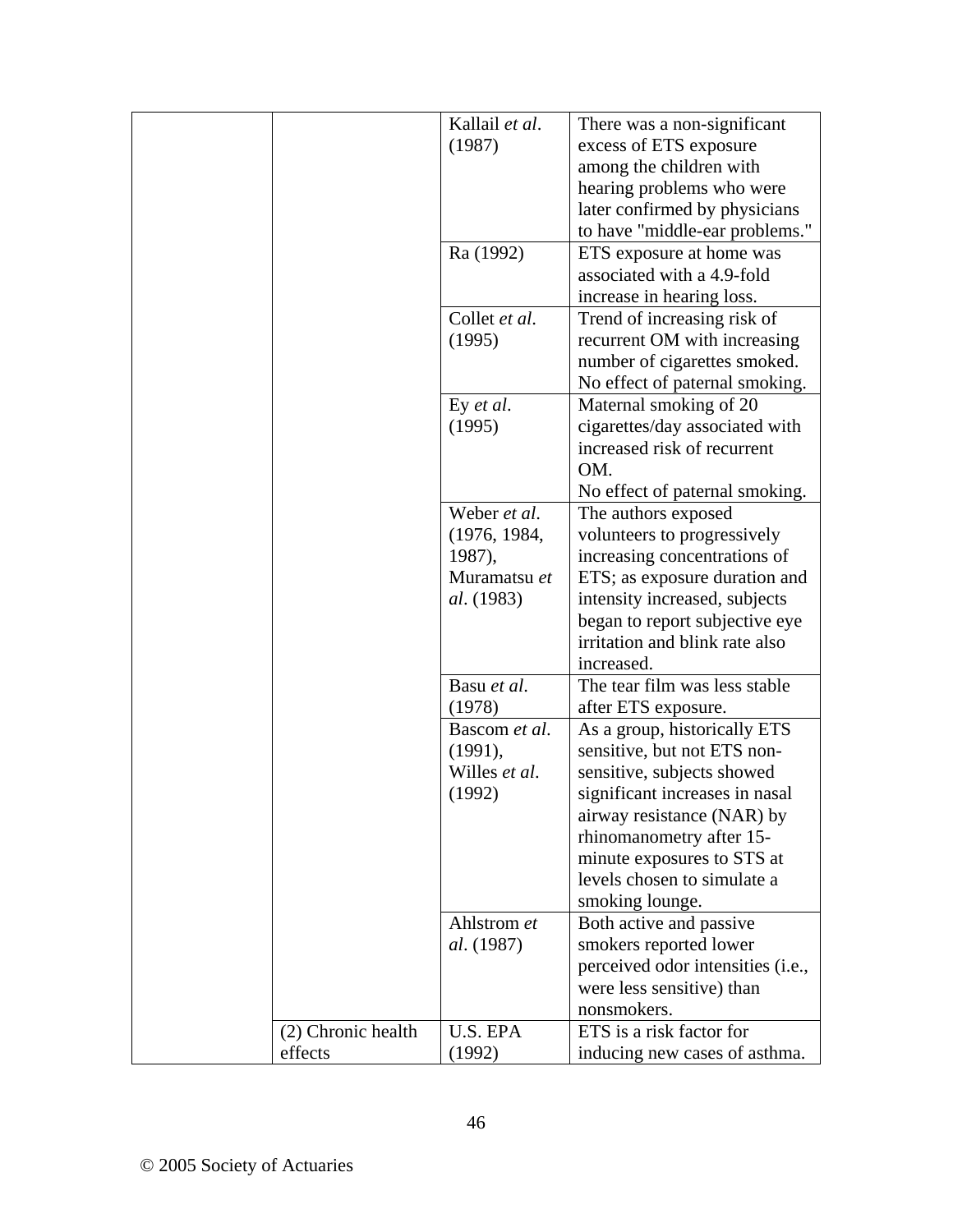| - asthma (induction) | Bråbäck et al.  | There were findings of other        |
|----------------------|-----------------|-------------------------------------|
| - chronic            | (1995)          | significant associations            |
| respiratory          |                 | between maternal smoking and        |
| symptoms             |                 | respiratory symptom indices in      |
| (children)           |                 | Poland and Estonia, but not in      |
| - decreased lung     |                 | Sweden.                             |
| development          | Cuijpers et al. | This study reported significant     |
| (children)           | (1995)          | associations between ETS            |
| - chronic            |                 | exposure and cough for 11-20        |
| pulmonary disease    |                 | cigarettes per day in boys, but     |
| and respiratory      |                 | not for $<$ 11 or $>$ 20 cigarettes |
| symptoms (adults)    |                 | per day, and it found no            |
|                      |                 | significant associations for        |
|                      |                 | girls.                              |
|                      | Moyes et al.    | They reported that parental         |
|                      | (1995)          | ETS exposure was related to         |
|                      |                 | nocturnal cough, nasal              |
|                      |                 | symptoms and wheeze in the          |
|                      |                 | older (ages 13-14) but not the      |
|                      |                 | younger (ages 6-7) children.        |
|                      | Forastiere et   | The authors found                   |
|                      | al. (1992)      | significantly elevated odds         |
|                      |                 | ratios of respiratory illness in    |
|                      |                 | relation to the children's          |
|                      |                 |                                     |
|                      |                 | exposure to passive smoking.        |
|                      | Mannino et al.  | They found that ETS-exposed         |
|                      | (1996)          | children had 21 percent more        |
|                      |                 | restricted activity days, 31        |
|                      |                 | percent more days of bed            |
|                      |                 | confinement, and 39 percent         |
|                      |                 | more days of school absence         |
|                      |                 | than those not exposed.             |
|                      | Sherrill et al. | There were no statistically         |
|                      | (1992)          | significant ETS-related effects     |
|                      |                 | on FEV or forced vital              |
|                      |                 | capacity (FVC) in males,            |
|                      |                 | though females whose parents        |
|                      |                 | both smoked tended to have a        |
|                      |                 | slower rate of growth in FEV,       |
|                      |                 | and those exposed to maternal       |
|                      |                 | smoking tended to have a            |
|                      |                 | lower FVC than the non-             |
|                      |                 | exposed.                            |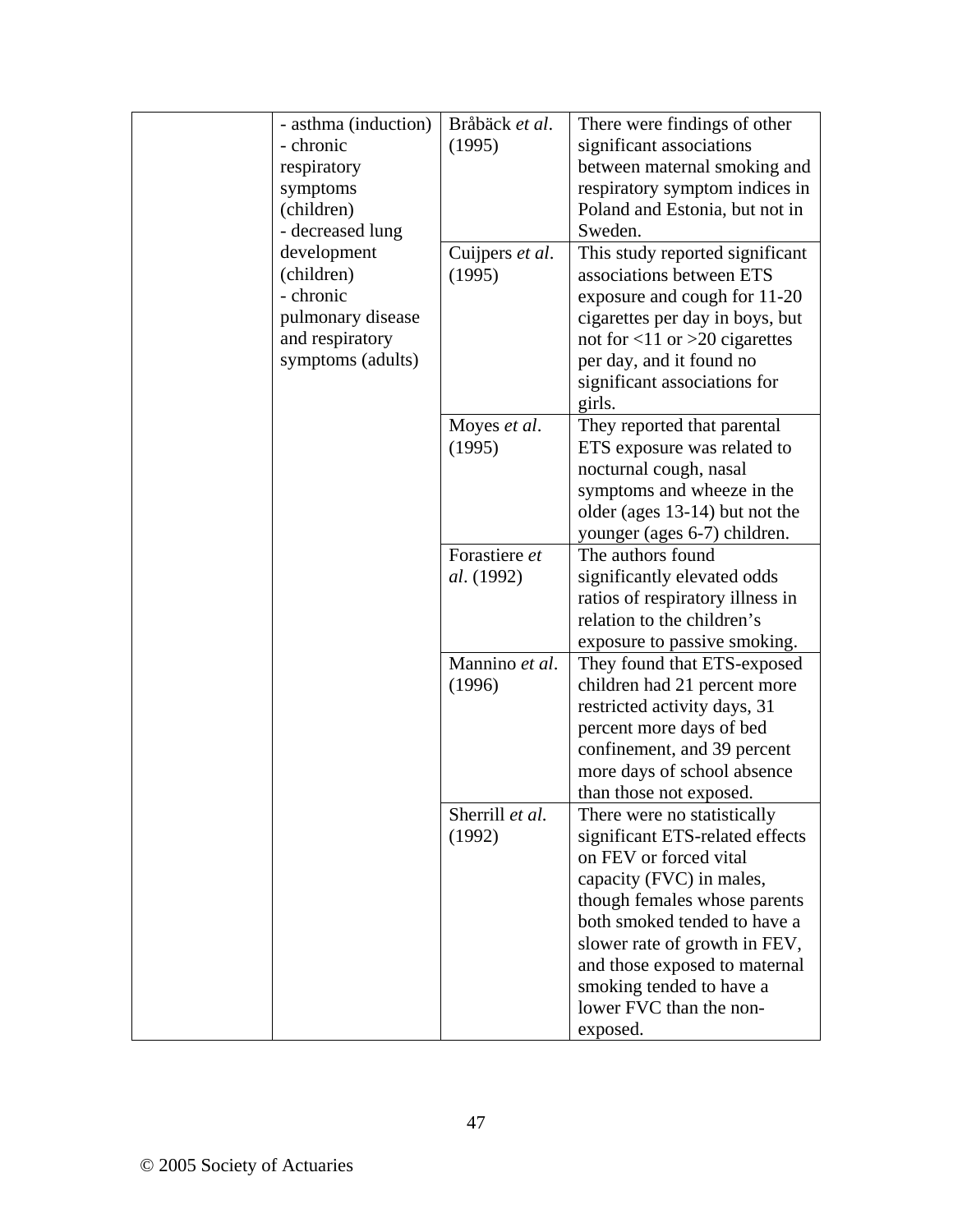| Wang et al.  | Both current maternal smoking                               |
|--------------|-------------------------------------------------------------|
| (1994)       | and pre-school exposure to                                  |
|              | maternal smoking were                                       |
|              | significant predictors of the                               |
|              | children's pulmonary function.                              |
|              | Early maternal smoking was                                  |
|              | also associated with a small                                |
|              | increase in FVC, which was                                  |
|              | statistically significant only in                           |
|              | children aged 11 to 18. In                                  |
|              | children aged 6 to 10, current                              |
|              | maternal smoking was related                                |
|              | to slower growth rates of both                              |
|              | FVC and FEV, and in older                                   |
|              | children, with a reduction in                               |
|              | the growth rate of $\text{FEF}_{25-75}$                     |
|              | (expiratory flow during the                                 |
|              | middle half of a forced vital                               |
|              | capacity (FVC) maneuver -- an                               |
|              | indicator of the caliber of the                             |
|              | more peripheral, mid-sized to                               |
|              | smaller airways).                                           |
| Enstrom and  | For participants followed from                              |
| Kabat (2003) | 1960 until 1998 the age                                     |
|              | adjusted relative risk (95-                                 |
|              | percent confidence interval)                                |
|              | for never smokers married to                                |
|              | ever smokers compared with                                  |
|              | never smokes married to never                               |
|              | smokers was $1.27$ (0.78 to                                 |
|              | 2.08) for chronic obstructive                               |
|              | pulmonary disease among                                     |
|              | 9619 men, and 1.01 (0.94 to                                 |
|              | 1.08), 0.99 (0.72 to 1.37), and                             |
|              |                                                             |
|              |                                                             |
|              | 1.13 (0.80 to 1.58),                                        |
|              | respectively, among 25,942                                  |
|              | women. The results do not                                   |
|              | support a causal relation                                   |
|              | between environmental                                       |
|              | tobacco smoke and tobacco                                   |
|              | related mortality, although<br>they do not rule out a small |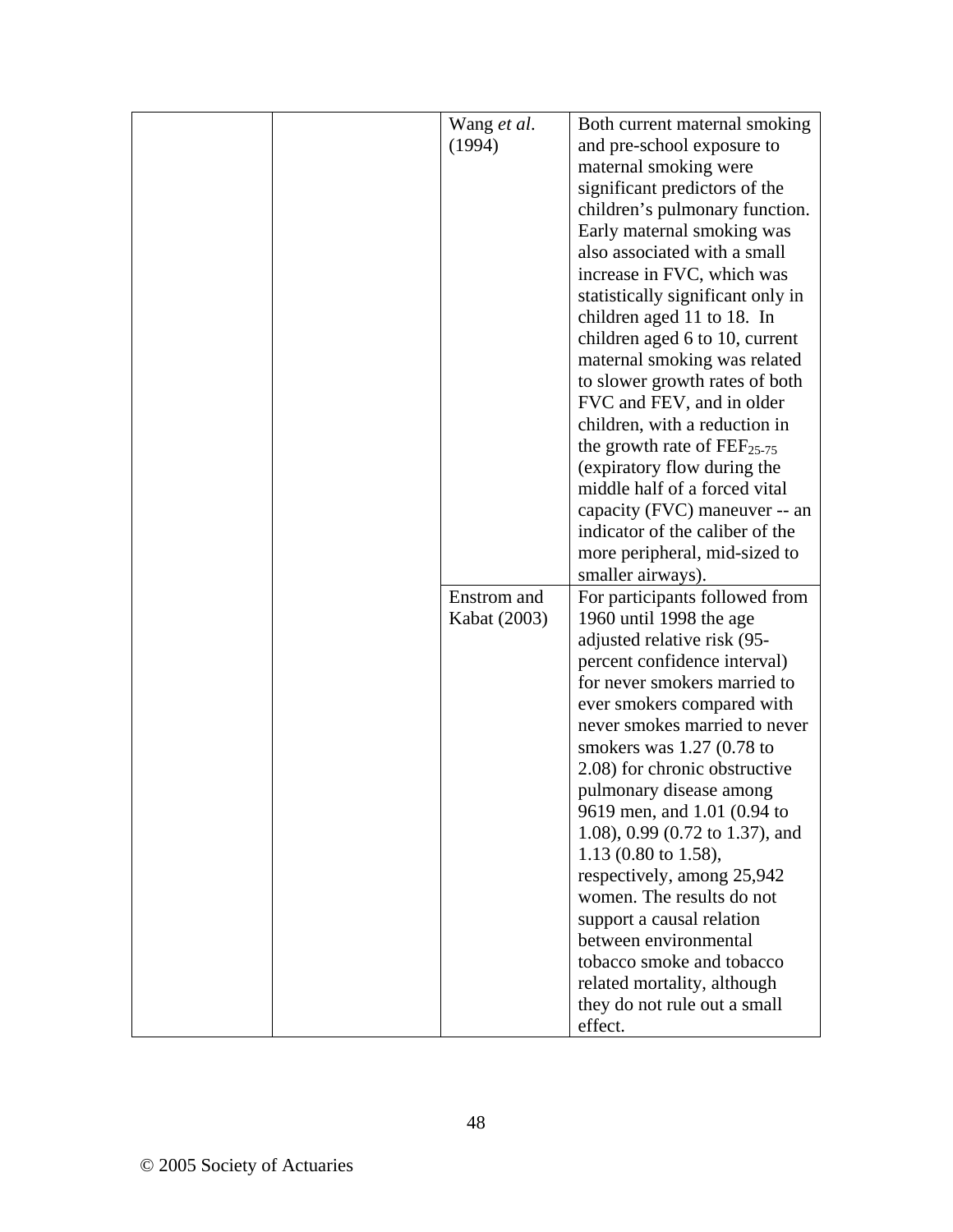|  | Rona and      | The investigators found                   |
|--|---------------|-------------------------------------------|
|  | Chinn (1993)  | significant associations of               |
|  |               | maternal smoking with                     |
|  |               | reduced FEF $_{25-75}$ and FEF $_{75-85}$ |
|  |               | in boys, but not girls.                   |
|  |               | The authors also found an                 |
|  |               | association between reduced               |
|  |               | childhood lung function and               |
|  |               | maternal but not paternal                 |
|  |               | smoking.                                  |
|  | Cunningham    | The investigators found                   |
|  | et al. (1994) | decrements in $FEV_{0.75}$ , $FEV_1$ ,    |
|  | and 1995)     | $FEV1 / FVC$ , PEFR, $FEF25-75$ ,         |
|  |               | and $\text{FEF}_{65-75}$ that were highly |
|  |               | significantly related to both             |
|  |               | maternal smoking during                   |
|  |               | pregnancy and to maternal                 |
|  |               | ETS exposure in the year                  |
|  |               | preceding the examination.                |
|  | White and     | For both sexes, nonsmokers                |
|  | Froeb (1980)  | who reported chronic                      |
|  |               | workplace exposure to ETS                 |
|  |               | had, as a group, significantly            |
|  |               | lower $\text{FEF}_{25-75}$ (forced        |
|  |               | expiratory flow during the                |
|  |               | middle half of the forced vital           |
|  |               | capacity maneuver) and $FEF_{75}$ .       |
|  |               | 85 values than did non-ETS                |
|  |               | exposed nonsmokers.                       |
|  | Comstock      | Most respiratory tract                    |
|  | (1981)        | symptoms were equally                     |
|  |               | prevalent among those                     |
|  |               | exposed and not exposed.                  |
|  | Kauffman et   | For most lower respiratory                |
|  | al. (1983 and | symptoms, odds ratios                     |
|  | 1989)         | comparing passive smokers                 |
|  |               | with nonsmokers were                      |
|  |               | elevated, but not to a                    |
|  |               | statistically significant degree.         |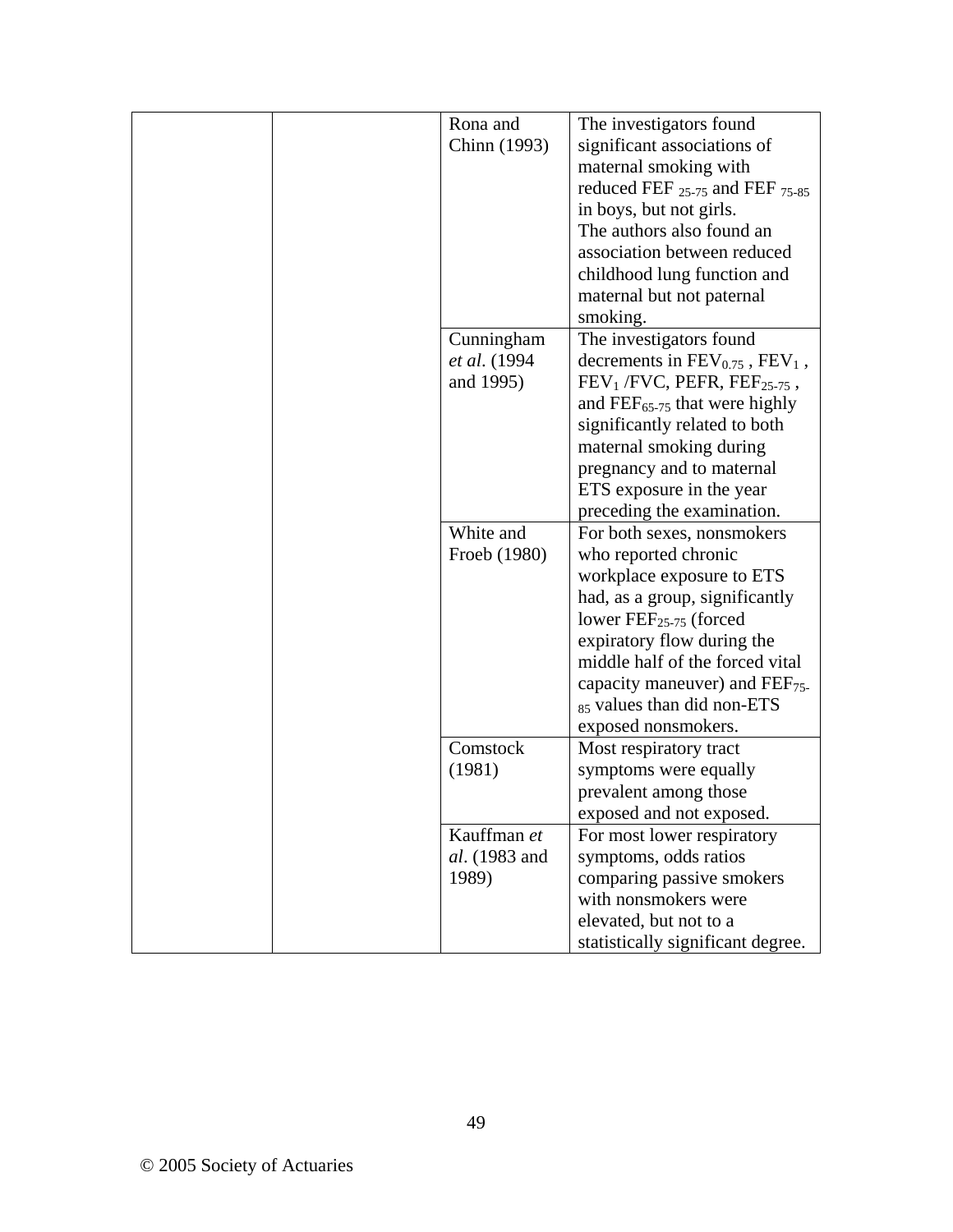| Kentner et al.    | Whereas active and prior                                |
|-------------------|---------------------------------------------------------|
| (1984)            | smokers had significantly                               |
|                   | lower age- and sex-                                     |
|                   | standardized ventilatory                                |
|                   | parameters, no such changes                             |
|                   | were evident among persons                              |
|                   | whose sole lifetime exposure                            |
|                   | was passive smoking.                                    |
| Brunekreef et     | Analyzed cross-sectionally,                             |
| <i>al.</i> (1985) | those women 40 to 60 years of                           |
|                   | age at the time of the latest                           |
|                   | measurement who were                                    |
|                   | passively exposed to cigarette                          |
|                   | smoke in the home had                                   |
|                   | significantly lower peak                                |
|                   | expiratory flow (PEF) than did                          |
|                   | the unexposed group.                                    |
| Kalandidi et      | A significant trend was                                 |
| al. (1987 and     | observed in the odds ratio for                          |
| 1990)             | chronic obstructive pulmonary                           |
|                   | disease (COPD) and spousal                              |
|                   | smoking as the husband's                                |
|                   | estimated (during-marriage)                             |
|                   | total cigarette consumption                             |
|                   | increased.                                              |
| Euler et al.      | Self-reported ETS exposure,                             |
| (1988)            | both in the workplace and in                            |
|                   | the home, was significantly                             |
|                   | related to self-reported                                |
|                   | symptoms of COPD                                        |
|                   | (breathlessness, sputum)                                |
|                   | production and wheezing).                               |
| Masi et al.       | There was a significant                                 |
| (1988)            | decrement in $\text{FEF}_{25-75}$ , $\text{FEF}_{50}$ , |
|                   | and residual volume as a                                |
|                   | function of cumulative lifetime                         |
|                   | exposure to ETS at home (but                            |
|                   | not at work) among males                                |
|                   | only.                                                   |
|                   | Females showed a significant                            |
|                   | trend toward lower carbon                               |
|                   | monoxide diffusion capacity                             |
|                   | with increasing cumulative                              |
|                   | ETS exposure at work (but not                           |
|                   | at home).                                               |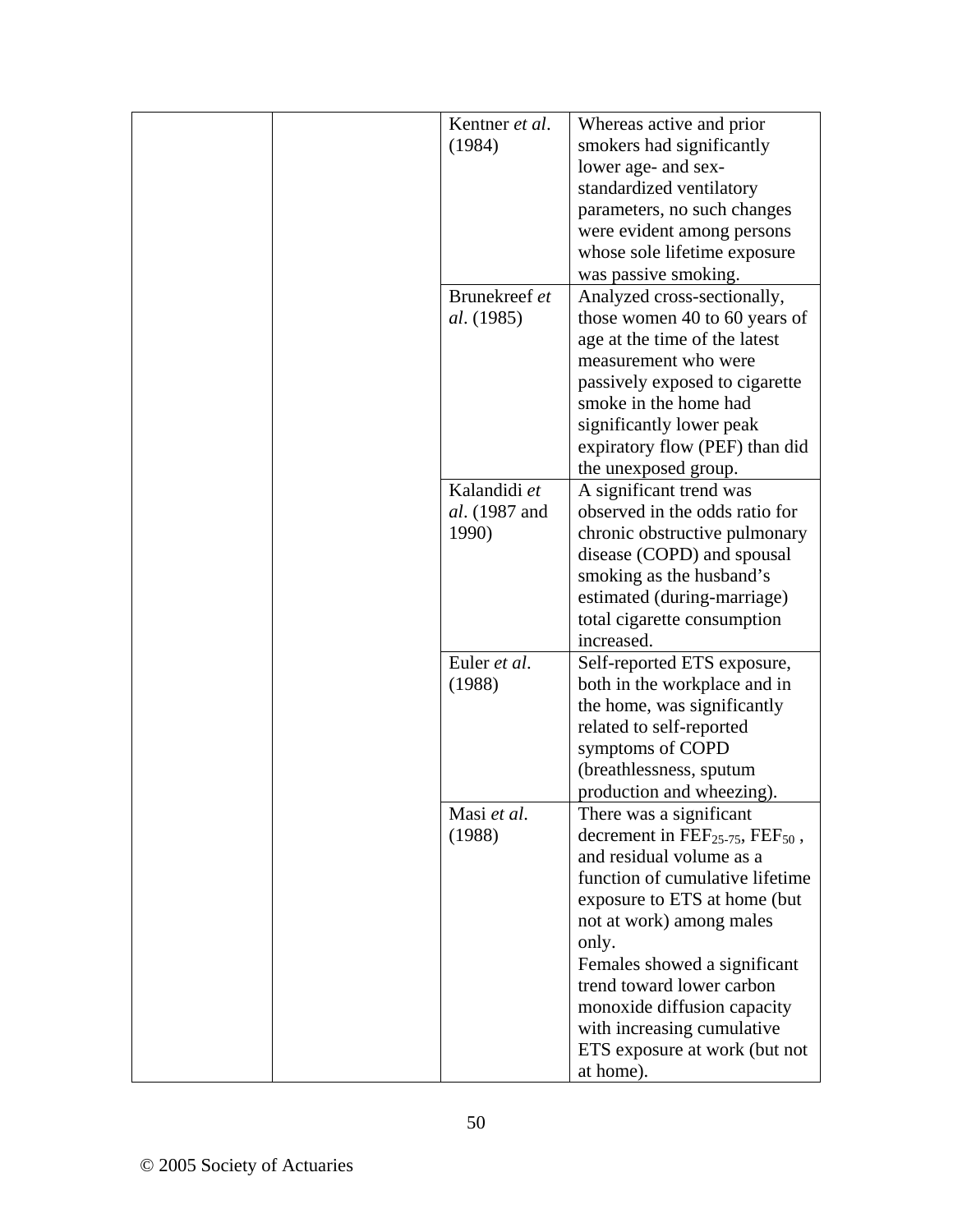| Hole et al.<br>(1989)     | Age-, height-, and sex-adjusted<br>$FEV1$ values were significantly<br>lower among those exposed to<br>ETS compared to those not                                                                                                                                                                       |
|---------------------------|--------------------------------------------------------------------------------------------------------------------------------------------------------------------------------------------------------------------------------------------------------------------------------------------------------|
| Masjedi et al.<br>(1990)  | exposed.<br>Significantly lower spirometric<br>values ( $FEV_1$ , FVC, and<br>$FEF_{25-75}$ ) were observed for<br>those who reported ETS<br>exposure at work (not home)<br>versus those who did not.<br>Among females, no systematic<br>differences were found with<br>ETS exposure at either work or |
| Jaakkola et al.<br>(1995) | home.<br>Jaakkola and colleagues found<br>that work-related ETS<br>exposure during the study<br>period was associated with a<br>slight, but significant increase<br>in the rate of decline of FEV.                                                                                                     |
| Dayal et al.<br>(1994)    | Dayal et al. found a significant<br>relationship between reported<br>obstructive lung disease and<br>household ETS exposure<br>involving one or more packs a<br>day.                                                                                                                                   |
| Xu and Li<br>(1995)       | Xu and Li reported reduced<br>levels of $FEV_1$ and $FVC$<br>associated with ETS exposure,<br>which were statistically<br>significant in never-smoking<br>men, but not women.                                                                                                                          |
| Robbins et al.<br>(1993)  | Robbins et al. reported that<br>several, but not all, qualitative<br>measures of ETS exposure<br>were associated with an<br>increased relative risk of<br>developing AOD, including<br>adult plus childhood exposure,<br>but not childhood or adult<br>exposure alone.                                 |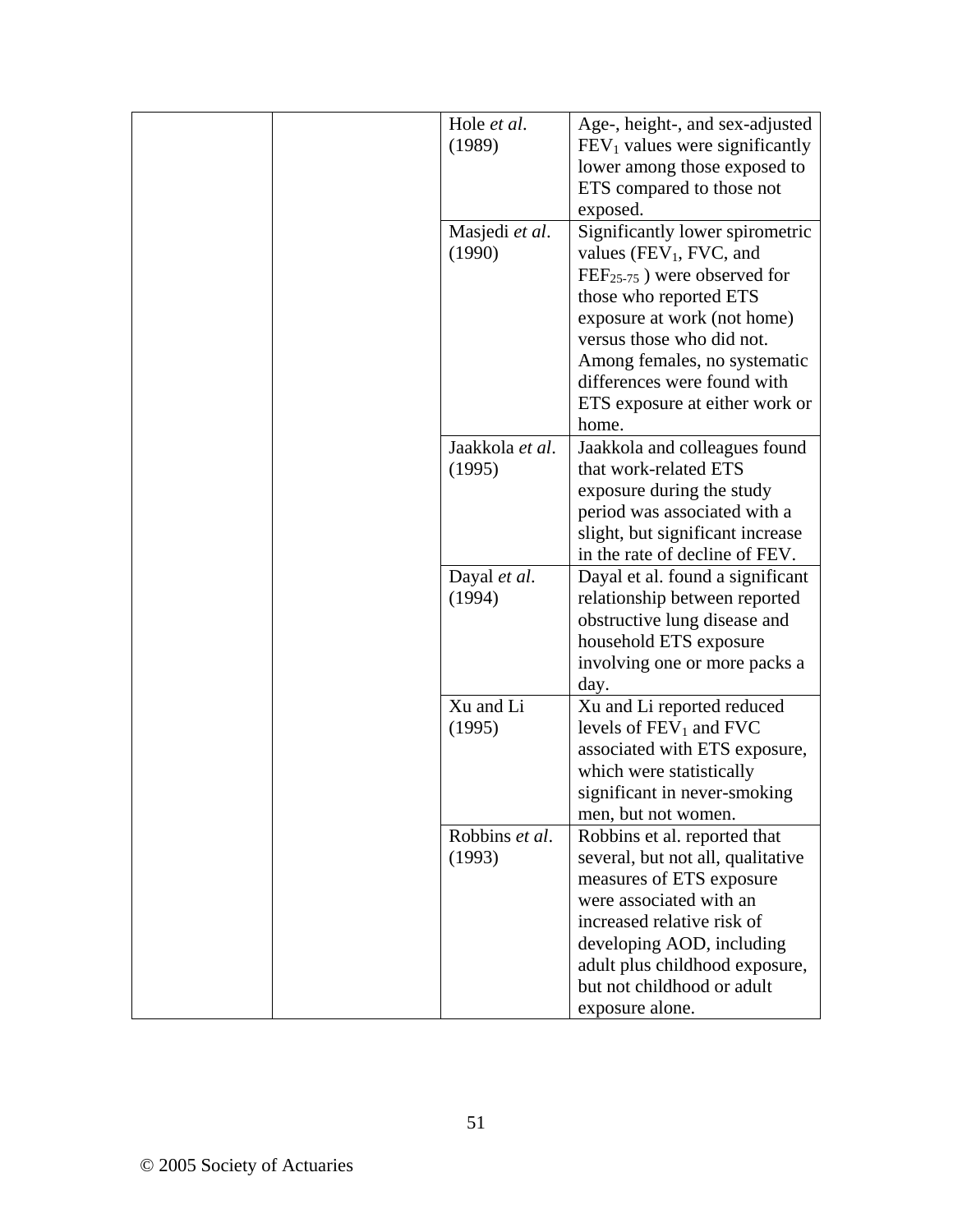|              |                   | Greer et al.      | The incidence of "definite"       |
|--------------|-------------------|-------------------|-----------------------------------|
|              |                   | (1993)            | asthma" by reported symptoms      |
|              |                   |                   | or reported physician diagnosis   |
|              |                   |                   | during the 10-year interval was   |
|              |                   |                   | significantly related to          |
|              |                   |                   | occupational ETS exposure.        |
|              |                   | Ng et al.         | The authors reported increased    |
|              |                   | (1993)            | risks of chronic respiratory      |
|              |                   |                   | symptoms and reduced              |
|              |                   |                   | FEV <sub>1</sub> associated with  |
|              |                   |                   | household ETS exposure.           |
| Carcinogenic | $(1)$ All cancers | Sandler et al.    | Exposure to ETS did not           |
| effects      | (combined)        | (1989)            | increase the risk for all cancers |
|              |                   |                   | combined in nonsmoking men        |
|              |                   |                   | and nonsmoking women after        |
|              |                   |                   | adjusting for age, marital        |
|              |                   |                   | status, education and housing     |
|              |                   |                   | quality.                          |
|              |                   |                   | In men and women, there was       |
|              |                   |                   | no association between ETS        |
|              |                   |                   | exposure and risk of              |
|              |                   |                   | nonsmoking-related tumors.        |
|              |                   | Reynolds et       | Nonsmoking women whose            |
|              |                   | al. (1987)        | husbands smoked showed a          |
|              |                   |                   | OR of 1.68 for all cancers        |
|              |                   |                   | combined compared to women        |
|              |                   |                   | whose husbands did not            |
|              |                   |                   | smoke.                            |
|              |                   | Sandler et al.    | Among lifetime nonsmokers,        |
|              |                   | $(1985a$ and b)   | there was a significant twofold   |
|              |                   |                   | increased risk associated with    |
|              |                   |                   | spouses' smoking after            |
|              |                   |                   | adjustment for gender, race       |
|              |                   |                   | and age.                          |
|              |                   | Neutel and        | There was a small increased       |
|              |                   | Buck (1971)       | risk for all cancers combined     |
|              |                   |                   | among children whose mothers      |
|              |                   |                   | smoked compared to children       |
|              |                   |                   | whose mothers did not smoke.      |
|              |                   |                   |                                   |
|              |                   | Pershagen et      | There was no association          |
|              |                   | <i>al.</i> (1992) | between maternal smoking and      |
|              |                   |                   | risk of all cancers combined.     |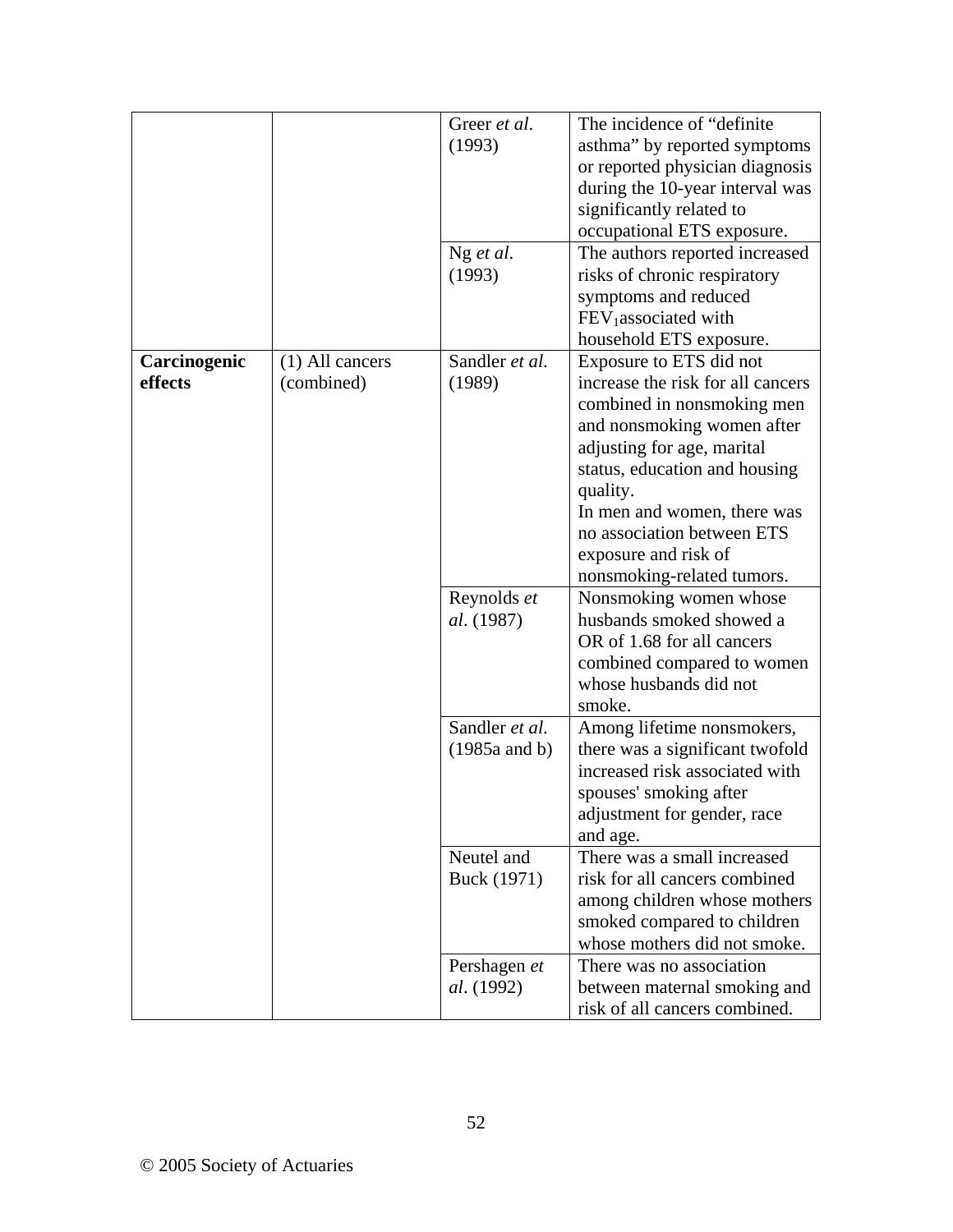|                 | Golding et al.<br>(1990)                      | Maternal smoking remained<br>statistically significant in<br>logistic regression analysis<br>when other risk factors were<br>controlled for.                                                                                                                                                            |
|-----------------|-----------------------------------------------|---------------------------------------------------------------------------------------------------------------------------------------------------------------------------------------------------------------------------------------------------------------------------------------------------------|
|                 | Stjernfeldt et<br>al. (1986a;<br>1986b; 1992) | There was some suggestion of<br>an increased risk for all<br>cancers combined in relation<br>to mother's smoking during<br>pregnancy.                                                                                                                                                                   |
|                 | McKinney and<br>Stiller (1986)                | Maternal smoking habits<br>during pregnancy were not<br>associated with risk for all<br>cancers combined.                                                                                                                                                                                               |
|                 | Buckley et al.<br>(1986)                      | There was no association<br>between maternal smoking<br>during pregnancy and risk of<br>all cancers combined.<br>Paternal smoking during the<br>index pregnancy was also not<br>associated with all childhood<br>cancers combined.                                                                      |
|                 | John et al.<br>(1991)                         | The data suggest an increasing<br>trend in risk with increasing<br>amounts smoked by mothers,<br>but not by fathers.                                                                                                                                                                                    |
| (2) Lung cancer | Stockwell et<br>al. (1992)                    | Compared to unexposed<br>individuals who had no<br>household ETS exposure,<br>women who were exposed to<br>husbands' smoking had ORs<br>of 1.6 for those who had ever<br>been exposed and 2.2 for those<br>with 40 or more smoke-years<br>of exposure after adjustment<br>for age, race, and education. |
|                 | Brownson et<br>al. (1992)                     | There was no association<br>between risk of lung cancer<br>and ETS exposure from<br>parents or other household<br>members during childhood.                                                                                                                                                             |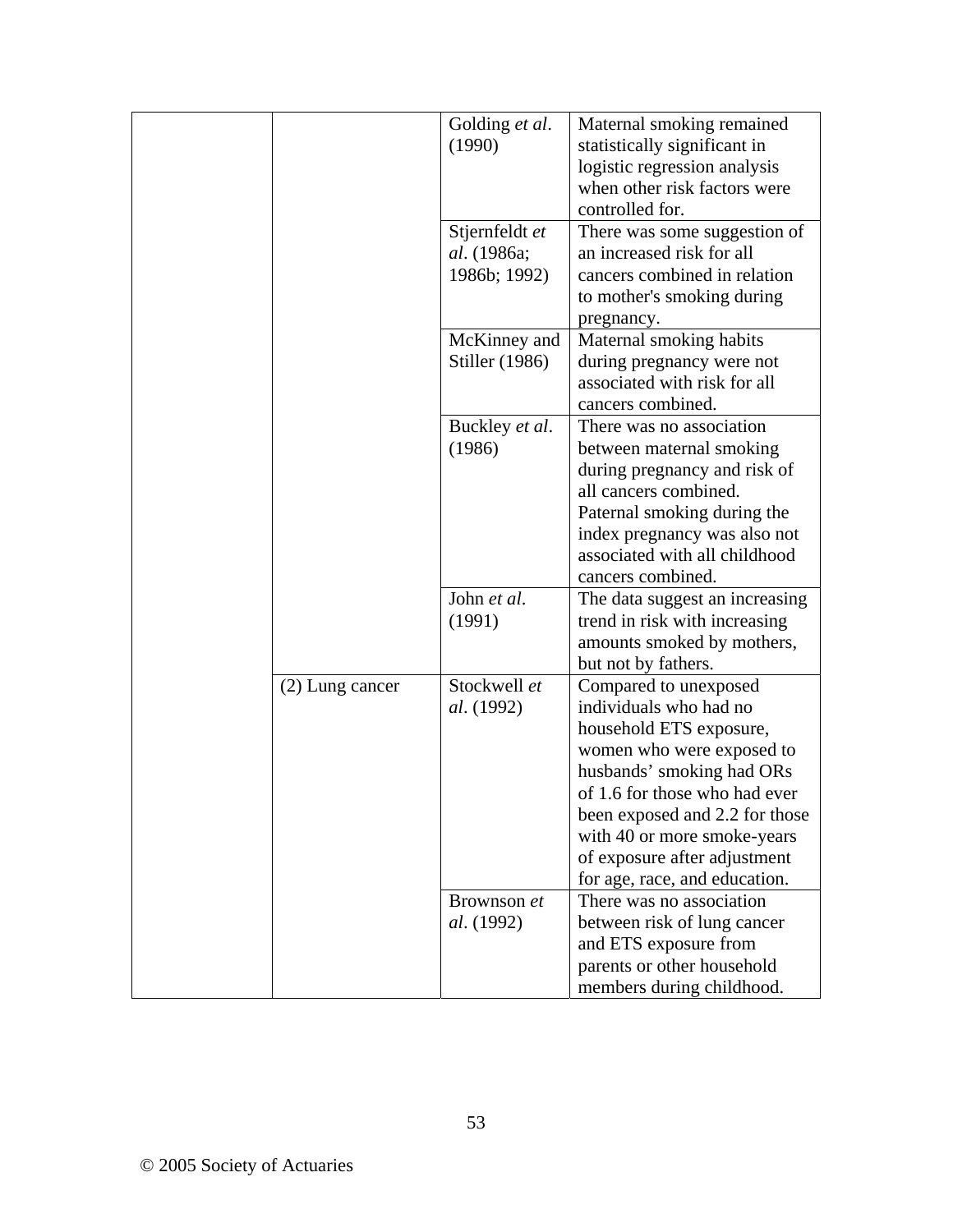|  | Fontham et al. | Spousal smoking was                                             |
|--|----------------|-----------------------------------------------------------------|
|  | (1991 and      | associated with a statistically                                 |
|  | 1994)          | significant increased risk of                                   |
|  |                | lung cancer.                                                    |
|  |                | Exposure to other sources of                                    |
|  |                |                                                                 |
|  |                | ETS during adult life were also<br>associated with an increased |
|  |                |                                                                 |
|  |                | risk of lung cancer.                                            |
|  |                | In this study, ETS exposure                                     |
|  |                | during childhood/adolescence                                    |
|  |                | from father, mother or other                                    |
|  |                | household members was not                                       |
|  |                | associated with risk of lung                                    |
|  |                | cancer.                                                         |
|  | Kabat et al.   | There were no significant                                       |
|  | (1995)         | associations between spouses'                                   |
|  |                | smoking and risk of lung                                        |
|  |                | cancer in male or female                                        |
|  |                | subjects.                                                       |
|  |                | Household exposure was not                                      |
|  |                | significantly associated with                                   |
|  |                | risk of lung cancer.                                            |
|  |                | Workplace ETS exposure was                                      |
|  |                | not associated with increased                                   |
|  |                | risk of lung cancer in males or                                 |
|  |                | females in this study. There                                    |
|  |                | were small increased risks for                                  |
|  |                | lung cancer associated with                                     |
|  |                | ETS exposures in social                                         |
|  |                | situations and inside cars.                                     |
|  |                | Exposure to ETS during                                          |
|  |                | childhood was not associated                                    |
|  |                | with any increased risk in                                      |
|  |                | males, but it was associated                                    |
|  |                | with an increased risk in                                       |
|  |                | females of borderline                                           |
|  |                | statistical significance.                                       |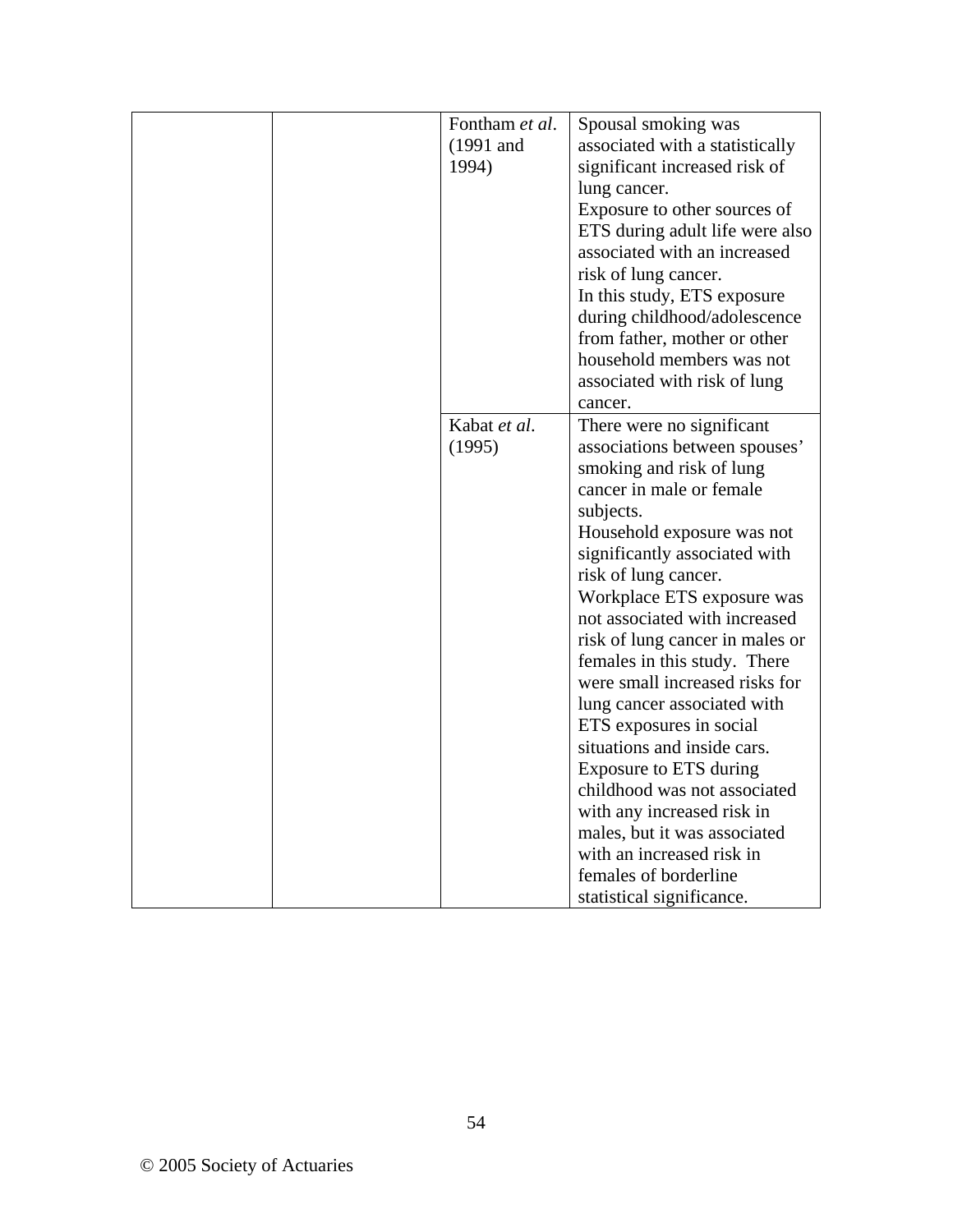| Liu et al.      | Compared to nonsmoking          |
|-----------------|---------------------------------|
| (1993)          | women who were not exposed      |
|                 | to husband's smoking, women     |
|                 | exposed to one to 19, and 20+   |
|                 | cigarettes per day of husband's |
|                 | smoking showed ORs of 0.7       |
|                 | and 2.9, respectively after     |
|                 | adjusting for education,        |
|                 | occupation and living area.     |
|                 | Risk of lung cancer was         |
|                 | increased in association with   |
|                 | living in a house with poor air |
|                 | circulation.                    |
| Schwartz et al. | After adjustment for age, race  |
| (1996)          | and sex, exposure to ETS at     |
|                 | home was not a significant risk |
|                 | factor for lung cancer, while   |
|                 | exposure to ETS at work was     |
|                 | of borderline statistical       |
|                 | significance.                   |
| Ko et al.       | Risk of lung cancer in          |
| (1997)          | nonsmoking women was not        |
|                 | associated with ETS exposure    |
|                 | from parents, cohabitants or    |
|                 | coworkers, but there was a      |
|                 | small non-significant increased |
|                 | risk associated with ETS        |
|                 | exposure from spouses.          |
| Cardenas et al. | In the analyses based on        |
| (1997)          | spousal smoking habits, never   |
|                 | smoking women married to        |
|                 | smokers showed a small          |
|                 | increased risk of lung cancer.  |
|                 | There was an increasing trend   |
|                 | of risk associated with number  |
|                 | of cigarettes smoked by         |
|                 | spouses.                        |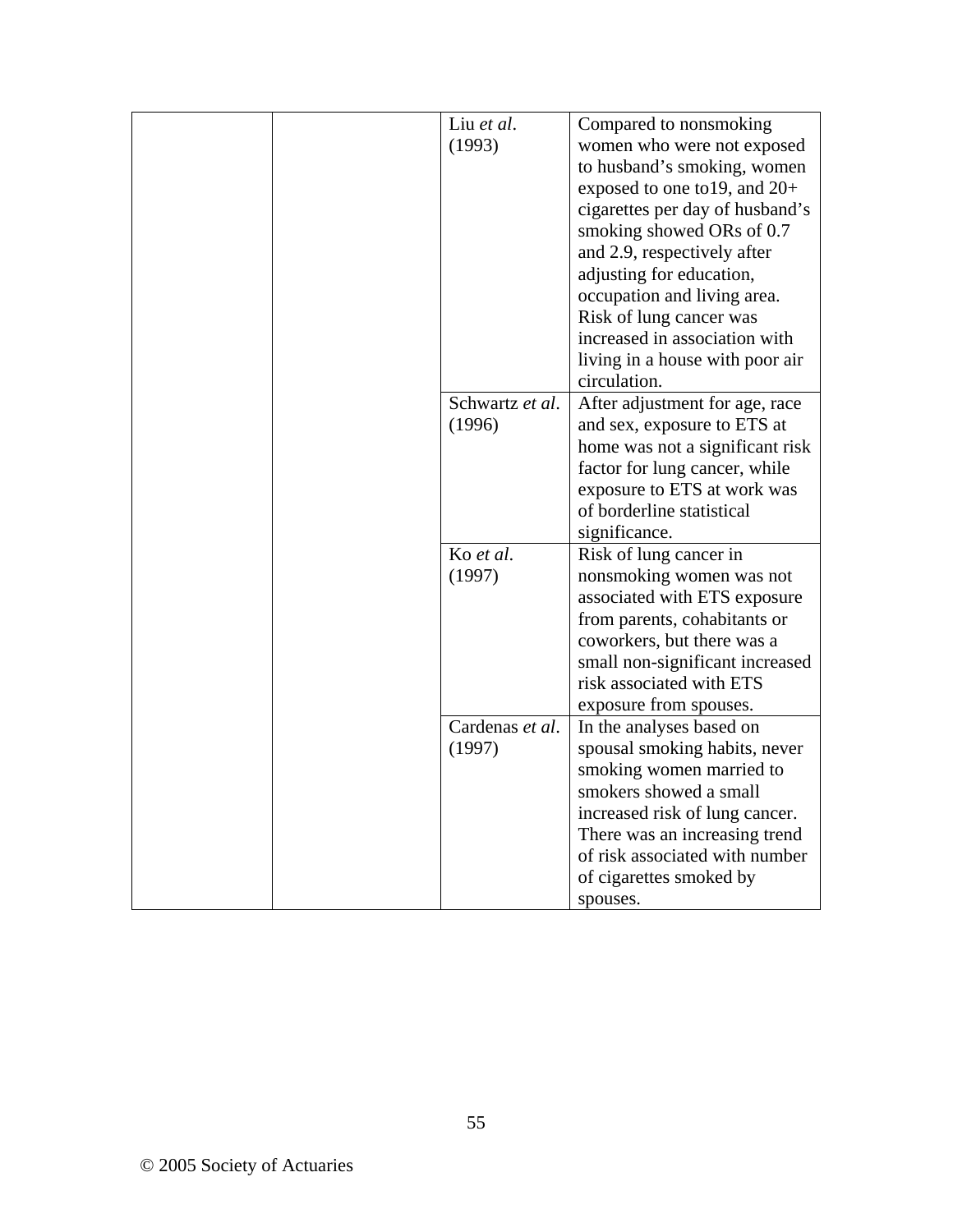|                      | Enstrom and   | For participants followed from                               |
|----------------------|---------------|--------------------------------------------------------------|
|                      | Kabat (2003)  | 1960 until 1998 the age                                      |
|                      |               | adjusted relative risk (95-                                  |
|                      |               | percent confidence interval)                                 |
|                      |               | for never smokers married to                                 |
|                      |               | ever smokers compared with                                   |
|                      |               | never smokes married to never                                |
|                      |               | smokers was $0.75$ (0.42 to                                  |
|                      |               | 1.35) for lung cancer. The                                   |
|                      |               | results do not support a causal                              |
|                      |               | relation between                                             |
|                      |               | environmental tobacco smoke                                  |
|                      |               | and tobacco related mortality,                               |
|                      |               | although they do not rule out a                              |
|                      |               | small effect.                                                |
| (3) Nasal sinus,     | Hirayama      | The author reported an                                       |
| cervical and bladder | $(1983$ and   | increased risk of para-nasal                                 |
|                      | 1984)         | sinus cancer among                                           |
|                      |               | nonsmoking women exposed                                     |
|                      |               | to husbands' smoking.                                        |
|                      | Fukuda and    | Exposure to ETS was                                          |
|                      | Shibata (1988 | associated with a small, non-                                |
|                      | and 1990)     | significant increased risk of                                |
|                      |               | nasal cancer.                                                |
|                      |               | Active smoking was associated                                |
|                      |               | with a non-significant                                       |
|                      |               | increased risk of nasal cancer                               |
|                      |               | in women.                                                    |
|                      | Sandler       | Spouses' smoking habits were                                 |
|                      | (1985a)       | associated with an increased                                 |
|                      |               | risk of cervical cancer in                                   |
|                      |               | nonsmokers after adjustment                                  |
|                      |               | for age, race, education and                                 |
|                      |               | smoking habits of parents.                                   |
|                      |               | Husbands' smoking also                                       |
|                      |               | increased risk of cervical                                   |
|                      |               | cancer in women who were                                     |
|                      |               | smokers.                                                     |
|                      |               |                                                              |
|                      |               | Maternal smoking was not<br>associated with risk of cervical |
|                      |               |                                                              |
|                      |               | cancer whereas paternal                                      |
|                      |               | smoking was associated with a                                |
|                      |               | statistically non-significant                                |
|                      |               | increased risk.                                              |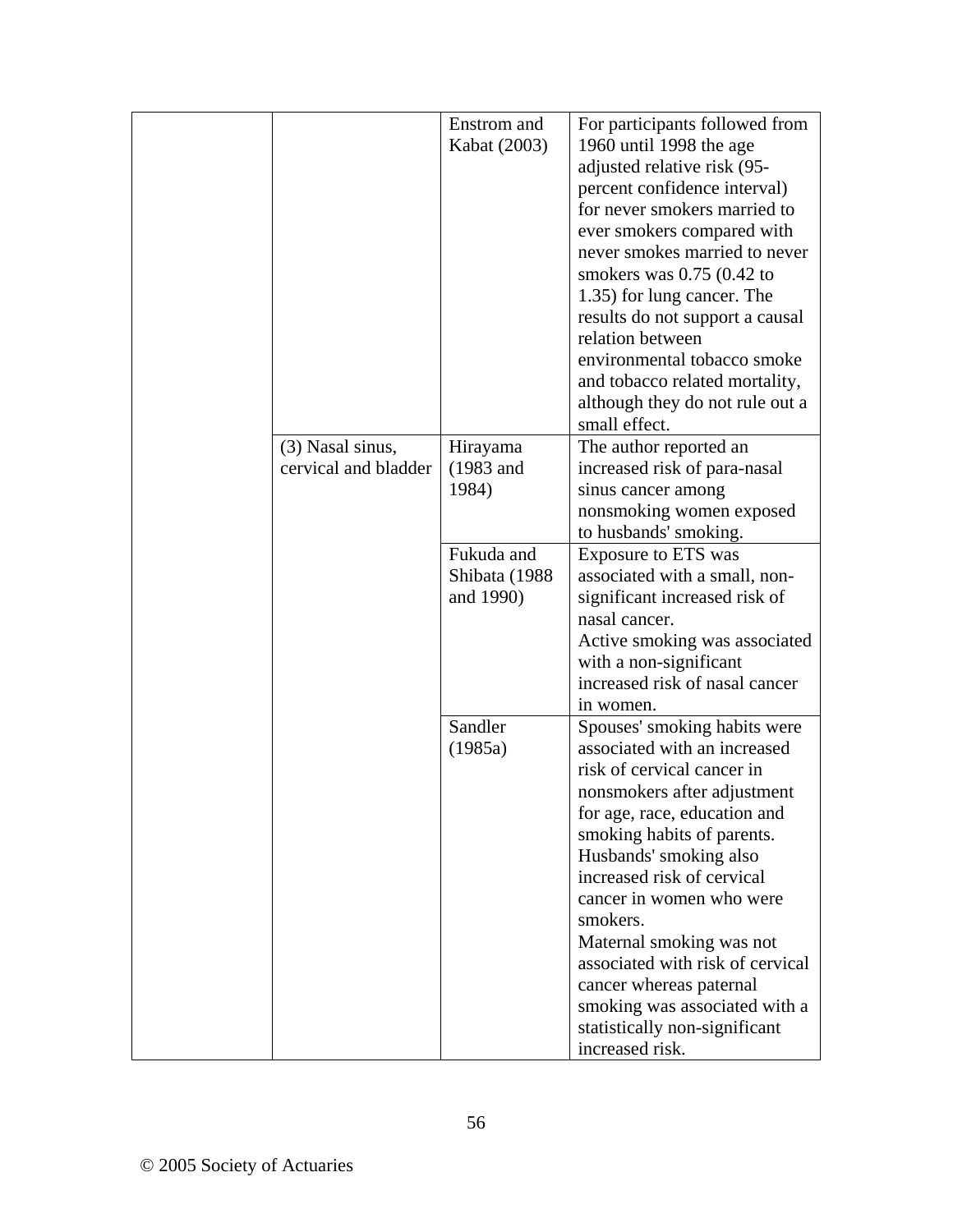|                   | Slattery et al. | Among nonsmokers, ETS            |
|-------------------|-----------------|----------------------------------|
|                   | (1989)          | exposure inside and outside of   |
|                   |                 | the home was associated with     |
|                   |                 | a significantly increased risk   |
|                   |                 | with adjustment for potential    |
|                   |                 | confounders which included       |
|                   |                 | age, education, church           |
|                   |                 | attendance and number of         |
|                   |                 |                                  |
|                   |                 | sexual partners of the woman.    |
|                   | Coker et al.    | There was no significant or      |
|                   | (1992)          | consistent association between   |
|                   |                 | ETS exposure at work or at       |
|                   |                 | home and risk of cervical        |
|                   |                 | cancer/intraepithelial           |
|                   |                 | Neoplasia (CIN).                 |
|                   | Kabat et al.    | For nonsmoking males, there      |
|                   | (1986)          | was a non-significant            |
|                   |                 | increased risk of bladder        |
|                   |                 | cancer associated with ETS       |
|                   |                 | exposure at home but not at      |
|                   |                 | work, whereas among              |
|                   |                 | nonsmoking females, a non-       |
|                   |                 | significant increased risk was   |
|                   |                 | observed for ETS exposure at     |
|                   |                 | work but not at home.            |
|                   | Burch et al.    | There was no association         |
|                   | (1989)          | between risk of bladder cancer   |
|                   |                 | and ETS exposure at home or      |
|                   |                 | at work.                         |
| (4) Breast cancer | Hirayama        | Nonsmoking women whose           |
|                   | (1984)          | husbands smoked showed a         |
|                   |                 | small, non-significant           |
|                   |                 | increased risk of breast cancer. |
|                   | Wells (1992)    | Compared to nonsmoking           |
|                   |                 | women married to never           |
|                   |                 |                                  |
|                   |                 | smokers, the age-adjusted ORs    |
|                   |                 | were 1.62 among nonsmoking       |
|                   |                 | women married to smokers,        |
|                   |                 | 0.64 among smoking women         |
|                   |                 | married to nonsmokers and        |
|                   |                 | 1.51 among smoking women         |
|                   |                 | married to smokers.              |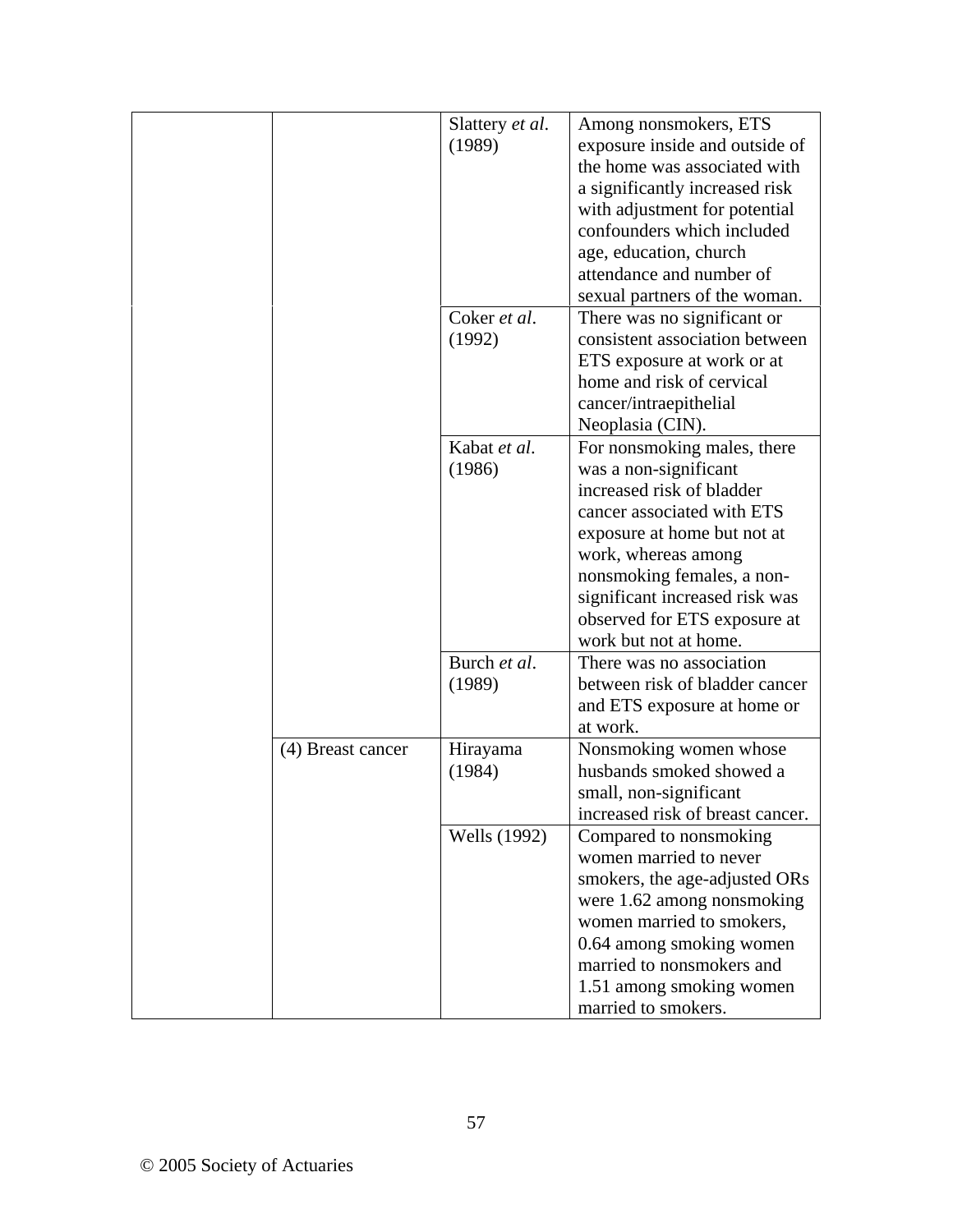|                        | Smith et al.<br>(1994)    | Although there was an<br>increased risk of breast cancer<br>associated with childhood ETS<br>exposure, adult exposure to<br>ETS from partners, from other                                                                                             |
|------------------------|---------------------------|-------------------------------------------------------------------------------------------------------------------------------------------------------------------------------------------------------------------------------------------------------|
|                        |                           | smokers at home and at work,<br>and total lifetime exposure,<br>there was no consistent dose<br>trend of increasing risks with<br>increasing levels of any of<br>these sources of ETS exposure.                                                       |
|                        | Morabia et al.<br>(1996)  | Compared to nonsmoking<br>women who were not exposed<br>to any ETS, the OR was 2.6<br>for women who were exposed<br>to passive smoking from<br>spouses and 2.3 for women<br>who were ever exposed to<br>passive smoking from all<br>sources combined. |
| (5) Stomach<br>cancers | Hirayama<br>(1984)        | The author didn't find an<br>association between ETS<br>exposure and risk of stomach<br>cancer in nonsmokers.                                                                                                                                         |
| (6) Brain tumors       | Howe et al.<br>(1989)     | Maternal and paternal smoking<br>during index pregnancy was<br>associated with a small, non-<br>significant increased risk of<br>brain tumor.                                                                                                         |
|                        | Gold et al.<br>(1993)     | There was no association<br>between risk of childhood<br>brain tumor and maternal or<br>paternal smoking at any time,<br>specifically during the year the<br>index child was born, or in the<br>two years before the index<br>child was born.         |
|                        | McCredie et<br>al. (1994) | Increased risks were found in<br>relation to smoking by either<br>parent and to mothers'<br>smoking.                                                                                                                                                  |
|                        | Kuijten et al.<br>(1990)  | Mothers' smoking and<br>mothers' exposure to side-<br>stream smoke were not<br>associated with risk of<br>astrocytoma.                                                                                                                                |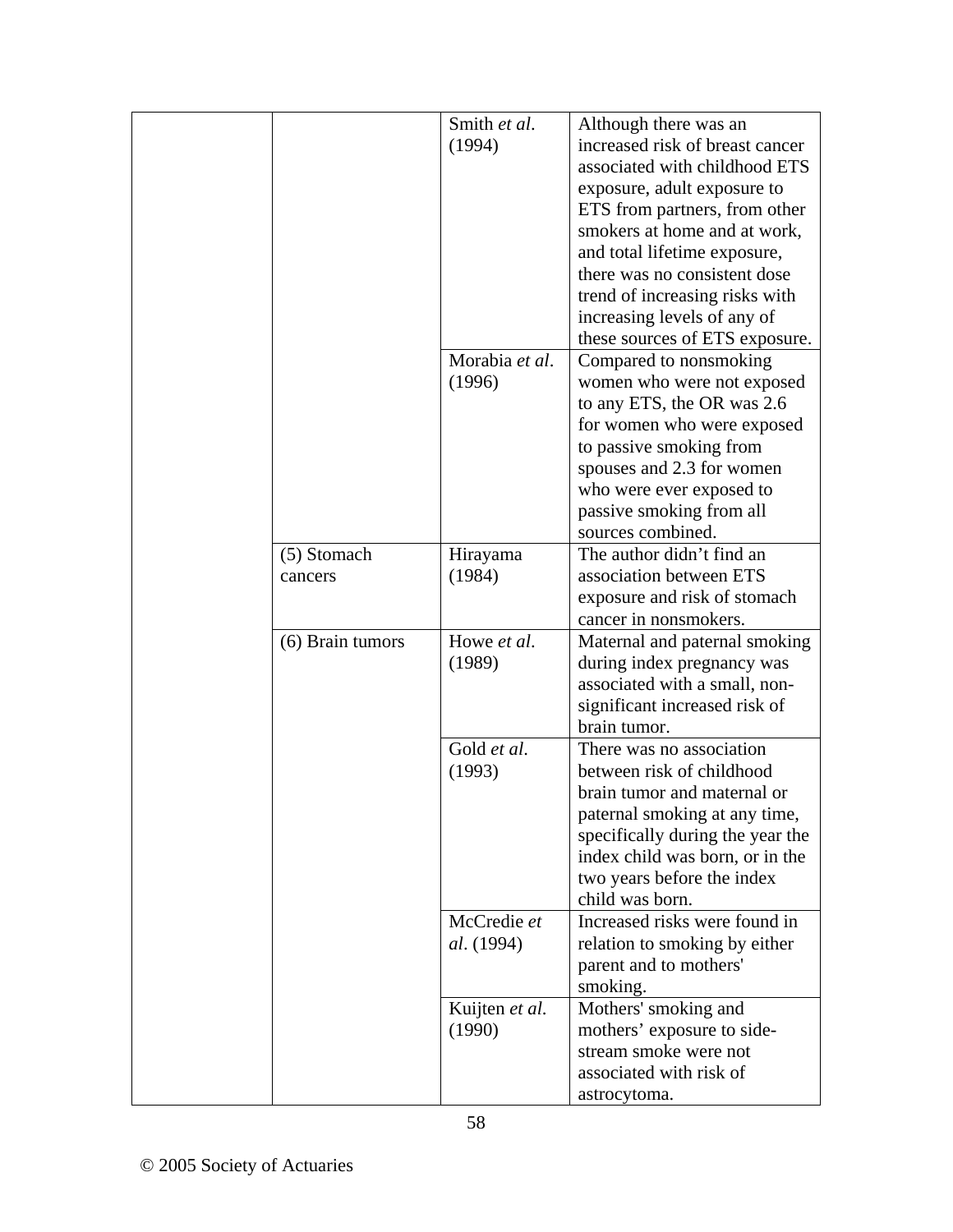| (7) Leukemia,      | Neutel $&$      | The rate of leukemia in                                          |
|--------------------|-----------------|------------------------------------------------------------------|
| lymphomas and      | Buck (1971)     | children was higher among                                        |
| non-Hodgkin's      |                 | mothers who smoked                                               |
| lymphomas          |                 | compared to mothers who did                                      |
|                    |                 | not smoke.                                                       |
|                    | Pershagen et    | There was no increased risk                                      |
|                    | al. (1992)      | associated with mothers'                                         |
|                    |                 | smoking during pregnancy for                                     |
|                    |                 | lymphatic leukemia when year<br>and county of birth, birth order |
|                    |                 | of index subject and maternal                                    |
|                    |                 | age were adjusted for in the                                     |
|                    |                 | analysis.                                                        |
|                    | Magnani et al.  | No association between                                           |
|                    | (1990)          | parental smoking and risk of                                     |
|                    |                 | leukemia in children was                                         |
|                    |                 | found in a hospital-based case-                                  |
|                    |                 | control study conducted in the                                   |
|                    |                 | main pediatric hospital in                                       |
|                    |                 | Turin, Italy between 1981 and                                    |
|                    |                 | 1984.                                                            |
|                    | McKinney and    | The authors found a 90-                                          |
|                    | Stiller, (1986) | percent increase in risk of                                      |
|                    |                 | lymphomas in subjects whose                                      |
|                    |                 | mothers' smoked one to 10                                        |
|                    |                 | cigarettes/day during<br>pregnancy, but there was no             |
|                    |                 | increased risk for subjects                                      |
|                    |                 | whose mothers who smoked                                         |
|                    |                 | more.                                                            |
| (8) Other rare     | Kramer et al.   | A small increased risk was                                       |
| childhood cancers  | (1987)          | observed for mothers' smoking                                    |
| - neuroblastoma    |                 | during pregnancy and at any                                      |
| - Wilms' tumor of  |                 | time prior to conception of the                                  |
| the kidney         |                 | index child. Fathers' smoking                                    |
| - Germ cell tumors |                 | during the two years prior to                                    |
| - Bone and soft-   |                 | birth of the index child                                         |
| tissue sarcomas    |                 | conferred a similar increase in                                  |
|                    |                 | risk.                                                            |
|                    | Bunin et al.    | There is no association                                          |
|                    | (1987)          | between maternal smoking                                         |
|                    |                 | during pregnancy and risk of<br>Wilms' tumor.                    |
|                    |                 |                                                                  |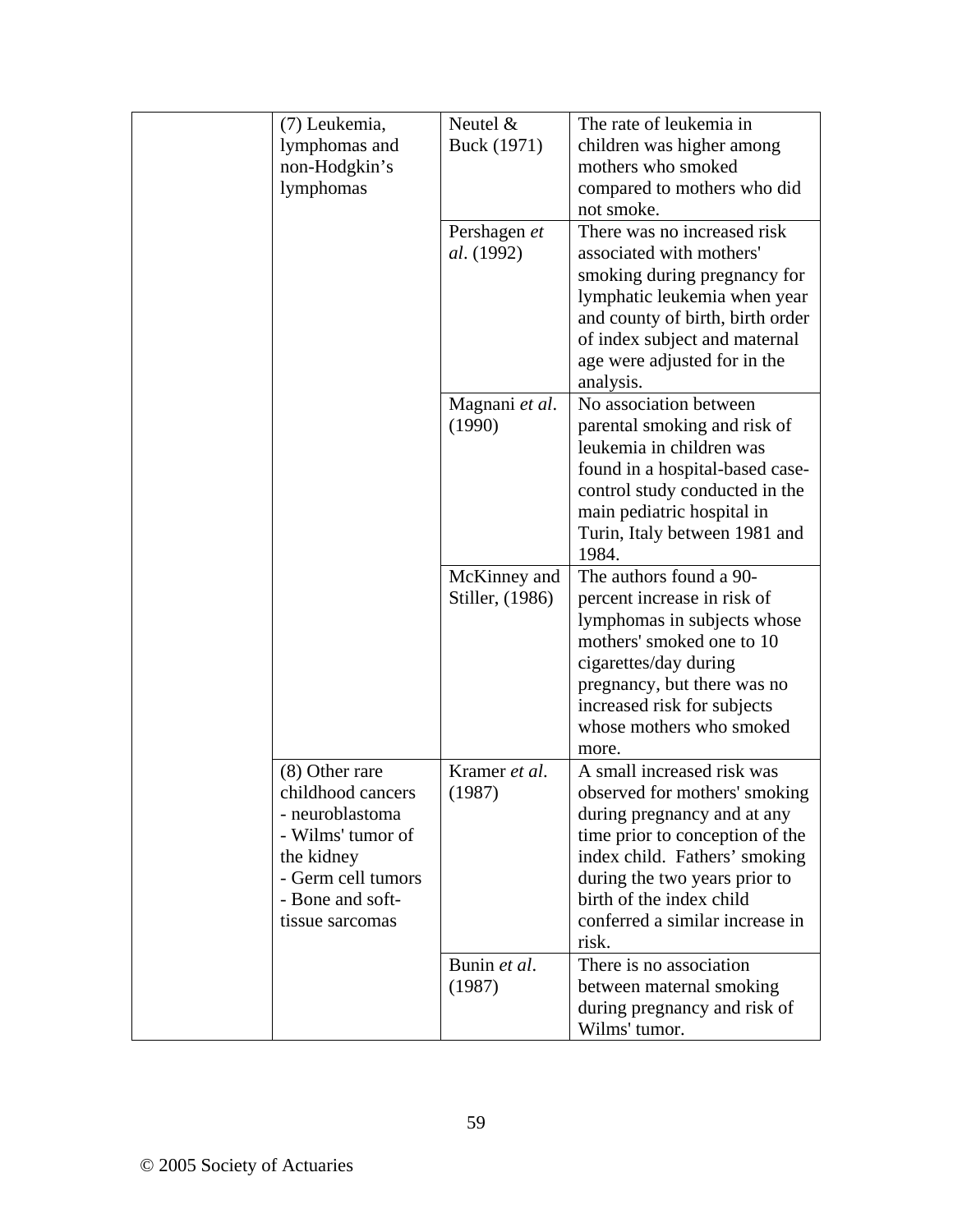|                       |                   | Grufferman et     | Risk of rhabdomyosarcoma        |
|-----------------------|-------------------|-------------------|---------------------------------|
|                       |                   | <i>al.</i> (1982) | (RMS) was not related to        |
|                       |                   |                   | mothers' smoking at any time,   |
|                       |                   |                   | or mothers' smoking during the  |
|                       |                   |                   | pregnancy of the index subject. |
|                       |                   |                   | On the other hand, fathers'     |
|                       |                   |                   | smoking was a statistically     |
|                       |                   |                   | significant risk factor.        |
|                       |                   | Magnani et al.    | No association between          |
|                       |                   | (1989)            | paternal and maternal smoking   |
|                       |                   |                   | habits and risk of RMS and      |
|                       |                   |                   | non-RMS-soft tissue sarcomas    |
|                       |                   |                   | (STS) was reported by           |
|                       |                   |                   | Magnani et al. (1989).          |
| Cardiovascular        | Coronary heart    | Hirayama          | Compared to nonsmoking          |
| <b>Health Effects</b> | disease (CHD)     | (1981, 1984,      | women married to                |
|                       | - myocardial      | 1990)             | nonsmokers, women married       |
|                       | infarction (MI)   |                   | to exsmokers or smokers of      |
|                       | - angina pectoris |                   | one to 19 cigarettes/day, and   |
|                       | (AP)              |                   | smokers of 20+ cigarettes/day,  |
|                       | - sudden          |                   | showed relative risks of 1.10,  |
|                       | unexpected death  |                   | and 1.31, respectively, for     |
|                       | (SUD)             |                   | coronary heart disease (CHD).   |
|                       |                   | Garland et al.    | The age-adjusted mortality      |
|                       |                   | (1985)            | rates were 1.2, 3.6 and 2.7,    |
|                       |                   |                   | respectively, for women         |
|                       |                   |                   | married to nonsmokers, ex-      |
|                       |                   |                   | smokers, and current smokers.   |
|                       |                   | Svendsen et       | Compared to men married to      |
|                       |                   | al. (1987)        | nonsmokers, men married to      |
|                       |                   |                   | smokers showed a higher risk    |
|                       |                   |                   | of death from CHD and for       |
|                       |                   |                   | fatal and nonfatal CHD          |
|                       |                   |                   | combined after adjusting for    |
|                       |                   |                   | other risk factors for heart    |
|                       |                   |                   | disease.                        |
|                       |                   | Helsing et al.    | The adjusted relative risk for  |
|                       |                   | (1988)            | any ETS exposure was 1.31       |
|                       |                   |                   | for men and 1.24 for women.     |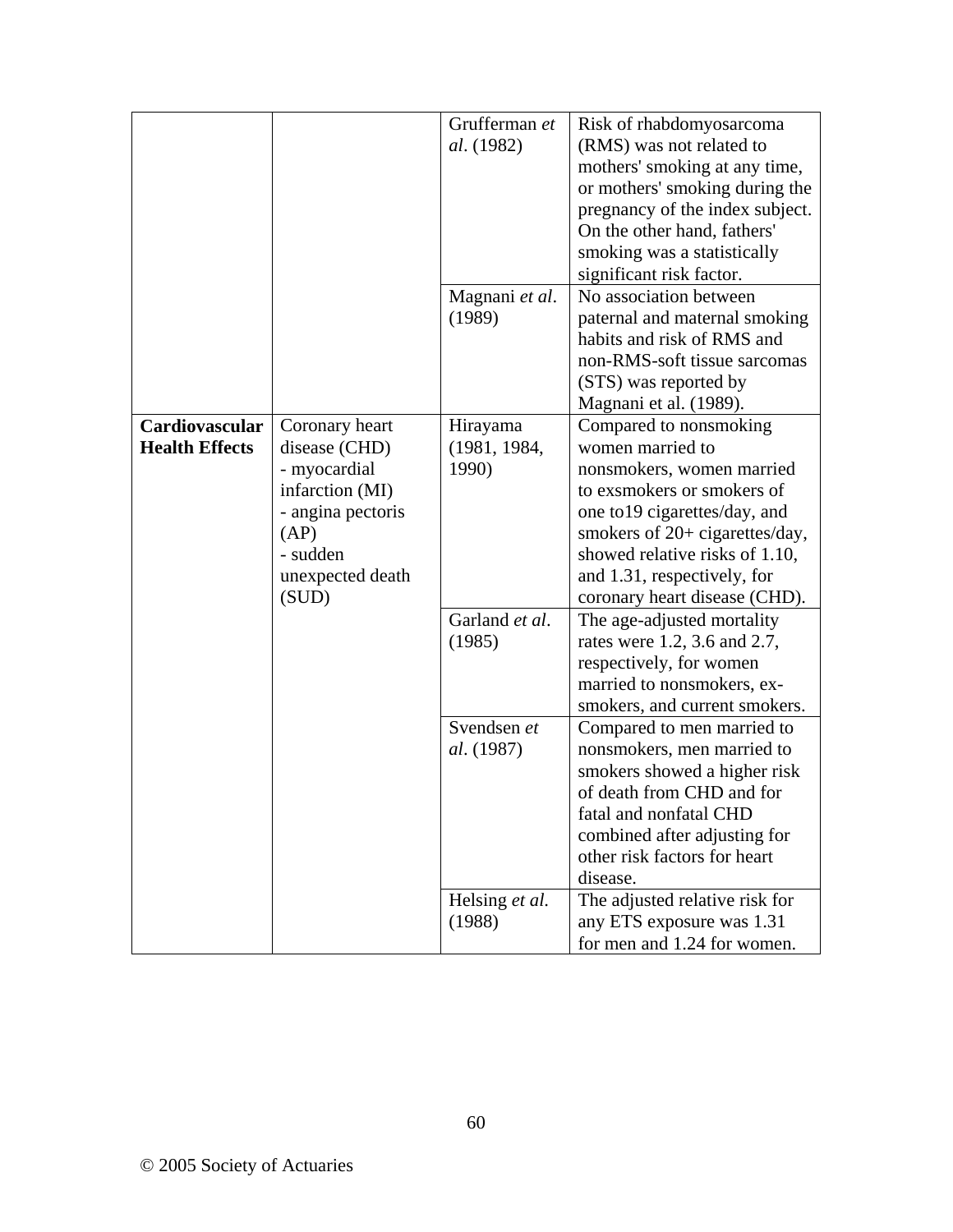| Hole et al.<br>(1989)   | Passive smokers compared to<br>controls did not differ in self-<br>reported prevalence of angina<br>and the relative risk estimate<br>was not significantly changed<br>after adjusting for potential<br>confounders including age,<br>sex, social class, diastolic<br>blood pressure, serum<br>cholesterol and body mass<br>index.<br>The risk for angina was<br>elevated for those more highly<br>exposed to ETS smoking.<br>Compared to women with no<br>exposure, the relative risk was<br>2.09 for women with low ETS<br>exposure and 4.12 for women<br>with high ETS exposure.<br>Risk for angina (adjusted for<br>age and sex) increased 2<br>percent for passive smokers,<br>67 percent for active smokers<br>living with nonsmokers, and<br>98 percent for active smokers<br>living with smokers compared<br>to controls. |
|-------------------------|-----------------------------------------------------------------------------------------------------------------------------------------------------------------------------------------------------------------------------------------------------------------------------------------------------------------------------------------------------------------------------------------------------------------------------------------------------------------------------------------------------------------------------------------------------------------------------------------------------------------------------------------------------------------------------------------------------------------------------------------------------------------------------------------------------------------------------------|
| Humble et al.<br>(1990) | Nonsmoking women married<br>to current smokers showed<br>higher risks for all CHD<br>mortality than women married<br>to never smokers.                                                                                                                                                                                                                                                                                                                                                                                                                                                                                                                                                                                                                                                                                            |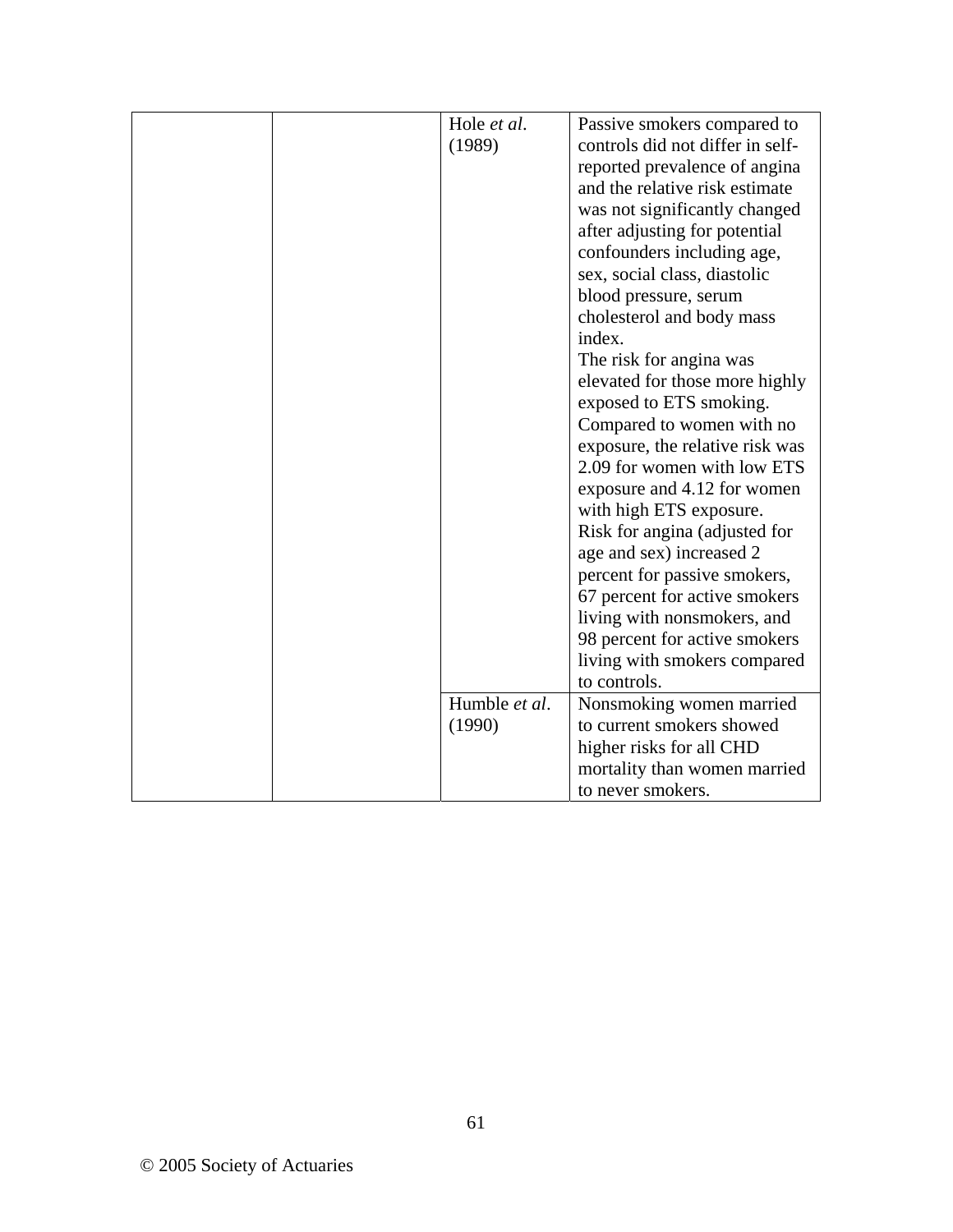| Butler (1988) | Based on 87 CHD deaths in       |
|---------------|---------------------------------|
|               | nonsmoking women, those         |
|               | married to ex-smokers did not   |
|               | show any elevation in risk      |
|               | compared to nonsmoking          |
|               | women married to                |
|               |                                 |
|               | nonsmokers.                     |
|               | Years of working with a         |
|               | smoker was also not associated  |
|               | with risk of CHD in men, but    |
|               | was associated with an          |
|               | increased risk of CHD in        |
|               | women, after adjusting for age. |
|               | Exposure to ETS at home and     |
|               | at work increased the risk of   |
|               | heart disease mortality in      |
|               | nonsmoking women but not in     |
|               | nonsmoking men.                 |
| LeVois and    | Nonsmoking men and women        |
| Layard (1995) | whose spouses were former       |
|               | smokers showed risks for        |
|               | CHD that were close to 1.0.     |
|               | After adjusting for age and     |
|               | race, there was no association  |
|               | between any ETS exposure        |
|               | from spouses and risk of CHD    |
|               | mortality in men or in women.   |
|               | However, in both men and        |
|               | women, there was some           |
|               | increase in risk when amount    |
|               | smoked by spouses was           |
|               | considered.                     |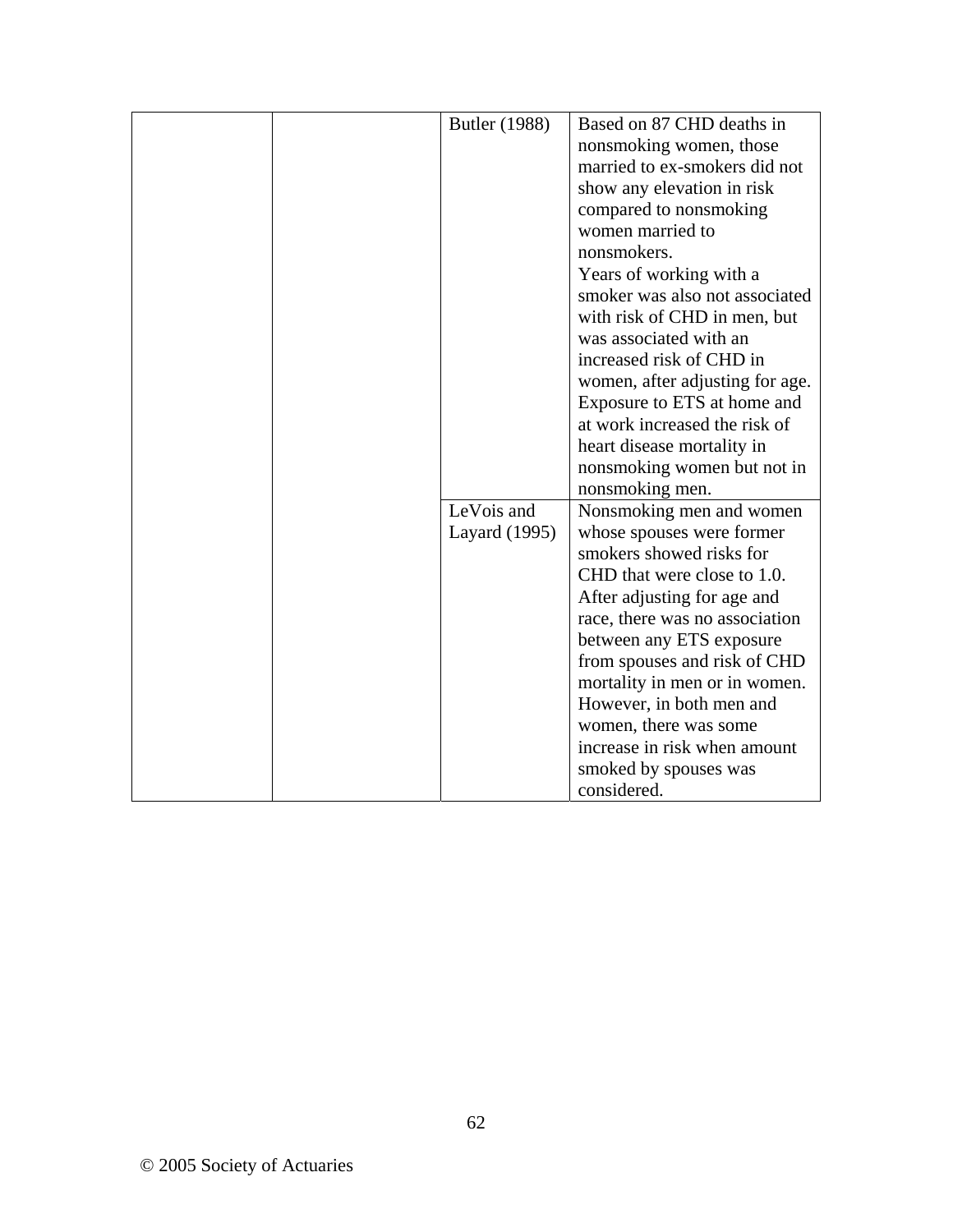| Steenland et       | Small increased risks for CHD   |
|--------------------|---------------------------------|
| al. (1996)         | mortality in men and women      |
|                    | in association with current     |
|                    | exposure to spouses' smoking    |
|                    | were found.                     |
|                    | There was, however, no          |
|                    | association between risk of     |
|                    | CHD mortality in nonsmoking     |
|                    | men and women and being         |
|                    | married to spouses who were     |
|                    | former smokers.                 |
|                    | There was some suggestion of    |
|                    | a trend of increasing risk of   |
|                    | CHD mortality in nonsmoking     |
|                    | men and women with              |
|                    | increasing number of years      |
|                    | exposed to spouses' smoking.    |
|                    | There is also some suggestion   |
|                    | that the risk of CHD mortality  |
|                    | associated with exposure to a   |
|                    | smoking spouse was more         |
|                    | apparent in individuals who     |
|                    | had heart disease at baseline.  |
| Kawachi et al.     | Exposure to ETS was             |
| (1997)             | associated with increased risks |
|                    | of both nonfatal MI and fatal   |
|                    | CHD events.                     |
|                    | Self-reported duration of years |
|                    | lived with a smoker was also    |
|                    | associated with an increased    |
|                    | risk of incident CHD events     |
|                    |                                 |
|                    | although there was not a        |
|                    | smooth trend of increasing risk |
|                    | with increasing years of        |
|                    | exposure.                       |
| Lee <i>et al</i> . | There was no association        |
| (1986)             | between this combined index     |
|                    | of ETS exposure and risk for    |
|                    | CHD in men and women.           |
| He et al.          | A significant, threefold        |
| (1989)             | increase in relative risk for   |
|                    | CHD was observed for            |
|                    | nonsmoking women whose          |
|                    | husbands were smokers.          |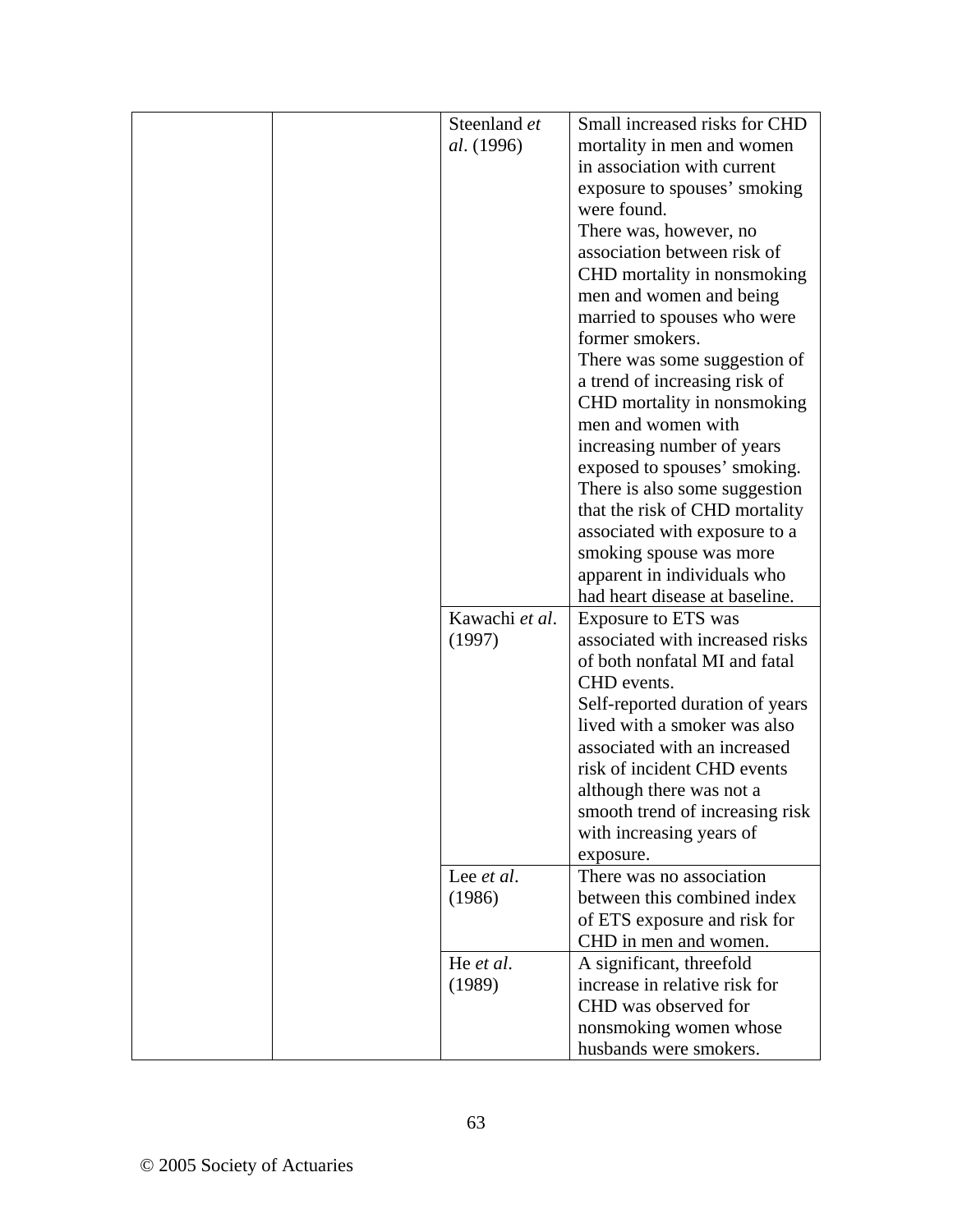| Dobson et al.     | ETS exposure at work was not                            |
|-------------------|---------------------------------------------------------|
| (1991a)           | associated with risk of heart                           |
|                   | attack in men or in women.                              |
| Jackson et al.    | The age- and social-class-                              |
| (1991),           | adjusted OR for myocardial                              |
| Jackson           | infarction (MI) in relation to                          |
| (1989)            | ETS exposure at home (and/or                            |
|                   | work) was 2.7 in females and                            |
|                   | 1.03 in males.                                          |
| La Vecchia et     | Compared to subjects married                            |
| <i>al.</i> (1993) | to never-smokers, the adjusted                          |
|                   | OR for acute MI associated                              |
|                   | with being married to ex-                               |
|                   | smokers was 0.91 and the OR                             |
|                   | for those married to current                            |
|                   | smokers was 1.21.                                       |
| He et al.         | Risk of CHD was significantly                           |
| (1994)            | increased in relation to ETS                            |
|                   | exposure from husbands                                  |
|                   | (defined as living with a                               |
|                   | smoking husband for over five                           |
|                   | years) and at work (defined as                          |
|                   | working with smoking                                    |
|                   | coworkers for over five years).<br>The risks increased  |
|                   |                                                         |
|                   | approximately twofold for<br>ETS exposure from husbands |
|                   | only and at work only, and by                           |
|                   | fourfold for exposures both at                          |
|                   | work and from husbands.                                 |
|                   | There were also significant                             |
|                   | trends of increasing risks with                         |
|                   | increasing intensity (amount                            |
|                   | smoked daily, number of                                 |
|                   | smokers) and duration (in                               |
|                   | years) of ETS exposure at                               |
|                   | work.                                                   |
| Layard (1995)     | There was no association                                |
|                   | between exposure to spouse's                            |
|                   | smoking and risk of CHD                                 |
|                   | death in men or in women.                               |
|                   | Analysis by amount smoked                               |
|                   | by spouses also did not reveal                          |
|                   | any association between                                 |
|                   | amount smoked by the spouses                            |
|                   | and risk of CHD mortality.                              |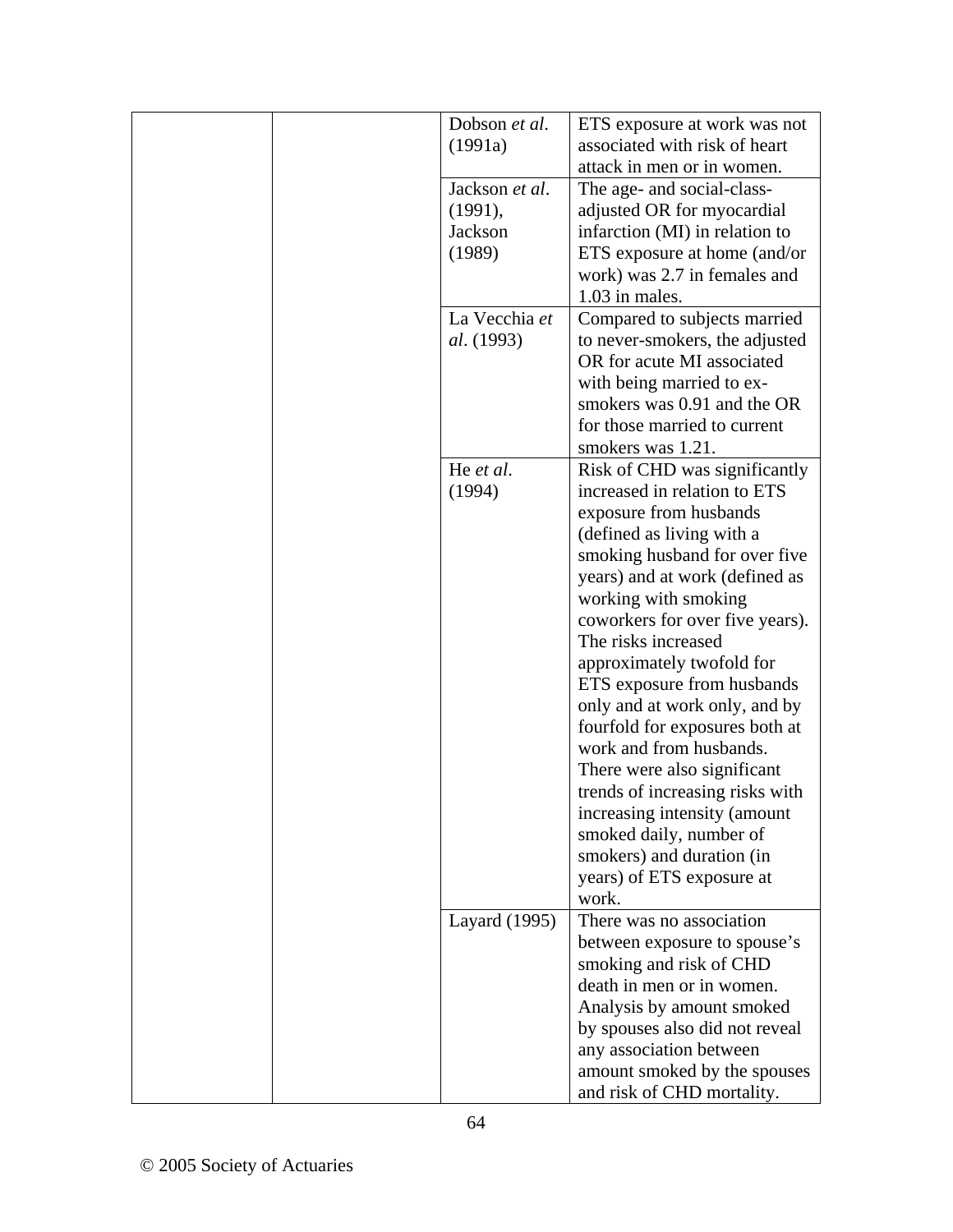| Muscat and   | Adult ETS exposure was         |
|--------------|--------------------------------|
| Wynder       | associated with an elevated    |
| (1995)       | risk of MI in men and in       |
|              | women.                         |
|              | Exposure to ETS at work was    |
|              | associated with a small        |
|              | increased risk in men but not  |
|              | in women, whereas exposure     |
|              | to ETS in transportation was   |
|              | associated with an increased   |
|              | risk in women but not in men.  |
| Enstrom and  | For participants followed from |
| Kabat (2003) | 1960 until 1998 the age        |
|              | adjusted relative risk (95     |
|              | percent confidence interval)   |
|              | for never smokers married to   |
|              | ever smokers compared with     |
|              | never smokes married to never  |
|              | smokers was $0.94$ $(0.85$ to  |
|              | 1.05) for coronary heart       |
|              | disease. The results do not    |
|              | support a causal relation      |
|              | between environmental          |
|              | tobacco smoke and tobacco      |
|              | related mortality, although    |
|              | they do not rule out a small   |
|              | effect.                        |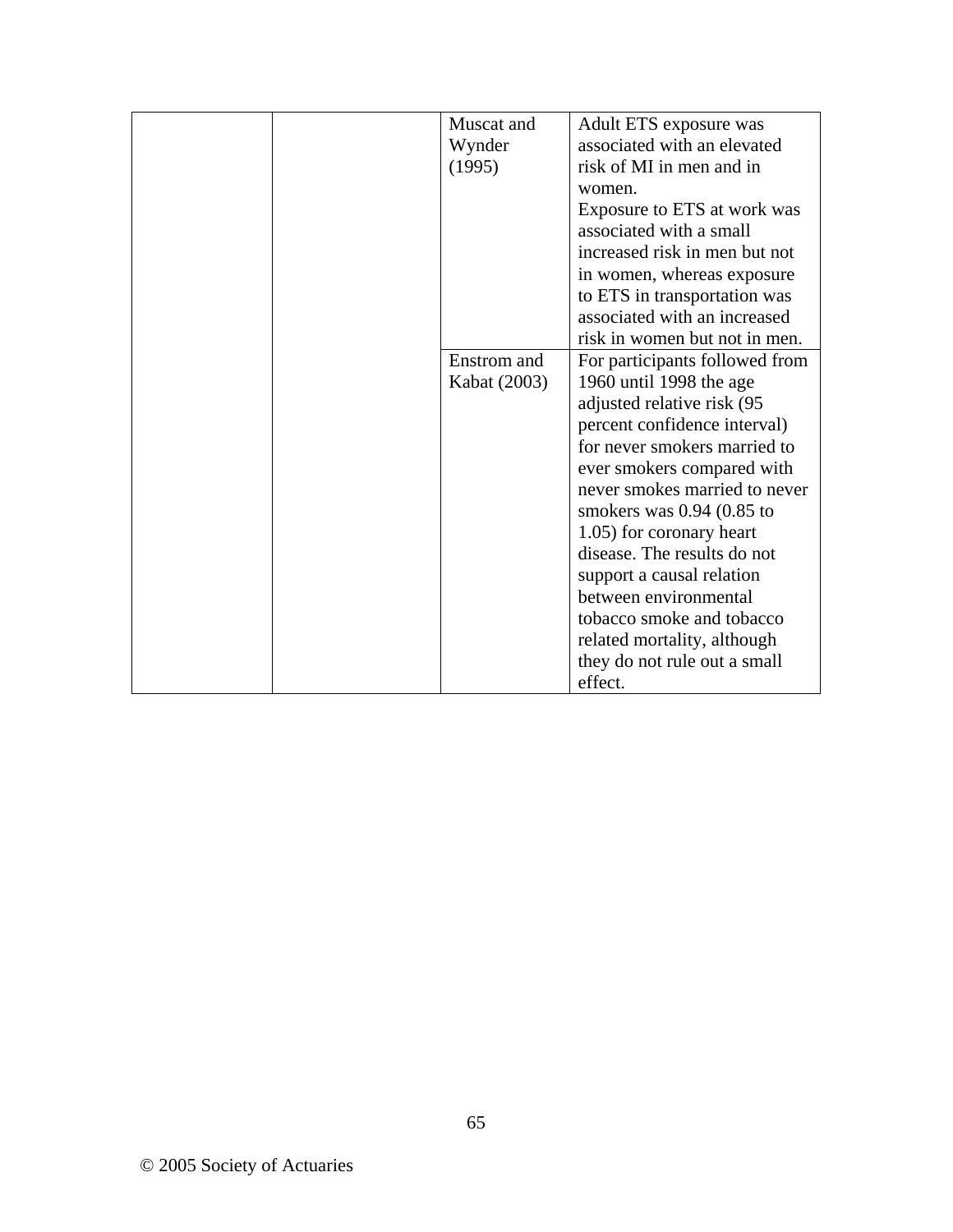## **Appendix 2**

## **Bibliography**

Ahlborg, G. Jr., and L. Bodin. 1991. "Tobacco smoke exposure and pregnancy outcome among working women. A prospective study at prenatal care centers in Orebro County, Sweden," *American Journal of Epidemiology* 133(4):338-47.

Ahlstrom R, B. Berglund, U. Berglund, T. Engen, and T. Lindvall. 1987. "A comparison of odor perception in smokers, nonsmokers, and passive smokers," *American Journal of Otolaryngology* 8(1):1-6.

Akiba, S., H. Kato, and W. J. Blot. 1986. "Passive smoking and lung cancer among Japanese women," *Cancer Research* 46:4804-07.

Bergman, A. B., and L. A. Wiesner. 1976. "Relationship of passive cigarette-smoking to Sudden Infant Death Syndrome," *Pediatrics* 58:665-68.

Baghurst, P.A., S. L. Tong, A. Woodward, and A. J. McMichael. 1992. "Effects of maternal smoking upon neuropsychological development in early childhood: Importance of taking account of social and environmental factors," *Paediatric and Perinatal Epidemiology* 6:403-15.

Bailey W, J. M. Richards, Jr., B. A. Manzella, et al. 1990. "Characteristics and correlates of asthma in a university clinic population," *Chest* 98:821-28.

Baird, D. D., and A. J. Wilcox. 1985. "Cigarette smoking associated with delayed conception," *Journal of the American Medical Association* 253(20):2979-83.

Bascom R, T. Kulle, A. Kagey-Sobotka, and D. Proud. 1991. "Upper respiratory tract environmental tobacco smoke sensitivity," *American Review of Respiratory Disease* 143(6):1304-11.

Basu P. K., P. E. Pimm, R. J. Shephard, and F. Silverman. 1978. "The effect of cigarette smoke on the human tear film," *Canadian Journal of Ophthalmology* 13:22-26.

Bauman, K.E., R. L. Flewelling, and J. LaPrelle. 1991. "Parental cigarette smoking and cognitive performance of children," *Health Psychology* 10:282-88.

Bauman, K. E., G. G. Koch, and L. A. Fisher. 1989. "Family cigarette smoking and test performance by adolescents," *Health Psychology* 8:97-105.

Berkey, C. S., J. H. Ware, F. E. Speizer, and B. G. Ferris. 1984. "Passive smoking and height growth of preadolescent children," *International Journal of Epidemiology* 13:454- 58.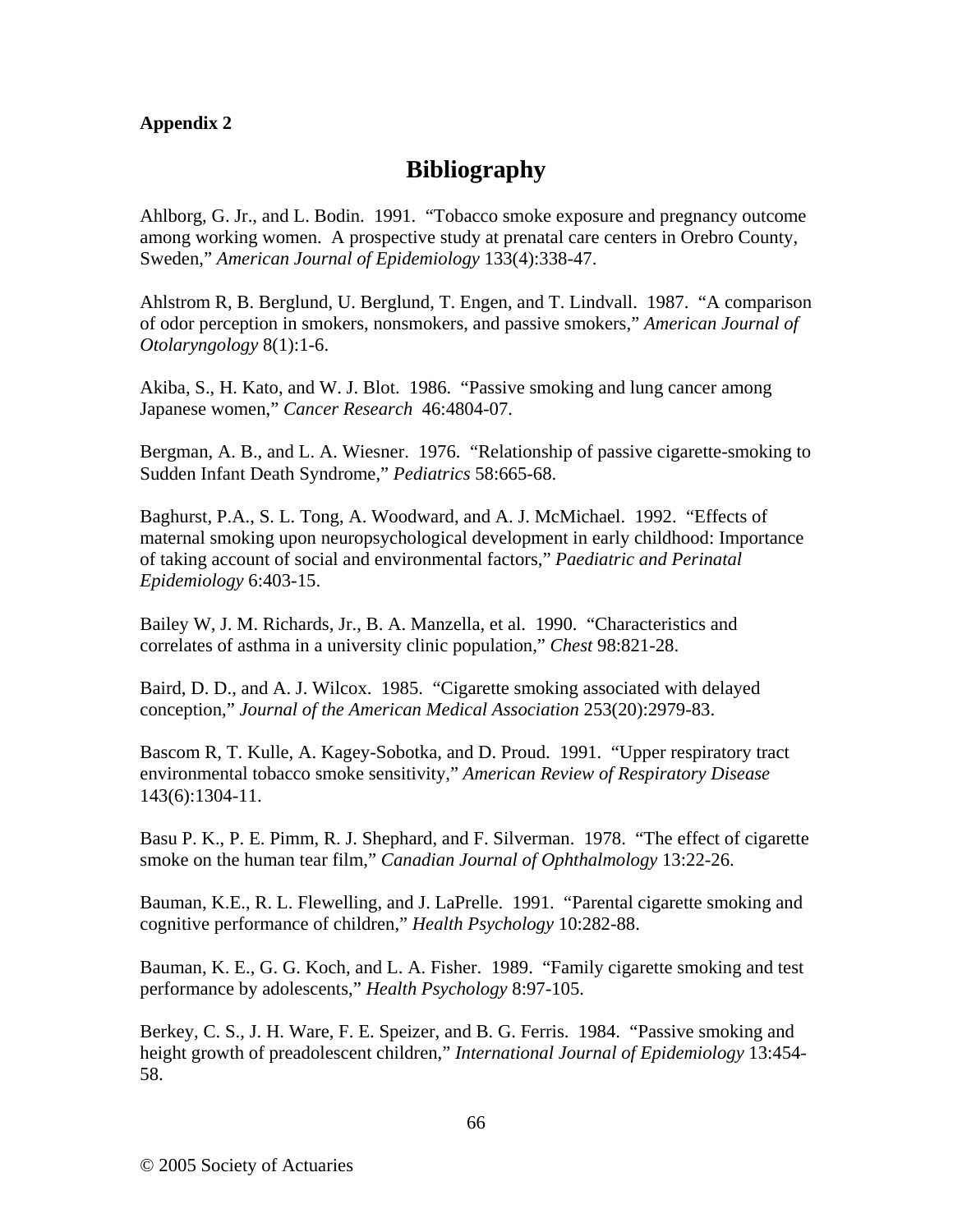Bero, L. A., S. A. Glantz, and R. Drummond. 1994. "Publication bias and public health policy on environmental tobacco smoke," *Journal of the American Medical Association* 272:133-36.

Blair, P. S., P. J. Fleming, D. Bensley, I. Smith, C. Bacon, E. Taylor, J. Berry, J. Golding, and J. Tripp. 1966. "Smoking and the sudden infant death syndrome: Results from 1993- 1995 case-control study for confidential inquiry into stillbirths and deaths in infancy," *British Medical Journal* 313:195-98.

Boffetta, P., et al. 1998. "Multicenter case-control study of exposure to environmental tobacco smoke and lung cancer in Europe," *Journal of the National Cancer Institute*  90:1440-50.

Borlee, I., A. Bouckaert, M. F. Lechat, and C. B. Misson. "Smoking patterns during and before pregnancy: Weight, length and head circumference of progeny," *European Journal of Obstetrics, Gynecology and Reproductive Biology* 8(4):171-77.

Brooke, O. G., H. R. Anderson, J. M. Bland, J. L. Peacock, and C. M. Stewart. "Effects on birthweight of smoking, alcohol, caffeine, socioeconomic factors and psychosocial stress," *British Medical Journal* 298(6676):795-801.

Brownson, R. C., J. S. Reif, T. J. Keefe, S. W. Ferguson, and J. A. Pritzl. 1987. "Risk factors in adenocarcinoma of the lung," *American Journal of Epidemiology* 125:25-34.

Brownson, R. C., M. C. R. Alavanja, E. T. Hock, and T. S. Loy. 1992. "Passive smoking and lung cancer in nonsmoking women," *American Journal of Public Health* 82:1525-30.

Brunekreef, B., P. Fischer, B. Remijn, R. Van Der Lende, J. Schouten, and P. Quanjer. 1985. "Indoor air pollution and its effect on pulmonary function of adult non-smoking women: III. Passive smoking and pulmonary function," *International Journal of Epidemiology* 14:227-30.

Bryant, W. K., C. D. Zick, and H. Kim. 1992. *The Dollar Value of Household Work*, Revised Edition, Ithaca, NY: Cornell University College of Human Ecology.

Buckley, J. D., W. L. Hobbie, K. Ruccione, H. N. Sather, W. G. Wood, and G. D. Hammond. 1986. "Maternal smoking during pregnancy and the risk of childhood cancer," (Letter) *Lancet* 1:519-20.

Buffler, P. A., L. W. Pickle, T. J. Mason, and C. Contant. 1984. "The causes of lung cancer in Texas," In: *Lung Cancer: Causes and Prevention.* Mizell, M. and P. Correa, (Editors). New York, NY, Verlag Chemie International, 83-99.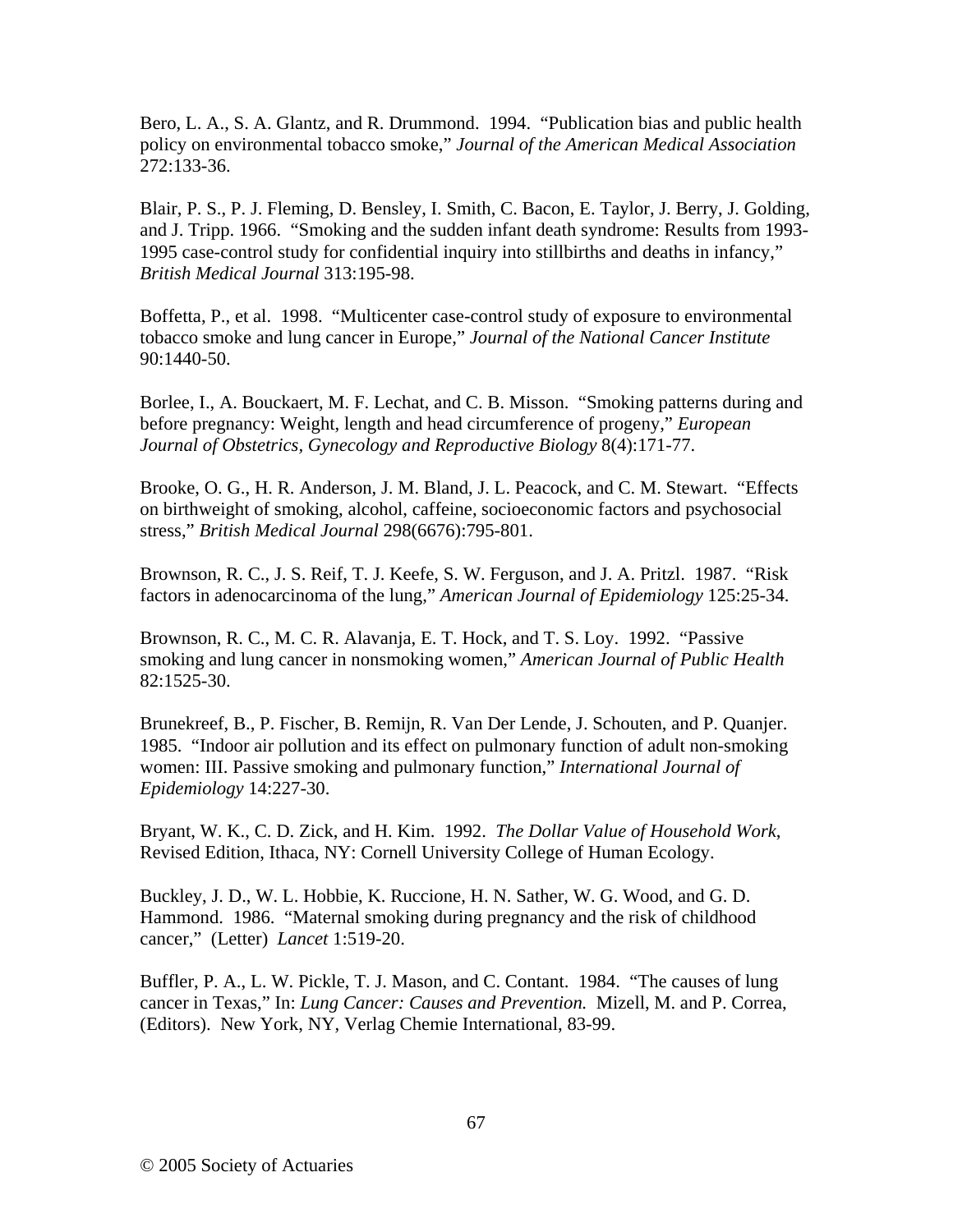Bunin, G. R., S. Kramer, O. Marrero, and A. T. Meadows. 1987. "Gestational risk factors for Wilms' Tumor: Results of a case-control study," *Cancer Research* 47:2972- 77.

Burch. J. D., K. J. P. Craib, B. C. K. Choi, A. B. Miller, H. A. Risch, and G. R. Howe. 1987. "An exploratory case-control study of brain tumors in adults," *Journal of the National Cancer Institute* 78(4):601-09.

Burch, J. D., T. E. Rohan, G. R. Howe, H. A. Risch, G. B. Hill, R. Steele, and A. B. Miller. 1989. "Risk of bladder cancer by source and type of tobacco exposure: a casecontrol study," *International Journal of Cancer* 44(4):622-28.

Butler, T. L. 1988. "The relationship of passive smoking to various health outcomes among Seventh Day Adventists in California," University of California at Los Angeles (dissertation).

Cain, W. S., B. P. Leaderer, R. Isseroff, L. G. Berglund, R. J. Huey, E. D. Lipsitt, and D. Perlman. 1983. "Ventilation requirements in buildings-I. Control of occupancy odor and tobacco smoke odor," *Atmospheric Environment* 17:1183-97.

California Environmental Protection Administration. 1997. *Health effects of exposure to environmental tobacco smoke.* http://www.oehha.org/air/environmental\_tobacco/finalets.html#download.

Campbell, M. J., J. Lewry, and M. Wailoo, 1988. "Further evidence for the effect of passive smoking on neonates," *Postgraduate Medical Journal* 64(755):663-65.

Cardenas, V. M., M. J. Thun, H. Austin, C. A. Lally, W. S. Clark, R. S. Greenberg, and C. W. Heath, Jr. 1997. "Environmental tobacco smoke and lung cancer mortality in the American Cancer Society's Cancer Prevention Study II," *Cancer Causes and Control* 8:57-64.

Centers for Disease Control and Prevention. 2002. "Annual smoking-attributable mortality, years of potential life lost, and economic costs - United States, 1995—1999," *Morbidity and Mortality Weekly Report* 51:300-03.

Centers for Disease Control and Prevention. 2003. *Second National Report on Human Exposure to Environmental Chemicals,* NCEH Pub. No. 02-0716. Atlanta: Centers for Disease Control and Prevention.

Centers for Disease Control and Prevention. 1993. "Smoking-attributable mortality and years of potential life lost — United States, 1990," *Morbidity and Mortality Weekly Report* 42(33):645-48.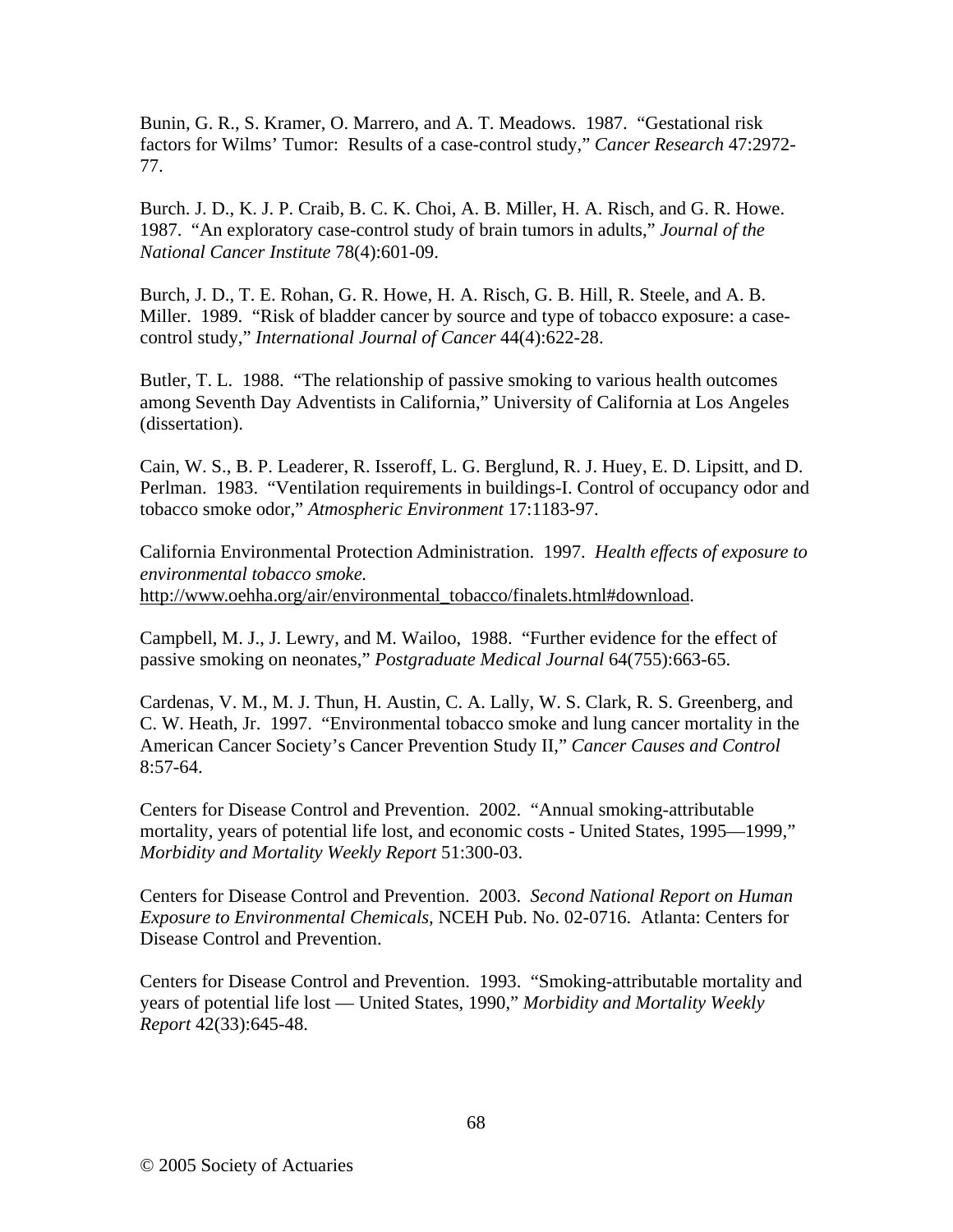Centers for Disease Control and Prevention. 2002. *Smoking-Attributable Mortality, Morbidity, and Economic Costs (SAMMEC): Adult SAMMEC and Maternal and Child Health (MCH) SAMMEC Software, 2002c.* http://www.cdc.gov/tobacco/sammec.

Chan, W. C. and S. C. Fung. 1982. "Lung cancer in non-smokers in Hong Kong," In: *Cancer Campaign, Vol. 6. Cancer Epidemiology.* Stuttgart, Gustav Fischer Verlag, E. Grundmann (ed.), 199-202.

Chapman, S., R. Borland, M. Scollo, R. C. Brownson, A. Dominello, and S. Woodward. 1999. "The impact of smoke-free workplaces on declining cigarette consumption in Australia and the United States," *American Journal of Public Health* 89:1018-23.

Chen, L. H., and D. B. Pettiti. 1995. "Case-control study of passive smoking and the risk of small-for-gestational-age at term," *American Journal of Epidemiology* 142:158- 65.

Chen, Y., L. L. Pederson, and N. M. Lefcoe. 1989. "Passive smoking and low birthweight" (letter), *Lancet* 2(8653):54-55.

Chen, Y., 1994. "Environmental tobacco smoke, low birth weight, and hospitalization for respiratory disease," *American Journal of Respiratory and Critical Care Medicine* 150:54-58.

Chilmoncyk, B. A., L. M. Salmun, K. N. Metathlin, L. M. Neveux, G. E. Palomaki, G. J. Knight, A. J. Pulkkinen, and J. E. Haddow. 1993. "Association between exposure to environmental tobacco smoke and exacerbations of asthma in children," *New England Journal of Medicine* 329:1665-69.

Chinn, S., and R. J. Rona, 1991. "Quantifying health aspects of passive smoking in British children aged 5-11 years," *Journal of Epidemiology and Community Health* 45:188-94.

Coker, A. L., A. J. Rosenberg, M. F. McCann, and B. S. Hulka. 1992. "Active and passive cigarette smoke exposure and cervical intraepithelial neoplasia," *Cancer Epidemiology, Biomarkers and Prevention* 1:349-56.

Collet, J-P., C. P. Larson, J.-F. Boivin, S. Suissa, and B. Pless. 1995. "Parental smoking and risk of otitis media in pre-school children," *Canadian Journal of Public Health* 86:269-73.

Cometto-Muniz, J. E., and W. S. Cain. 1982. "Perception of nasal pungency in smokers and nonsmokers," *Physiology and Behavior* 29(4):727-31.

Comstock, G. W., and F. E. Lundin. 1967. "Parental smoking and perinatal mortality," *American Journal of Obstetrics and Gynecology* 98(5):708-18.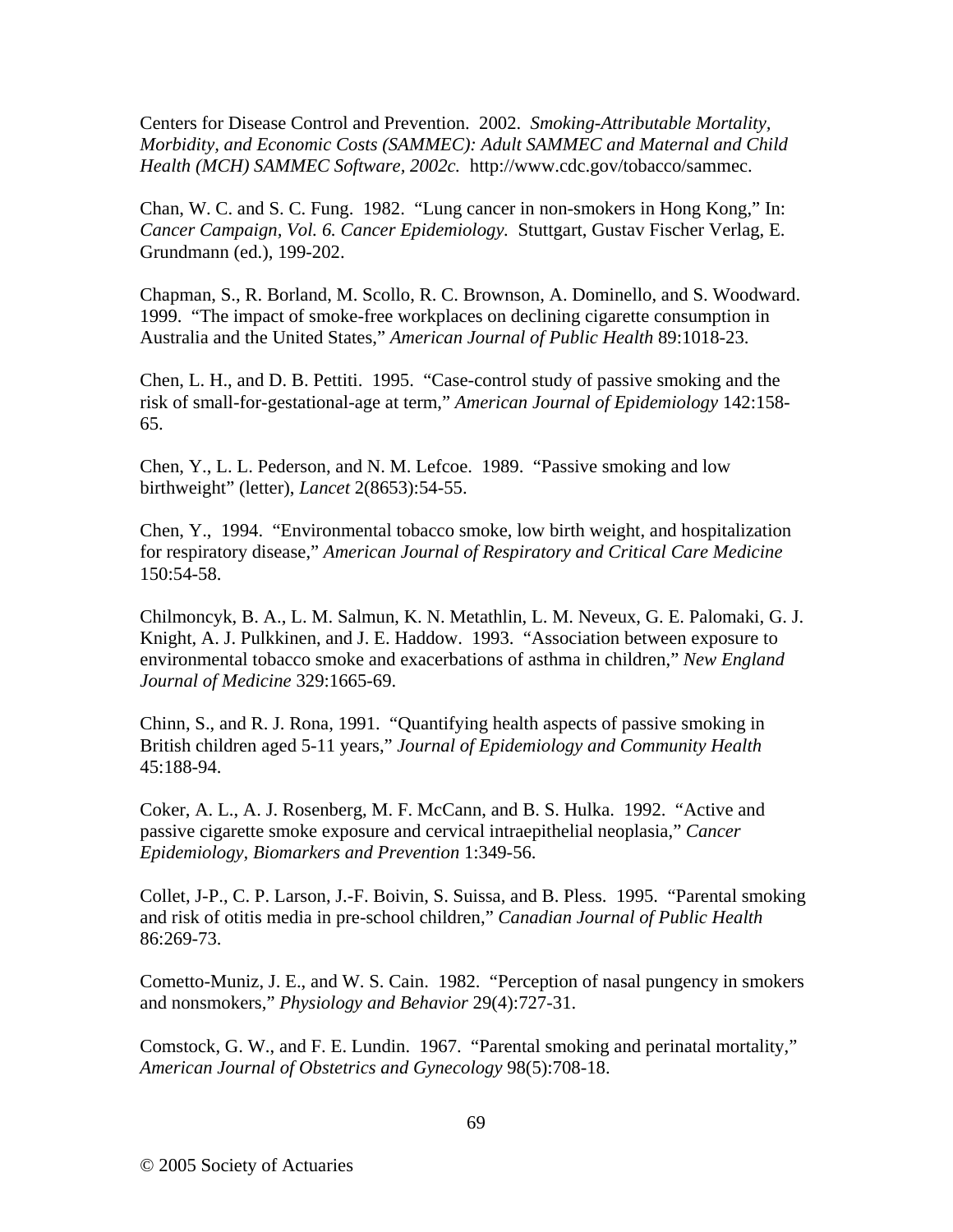Comstock, G. W., M. B. Meyer, K. J. Helsing, and M. S. Tockmen. 1981. "Respiratory effects of household exposures to tobacco smoke and gas cooking," *American Review of Respiratory Disease* 124:143-48.

Cook, D. G., P. H. Whincup, O. Papacosta, D. P. Strachan, M. J. Jarvis, and A. Bryant. 1993. "Relation of passive smoking as assessed by salivary cotinine concentration and questionnaire to spirometric indices in children," *Thorax* 48:14-20.

Correa, P., L. W. Pickle, E. Fontham, Y. Lin, and B. S. Hulka. 1983. "Passive smoking and lung cancer," *Lancet* 2(8350):595-97.

Cuijpers, C. E. J., G. M. H. Swaen, G. Wesseling, F. Sturmans, and E. F. M. Wouters. 1995. "Adverse effects of the indoor environment on respiratory health in primary school children," *Environmental Research* 68:11-23.

Cunningham, J., D. W. Dockery, D. R. Gold, and F. E. Speizer. 1995. "Racial differences in the association between maternal smoking during pregnancy and lung function in children," *American Journal of Respiratory and Critical Care Medicine* 152:565-69.

Cunningham, J., D. W. Dockery, and F. E. Speizer. 1994. "Maternal smoking during pregnancy as a predictor of lung function in children," *American Journal of Epidemiology* 139:1139-52.

Dayal, H. H., S. Khuder, R. Sharrar, and N. Trieff. 1994. "Passive smoking in obstructive respiratory diseases in an industrialized urban population," *Environmental. Research* 65:161-71.

Dobson. A. J., H. M. Alexander, R. F. Heller, and D. M. Lloyd. 1991. "Passive smoking and the risk of heart attack or coronary death," *Medical Journal of Australia* 154:793-97.

Douglas, R. M., A. Woodward, H. Miles, S. Buetwo, and D. Morris. 1994. "A prospective study of promeness to acute respiratory illness in the first two years of life," *International Journal of Epidemiology* 23:818-26.

Du, Y. X., et al. 1996. "An epidemiological study of risk factors for lung cancer in Guangzhou, China," *Lung Cancer* 14 (Supplement 1):S9-S37.

Du, Y. X., Q. Cha, Y. Z. Chen, and J. M. Wu. 1993. "Exposure to environmental tobacco smoke and female lung cancer in Guangzhou, China," *Proceedings of Indoor Air* 1:511-16.

Dunn, J. D., J. E. Cometto-Muniz, and W. S. Cain. 1982. "Nasal reflexes: Reduced sensitivity to CO<sub>2</sub> irritation in cigarette smokers," *Journal of Applied Toxicology* 2:176-296.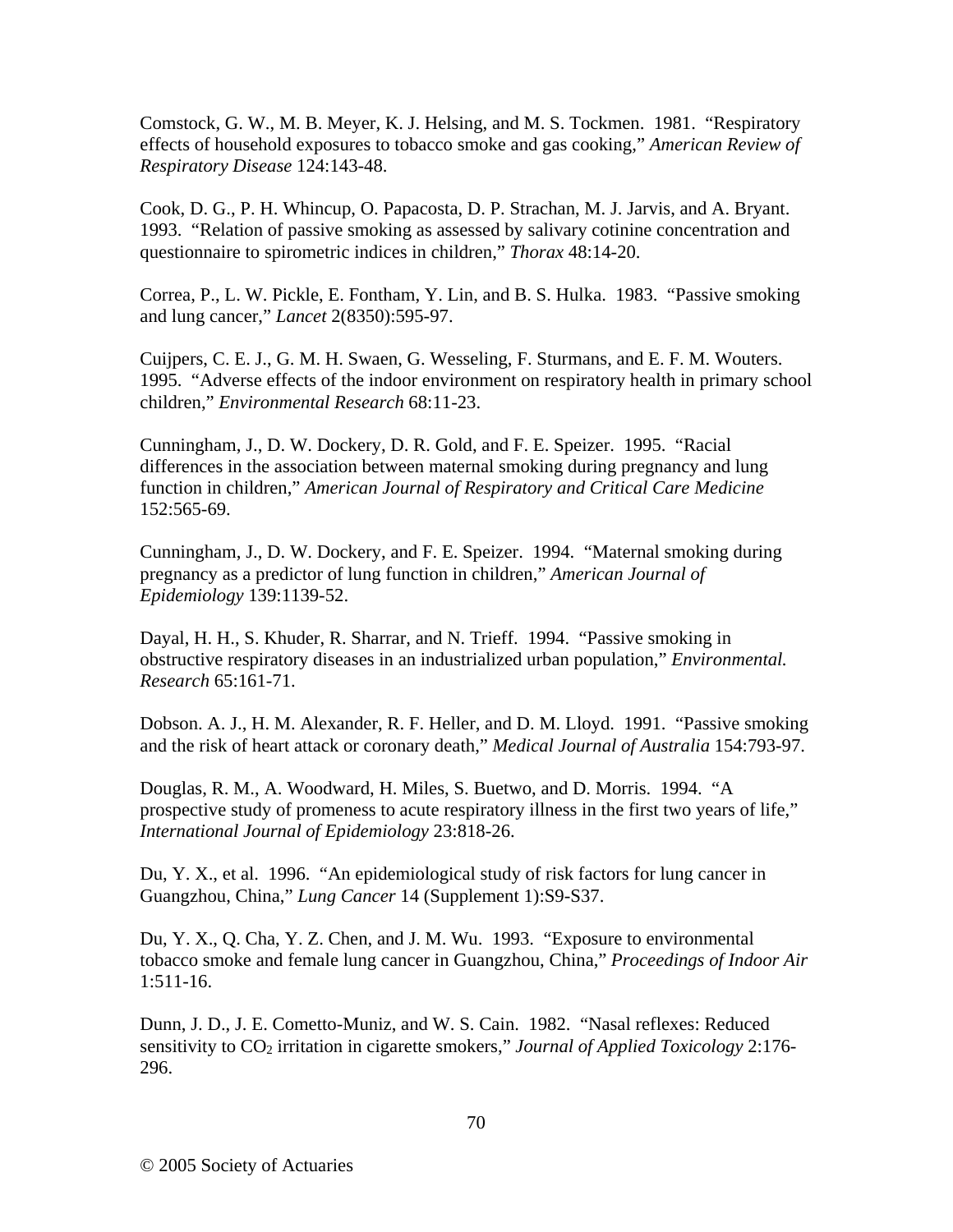Ehrlich, R., M. Kattan, J. Godbold, D. S. Saltzberg, K. T. Grimm, P. J. Landrigan, and D. E. Lilienfeld. 1992. "Childhood asthma and passive smoking. Urinary cotinine as a biomarker of exposure," *American Review of Respiratory Disease* 145:594-99.

Enstrom, J. E., and G. C. Kabat. 2003. "Environmental Tobacco Smoke and Tobacco Related Mortality in a Prospective Study of Californians, 1960-98." *British Medical Journal* 326:1057.

Environmental Protection Administration. 2002. *Cost of Illness Handbook*, Washington, DC: Environmental Protection Administration.

Eskenazi, B., and J. J. Bergmann. 1995. "Passive and active maternal smoking during pregnancy, as measured by serum cotinine, and postnatal smoke exposure. I. Effects on physical growth at age 5 years," *American Journal of Epidemiology* 142:S10- S18.

Eskenazi, B., A. W. Prehn, and R. E. Christianson. 1995. "Passive and active maternal smoking as measured by serum cotinine: The effect on birthweight," *American Journal of Public Health* 85:395-98.

Eskenazi, B., and L. S. Trupin. 1995. "Passive and active maternal smoking during pregnancy, as measured by serum cotinine, and postnatal smoke exposure. II. Effects on neurodevelopment at age 5 years," *American Journal of Epidemiology* 142:S19-S29.

Euler, G. L., D. E. Abbey, J. E. Hodgkin, and A. R. Magie. 1988. "Chronic obstructive pulmonary disease symptom effects of long-term cumulative exposure to ambient levels of total oxidants and nitrogen dioxide in California Seventh-Day Adventist residents," *Archives of Environmental Health* 43:279-85.

Evans, H. J., J. Fletcher, M. Torrance, and T. B. Hargreave. 1981. "Sperm abnormalities and cigarette smoking," *Lancet* 1(8221):627-29.

Evans, R. III, D. I. Mullally, and R. W. Wilson. 1987. "National trends in the morbidity and mortality of asthma in the U.S. Prevalence, hospitalization and death from asthma over two decades:1961-1984," *Chest (Suppl.)* 91:65S-74S.

Everson, R. B., D. P. Sandler, A. J. Wilcox, D. Schreinemachers, D. L. Shore, and C. Weinberg. 1986. "Effect of passive exposure to smoking on age at natural menopause," *British Medical Journal* 293(6550):792.

Ey, J. L., C. J. Holberg, M. B. Aldous, A. L. Wright, F. D. Martinez, and L. M. Taussig. 1995. "Passive smoke exposure and otitis media in the first year of life," *Pediatrics* 95:670-77.

Fleming, D. W., S. L. Cochi, A. W. Hightower, and C. V. Broome. 1987. "Childhood upper respiratory tract infections: To what degree is incidence affected by day-care attendance?" *Pediatrics* 79:55-60.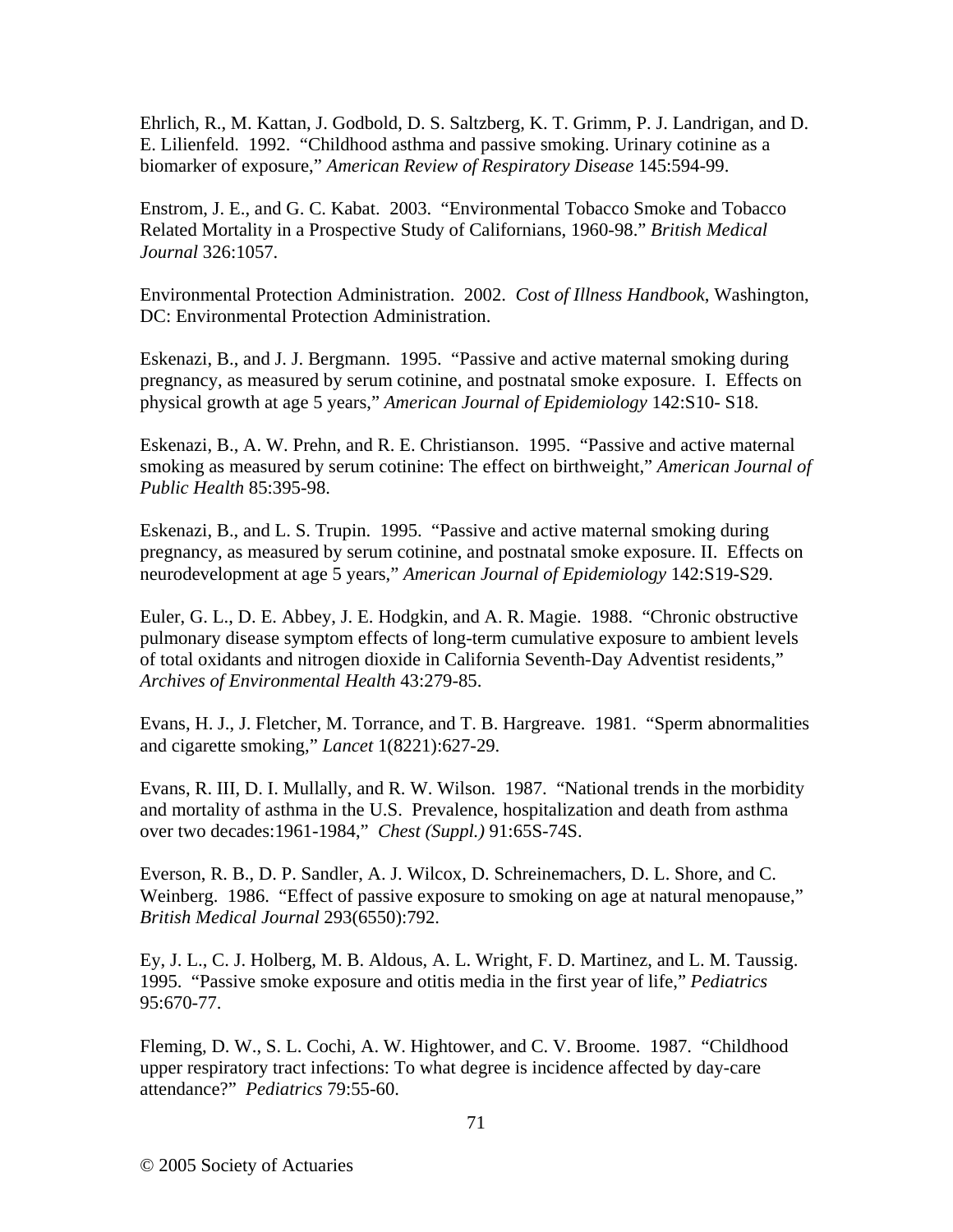Florack, E. I., G. A. Zielhuis, and R. Rolland. 1994. "Cigarette smoking, alcohol consumption, and caffeine intake and fecundability," *Preventive Medicine* 23:175-80.

Fontham, E. T. H., P. Correa, A. Wu-Williams, P. Reynolds, R. S. Greenberg, P. A. Buffler, V. W. Chen, P. Boyd, T. Alterman, D. F. Austin, J. Liff, and S. D. Greenberg. 1991. "Lung cancer in nonsmoking women: A multicenter case-control study," *Cancer Epidemiology, Biomarkers & Prevention* 1:35-43

Fontham, E. T. H., et al. 1994. "Environmental tobacco smoke and lung cancer in nonsmoking women," *Journal of the American Medical Association* 271:1752-59.

Forastiere, F., G. M. Corbo, P. Michelozzi, R. Pistelli, N. Agabiti, G. Brancato, G. Ciappi, and C. A. Perucci. 1992. "Effects of environment and passive smoking on the respiratory health of children," *International Journal of Epidemiology* 21:66-73.

Fortier, I., S. Marcoux, and J. Brisson. 1994. "Passive smoking during pregnancy and the risk of delivering a small-for-gestational-age infant," *American Journal of Epidemiology* 139(3):294-301.

Fukuda, K., and A. Shibata. 1988. "A case-control study of past history of nasal diseases and maxillary sinus cancer in Hokkaido, Japan," *Cancer Research* 48:1651-52.

Fukuda, K., and A. Shibata. 1990. "Exposure-response relationships between woodworking, smoking or passive smoking, and squamous cell neoplasms of the maxillary sinus," *Cancer Causes and Control* 1:165-68.

Gao, Y. T., et al. 1987. "Lung cancer among Chinese women," *International Journal of Cancer.* 40:604-09.

Garfinkel, L. 1981. "Time trends in lung cancer mortality among nonsmokers and a note on passive smoking," *Journal of the National Cancer Institute* 66:1061-66.

Garfinkel, L., O. Auerbach, and L. Joubert. 1985. "Involuntary smoking and lung cancer: A case control study," *Journal of the National Cancer Institute* 75:463-69.

Garland. C., E. Barrett-Connor, L. Suarez, M. H. Criqui, and D. L. Wingard. 1985. "Effects of passive smoking on ischemic heart disease mortality of nonsmokers: A prospective study," *American Journal of Epidemiology* 121(5):645-50.

Geng, G., Z. H. Liang, A. Y. Zhang, and G. L. Wu. 1988. "On the relationship between smoking and female lung cancer," In: *Smoking and Health,* Aoki, M. et al. (Editors). Amsterdam, Elsevier, 483-86.

Gilliland, F. D., K. Berhane, T. Islam, M. Wenten, E. Rappaport, E. Avol, W. J. Gauderman, R. McConnell, and J. M. Peters. 2003. "Environmental Tobacco Smoke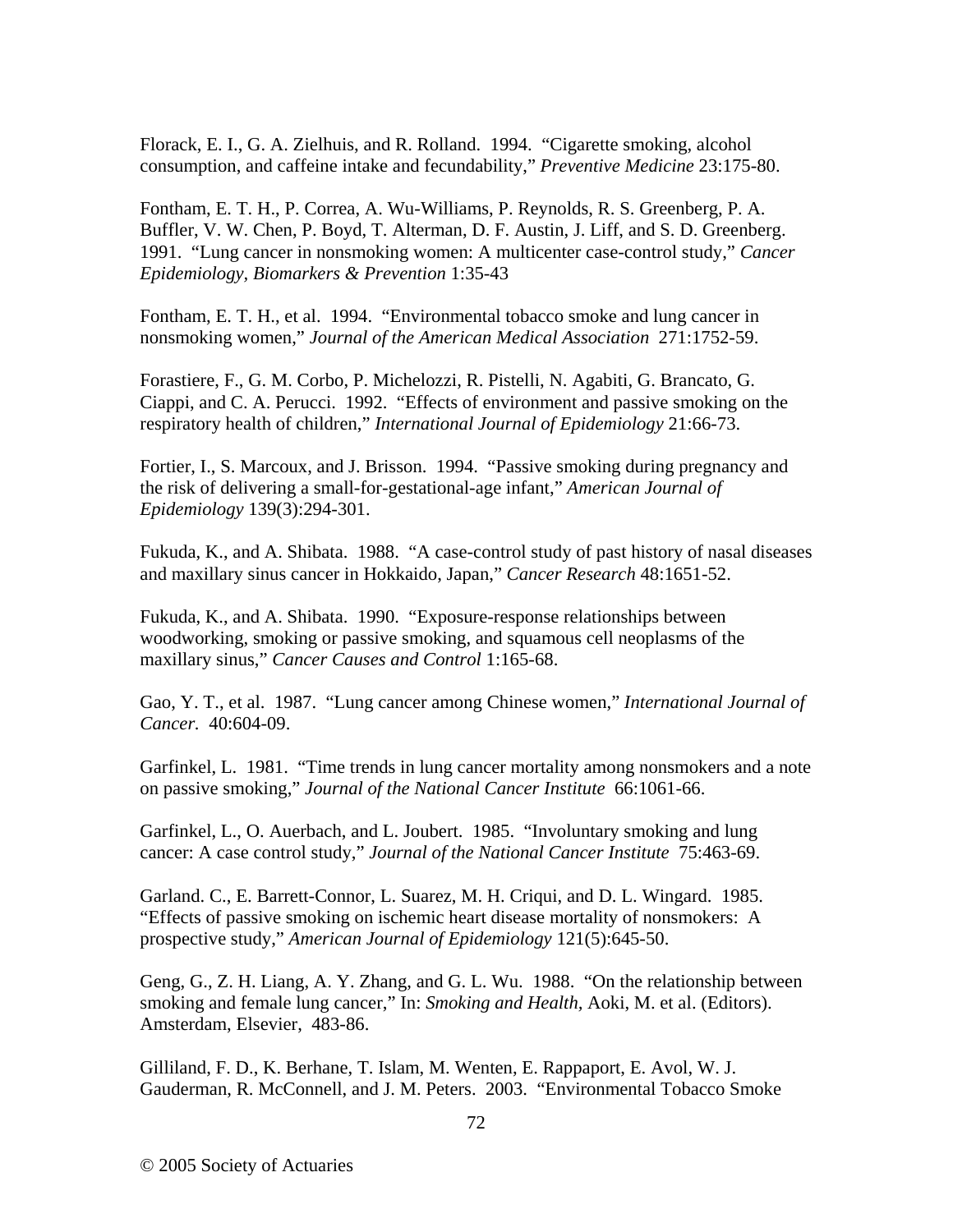and Absenteeism Related to Respiratory Illness in Schoolchildren," *American Journal of Epidemiology* 157:861-69.

Gold, E., L. Gordis, J. Tonascia, and M. Szklo. 1979. "Risk factors for brain tumors in children," *American Journal of Epidemiology* 109(2):309-19.

Gold, E. B., A. Leviton, R. Lopez, F. H. Gilles, E. T. Hedley-Whyte, L. N. Kolonel, J. L. Lyon, G. M. Swanson, N. S. Weiss NS, et al. 1993. "Parental smoking and risk of childhood brain tumors," *American Journal of Epidemiology* 137 (6):620-28.

Golding, J., M. Paterson, and L. J. Kinlen. 1990. "Factors associated with childhood cancers in a national cohort study," *British Journal of Cancer* 62:304-08.

Greer, J. R., D. E. Abbey, and R. J. Burchette. 1993. "Asthma related to occupational and ambient air pollutants in nonsmokers," *Journal of Occupational Medicine* 35:909-15.

Grufferman, S., H. H. Wang, E. R. Delong, S. Y. S. Kimm, E. S. Deizell, and J. M. Falletta. 1982. "Environmental factors in the etiology of rhabdomyosarcoma in childhood," *Journal of the National Cancer Institute* 68:107-13.

Haby, M. M., J. K. Peat, and A. J. Woolcock. 1994. "Effect of passive smoking, asthma, and respiratory infection on lung function in Australian children," *Pediatric Pulmonology* 18:323-29.

Haglund, B., S. Cnattingius, and P. Otterblad-Olausson. 1995. "Sudden Infant Death Syndrome in Sweden, 1983-1990: Season at death, age at death, and maternal smoking," *American Journal of Epidemiology* 142:619-24.

Hauth, J. C., J. Hauth, R. B. Drawbaugh, L. C. Gilstrap, and W. P. Pierson. 1984. "Passive smoking and thiocyanate concentrations in pregnant women and newborns," *Obstetrics and Gynecology* 63(4): 519-22.

He, Y., L. S. Li, Z. H. Wan, L. S. Li, X. L. Zheng, and G. L. Jia. 1989. "Women's passive smoking and coronary heart disease," *Chinese Journal of Preventive Medicine* 23  $(1):19-22.$ 

He, Y., T. H. Lam, L. S. Li, L. S. Li, R. Y. Du, G. L. Jia, J. Y. Huang, and J. S. Zheng. 1994. "Passive smoking at work as a risk factor for coronary heart disease in Chinese women who have never smoked," *British Medical Journal* 308:380-84.

Hearey, C. D., J. A. Harris, M. S. Usatin, D. M. Epstein, H. K. Ury, and R. R. Neutra. 1984. "Investigation of a cluster of anencephaly and spina bifida," *American Journal of Epidemiology* 120(4):559-64.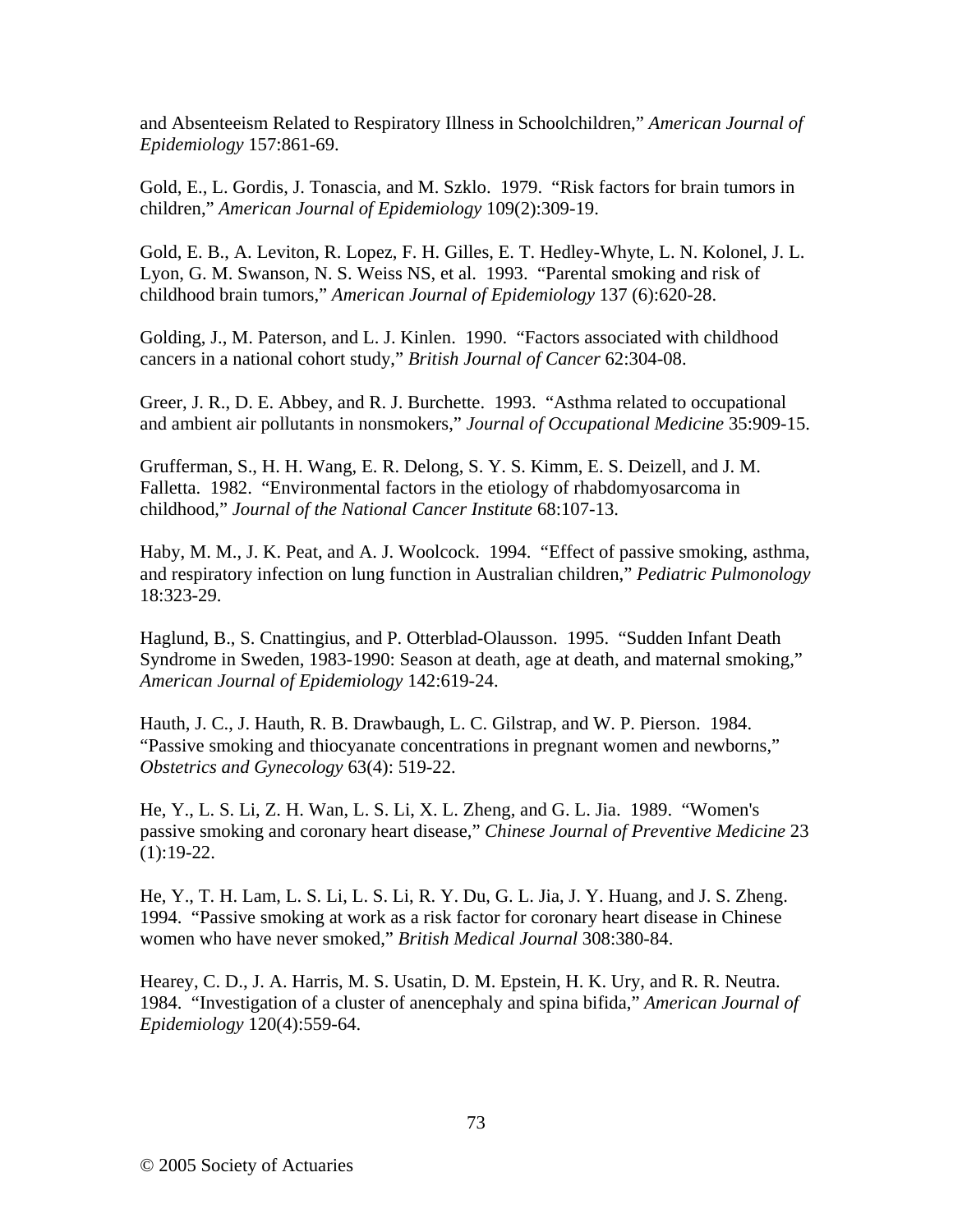Helsing, K. J., D. P. Sandler, G. W. Comstock, and E. Chee. 1988. "Heart disease mortality in nonsmokers living with smokers," *American Journal of Epidemiology* 127(5):915-22.

Hirayama, T. 1984. "Cancer mortality in nonsmoking women with smoking husbands based on a large-scale cohort study in Japan," *Preventive Medicine* 13:680-90.

Hirayama, T. 1984. "Lung Cancer in Japan: Effects of Nutrition and Passive Smoking." In: *Lung Cancer: Causes and Prevention.* Verlag Chemie International Inc 175-95.

Hirayama, T. 1981. "Nonsmoking wives of heavy smokers have a higher risk of lung cancer: A study from Japan," *British Medical Journal* 282:183-85.

Hirayama, T. 1990. "Passive smoking (Reply to PN Lee)," *New Zealand Medical Journal* 103(883):54.

Hirayama, T. 1983. "Passive Smoking and Lung Cancer, Nasal Sinus Cancer, Brain Tumor and Ischemic Heart Disease." In: *Proceedings of the Fifth World Conference on Smoking and Health, Volume 1.* Forbes, W. F.; R. C. Frecker, and D. Nostbakken, (Editors). Winnipeg, Canada: Canadian Council on Smoking and Health, 137-41.

Hole, D. J., C. R. Gillis, C. Chopra, and V. M. Hawthorne. 1989. "Passive smoking and cardiorespiratory health in a general population in the west of Scotland," (see comments). *British Medical Journal* 299(6696):423-27.

Holmberg, P. C., and M. Nurminen. 1980. "Congenital defects of the central nervous system and occupational factors during pregnancy. A case-referent study," *American Journal of Industrial Medicine* 1:167-76.

Howe, G. R., D. Burch, A. M. Chiarelli, H. A. Risch, and B. C. K. Choi. 1989. "An exploratory case-control study of brain tumors in children," *Cancer Research.* 49:4349- 52.

Humble, C. G., J. M. Samet, and D. R. Pathak. 1987. "Marriage to a smoker and lung cancer risk," *American Journal of Public Health* 77:598-602.

Humble, C., J. Croft, A. Gerber, M. Casper, C. G. Hames, and H. A. Tyroler. 1990. "Passive smoking and 20-year cardiovascular disease mortality among nonsmoking wives, Evans County, Georgia," *American Journal of Public Health* 80(5):599-601.

Inoue, R., and T. Hirayama. 1988. "Passive smoking and lung cancer in women," In: *Smoking and Health,* Aoki, M. et al. (Editors). Amsterdam, Elsevier, 283-85.

International Agency for Research on Cancer (IARC). 2004. *Tobacco Smoke and Involuntary Smoking, Monograph 83.* Lyon, France: IARC.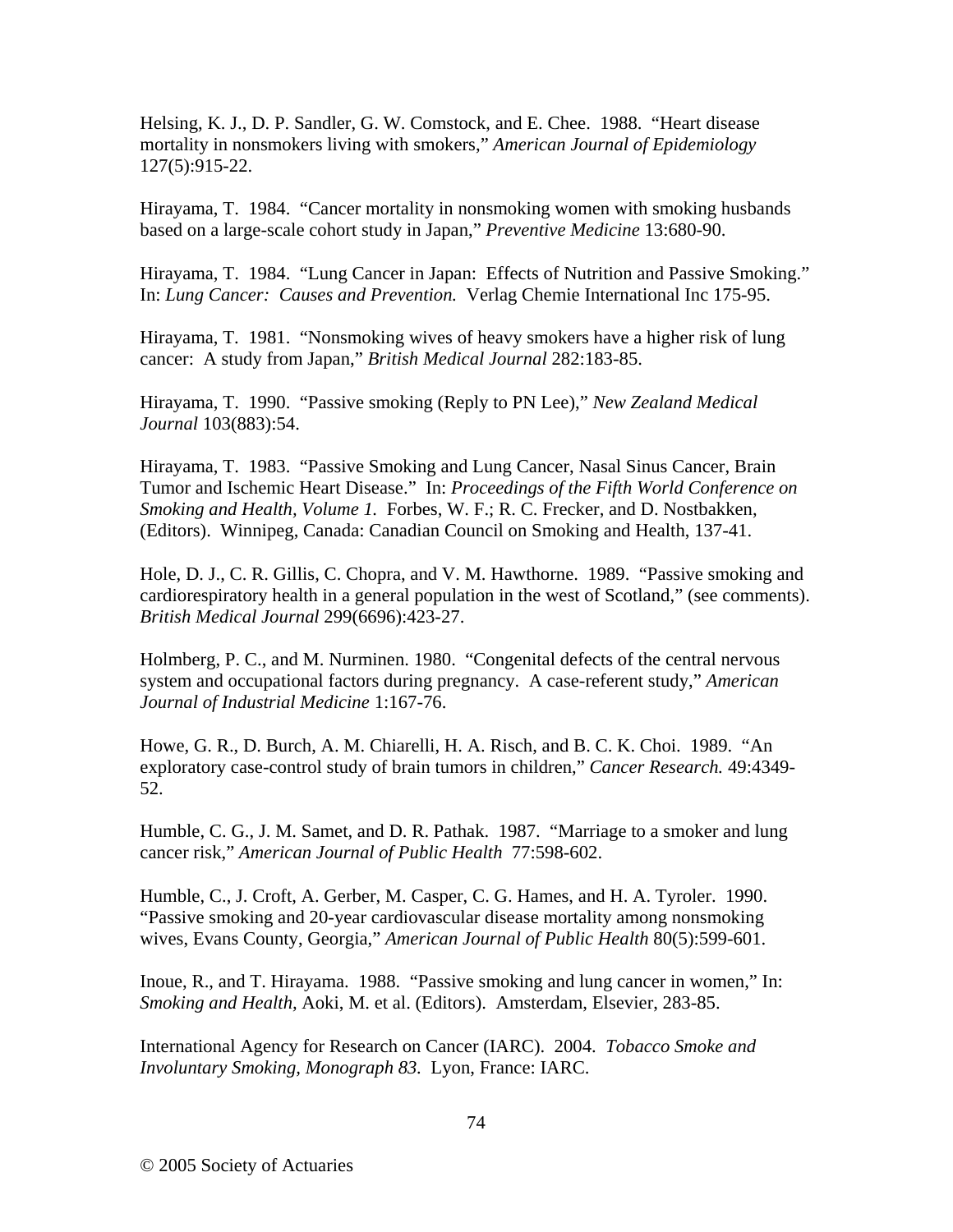Jaakkola, M. S., J. K. Jaakkola, M. R. Becklake, and P. Ernst. 1995. "Passive smoking and evolution of lung function in young adults. An 8-year longitudinal study," *Journal of Clinical Epidemiology* 48:317-27.

Jackson, R., R. Scragg, and Beaglehole. 1991. "Alcohol consumption and risk of coronary heart disease," *British Medical Journal* 303:211-15.

Jackson, R. T. 1989. (unpublished dissertation). *The Auckland Heart Study* (Dissertation). Aukland, New Zealand: University of Auckland. 157-72.

Janerich, D. T., et al. 1990. "Lung cancer and exposure to tobacco smoke in the household," *New England Journal of Medicine* 323:632-36.

Jindal, S. K., D. Gupta, and A. Singh. 1994. "Indices of morbidity and control of asthma in adult patients exposed to environmental tobacco smoke," *Chest* 106:746-49.

John, E. M., D. A. Savitz, and D. P. Sandler. 1991. "Prenatal exposure to parents' smoking and childhood cancer," *American Journal of Epidemiology* 133(2):123-32.

Johnson, E., F. Dominici, M. Griswold, and S. Zeger. 2003. "Disease Cases and Their Medical Costs Attributable to Smoking: An Analysis of the National Medical Expenditure Survey," *Journal of Econometrics* 112:135-51.

Johnson, K. C., J. Hu, Y. Mao, et al. 2001. "Lifetime residential and workplace exposure to environmental tobacco smoke and lung cancer in never-smoking women, Canada 1994-1997," *International Journal of Cancer* 93:902-06.

Kabat, G. C., S. D. Stellman, and E. L. Wynder. 1995. "Relation between exposure to environmental tobacco smoke and lung cancer in lifetime nonsmokers," *American Journal of Epidemiology* 142:141-48.

Kabat, G. C., G. S. Dieck, and E. L. Wynder. 1986. "Bladder cancer in nonsmokers," *Cancer* 57(2):362-67.

Kabat, G. C., and E. L. Wynder. 1984. "Lung cancer in nonsmokers," *Cancer* 53:1214- 21.

Kalandidi, A., D. Trichopoulos, A. Hatzakis, S. Tzannes, and R. Saracci. 1990. "The effect of involuntary smoking on the occurrence of chronic obstructive pulmonary disease," *Sozial- und Präventivmedizin* 35(1):12-16.

Kalandidi, A., D. Trichopoulos, A. Hatzakis, S. Tzannes, and R. Saracci. 1987. "Passive smoking and chronic obstructive lung disease," *Lancet* 2(8571):1325-26.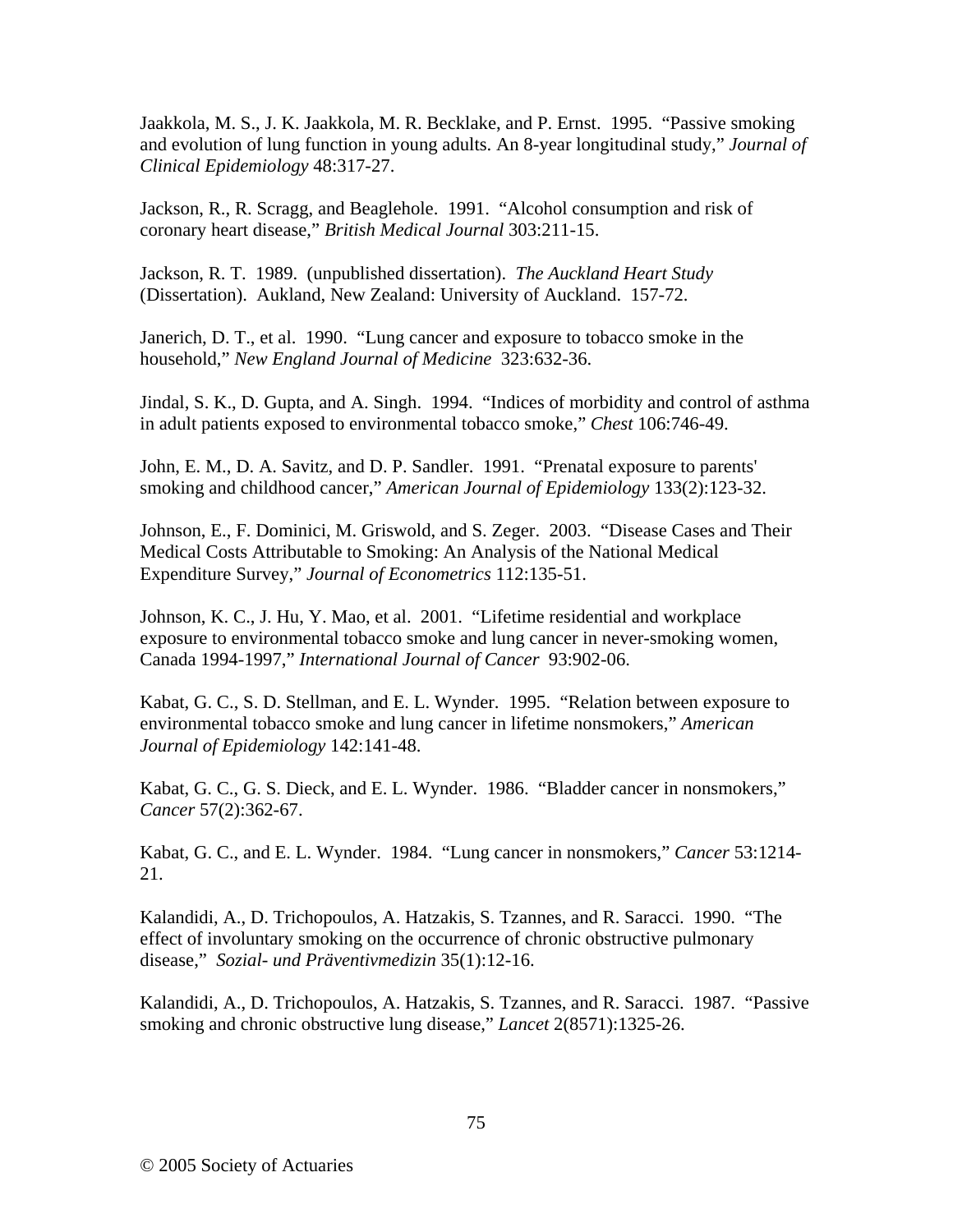Kallail, K. J., H. R. Rainbolt, and M. D. Bruntzel. 1987. "Passive smoking and middle ear problems in Kansas public school children," *Journal of Communication Disorders* 20(3):187-96.

Karakostov, P. 1985. "Passive smoking among pregnant women and its effect on the weight and height of the newborn infant," *Akusherstvo i Ginekologiia* 24(2):28-31.

Kauffman, F., D. W. Dockery, F. E. Speizer, and B. G. Ferris. 1989. "Respiratory symptoms and lung function in relation to passive smoking: A comparative study of American and French women," *International Journal of Epidemiology* 18(2):334-44.

Kauffmann, F., J. S. Tessier, and P. Oriol. 1983. "Adult passive smoking in the home environment: A risk factor for chronic airflow limitation," *American Journal of Epidemiology* 117:269-80.

Kawachi, I., G. A. Colditz, F. E. Speizer, J. E. Manson, M. J. Stampfer, W. C. Willett, and C. H. Hennekens. 1997. "A prospective study of passive smoking and coronary heart disease," *Circulation* 95(10):2374-79.

Kentner, M., G. Triebig, and D. Weltle. 1984. "The influence of passive smoking on pulmonary function - A study of 1,351 office workers," *Preventive Medicine* 13:656-69.

Kjaergaard, S., O. F. Pedersen, and L. Molhave. 1990. "Common chemical sense of the eyes – Influence of smoking, age, and sex," *Indoor Air '90: Proceedings of the 5th International Conference on Indoor Air Quality and Climate.* Toronto. July, 1990. Ottawa: International Conference on Indoor Air Quality and Climate, Inc. 257-62.

Kjaergaard, S., O. F. Pedersen, and L. Molhave. 1992. "Sensitivity of the eyes to airborne irritant stimuli: Influence of individual characteristics," *Archives of Environmental Health* 47:45-50.

Klonoff-Cohen, H. S., S. L. Edelstein, E. S. Lefkowitz, I. P. Srinivasan, D. Kaegi, J. C. Chang, and K. J. Wiley. 1995. "The effect of passive smoking and tobacco expo sure through breast milk on sudden infant death syndrome," *Journal of the American Medical Association* 273:795-98.

Ko, Y.-C., C.-H. Lee, M.-J. Chen, C.-C. Huang, W.-Y. Chang, H.-J. Lin, H.-Z. Wang, and P.-Y. Chang. 1997. "Risk factors for primary lung cancer among non-smoking women in Taiwan," *International Journal of Epidemiology* 26(1):24-31.

Koo, L. C., J. H.-C. Ho, J. F. Fraumeni, W. J. Blot, J. Lubin, and B. J. Stone. 1987. "Measurements of passive smoking and estimates of risk for lung cancer among nonsmoking Chinese females," *International Journal of Cancer* 39:162-69.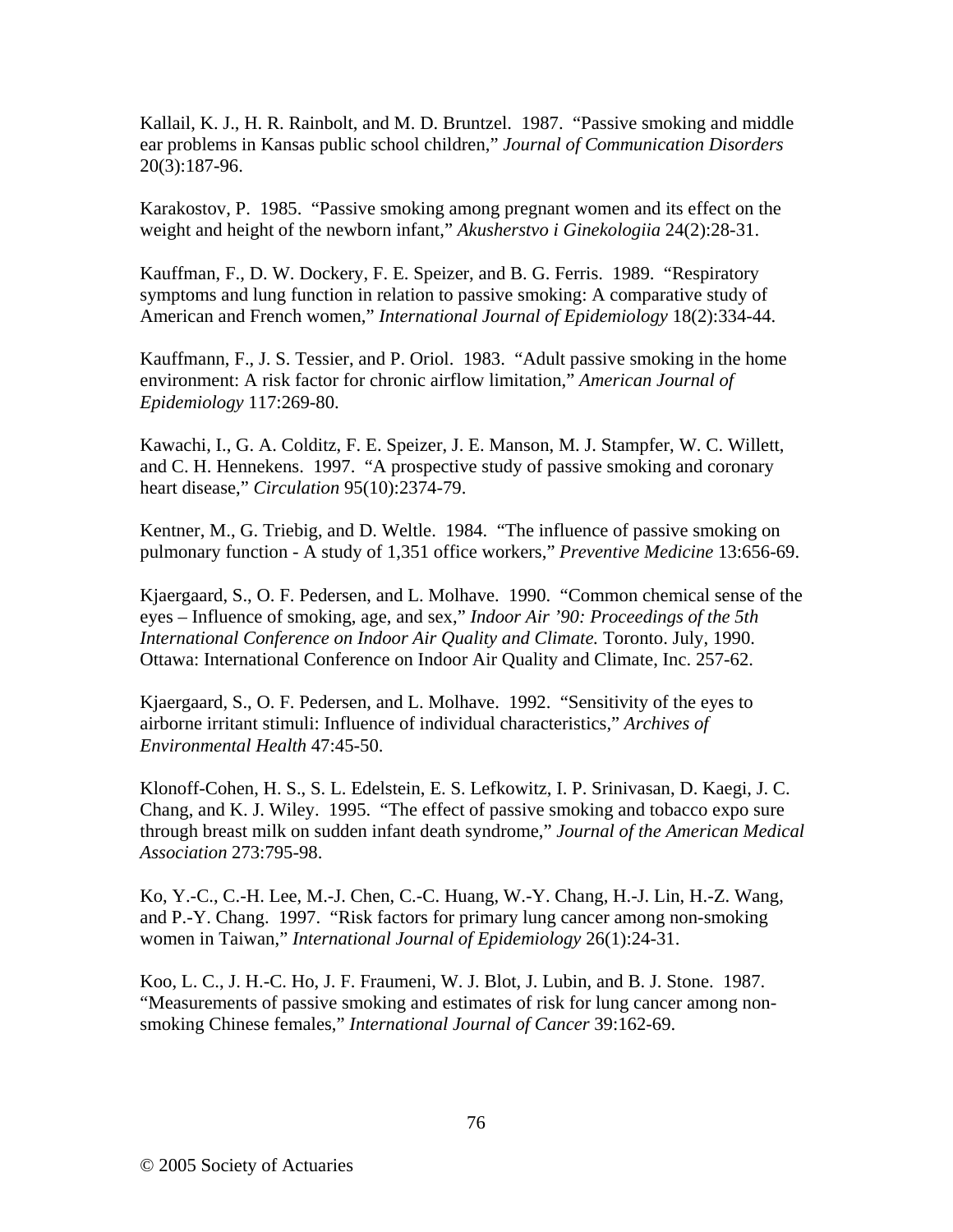Koo, L. C., J. H.-C. Ho, and R. Rylander. 1988. "Life-history correlates of environmental tobacco smoke: A study on nonsmoking Hong Kong Chinese wives with smoking versus nonsmoking husbands," *Social Science and Medicine* 26:751-60.

Kramer, S., E. Ward, A. T. Meadows, and K. E. Malone. 1987. "Medical and drug risk factors associated with neuroblastoma: A case-control study," *Journal of the National Cancer Institute* 78(5):797-804.

Kreuzer, M., et al. 2000. "Gender differences in lung cancer risk by smoking: a multicentre case-control study in Germany and Italy," *British Journal of Cancer* 82: 227- 33.

Kuijten, R. R., G. R. Bunin, C. C. Nass, and A. T. Meadows. 1990. "Gestational and familial risk for childhood astrocytoma: results of a case-control study," *Cancer Research* 50:2608-12.

Lam, T. H., et al. 1987. "Smoking, passive smoking and histological types in lung cancer in Hong Kong Chinese women," *British Journal of Cancer* 56:673-78.

Lam, W. K. 1985. *A clinical and epidemiological study of carcinoma of the lung in Hong Kong.* University of Hong Kong doctoral thesis.

Layard, M. W. 1995. "Ischemic heart disease and spousal smoking in the National Mortality Followback Survey," *Regulatory Toxicology and Pharmacology* 21:180-83.

La Vecchia, C., B. D'Avanzo, M. G. Franzosi, and G. Tognoni. 1993. "Passive smoking and the risk of acute myocardial infarction," *Lancet* 341:505-06.

Lazzaroni, F., S. Bonassi, E. Manniello, L. Morcaldi, E. Repetto, A. Ruocco, A. Calvi, and G. Cotellessa. 1990. "Effect of passive smoking during pregnancy on selected perinatal parameters," *International Journal of Epidemiology* 19(4):960-66.

Lee, C. H., et al. 2000. "Lifetime environmental exposure to tobacco smoke and primary lung cancer of non-smoking Taiwanese women," *International Journal of Epidemiology* 29:224-31.

Lee, P. N., J. Chamberlain, and M. R. Alderson. 1986. "Relationship of passive smoking to risk of lung cancer and other smoking-associated diseases," *British Journal of Cancer* 54:97-105.

LeVois, M. E. and M. W. Layard. 1995. "Publication bias in the environmental tobacco smoke/coronary heart disease epidemiologic literature," *Regulatory Toxicology and Pharmacology* 21:184-91.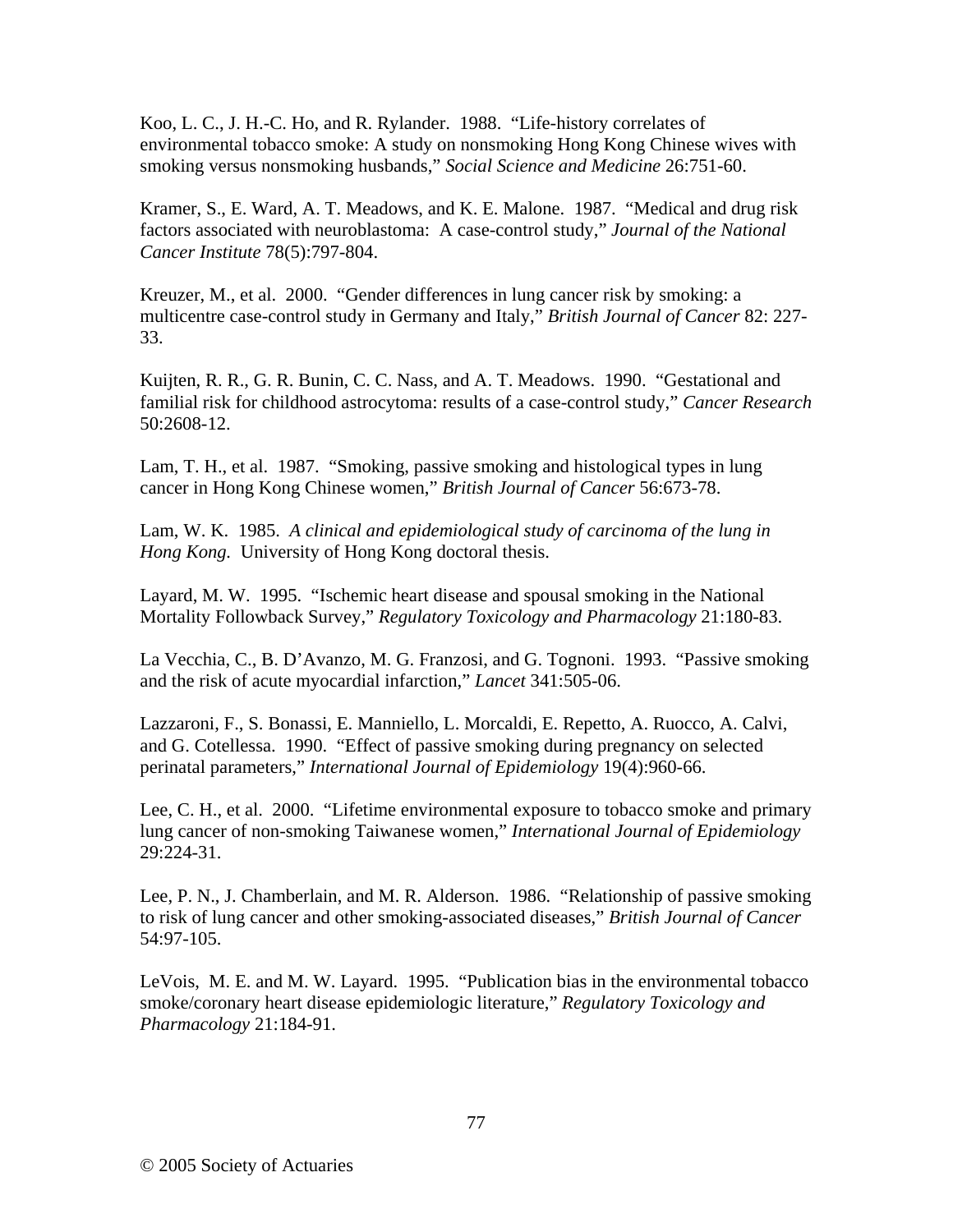Lindbohm, M. L., M. Sallmen, A. Anttila, H. Taskinen, and K. Hemminki. 1991. "Paternal occupational lead exposure and spontaneous abortion," *Scandinavian Journal of Work Environment and Health* 17:95-103.

Liu, O., A. J. Sasco, E. Riboli, and M. X. Hu. 1993. "Indoor air pollution and lung cancer in Guangzhou, People's Republic of China," *American Journal of Epidemiology* 137(2):145-54.

Liu, Z. Y., X. Z. He, and R. S. Chapman. 1991. "Smoking and other risk factors for lung cancer in Xuanwei, China," *International Journal of Epidemiology* 20:26-31.

MacArthur, C., and E. G. Knox. 1987. "Passive smoking and birthweight" (letter), *Lancet* 1(8523):37-38.

MacMahon, B., M. Alpert, and E. Salber. 1966. "Infant weight and parental smoking habits," *American Journal of Epidemiology* 82(3):247-61.

Magnani, C., G. Pastore, L. Luzzatto, M. Carli, P. Lubrano, and B. Terracini. 1989. "Risk factors for soft tissue sarcomas in childhood: A case-control study," *Tumori* 75:396-400.

Magnani, C., G. Pastore, L. Luzzatto, and B. Terracini. 1990. "Parental occupation and other environmental factors in the etiology of leukemia's and non-Hodgkins lymphomas in childhood. A case-control study," *Tumori* 76:413-19.

Magnus, P., K. Berg, T. Bjerkedal, and W. E. Nance. 1984. "Parental determinants of birth weight," *Clinical Genetics* 26:397-405.

Mainous, A. G., and W. J. Hueston. 1994. "Passive smoke and low birth weight. Evidence of a threshold effect," *Archives of Family Medicine* 3:875-78.

Makin, J., P. A. Fried, and B. Watkinson. 1991. "A comparison of active and passive smoking during pregnancy: Long-term effects," *Neurotoxicology and Teratology* 13:5- 12.

Mannino, D., M. Siegel, C. Husten, D. Rose, and R. Etzel. 1996. "Environmental tobacco smoke exposure and health effects in children: results from the 1991 National Health Interview Survey," *Tobacco Control* 5:13-18.

Martin, T. R., and M. B. Bracken. 1986. "Association of low birthweight with passive smoke exposure in pregnancy," *American Journal of Epidemiology* 124(4):633-42.

Martinez, F. D., A. L. Wright, L. M. Taussig, and the Group Health Medical Associates. 1994. "The effect of paternal smoking on the birthweight of newborns whose mothers did not smoke," *American Journal of Public Health* 84:1489-91.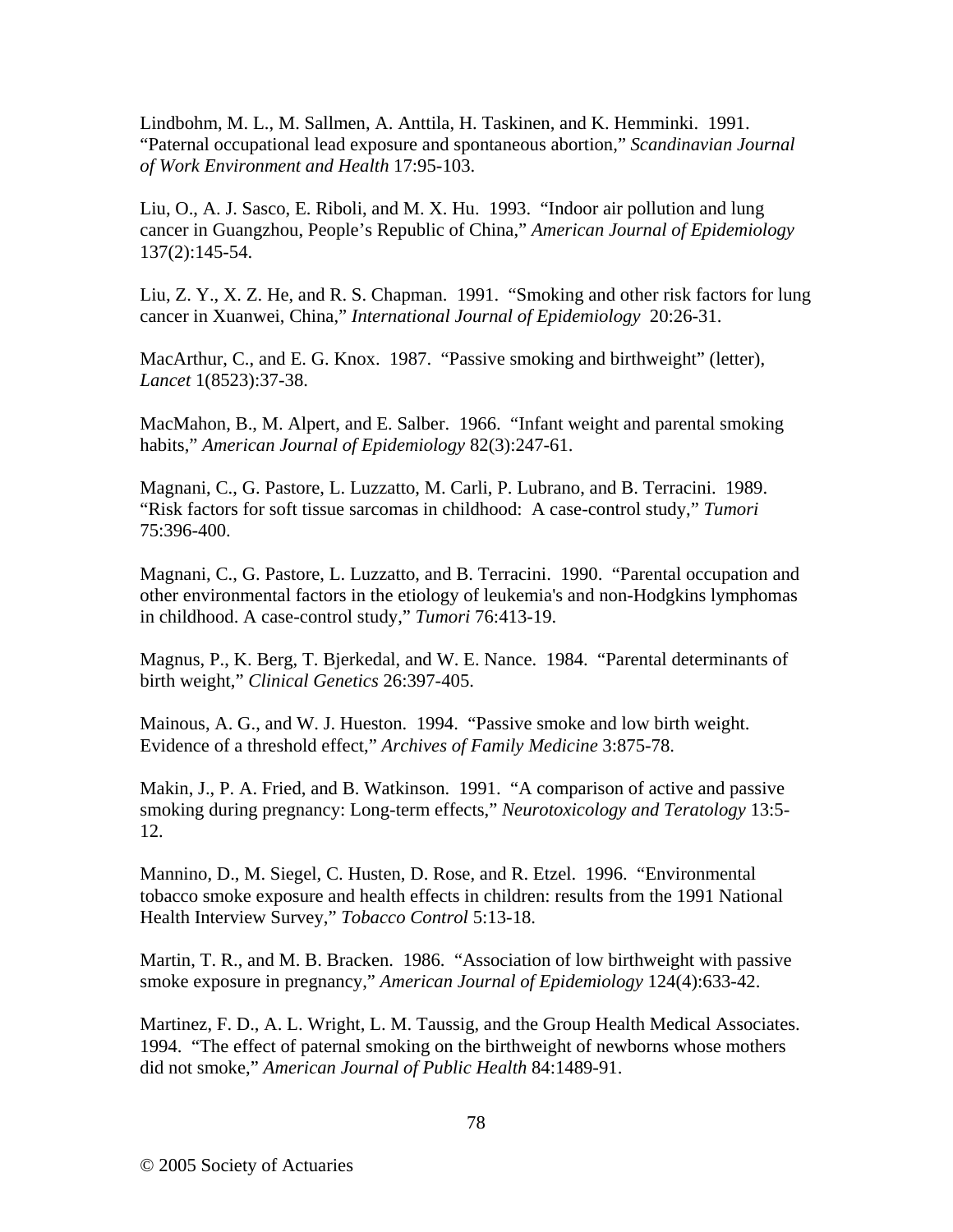Masi, M. A., J. A. Hanley, P. Ernst, and M. R. Becklake. 1988. "Environmental exposure to tobacco smoke and lung function in young adults," *American Review of Respiratory Disease* 138:296-99.

Masjedi, M. R., H. Kazemi, and D. C. Johnson. 1990. "Effects of passive smoking on the pulmonary function of adults," *Thorax* 45:27-31.

Mathai, M., R. Vijayasri, S. Babu, and L. Jeyaseelan. 1992. "Passive maternal smoking and birthweight in a South Indian population," *British Journal of Obstetrics and Gynaecology* 99(4):342-43.

Mathai, M., A. Skinner, K. Lawton, and A. M. Weindling. 1990. "Maternal smoking, urinary cotinine levels and birth-weight," *Australian and New Zealand Journal of Obstetrics and Gynaecology* 30(1):33-36.

Mau, G., and P. Netter. 1974. "The effects of paternal cigarette smoking on perinatal mortality and the incidence of malformations," *Deutsche Medizinische Wochenschrift* 99(21):1113-18.

McCredie, M., P. Maisonneuve, and P. Boyle. 1994. "Antenatal risk factors for malignant brain tumors in New South Wales children," *International Journal of Cancer* 56:6-10.

McGlashan, N. D. 1989. "Sudden infant deaths in Tasmania, 1980-1986: A seven-year prospective study," *Social Science and Medicine* 29:1015-26.

McKinney, P. A., and C. A. Stiller. 1986. "Maternal smoking during pregnancy and the risk of childhood cancer," (Letter) *Lancet* 1:519.

Miller, V. P, C. R. James, C. Ernst, and F. Collin. 1997. *Smoking-Attributable Medical Care Costs: Models and Results*, Berkeley, CA: Berkeley Economic Research Associates.

Misakian, A. L. and L. A. Bero. 1998. "Publication Bias and Research on Passive Smoking," *Journal of the American Medical Association* 280:250-53.

Mitchell, E. A., R. Scragg, A. W. Stewart, D. M. Becroft, B. J. Taylor, R. P. Ford, I. B. Hassall, D. M. Barry, E. M. Allen, and A. P. Roberts. 1991. "Results from the first year of the New Zealand cot death study," *New Zealand Journal of Medicine* 104:71-76.

Mitchell, E. A., R. P. Ford, A. W. Stewart, B. J. Taylor, D. M. Becroft, J. M. Thompson, R. Scragg, I. B. Hassall, D. M. Barry, E. M. Allen, and A. P. Roberts. 1993. "Smoking and the Sudden Infant Death Syndrome," *Pediatrics* 91:893-96.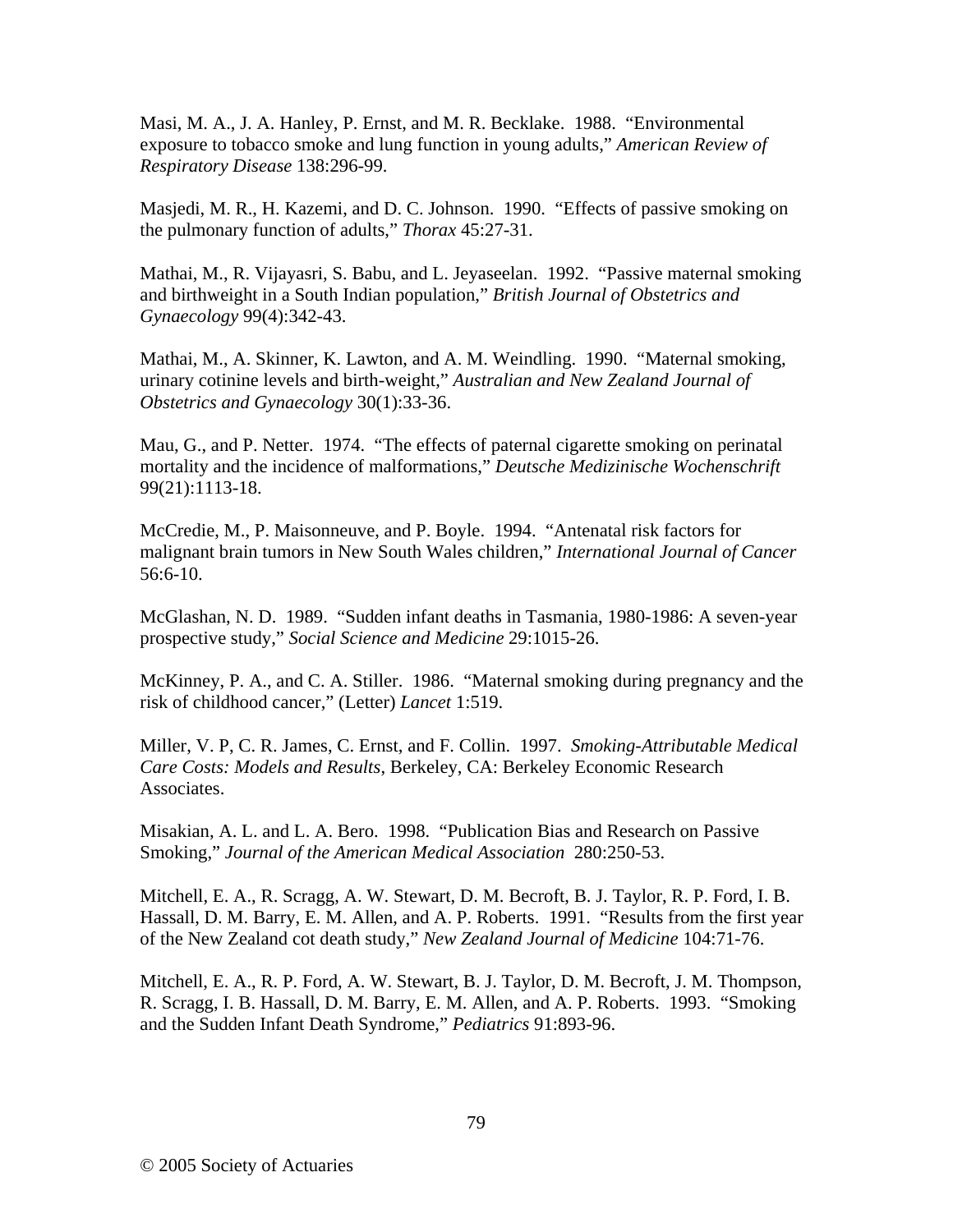Mitchell, E. A., L. Scragg, and M. Clements. 1995. "Location of smoking and the sudden infant death syndrome (SIDS)," *Australian and New Zealand Journal of Medicine* 25:155-56.

Morabia A, M. Bernstein, S. Heritier, and N. Khatchatrian. 1996. "Relation of breast cancer with passive and active exposure to tobacco smoke," *American Journal of Epidemiology* 143:918-28.

Moyes, C. D., J. Weldon, D. Ramades, J. Crane, and N. Pearce. 1995. "Respiratory symptoms and environmental factors in schoolchildren in the Bay of Plenty," *New Zealand Medical Journal.* 108:358-61.

Muramatsu, T., A. Weber, S. Muramatsu, and F. Akermann. 1983. "An experimental study on irritation and annoyance due to passive smoking," *International Archives of Occupational and Environmental Health* 51(4):305-17.

Murray, A. B., and B. J. Morrison, B.J. 1989. "Passive smoking by asthmatics: Its greater effect on boys than on girls and on older than on younger children," *Pediatrics* 84(3):451-59.

Muscat, J. E. and E. L. Wynder. 1995. "Exposure to environmental tobacco smoke and the risk of heart attack," *International Journal of Epidemiology* 24:715-19.

Nakamura, M., A. Oshima, T. Hiyama, N. Kubota, K. Wada, and K. Yano,. 1988. "Effect of passive smoking during pregnancy on birthweight and gestation: A populationbased prospective study in Japan." In: *Smoking and Health, 1987. Proceedings of the 6th World Conference on Smoking and Health* (Tokyo, Japan 1987). Aoki, M., S. Hisamichi, and S. Tominaga, (Editors). *Excerpta Medica, International Congress Series* 780.

National Heart, Lung, and Blood Institute. 1999. *Data Fact Sheet: Asthma Statistics.* Washington, DC: National Institutes of Health.

National Research Council. 1986. *Environmental tobacco smoke: Measuring exposures and assessing health effects.* Committee on Passive Smoking, Board on Environmental Studies and Toxicology. Washington, D.C.: National Academy Press.

Neutel, C. I., and C. Buck. 1971. "Effect of smoking during pregnancy on the risk of cancer in children," *Journal of the National Cancer Institute* 47:59-63.

Ng, T. P., K. P. Hui, and W. C. Tan. 1993. "Respiratory symptoms and lung function effects of domestic exposure to tobacco smoke and cooking by gas in non-smoking women in Singapore," *Journal of Epidemiology and Community Health* 47:454-458.

Nicholl, J. P., and A. O'Cathain. 1992. "Antenatal smoking, post- natal passive smoking, and the Sudden Infant Death Syndrome." In: *Effects of Smoking on the Fetus, Neonate,*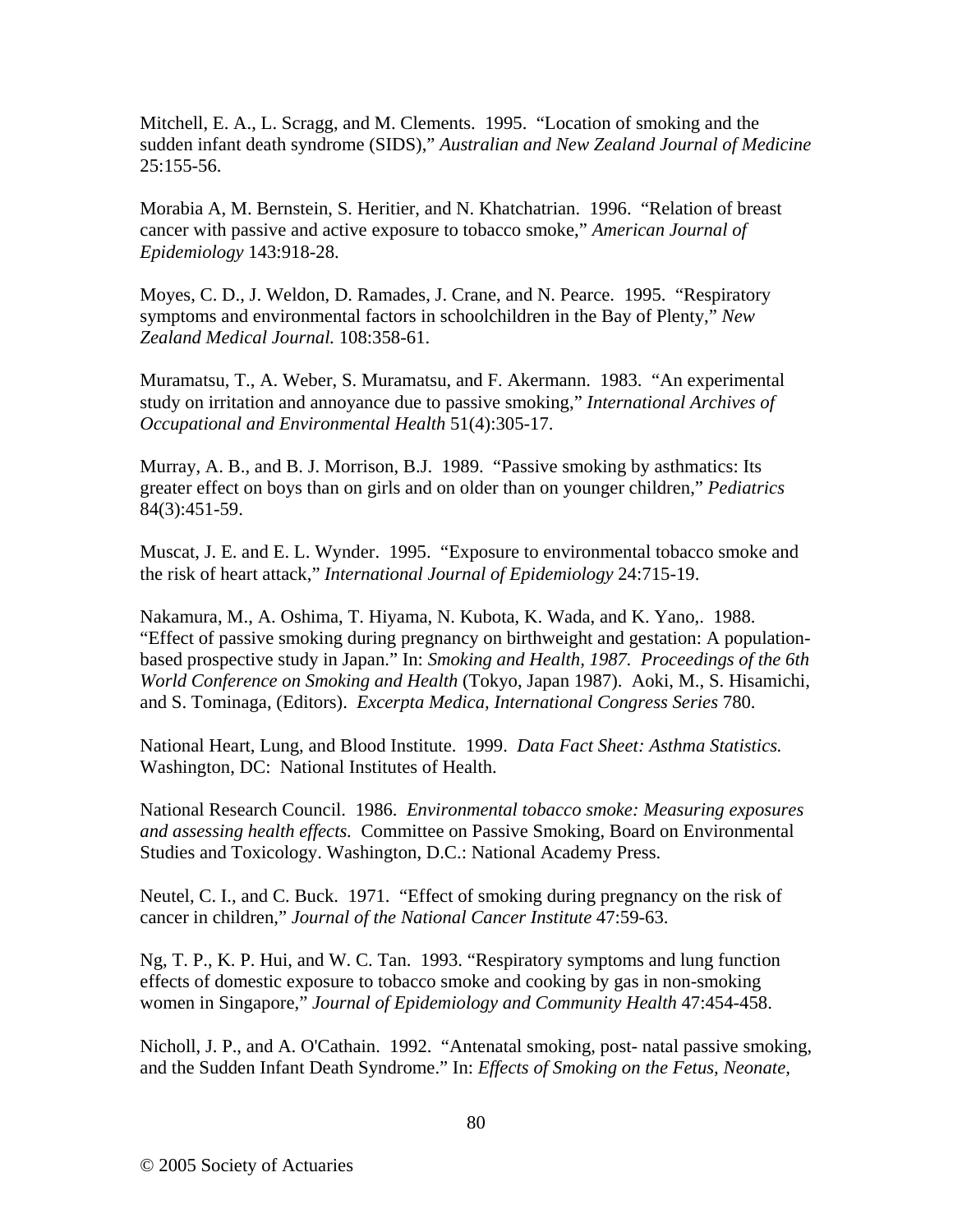*and Child.* Poswillo, D., and E. Alberman, (eds). New York, NY: Oxford University Press.

Nicholson, A. J., S. B. Harty, Howell Fenton and P. Sheridan. 2003. "Wheeze, Eczema and Rhinitis in 6-7 year old Irish Schoolchildren," *Irish Medical Journal* 96(4).

O'Connor, G. T., S. T. Weiss, I. B. Tager, and F. E. Speizer. 1987. "The effect of passive smoking on pulmonary function and nonspecific bronchial responsive ness in a population-based sample of children and young adults," *American Review of Respiratory Disease* 135(4):800-04.

Office on Smoking and Health. 1990. *The Health Benefits of Smoking Cessation, A Report of the Surgeon General, 1990.* Rockville, MD: U.S. Department of Health and Human Services.

Ogawa, H., S. Tominaga, K. Hori, K. Noguchi, I. Kanou, and M. Matsubara. 1991. "Passive smoking by pregnant women and fetal growth," *Journal of Epidemiology and Community Health* 45(2): 164-68.

Olin, G. L. and S. R. Machlin. 2003. *Healthcare Expenses in the Community Population, 1999*, MEPS Chartbook Number 11, AHRQ Pub. No. 03-0038, Rockville, MD:, Agency for Healthcare Research and Quality.

Olsen, J. "Cigarette smoking, tea and coffee drinking, and subfecundity," *American Journal of Epidemiology* 133(7):734-39.

Ostro, B. D., M. J. Lipsett, J. M. Mann, M. Weiner, and J. S. Selner. 1994. "Indoor air pollution and asthma: Results from a panel study," *American Review of Respiratory Disease* 149:1400-96.

Ra, L. 1992. "Passive smoking and hearing loss in infants," *Irish Medical Journal* 85:111-12.

Pershagen, G., Z. Hrubec, and C. Svensson. 1987. "Passive smoking and lung cancer in Swedish women," *American Journal of Epidemiology* 125(1):17-24.

Pershagen, G. 1992. "Passive smoking and lung cancer." In: *Epidemiology of Lung Cancers.* Samet, J. M. (ed.). New York: Marcel Dekker, Inc.

Pirkle, J. L., K. M. Flegal, J. T. Bernert, D. J. Brody, R. A. Etzel, and K. R. Maurer. 1996. "Exposure of the U.S. Population to Environmental Tobacco Smoke," *Journal of the American Medical Association* 275:1233-40.

Preston-Martin, S., and P. Correa. 1989. "Epidemiological evidence for the role of nitroso compounds in human cancer," *Cancer Surveys* 8(2):459-73.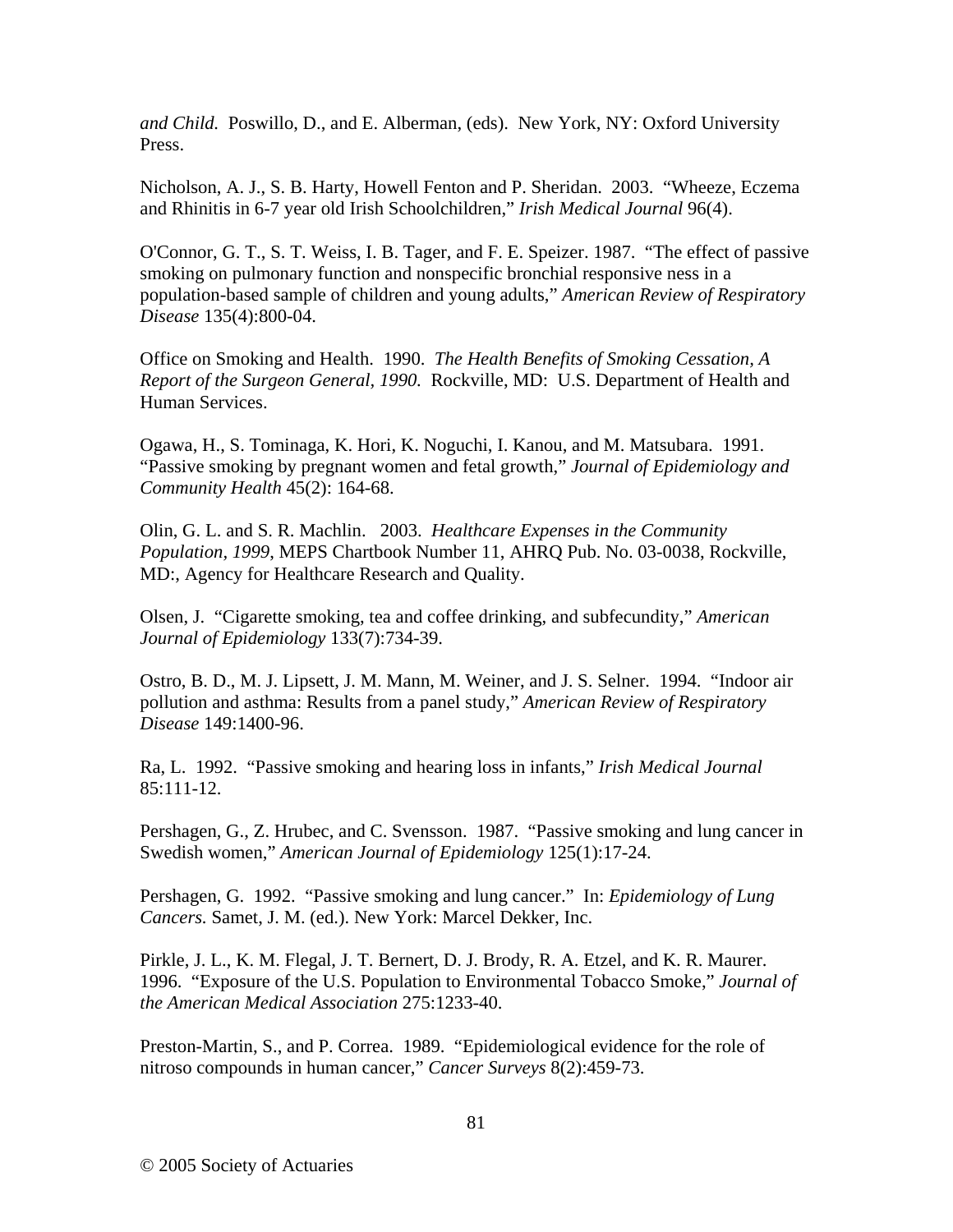Rantakallio, P. 1983. "A follow-up study to the age of 14 of children whose mothers smoked during pregnancy," *Acta Paediatrica Scandinavica* 72:747-53.

Rapiti, E., S. K. Jindal, D. Gupta, and P. Bofetta. 1999. "Passive smoking and lung cancer in Chandigarh, India," *Lung Cancer* 23(3):183-89.

Reynolds, P., G. A. Kaplan, and R. D. Cohen. 1987. "Passive smoking and cancer incidence: Prospective evidence from the Alameda County study" (Abstract), *American Journal of Epidemiology* 126:767.

Reynolds, P., et al. 1996. "Occupational exposure to environmental tobacco smoke (letter)," *Journal of the American Medical Association* 275(6):441-42.

Robbins, A. S., D. E. Abbey, and M. D. Lebowitz. 1993. "Passive smoking and chronic respiratory disease symptoms in non-smoking adults," *International Journal of Epidemiology* 22:809-17.

Rona, R. J., S. Chinn, and C. du V. Florey. 1985. "Exposure to cigarette smoking and children's growth," *International Journal of Epidemiology* 14:402-09.

Rona, R. J., C. du V. Florey, G. C. Clarke, and S. Chinn. 1981. "Parental smoking at home and height of children," *British Medical Journal* 283:1363.

Rona, R. J., S. Chinn. 1993. "Lung function, respiratory illness, and passive smoking in British primary school children," *Thorax* 48:21-25.

Roquer, J. M., J. Figueras, F. Botet, and R. Jimenez, 1995. "Influence on fetal growth of exposure to tobacco smoke during pregnancy," *Acta Paediatrica Scandinavica* 84:118- 21.

Rubin, D. H., P. A. Krasilnikoff, J. M. Leventhal, B. Weile, and A. Berget. 1986. "Effect of passive smoking on birth-weight," *Lancet* 2(8504):415-17.

Saito, R. 1991. "The smoking habits of pregnant women and their husbands, and the effect on their infants," *Nippon Koshu Eisei Zasshi* 38(2):124-31.

Sandler, D. P., G. W. Comstock, K. J. Helsing, and D. L. Shore. 1989. "Deaths from all causes in non- smokers who lived with smokers," *American Journal of Public Health* 79(2):163-67.

Sandler, D. P., R. B. Everson, and A. J. Wilcox. 1985. "Passive smoking in adulthood and cancer risk," *American Journal of Epidemiology* 121(1):37-48.

Sandler, D. P., R. B. Everson, A. J. Wilcox, and J. P. Browder. 1985. "Cancer risk in adulthood from early life exposure to parents' smoking," *American Journal of Public Health* 75(5):487-92.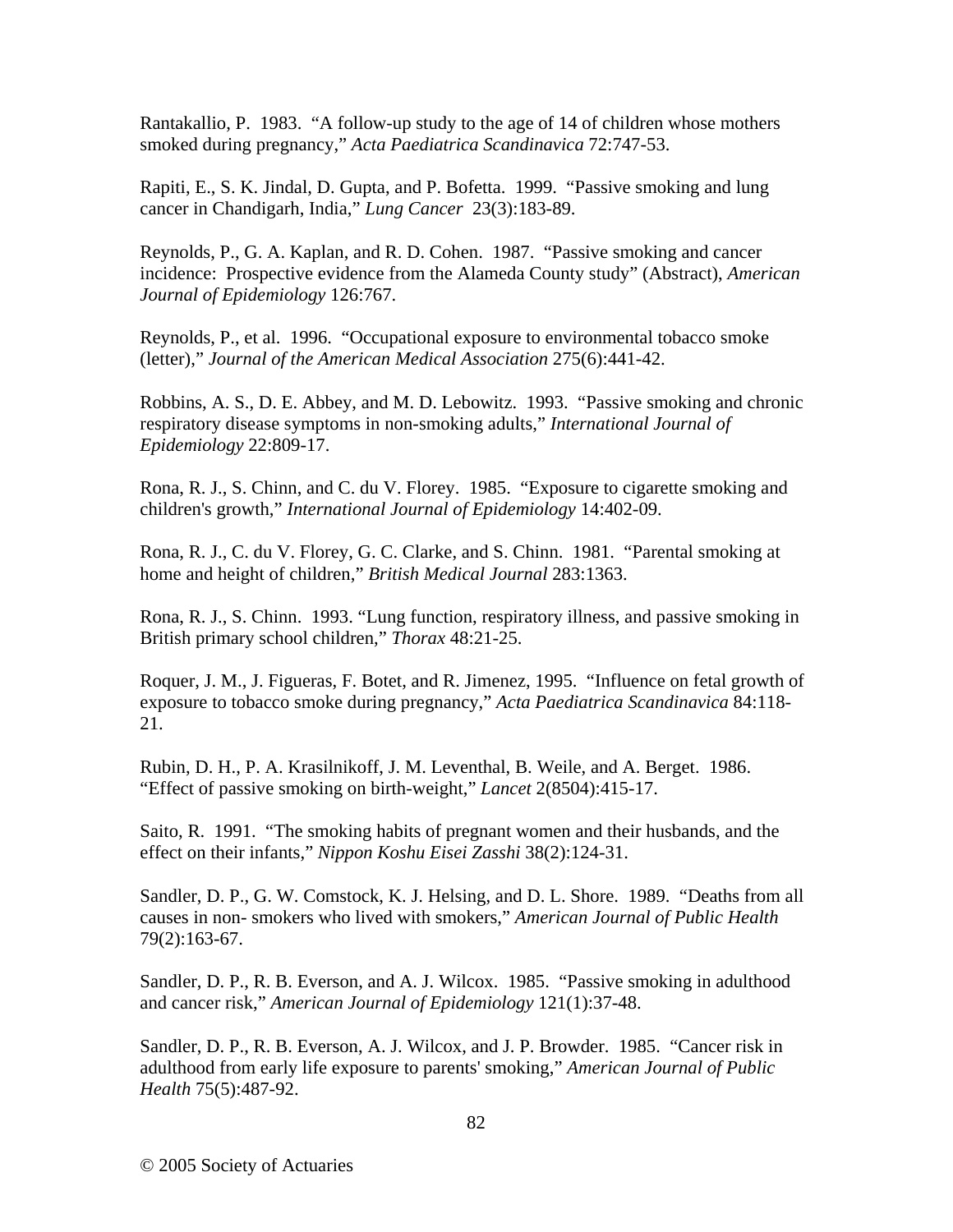Savitz, D. A., P. Schwingl, and M. A. Keels. 1991. "Influence of paternal age, smoking and alcohol consumption on congenital anomalies," *Teratology* 44:429-40.

Schwartz, A. G., P. Yang, and G. M. Swanson. 1996. "Familial risk of lung cancer among nonsmokers and their relatives," *American Journal of Epidemiology* 144(6):554- 62.

Schilling, R. S. F., A. D. Letaj, S. L. Hui, G. J. Beck, J. B. Schoenberg, and A. Bouhuys. 1977. "Lung function, respiratory disease, and smoking in families," *American Journal of Epidemiology* 106:274-83.

Schoendorf, K. C., and J. L. Kiely. 1992. "Relationship of Sudden Infant Death Syndrome to maternal smoking during and after pregnancy," *Pediatrics* 90:905-08, 1992.

Schwartz, A. G., P. Yang, and G. M. Swanson. 1996. "Familial risk of lung cancer among nonsmokers and their relatives," *American Journal of Epidemiology.* 144(6):554- 62.

Schwartz-Bickenbach, D., B. Schulte-Hobein. S. Abt, C. Plum, and H. Nau. 1987. "Smoking and passive smoking during pregnancy and early infancy: Effects on birthweight, lactation period, and cotinine concentrations in mother's milk and infant's urine," *Toxicology Letters* 35(1):73-81.

Seidman, D. S., P. Ever-Hadani, and R. Gale. 1990. "Effect of maternal smoking and age on congenital anomalies," *Obstetrics and Gynecology* 76(6):1046-50.

Shaw, G. M., and C. R. Wasserman. 1993. "Influence of maternal smoking, paternal smoking and involuntary maternal smoke exposures on oral cleft defects," (abstract). *American Journal of Epidemiology* 138(8):596.

Sherrill, D. L., F. D. Martinez, M. D. Lebowitz, M. D. Holdaway, E. M. Flannery, G. P. Herbison, W. R. Stanton, P. A. Silva, and M. R. Sears. 1992. "Longitudinal effects of passive smoking on pulmonary function in New Zealand children," *American Review of Respiratory Disease* 145(5):1136-41.

Shimizu, H., et al. 1988. "A case-control study of lung cancer in nonsmoking women," *Tohoku Journal of Experimental Medicine* 154:389-97.

Slattery, M. L., L. M. Robison, K. L. Schuman, T. K. French, T. M. Abbott, J. C. Overall, Jr, and J. W. Gardner. 1989. "Cigarette smoking and exposure to passive smoke are risk factors for cervical cancer," *Journal of the American Medical Association* 261(11):1593- 98.

Smith, S. J. 1986. *Worklife Estimates: Effects of Race and Education, Bulletin 2254*, Washington, DC: U.S. Department of Labor, Bureau of Labor Statistics.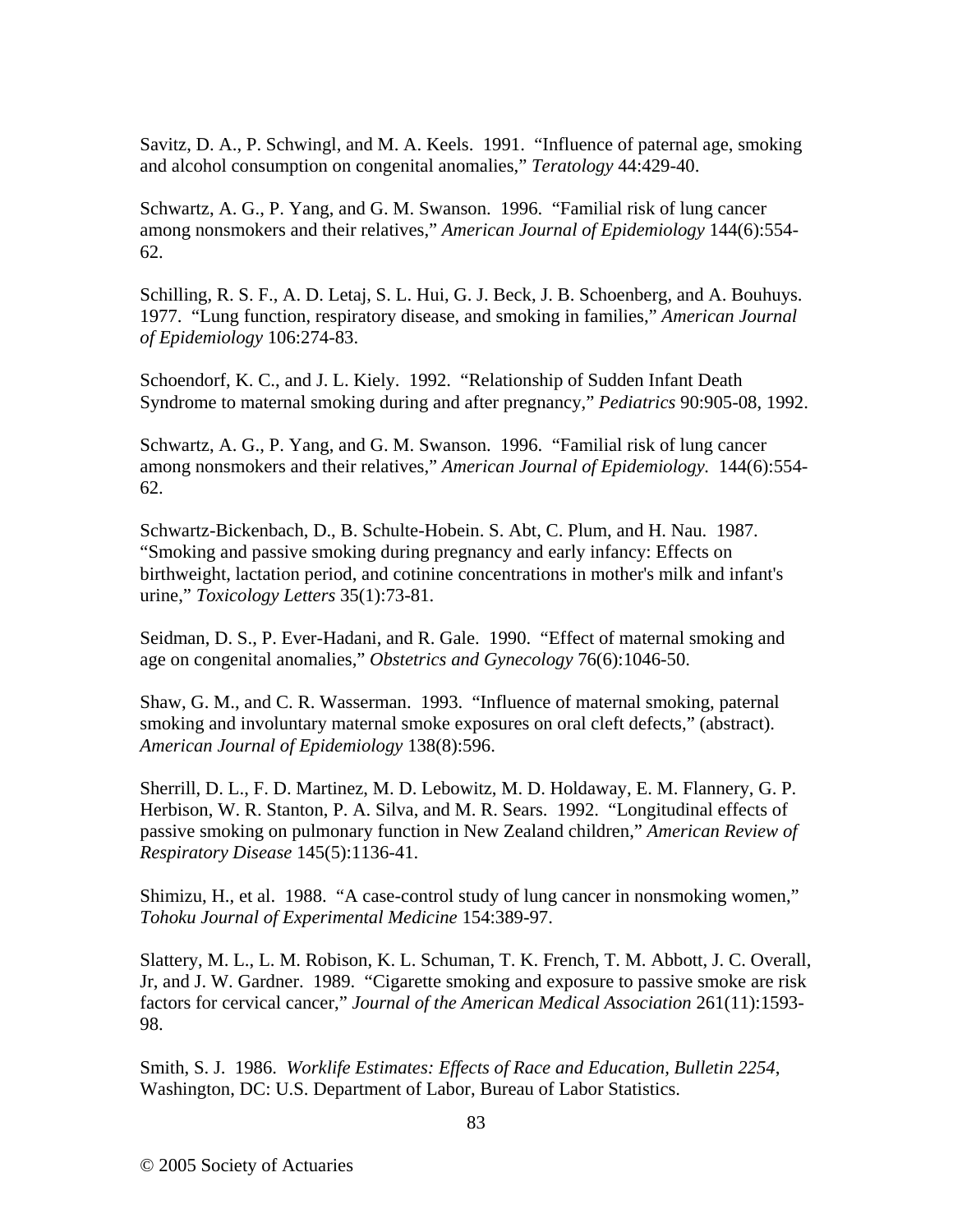Smith, S. J., J. M. Deacon, and C. E. D. Chilvers., and members of the UK National Case-Control Study Group. 1994. "Alcohol, smoking, passive smoking and caffeine in relation to breast cancer risk in young women," *British Journal of Cancer* 70:112-19.

Sobue, T. 1990. "Association of indoor air pollution and lifestyle with lung cancer in Osaka, Japan," *International Journal of Epidemiology* 19 (Supplement 1):S62-S66.

Steenland, K., M. Thun, C. Lally, and C. Heath, Jr. 1996. "Environmental tobacco somke and coronary heart disease in the American Cancer Society CPS-II Cohort," *Circulation* 94 (4):622-28.

Strachan, D. P., and I. M. Carey. 1995. "Home environment and severe asthma in adolescence: A population based case-control study," *British Medical Journal* 311:1053- 56.

Stjernfeldt, M., K. Berglund, J. Lindsten, and J. Ludvigsson. 1992. "Maternal smoking and irradiation during pregnancy as risk factors for child leukemia," *Cancer Detection and Prevention* 16(2):129-35.

Stjernfeldt, M., J. Lindsten, K. Berglund, and J. Ludvigsson. 1986. "Maternal smoking during pregnancy and risk of childhood cancer," *Lancet* 1:1350-52.

Stjernfeldt, M., J. Ludvigsson, K. Berglund, and J. Lindsten. 1986. "Maternal smoking during pregnancy and the risk of childhood cancer," *Lancet* 1:687-88.

Stockwell, H. G., A. L. Goldman, G. H. Lyman, C. I. Noss, A. W. Armstrong, P. A. Pinkham, E. C. Candelora, and M. R. Brusa. 1992. "Environmental tobacco smoke and lung cancer risk in nonsmoking women," *Journal of the National Cancer Institute* 84:1417-22

Sun, X.-W., X.-D. Dai, C.-Y. Lin, Y.-B. Shi, Y.-Y. Ma, and W. Li. 1996. "Passive smoking and lung cancer among nonsmoking women in Harbin, China," International Symposium on Lifestyle Factors and Human Lung Cancer, China, 1994. *Lung Cancer.* 14:237.

Svendsen, K. H., L. H. Kuller, M. J. Martin, and J. K. Ockene. 1987. "Effects of passive smoking in the multiple risk factor intervention trial," *American Journal of Epidemiology* 126(5):783-95.

Tajtakova, M., E. Farkasova, M. Klubertova, I. Konradova, L. Machovcakova,. 1990. "The effect of smoking on menopause," *Vnitrni Lekarstui* 36(7):649-53.

Takasaka, T. 1990. "Incidence, prevalence, and natural history of otitis media in different geographic areas and populations," *Annals of Otolaryngology, Rhinology and Laryngology* 99:13-14.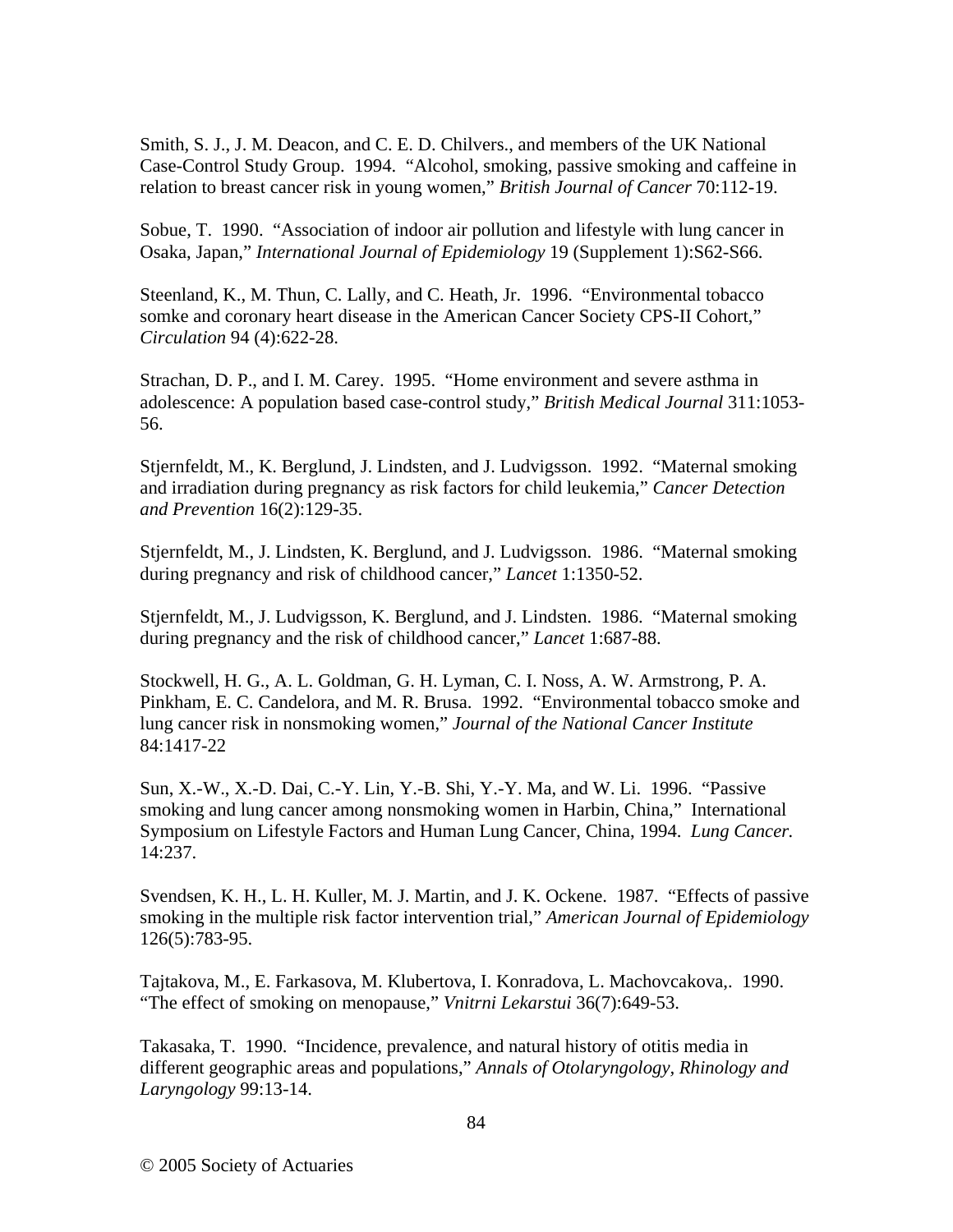Teele, D. W., J. O. Klein, and B. Rosner. 1989. "Epidemiology of otitis media during the first seven years of life in children in greater Boston: A prospective, cohort study," *Journal of Infectious Disease* 160:83-94.

Tokuhata, G. K. 1968. "Smoking in relation to infertility and fetal loss," *Archives of Environmental Health* 3:353-59.

Trichopoulos, D., A. Kalandidi, and L. Sparros. 1983. "Lung cancer and passive smoking: Conclusion of Greek study," *Lancet* 2:677-78.

Ueda, Y., H. Morikawa, T. Funakoshi, A. Kobayashi, A. Yamasaki, K. Takeuchi, M. Mochizuki, T. Jimbo, and A. Sato. 1989. "Estimation of passive smoking during pregnancy by cotinine measurement and its effect on fetal growth," *Nippon Sanka Fujinka Gakkai Sasshi. Acta Obstetrica et Gynaecologica Japonica* 41(4):454-60.

Underwood, P. B., K. F. Kesler, J. M. O'Lane, and D. A. Callagan. 1967. "Parental smoking empirically related to pregnancy outcome," *Obstetrics and Gynecology* 29(1):1- 8.

U.S. Chamber of Commerce. 2001. *The 2001 Employee Benefits Study.* Washington, DC: U.S. Chamber of Commerce.

U.S. Dept. of Health, Education and Welfare. 1964. *Smoking and Health: Report of the Advisory Committee to the Surgeon General of the Public Health Service.* Washington, DC: U.S. Government Printing Office.

U.S. Department of Health and Human Services. 1986. *The Health Consequences of Involuntary Smoking: A Report of the Surgeon General.* U.S. DHHS, Public Health Service, Centers for Disease Control. DHHS Publication No. (CDC) 87-8398.

U.S. Department of Health and Human Services. 1982. *The Health Consequences of Smoking: Cancer. A report of the Surgeon General.* U.S. Department of Health and Human Services, Public Health Service.

U.S. Dept. of Health and Human Services. 2004. *The Health Consequences of Smoking, A Report of the Surgeon General.* Rockville, MD: U.S. Dept. of Health and Human Services.

U.S. Dept. of Labor, Bureau of Labor Statistics. 2001. "2001 National Occupation and Wage Estimates," http://www.bls.gov/oes/2001/oes\_00al.htm

U.S. Environmental Protection Administration. 2002. *Cost of Illness Handbook*, http://www.epa.gov/oppt/coi/index.html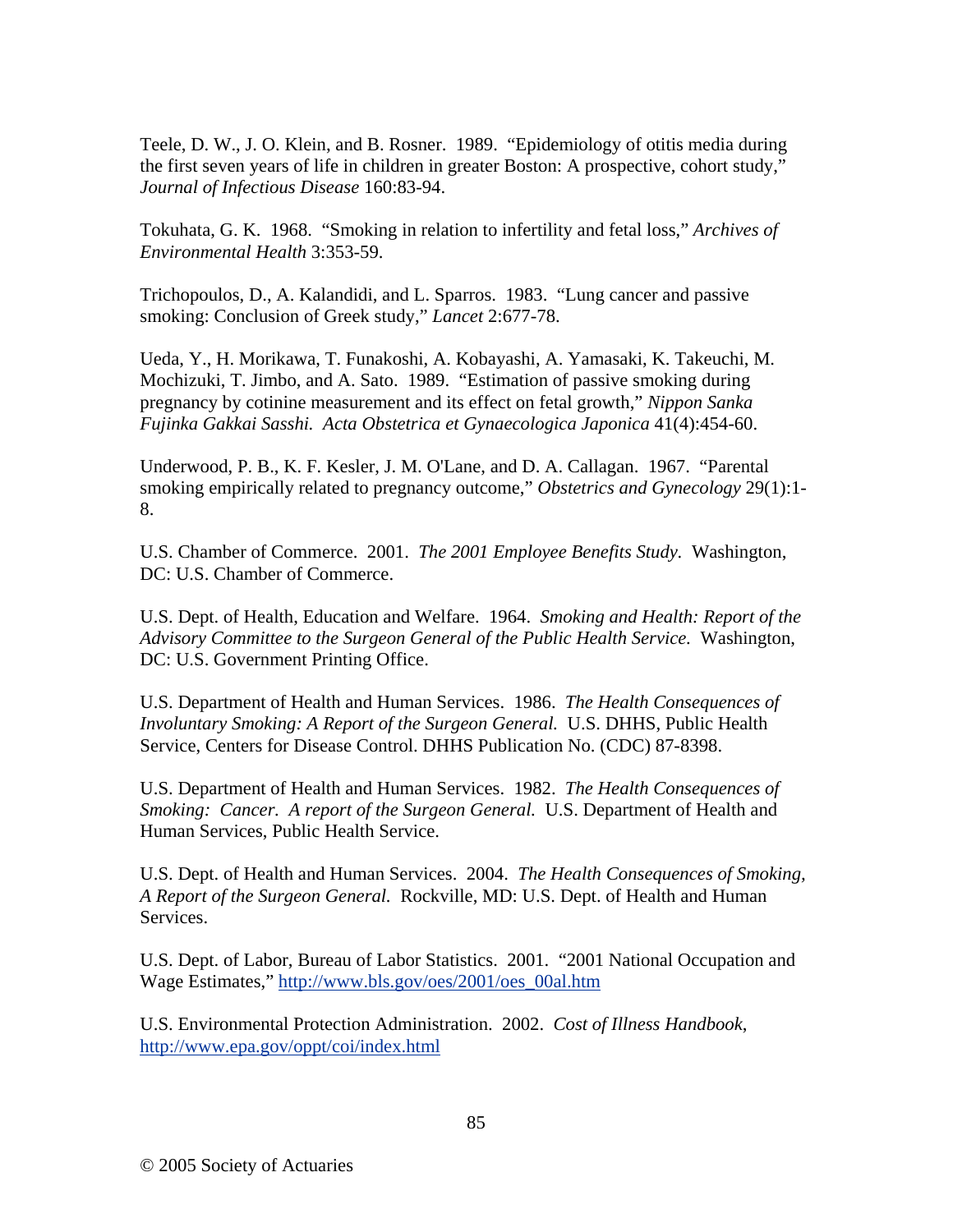U.S. Environmental Protection Agency. 1992. *Respiratory Health Effects of Passive Smoking: Lung Cancer and Other Disorders.* U.S. EPA Office of Research and Development Publication No. EPA/600/6- 90/006F.

U.S. National Institutes of Health. 1999. *National Heart, Lung, and Blood Institute Data Fact Sheet, Asthma*. http://www.nhlbi.nih.gov/health/prof/lung/asthma/asthstat.pdf

Vine, M. F., B. H. Margolin, H. I. Morrison, and B. S. Hulka. 1994. "Cigarette smoking and sperm density: a meta-analysis," *Fertility and Sterility* 61(1):35-43.

Wang, L., et al. 2000. "Lung cancer and environmental tobacco smoke in a nonindustrial area of China," *International Journal of Cancer* 88:139-45.

Wang, S. Y., et al. 1996. "A comparative study of the risk factors for lung cancer in Guangdong, China," *Lung Cancer.* 14 (Supplement 1):S99-S105.

Wang, X., D. Wypij, and D. R. Gold. 1994. "A longitudinal study of the effects of parental smoking on pulmonary function in children 6 - 18 years," *American Journal of Respiratory Critical Care Medicine* 149:1420-25.

Wasserman, C. R., G. M. Shaw, C. D. O'Malley, and E. J. Lammer. 1994. "Risks for conotruncal heart defects and neural tube defects from parental smoke exposures," (Abstract). *American Journal of Epidemiology* 139 (suppl):511.

Weber, A. 1984. "Acute effects of environmental tobacco smoke," *European Journal of Respiratory Diseases (European Respiratory Journal)* 65 (Suppl 133):98-108.

Weber, A., and E. Grandjean. 1987. "Acute effects of environmental tobacco smoke." In: O'Neill, I. K., K. D. Brunnemann, B. Dodet, and D. Hoffmann (eds.) *Environmental Carcinogens: Methods of Analysis and Exposure Measurement.* Lyon, France: International Agency for Research on Cancer. 59-68.

Weber, A., C. Jermini, and E. Grandjean. 1976. "Irritating effects on man of air pollution due to cigarette smoke," *American Journal of Public Health* 66:672-76.

Weinberg, C. R., A. J. Wilcox, and D. D. Baird. 1989. "Reduced fecundability in women with prenatal exposure to cigarette smoking," *American Journal of Epidemiology* 129(5):1072-78.

Weitzman, M., S. Gortmaker, and A. Sobol. 1992. "Maternal smoking and behavior problems of children," *Pediatrics* 90:342-49.

White, J. R., and H. F. Froeb. 1980. "Small-airways dysfunction in nonsmokers chronically exposed to tobacco smoke," *New England Journal of Medicine* 302:720-23.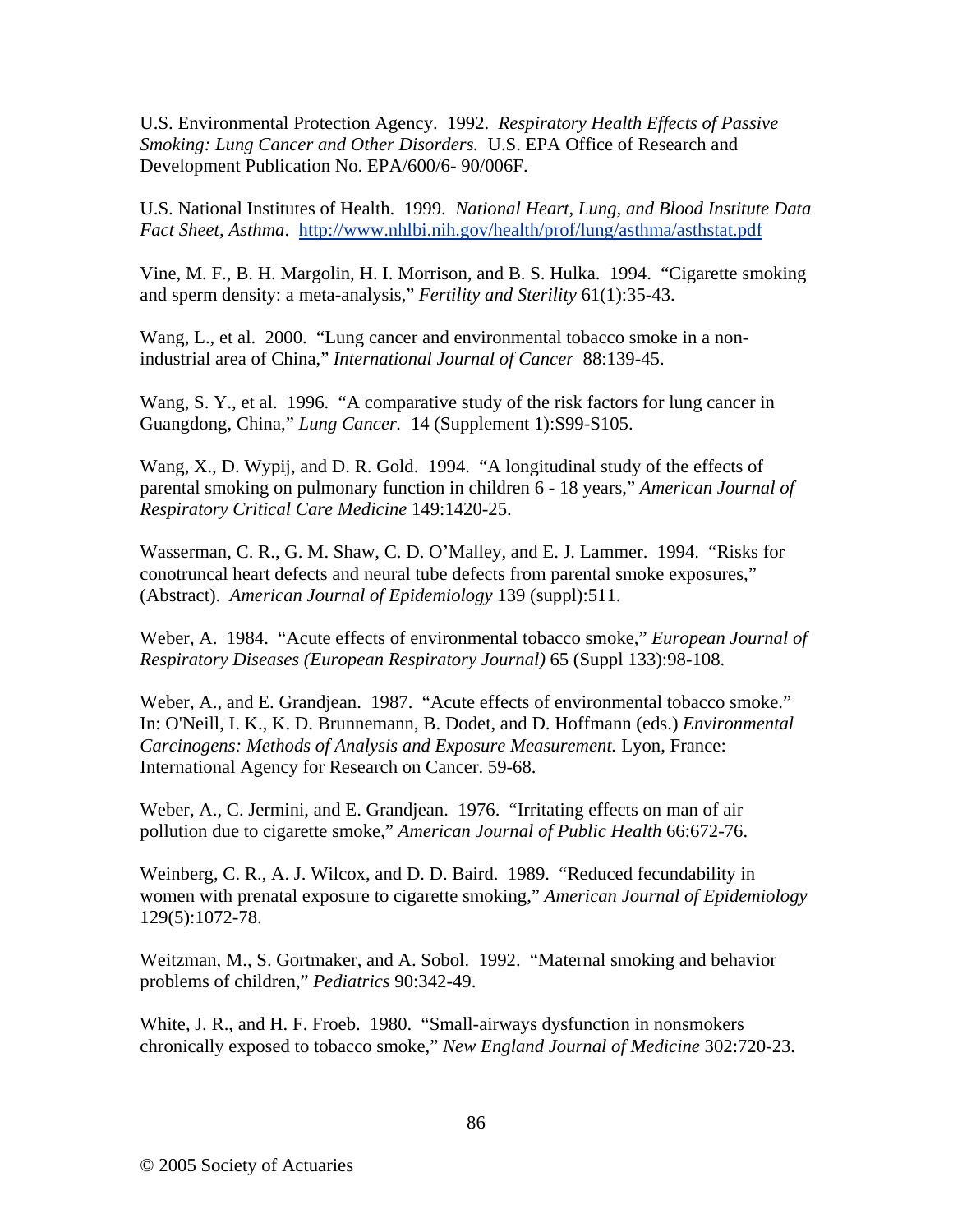Wells, A. J. 1992. "Re: Breast cancer, cigarette smoking, and passive smoking. The author replies," *American Journal of Epidemiology* 135(6):710-12.

Wilcox, A. J., D. D. Baird, and C. R. Weinberg. 1989. "Do women with childhood exposure to cigarette smoking have increased fecundability?" *American Journal of Epidemiology* 129(5):1079-83.

Willes, S. R., T. K. Fitzgerald, and R. Bascom. 1992. "Nasal inhalation challenge studies with sidestream tobacco smoke," *Archives of Environmental Health* 47:223-30.

Windham, G. C., S. H. Swan, and L. Fenster. 1992. "Parental cigarette smoking and the risk of spontaneous abortion," *American Journal of Epidemiology* 135(12):1394-1403.

Windham, G. C., J. Von Behren, K. Waller, L Fenster, and C. Schaefer. 1995. "Prenatal environmental tobacco smoke exposure and spontaneous abortion in a prospective study," (Abstract). Presented at APHA 1995, San Diego, California.

Wortley, P., R. Caraballo, L. Pederson, and T. Pechacek. 2002. "Exposure to Secondhand Smoke in the Workplace: Serum Cotinine by Occupation," *Journal of Occupational and Environmental Medicine,* 44(6):503-09.

Wu, A. H., B. E. Henderson, M. C. Pike, and M. C. Yu. 1985. "Smoking and other risk factors for lung cancer in women," *Journal National Cancer Institute* 74:747-51.

Wu-Williams, A. H., et al. 1990. "Lung cancer among women in north-east China," *British Journal of Cancer* 62:982-87.

Xu, X., and B. Li. 1995. "Exposure-reponse relationship between passive smoking and adult pulmonary function," *American Journal of Respiratory Critical Care Medicine* 151:41-46.

Yerulshalmy, J. C. 1971. "The relationship of parents' cigarette smoking to outcome of pregnancy--implications as to the problem of inferring causation from observed associations," *American Journal of Epidemiology* 93(6):443-56.

Zaridze, D., D. Maximovitch, G. Zemlyanaya, Z. N. Aitakov, and P. Boffetta. 1998. "Exposure to environmental tobacco smoke and risk of lung cancer in non-smoking women from Moscow, Russia," *International Journal of Cancer* 73:335-38.

Zeger, S., T. Wyant, L. Miller, and J. Samet. 2000. "Statistical Testimony on Damages in Minnesota versus the Tobacco Industry," *Statistical Sciences in the Courtroom*, J. Gastwirth, editor, New York: Springer, 19-55.

Zhang, J., D. A. Savitz, P. J. Schwingl, and W. W. Cai. 1992. "A case-control study of paternal smoking and birth defects," *International Journal of Epidemiology* 21(2):273- 78.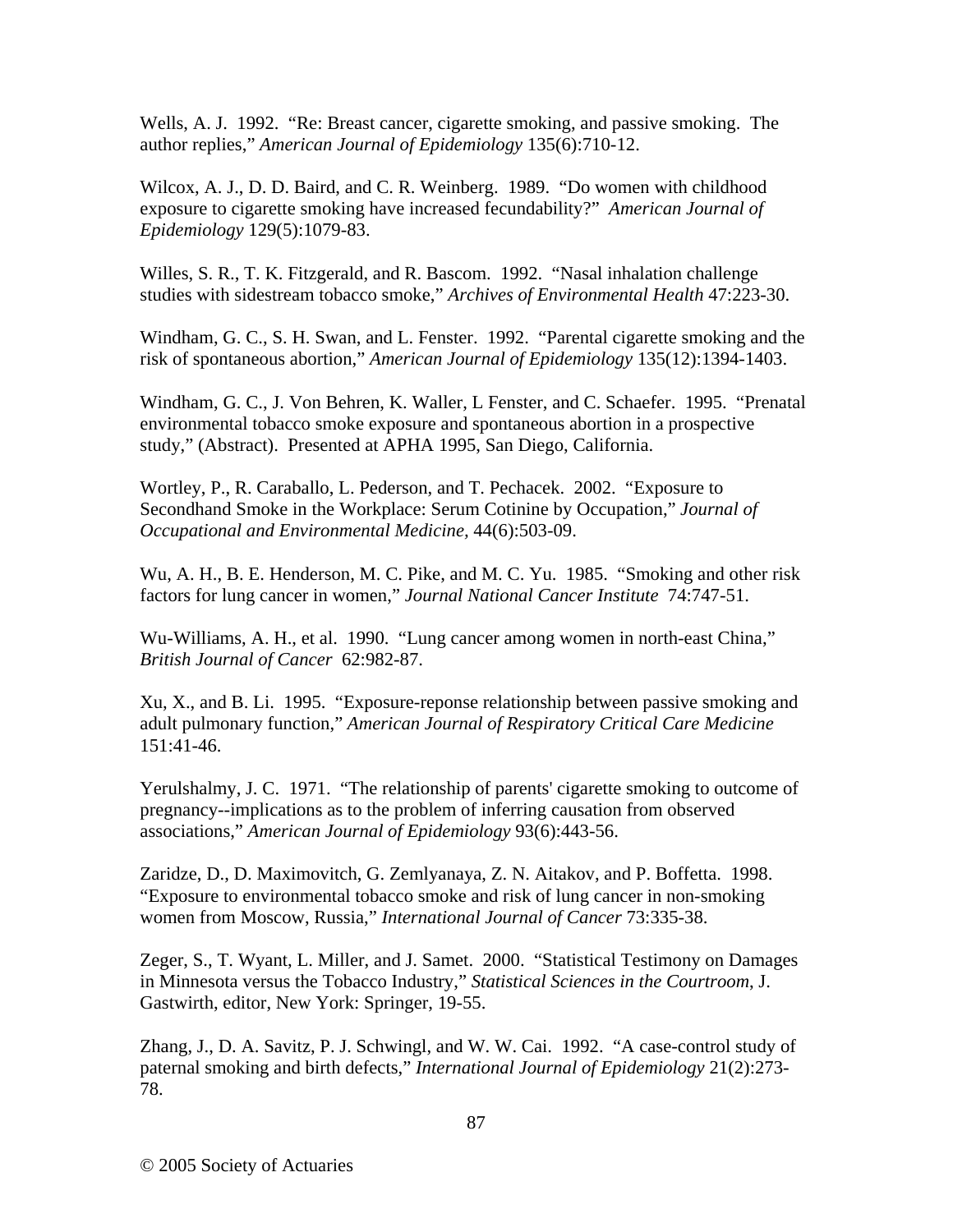Zhang, J., and J. M. Ratcliffe. 1993. "Paternal smoking and birthweight in Shanghai," *American Journal of Public Health* 83(2):207-10.

Zhong, L., M. S. Goldberg, Y. T. Gao, and F. Jin. 1999. "A case-control study of lung cancer and environmental tobacco smoke among nonsmoking women living in Shanghai, China," *Cancer Causes Control* 10:607-16.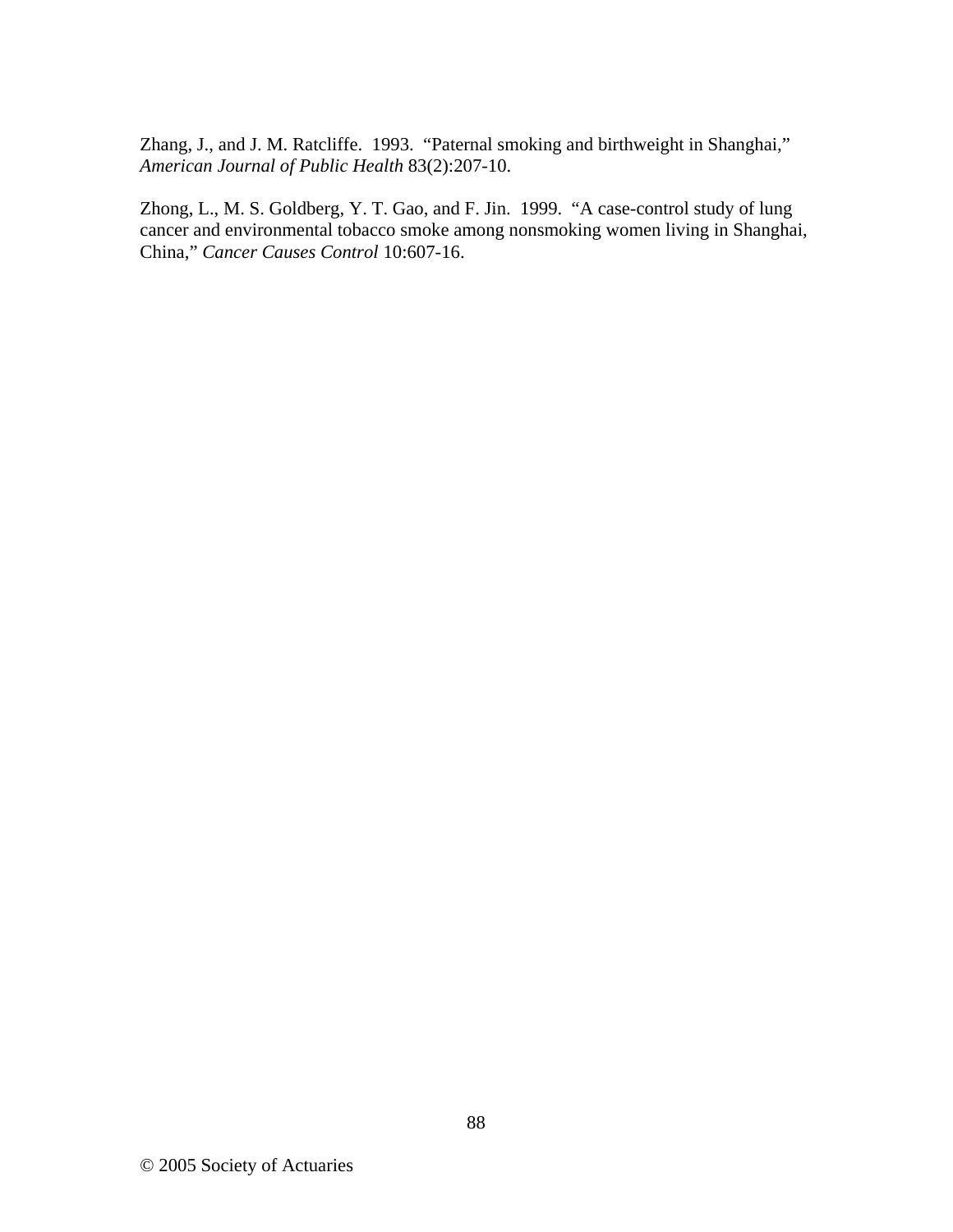## **Appendix 3**

# **Example of Relative Risk Calculation—Lung Cancer**

The studies of relative risk of lung cancer among nonsmoking adults currently exposed to ETS can be grouped into two major categories, nonsmoking adults exposed to ETS from a smoking spouse, and nonsmoking adults exposed to ETS at work. We computed average relative risk on a combined basis. The number of expected cases was similar for the two groups, and there was not a clear pattern of difference between the results by gender or type of exposure, so we considered it appropriate to weight the results on the basis of the total number of expected base-case lung cancer cases, which is a measure of the total exposure to risk in the absence of ETS.

There were 13,164 cases of lung cancer covered by the studies included. The principal results of the various individual studies are shown in Tables 1 through 5 of this appendix, and summarized in Table 6. The average relative risk from exposure to ETS was 1.22.

The relative risk compares the rate of lung cancer for nonsmokers exposed to ETS with the rate found in a matched population of nonsmokers not exposed to ETS. Once the relative risk is determined, the number of expected cases among nonsmokers exposed to ETS is the product of the number of expected cases on the basis of the base rate times the relative risk. The excess of this amount over the expected base cases is the expected excess cases arising from ETS exposure.

| <b>First</b><br><b>Author</b> | Year | Lung<br><b>Cancer</b><br><b>Cases</b> | <b>Computed</b><br><b>Relative</b><br><b>Risk</b> | <b>Expected</b><br><b>Base</b> |
|-------------------------------|------|---------------------------------------|---------------------------------------------------|--------------------------------|
| Garfinkel                     | 1981 | 153                                   | 1.18                                              | 129.66                         |
| Hirayama                      | 1984 | 200                                   | 1.45                                              | 137.93                         |
| <b>Butler</b>                 | 1988 | 8                                     | 2.02                                              | 3.96                           |
| Cardenas                      | 1997 | 150                                   | 1.20                                              | 125.00                         |
| Nishino                       | 2001 | 24                                    | 1.90                                              | 12.63                          |
|                               |      |                                       |                                                   |                                |
| Total                         |      | 535                                   |                                                   | 409.18                         |

Appendix 3 Table 1: Relative Risk from Smoking Spouse – Female Cohort Studies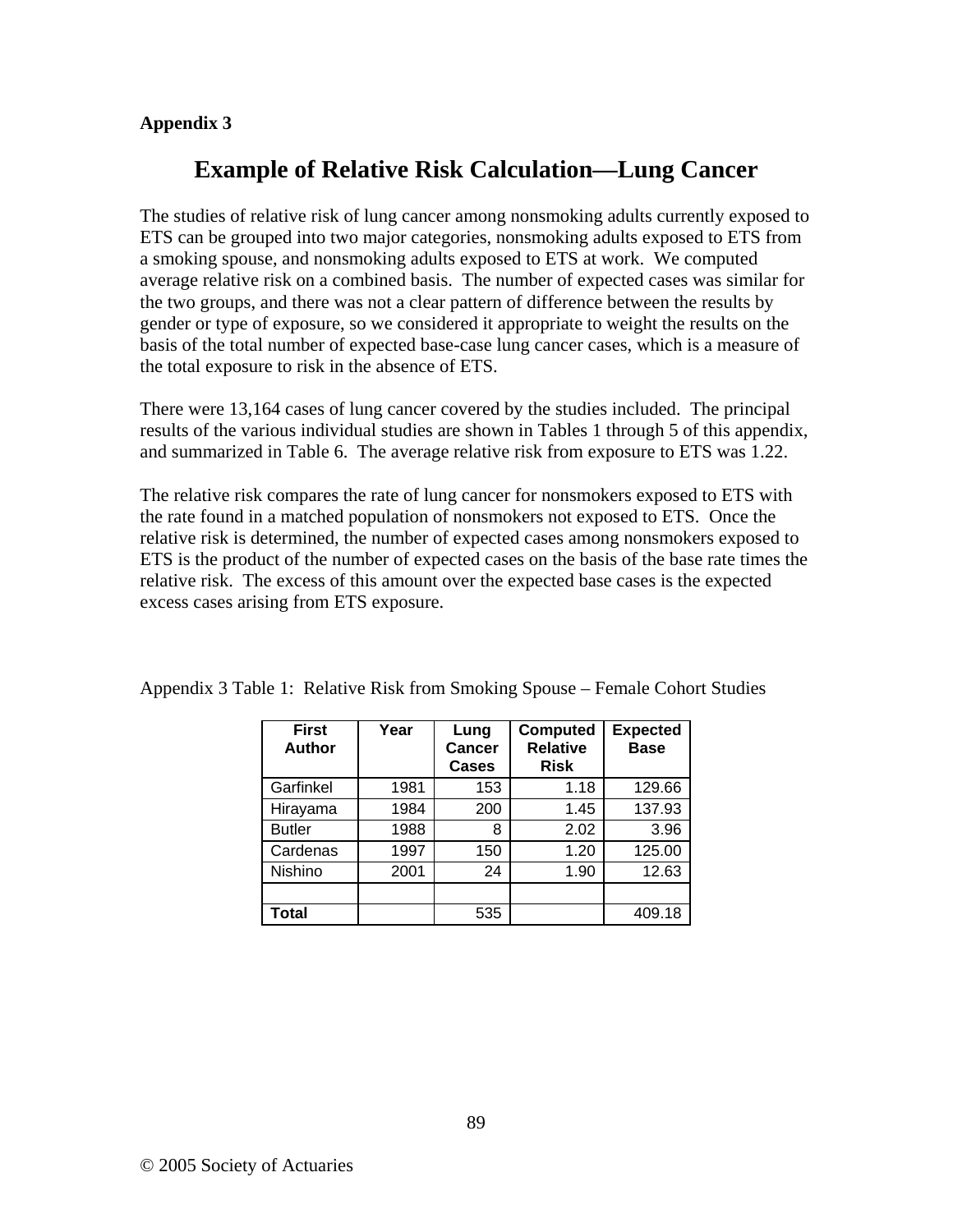| <b>First</b><br><b>Author</b> | Year | Lung<br><b>Cancer</b><br><b>Cases</b> | <b>Computed</b><br><b>Relative</b><br><b>Risk</b> | <b>Expected</b><br><b>Base</b> |
|-------------------------------|------|---------------------------------------|---------------------------------------------------|--------------------------------|
| Chan                          | 1982 | 84                                    | 0.75                                              | 112.00                         |
| Correa                        | 1983 | 22                                    | 2.07                                              | 10.63                          |
| Trichopoulos                  | 1983 | 62                                    | 2.13                                              | 29.11                          |
| <b>Buffler</b>                | 1984 | 41                                    | 0.80                                              | 51.25                          |
| Kabat                         | 1984 | 24                                    | 0.79                                              | 30.38                          |
| Lam                           | 1985 | 60                                    | 2.01                                              | 29.85                          |
| Garfinkel                     | 1985 | 134                                   | 1.23                                              | 108.94                         |
| Wu                            | 1985 | 29                                    | 1.20                                              | 24.17                          |
| Akiba                         | 1986 | 94                                    | 1.52                                              | 61.84                          |
| Lee                           | 1986 | 32                                    | 1.03                                              | 31.07                          |
| Koo                           | 1987 | 86                                    | 1.55                                              | 55.48                          |
| Pershagen                     | 1987 | 70                                    | 1.03                                              | 67.96                          |
| Humble                        | 1987 | 20                                    | 2.34                                              | 8.55                           |
| Lam                           | 1987 | 199                                   | 1.65                                              | 120.61                         |
| Gao                           | 1987 | 246                                   | 1.19                                              | 206.72                         |
| Brownson                      | 1987 | 19                                    | 1.52                                              | 12.50                          |
| Geng                          | 1988 | 54                                    | 2.16                                              | 25.00                          |
| Shimizu                       | 1988 | 90                                    | 1.08                                              | 83.33                          |
| Inoue                         | 1988 | $\overline{22}$                       | 2.55                                              | 8.63                           |
| Kalandidi                     | 1990 | 90                                    | 1.62                                              | 55.56                          |
| Sobue                         | 1990 | 144                                   | 1.06                                              | 135.85                         |
| Wu-Williams                   | 1990 | 417                                   | 0.79                                              | 527.85                         |
| Liu                           | 1991 | 54                                    | 0.74                                              | 72.97                          |
| <b>Brownson</b>               | 1992 | 431                                   | 0.97                                              | 444.33                         |
| Stockwell                     | 1992 | 210                                   | 1.60                                              | 131.25                         |
| Du                            | 1993 | 75                                    | 1.19                                              | 63.03                          |
| Liu                           | 1993 | 38                                    | 1.66                                              | 22.89                          |
| Wang                          | 1996 | 135                                   | 1.11                                              | 121.62                         |
| Fontham                       | 1994 | 651                                   | 1.26                                              | 516.67                         |
| Kabat                         | 1995 | 67                                    | 1.10                                              | 60.91                          |
| Sun                           | 1996 | 230                                   | 1.16                                              | 198.28                         |
| Ko                            | 1997 | 105                                   | 1.24                                              | 84.68                          |
| <b>Boffetta</b>               | 1998 | 509                                   | 1.20                                              | 424.17                         |
| Zaridze                       | 1998 | 189                                   | 1.63                                              | 115.95                         |
| Rapiti                        | 1999 | 41                                    | 1.02                                              | 40.20                          |
| Zhong                         | 1999 | 407                                   | 1.15                                              | 353.91                         |
| Wang                          | 2000 | 233                                   | 0.90                                              | 258.89                         |
| Lee                           | 2000 | 268                                   | 2.20                                              | 121.82                         |
| Johnson                       | 2001 | 71                                    | 1.20                                              | 59.17                          |
| <b>Total</b>                  |      | 5,753                                 |                                                   | 4,887.99                       |

Appendix 3 Table 2: Relative Risk from Smoking Spouse – Female Case-Control Studies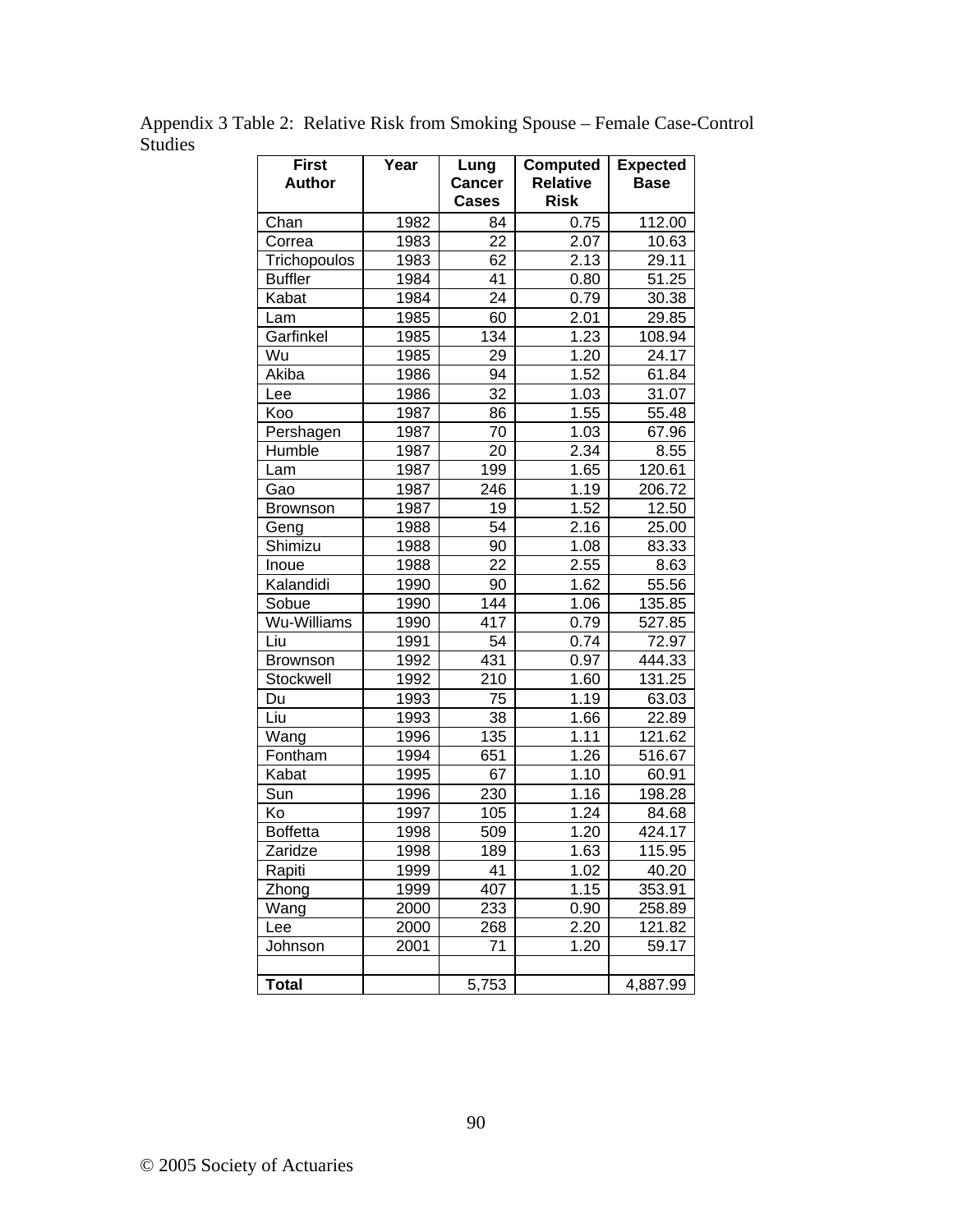| <b>First</b><br><b>Author</b> | Year | Lung<br><b>Cancer</b><br><b>Cases</b> | <b>Computed</b><br><b>Relative</b><br><b>Risk</b> | <b>Expected</b><br><b>Base</b> |
|-------------------------------|------|---------------------------------------|---------------------------------------------------|--------------------------------|
| Hirayama                      | 1984 | 64                                    | 2.25                                              | 28.44                          |
| Cardenas                      | 1997 | 97                                    |                                                   | 97.00                          |
|                               |      |                                       |                                                   |                                |
| Total                         |      | 161                                   |                                                   | 125.44                         |

Appendix 3 Table 3: Relative Risk from Smoking Spouse – Male Cohort Studies

Appendix 3 Table 4: Relative Risk from Smoking Spouse – Male Case-Control Studies

| <b>First</b><br>Author | Year | Lung<br>Cancer<br>Cases | <b>Computed</b><br><b>Relative</b><br><b>Risk</b> | <b>Expected</b><br><b>Base</b> |
|------------------------|------|-------------------------|---------------------------------------------------|--------------------------------|
| Correa                 | 1983 | 8                       | 1.97                                              | 4.06                           |
| <b>Buffler</b>         | 1984 | 11                      | 0.51                                              | 21.57                          |
| Kabat                  | 1984 | 12                      | 1                                                 | 12.00                          |
| Akiba                  | 1986 | 19                      | 2.1                                               | 9.05                           |
| Lee                    | 1986 | 15                      | 1.31                                              | 11.45                          |
| Kabat                  | 1995 | 39                      | 1.63                                              | 23.93                          |
| <b>Boffetta</b>        | 1998 | 141                     | 1.65                                              | 85.45                          |
|                        |      |                         |                                                   |                                |
| Total                  |      | 245                     |                                                   | 167.51                         |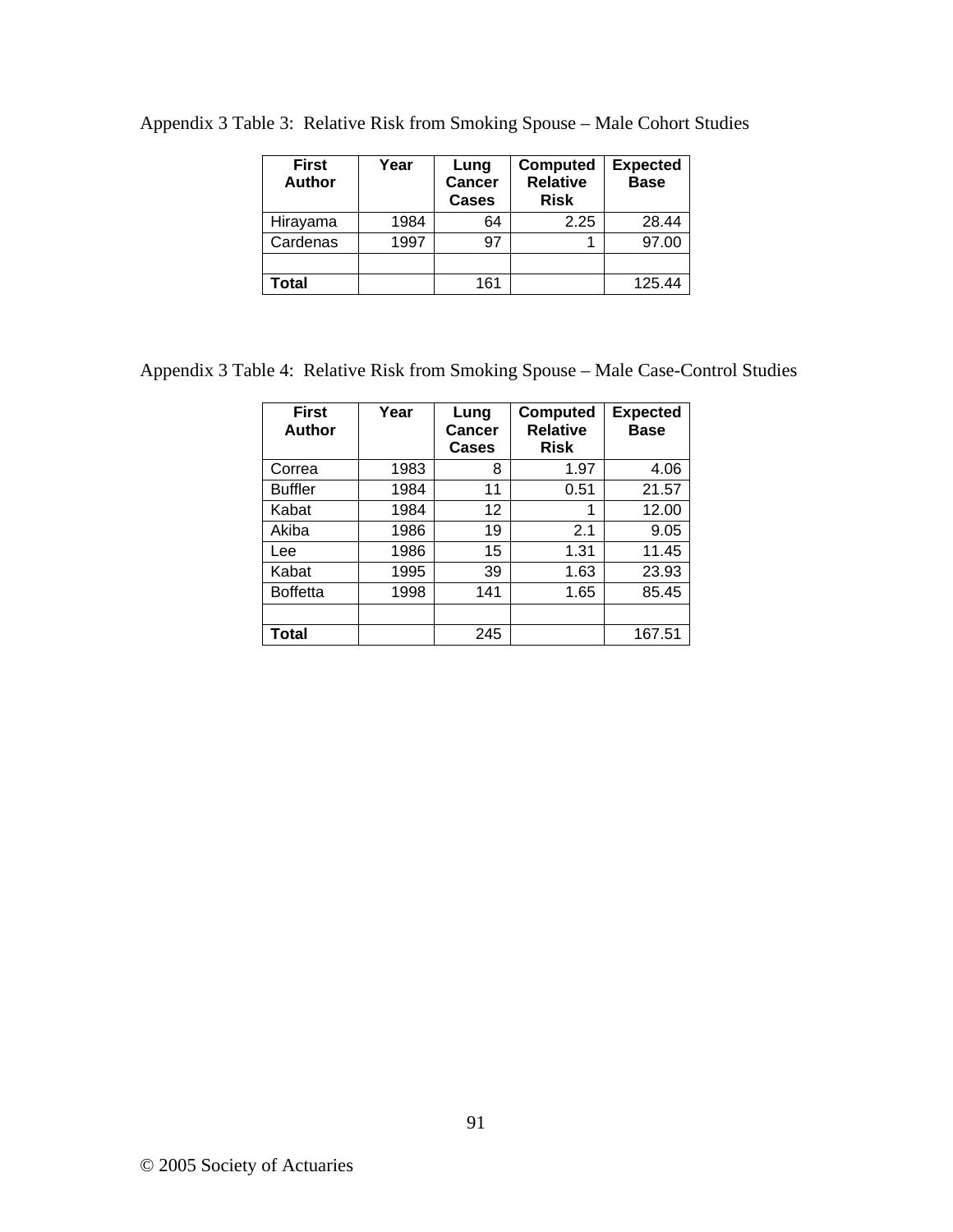| <b>First</b><br><b>Author</b> | Year | Gender      | Lung<br><b>Cancer</b><br><b>Cases</b> | <b>Computed</b><br><b>Relative</b><br><b>Risk</b> | <b>Expected</b><br><b>Base</b> |
|-------------------------------|------|-------------|---------------------------------------|---------------------------------------------------|--------------------------------|
| Kabat                         | 1984 | Men         | 25                                    | 3.27                                              | 7.65                           |
|                               |      | Women       | 53                                    | 0.68                                              | 77.94                          |
| Koo                           | 1984 | Women       | 88                                    | 1.19                                              | 73.95                          |
| Garfinkel                     | 1985 | Women       | 134                                   | 0.93                                              | 144.09                         |
| Wu                            | 1985 | Women       | 29                                    | 1.30                                              | 22.31                          |
| Lee                           | 1986 | Men         | 10                                    | 1.61                                              | 6.21                           |
|                               |      | Women       | 15                                    | 0.63                                              | 23.81                          |
| <b>Butler</b>                 | 1988 | Men         | $\overline{7}$                        | 1.72                                              | 4.07                           |
|                               |      | Women       | 8                                     | 1.47                                              | 5.44                           |
| Shimizu                       | 1988 | Women       | 90                                    | 1.20                                              | 75.00                          |
| Kalandidi                     | 1990 | Women       | 90                                    | 1.70                                              | 52.94                          |
| Wu-Williams                   | 1990 | Women       | $\overline{417}$                      | 1.20                                              | 347.50                         |
| Wang                          | 1996 | Women       | 135                                   | 0.89                                              | 151.69                         |
| Fontham                       | 1994 | Women       | 651                                   | 1.39                                              | 468.35                         |
| Kabat                         | 1995 | Men         | 41                                    | 1.02                                              | 40.20                          |
|                               |      | Women       | 58                                    | 1.15                                              | 50.43                          |
| Reynolds                      | 1996 | Women       | 528                                   | 1.56                                              | 338.46                         |
| Zaridze                       | 1998 | Women       | 189                                   | 0.88                                              | 214.77                         |
| Janerich                      | 1990 | <b>Both</b> | 191                                   | 0.91                                              | 209.89                         |
| <b>Schwartz</b>               | 1996 | <b>Both</b> | 257                                   | 1.50                                              | 171.33                         |
| Ko                            | 1997 | Women       | 105                                   | 1.10                                              | 95.45                          |
| <b>Boffetta</b>               | 1998 | Women       | $\overline{509}$                      | 1.19                                              | 427.73                         |
|                               |      | <b>Both</b> | 650                                   | 1.17                                              | 555.56                         |
| Rapiti                        | 1999 | <b>Both</b> | 58                                    | 1.10                                              | 52.73                          |
| Zhong                         | 1999 | Women       | 504                                   | 1.70                                              | 296.47                         |
| Wells                         | 1998 | <b>Both</b> | 835                                   | 1.39                                              | 600.72                         |
| Kreuzer                       | 2000 | <b>Both</b> | 292                                   | 1.03                                              | 283.50                         |
| Lee                           | 2000 | Women       | 268                                   | 1.20                                              | 223.33                         |
| Wang                          | 2000 | <b>Both</b> | $\overline{233}$                      | 1.56                                              | 149.36                         |
|                               |      |             |                                       |                                                   |                                |
| <b>Total</b>                  |      |             | 6,470                                 |                                                   | 5,170.87                       |

Appendix 3 Table 5: Relative Risk from Work Exposure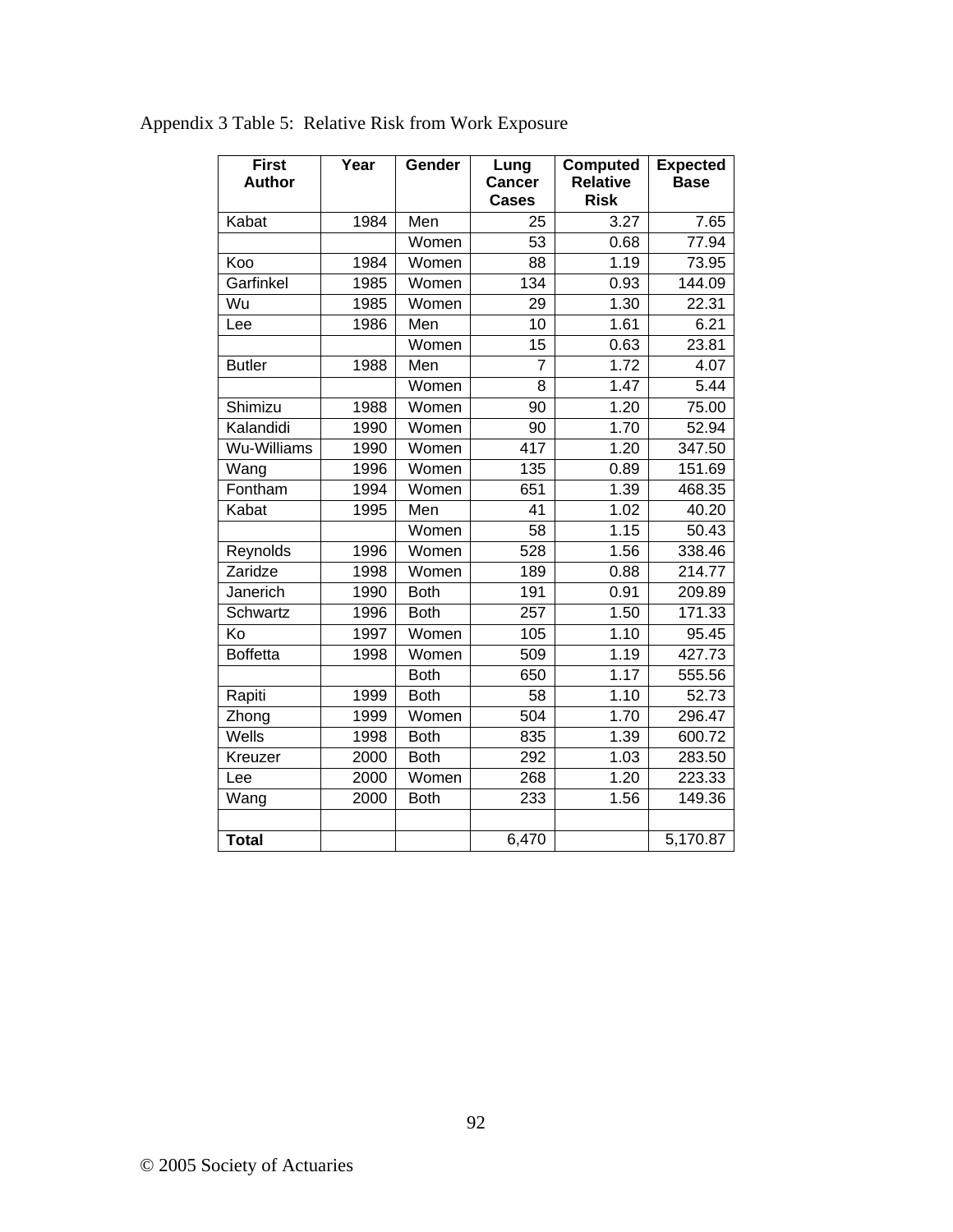| <b>Type of Study</b>   | Lung<br>Cancer<br><b>Cases</b> | <b>Expected</b><br><b>Base</b> | <b>Relative</b><br><b>Risk</b> |
|------------------------|--------------------------------|--------------------------------|--------------------------------|
|                        |                                |                                |                                |
| <b>Smoking Spouse</b>  |                                |                                |                                |
|                        |                                |                                |                                |
| <b>Female Cohort</b>   | 535                            | 409.18                         | 1.31                           |
| Female Case-Control    | 5,753                          | 4,887.99                       | 1.18                           |
| Male Cohort            | 161                            | 125.44                         | 1.28                           |
| Male Case-Control      | 245                            | 167.51                         | 1.46                           |
|                        |                                |                                |                                |
| <b>Exposed At Work</b> | 6,470                          | 5,170.87                       | 1.25                           |
|                        |                                |                                |                                |
| Total                  | 13,164                         | 10.761                         | 1.22                           |

# Appendix 3 Table 6: Summary of Results for Lung Cancer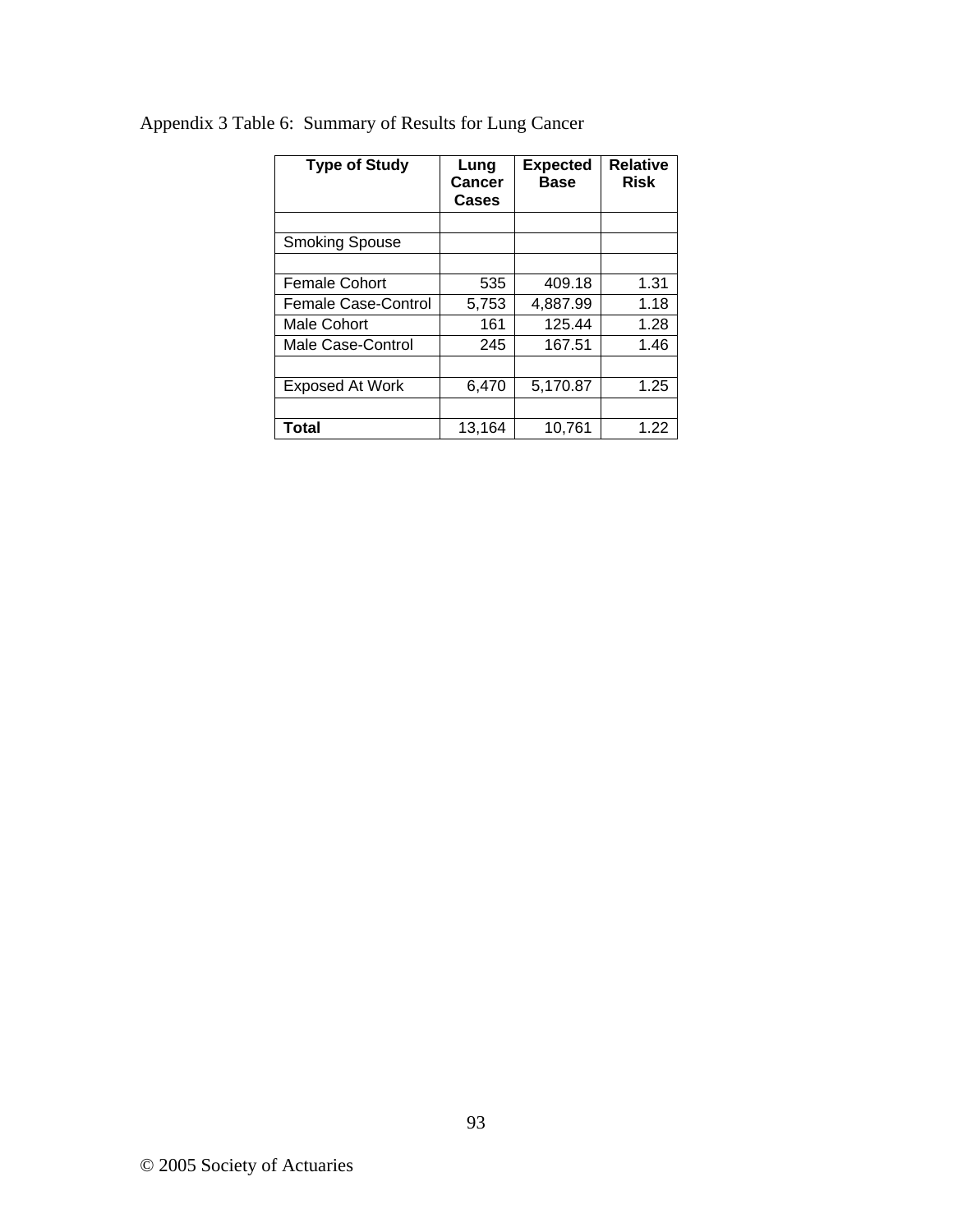#### **Appendix 4**

# **Definitions of Exposure to Environmental Tobacco Smoke**

Definitions of exposure to environmental tobacco smoke have varied slightly in different studies. In the interest of completeness we present the definitions used in three major analyses of ETS effects.

## **California Environmental Protection Administration Definition of ETS Exposure**

"ETS is also called 'second-hand smoke', and ETS exposure is frequently used interchangeably with 'involuntary smoking' and 'passive smoking.' ETS is formed from the smoldering of a cigarette or other tobacco product, and from smoke exhaled by the smoker (NRC, 1986). There are other minor contributors such as the smoke that escapes while the smoker inhales, and some vapor-phase components that diffuse into the environment. Once released into the environment of the smoker, components are diluted by the ambient air, diffusing in and being transported through it. These smoke constituents may also aggregate with other components in the air, and further age and change in character. This complex mixture is defined as ETS, and inhalation of it, as ETS exposure. In some ways this may be an overly restrictive definition when it comes to assessing effects from prenatal smoke exposures. Because the fetus cannot actively smoke, all of its exposure to tobacco smoke constituents is 'passive' or 'involuntary.' Nonetheless, exposure of the fetus due to maternal smoking during pregnancy is not considered to be ETS exposure in this report."

### **Centers for Disease Control and Prevention Definition of ETS Exposure**

"Secondhand smoke, also known as environmental tobacco smoke (ETS), is a mixture of the smoke given off by the burning end of tobacco products (sidestream smoke) and the smoke exhaled by smokers (mainstream smoke). Secondhand smoke contains a complex mixture of more than 4,000 chemicals, more than 50 of which are cancer-causing agents (carcinogens). People are exposed to secondhand smoke in the home, workplace, and in public venues such as bars, bowling alleys and restaurants."

## **U.S. Environmental Protection Administration Definition of ETS Exposure**

"Secondhand smoke is a mixture of the smoke given off by the burning end of a cigarette, pipe, or cigar, and the smoke exhaled from the lungs